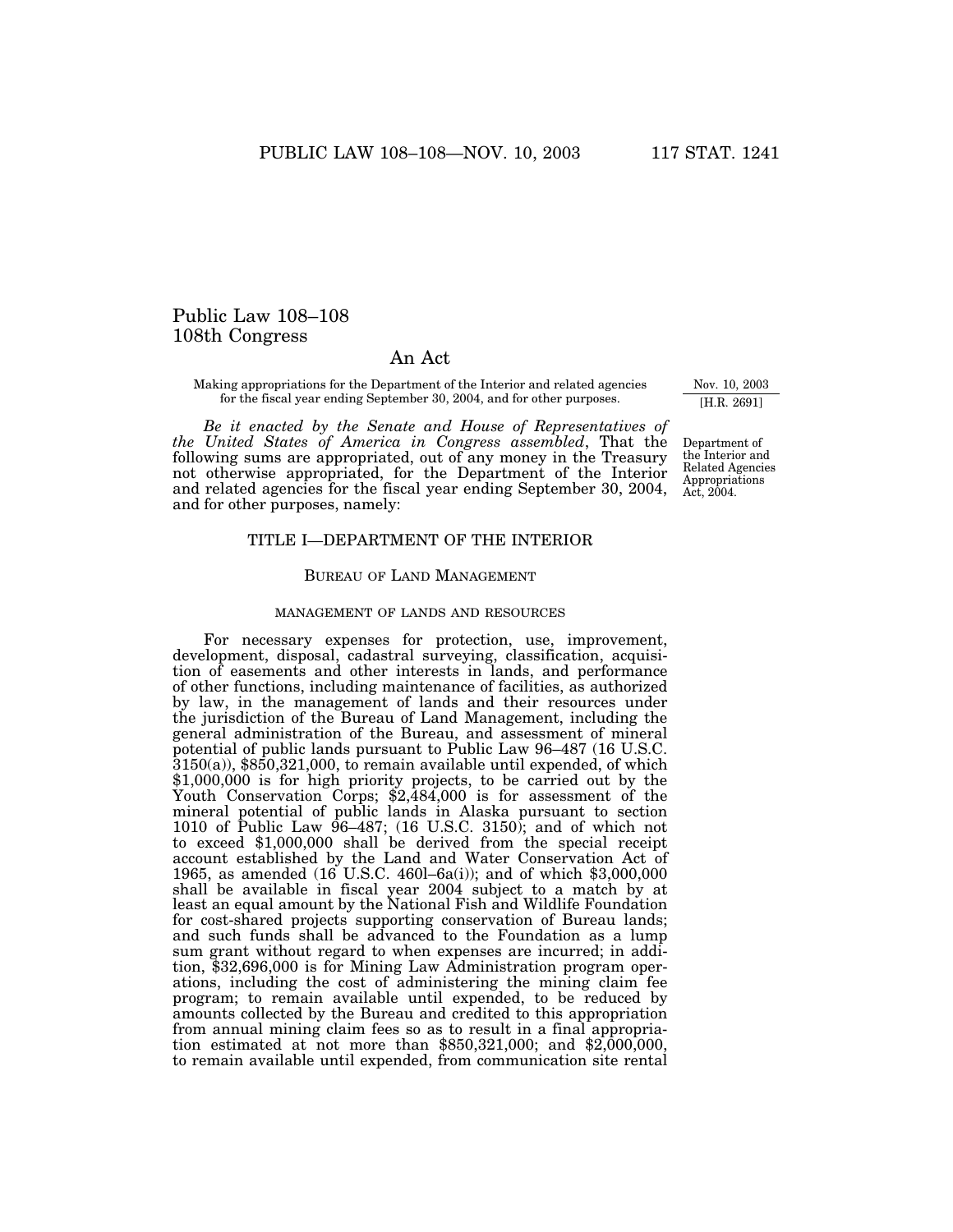fees established by the Bureau for the cost of administering communication site activities: *Provided*, That appropriations herein made shall not be available for the destruction of healthy, unadopted, wild horses and burros in the care of the Bureau or its contractors.

#### WILDLAND FIRE MANAGEMENT

For necessary expenses for fire preparedness, suppression operations, fire science and research, emergency rehabilitation, hazardous fuels reduction, and rural fire assistance by the Department of the Interior, \$792,725,000, to remain available until expended, of which not to exceed \$12,374,000 shall be for the renovation or construction of fire facilities: *Provided*, That such funds are also available for repayment of advances to other appropriation accounts from which funds were previously transferred for such purposes: *Provided further*, That persons hired pursuant to 43 U.S.C. 1469 may be furnished subsistence and lodging without cost from funds available from this appropriation: *Provided further,* That notwithstanding 42 U.S.C. 1856d, sums received by a bureau or office of the Department of the Interior for fire protection rendered pursuant to 42 U.S.C. 1856 et seq., protection of United States property, may be credited to the appropriation from which funds were expended to provide that protection, and are available without fiscal year limitation: *Provided further,* That of the funds provided, \$99,000,000 is to repay prior year advances from other appropriations from which funds were transferred for wildfire suppression and emergency rehabilitation activities: *Provided further,* That this additional amount is designated by the Congress as an emergency requirement pursuant to section 502 of H. Con. Res. 95 (108th Congress), the concurrent resolution on the budget for fiscal year 2004: *Provided further,* That using the amounts designated under this title of this Act, the Secretary of the Interior may enter into procurement contracts, grants, or cooperative agreements, for hazardous fuels reduction activities, and for training and monitoring associated with such hazardous fuels reduction activities, on Federal land, or on adjacent non-Federal land for activities that benefit resources on Federal land: *Provided further,* That the costs of implementing any cooperative agreement between the Federal Government and any non-Federal entity may be shared, as mutually agreed on by the affected parties: *Provided further,* That notwithstanding requirements of the Competition in Contracting Act, the Secretary, for purposes of hazardous fuels reduction activities, may obtain maximum practicable competition among: (A) local private, nonprofit, or cooperative entities; (B) Youth Conservation Corps crews or related partnerships with state, local, or non-profit youth groups; (C) small or micro-businesses; or (D) other entities that will hire or train locally a significant percentage, defined as 50 percent or more, of the project workforce to complete such contracts: *Provided further,* That in implementing this section, the Secretary shall develop written guidance to field units to ensure accountability and consistent application of the authorities provided herein: *Provided further*, That funds appropriated under this head may be used to reimburse the United States Fish and Wildlife Service and the National Marine Fisheries Service for the costs of carrying out their responsibilities under the Endangered Species Act of 1973 (16 U.S.C. 1531 et seq.) to consult and conference, as required by section 7 of such Act in connection with wildland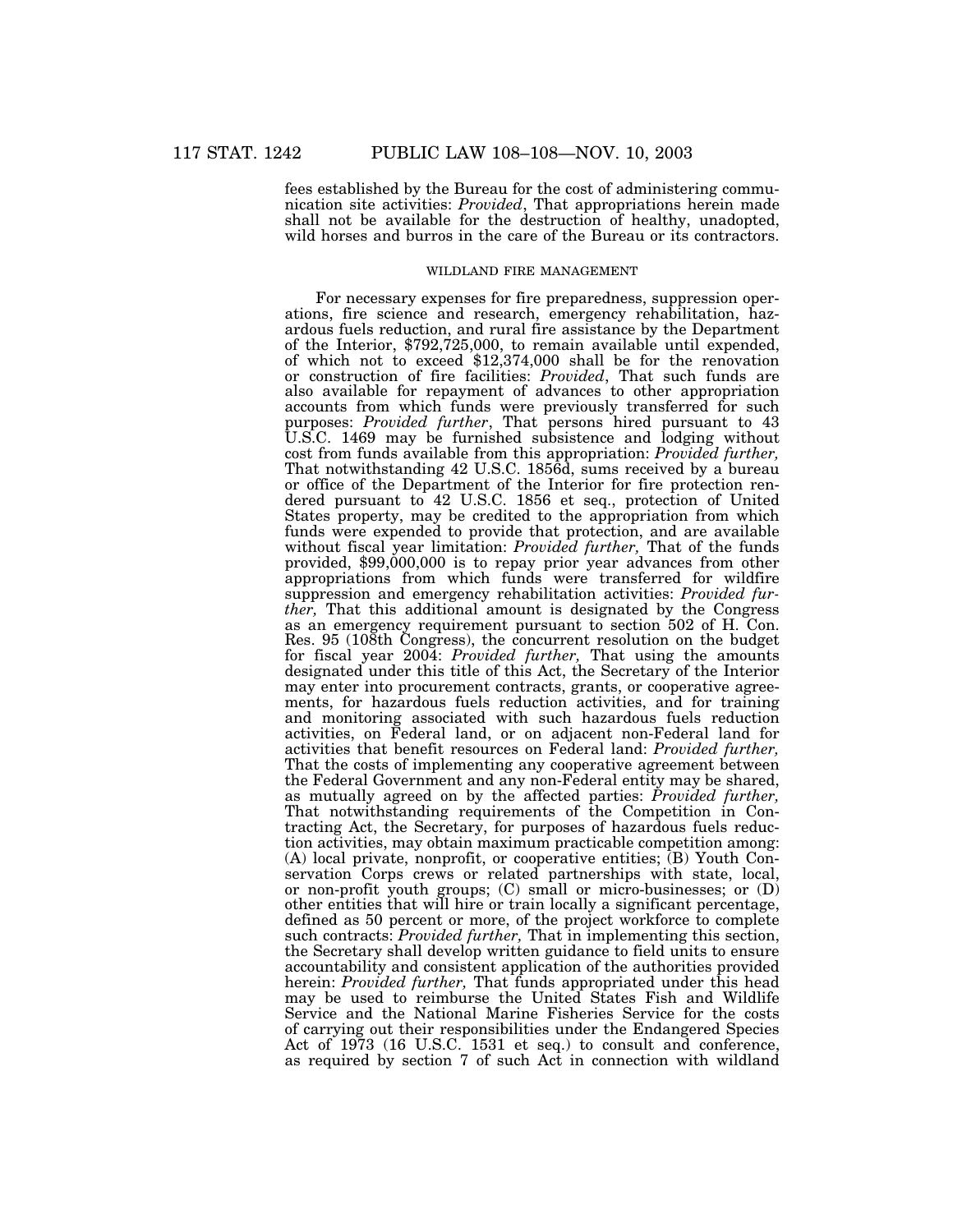fire management activities: *Provided further,* That the Secretary of the Interior may use wildland fire appropriations to enter into non-competitive sole source leases of real property with local governments, at or below fair market value, to construct capitalized improvements for fire facilities on such leased properties, including but not limited to fire guard stations, retardant stations, and other initial attack and fire support facilities, and to make advance payments for any such lease or for construction activity associated with the lease: *Provided further,* That the Secretary of the Interior and the Secretary of Agriculture may authorize the transfer of funds appropriated for wildland fire management, in an aggregate amount not to exceed \$12,000,000, between the Departments when such transfers would facilitate and expedite jointly funded wildland fire management programs and projects: *Provided further,* That funds provided for wildfire suppression shall be available for support of Federal emergency response actions.

### CENTRAL HAZARDOUS MATERIALS FUND

For necessary expenses of the Department of the Interior and any of its component offices and bureaus for the remedial action, including associated activities, of hazardous waste substances, pollutants, or contaminants pursuant to the Comprehensive Environmental Response, Compensation, and Liability Act, as amended (42 U.S.C. 9601 et seq.), \$9,978,000, to remain available until expended: *Provided,* That notwithstanding 31 U.S.C. 3302, sums recovered from or paid by a party in advance of or as reimbursement for remedial action or response activities conducted by the Department pursuant to section 107 or 113(f) of such Act, shall be credited to this account, to be available until expended without further appropriation: *Provided further,* That such sums recovered from or paid by any party are not limited to monetary payments and may include stocks, bonds or other personal or real property, which may be retained, liquidated, or otherwise disposed of by the Secretary and which shall be credited to this account.

#### **CONSTRUCTION**

For construction of buildings, recreation facilities, roads, trails, and appurtenant facilities, \$13,976,000, to remain available until expended.

#### LAND ACQUISITION

For expenses necessary to carry out sections 205, 206, and 318(d) of Public Law 94–579, including administrative expenses and acquisition of lands or waters, or interests therein, \$18,600,000, to be derived from the Land and Water Conservation Fund and to remain available until expended.

#### OREGON AND CALIFORNIA GRANT LANDS

For expenses necessary for management, protection, and development of resources and for construction, operation, and maintenance of access roads, reforestation, and other improvements on the revested Oregon and California Railroad grant lands, on other Federal lands in the Oregon and California land-grant counties of Oregon, and on adjacent rights-of-way; and acquisition of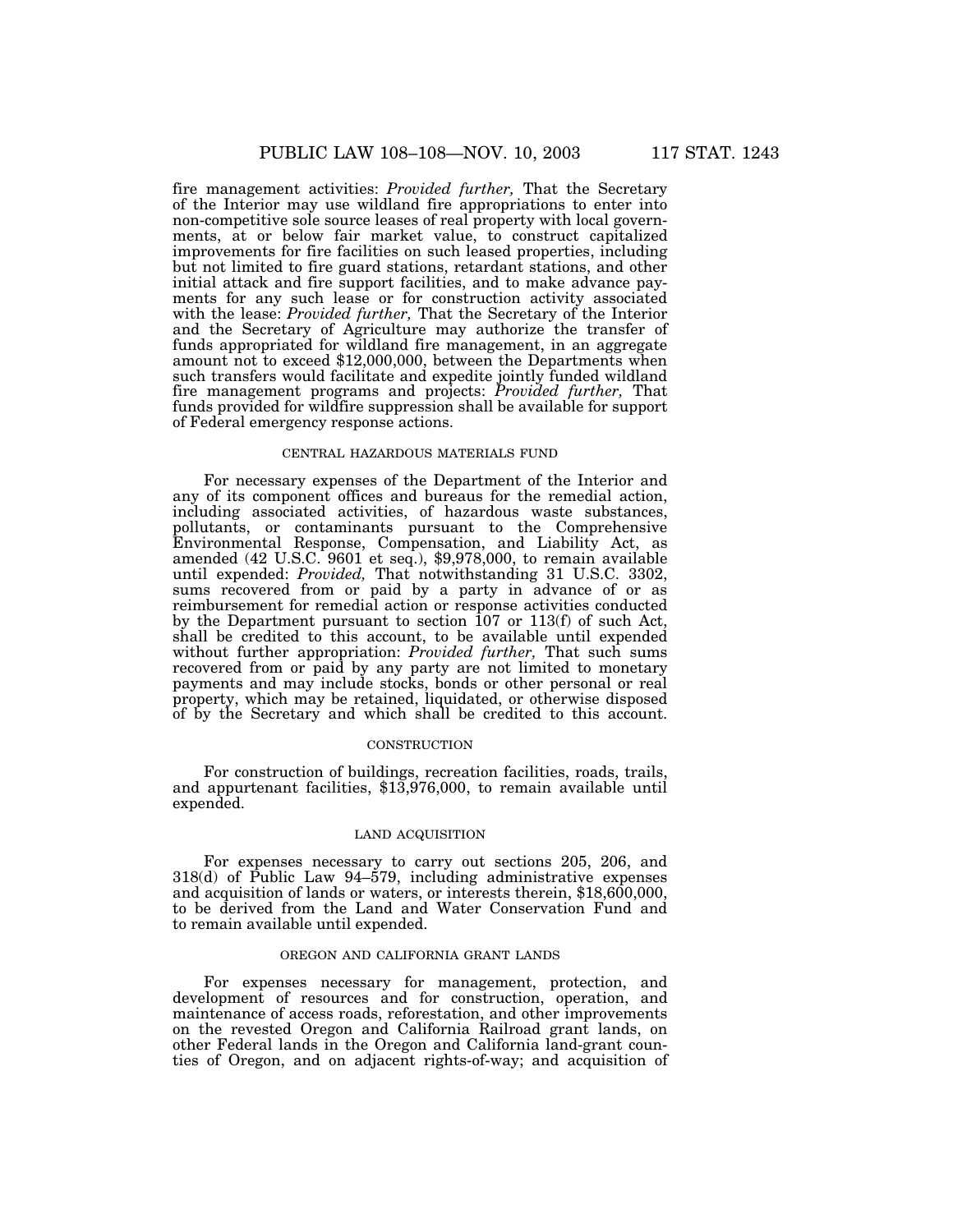lands or interests therein, including existing connecting roads on or adjacent to such grant lands; \$106,672,000, to remain available until expended: *Provided,* That 25 percent of the aggregate of all receipts during the current fiscal year from the revested Oregon and California Railroad grant lands is hereby made a charge against the Oregon and California land-grant fund and shall be transferred to the General Fund in the Treasury in accordance with the second paragraph of subsection (b) of title II of the Act of August 28, 1937 (50 Stat. 876).

#### FOREST ECOSYSTEMS HEALTH AND RECOVERY FUND

#### (REVOLVING FUND, SPECIAL ACCOUNT)

In addition to the purposes authorized in Public Law 102– 381, funds made available in the Forest Ecosystem Health and Recovery Fund can be used for the purpose of planning, preparing, implementing and monitoring salvage timber sales and forest ecosystem health and recovery activities, such as release from competing vegetation and density control treatments. The Federal share of receipts (defined as the portion of salvage timber receipts not paid to the counties under 43 U.S.C. 1181f and 43 U.S.C. 1181f– 1 et seq., and Public Law 106–393) derived from treatments funded by this account shall be deposited into the Forest Ecosystem Health and Recovery Fund.

# RANGE IMPROVEMENTS

For rehabilitation, protection, and acquisition of lands and interests therein, and improvement of Federal rangelands pursuant to section 401 of the Federal Land Policy and Management Act of 1976 (43 U.S.C. 1701), notwithstanding any other Act, sums equal to 50 percent of all moneys received during the prior fiscal year under sections 3 and 15 of the Taylor Grazing Act (43 U.S.C. 315 et seq.) and the amount designated for range improvements from grazing fees and mineral leasing receipts from Bankhead-Jones lands transferred to the Department of the Interior pursuant to law, but not less than \$10,000,000, to remain available until expended: *Provided,* That not to exceed \$600,000 shall be available for administrative expenses.

### SERVICE CHARGES, DEPOSITS, AND FORFEITURES

For administrative expenses and other costs related to processing application documents and other authorizations for use and disposal of public lands and resources, for costs of providing copies of official public land documents, for monitoring construction, operation, and termination of facilities in conjunction with use authorizations, and for rehabilitation of damaged property, such amounts as may be collected under Public Law 94–579, as amended, and Public Law 93–153, to remain available until expended: *Provided,* That notwithstanding any provision to the contrary of section  $305(a)$  of Public Law 94–579 (43 U.S.C. 1735(a)), any moneys that have been or will be received pursuant to that section, whether as a result of forfeiture, compromise, or settlement, if not appropriate for refund pursuant to section 305(c) of that Act (43 U.S.C. 1735(c)), shall be available and may be expended under the authority of this Act by the Secretary to improve, protect, or

43 USC 1735 note.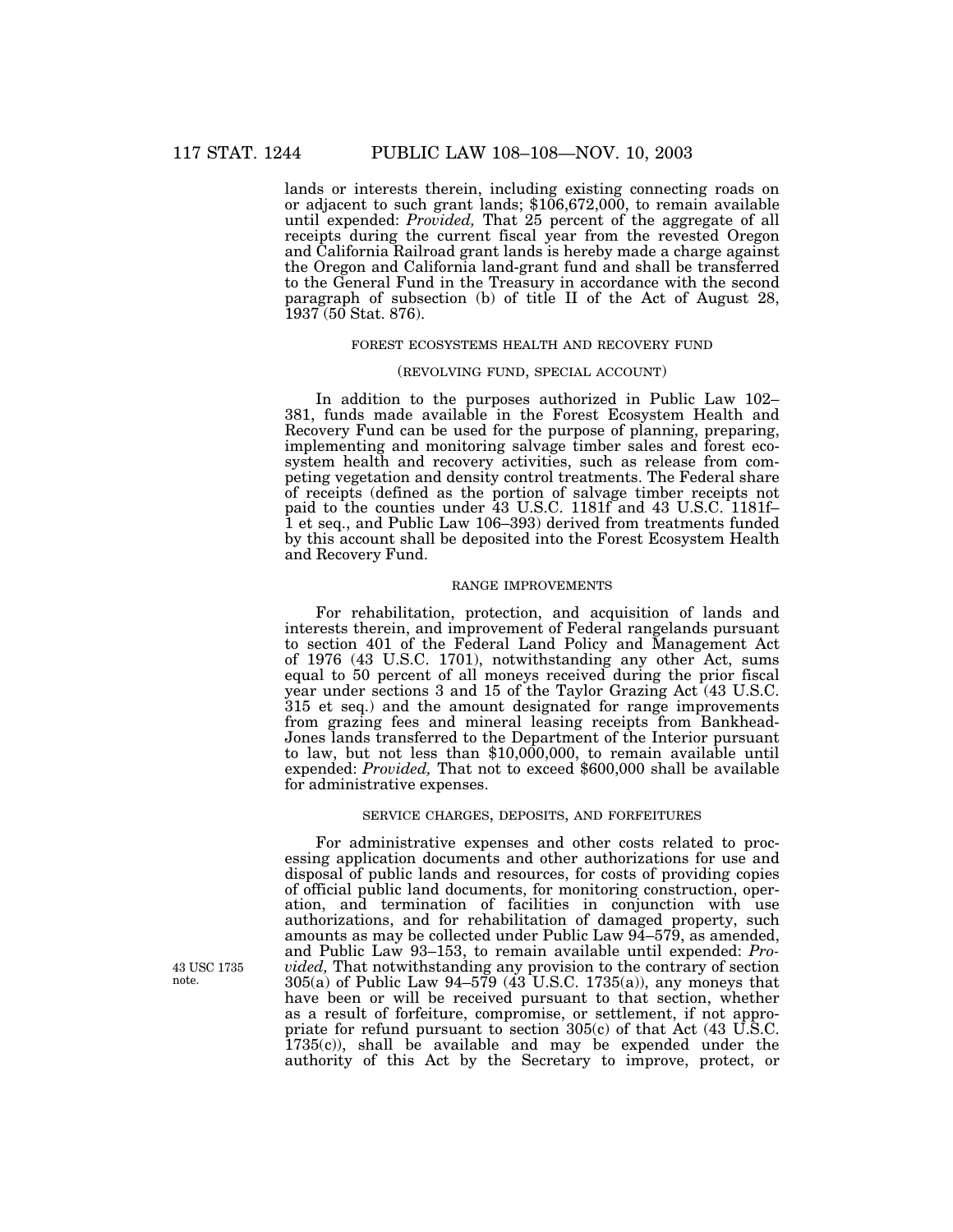rehabilitate any public lands administered through the Bureau of Land Management which have been damaged by the action of a resource developer, purchaser, permittee, or any unauthorized person, without regard to whether all moneys collected from each such action are used on the exact lands damaged which led to the action: *Provided further,* That any such moneys that are in excess of amounts needed to repair damage to the exact land for which funds were collected may be used to repair other damaged public lands.

#### MISCELLANEOUS TRUST FUNDS

In addition to amounts authorized to be expended under existing laws, there is hereby appropriated such amounts as may be contributed under section 307 of the Act of October 21, 1976 (43 U.S.C. 1701), and such amounts as may be advanced for administrative costs, surveys, appraisals, and costs of making conveyances of omitted lands under section 211(b) of that Act, to remain available until expended.

### ADMINISTRATIVE PROVISIONS

Appropriations for the Bureau of Land Management shall be available for purchase, erection, and dismantlement of temporary structures, and alteration and maintenance of necessary buildings and appurtenant facilities to which the United States has title; up to \$100,000 for payments, at the discretion of the Secretary, for information or evidence concerning violations of laws administered by the Bureau; miscellaneous and emergency expenses of enforcement activities authorized or approved by the Secretary and to be accounted for solely on her certificate, not to exceed \$10,000: *Provided,* That notwithstanding 44 U.S.C. 501, the Bureau may, under cooperative cost-sharing and partnership arrangements authorized by law, procure printing services from cooperators in connection with jointly produced publications for which the cooperators share the cost of printing either in cash or in services, and the Bureau determines the cooperator is capable of meeting accepted quality standards: *Provided further,* That section 28 of title 30, United States Code, is amended: (1) in section 28f(a), by striking ''for years 2002 through 2003'' and inserting in lieu thereof ''for years 2004 through 2008''; and (2) in section 28g, by striking ''and before September 30, 2003'' and inserting in lieu thereof ''and before September 30, 2008''.

## UNITED STATES FISH AND WILDLIFE SERVICE

# RESOURCE MANAGEMENT

For necessary expenses of the United States Fish and Wildlife Service, as authorized by law, and for scientific and economic studies, maintenance of the herd of long-horned cattle on the Wichita Mountains Wildlife Refuge, general administration, and for the performance of other authorized functions related to such resources by direct expenditure, contracts, grants, cooperative agreements and reimbursable agreements with public and private entities, \$963,352,000, to remain available until September 30, 2005, except as otherwise provided herein: *Provided,* That not less than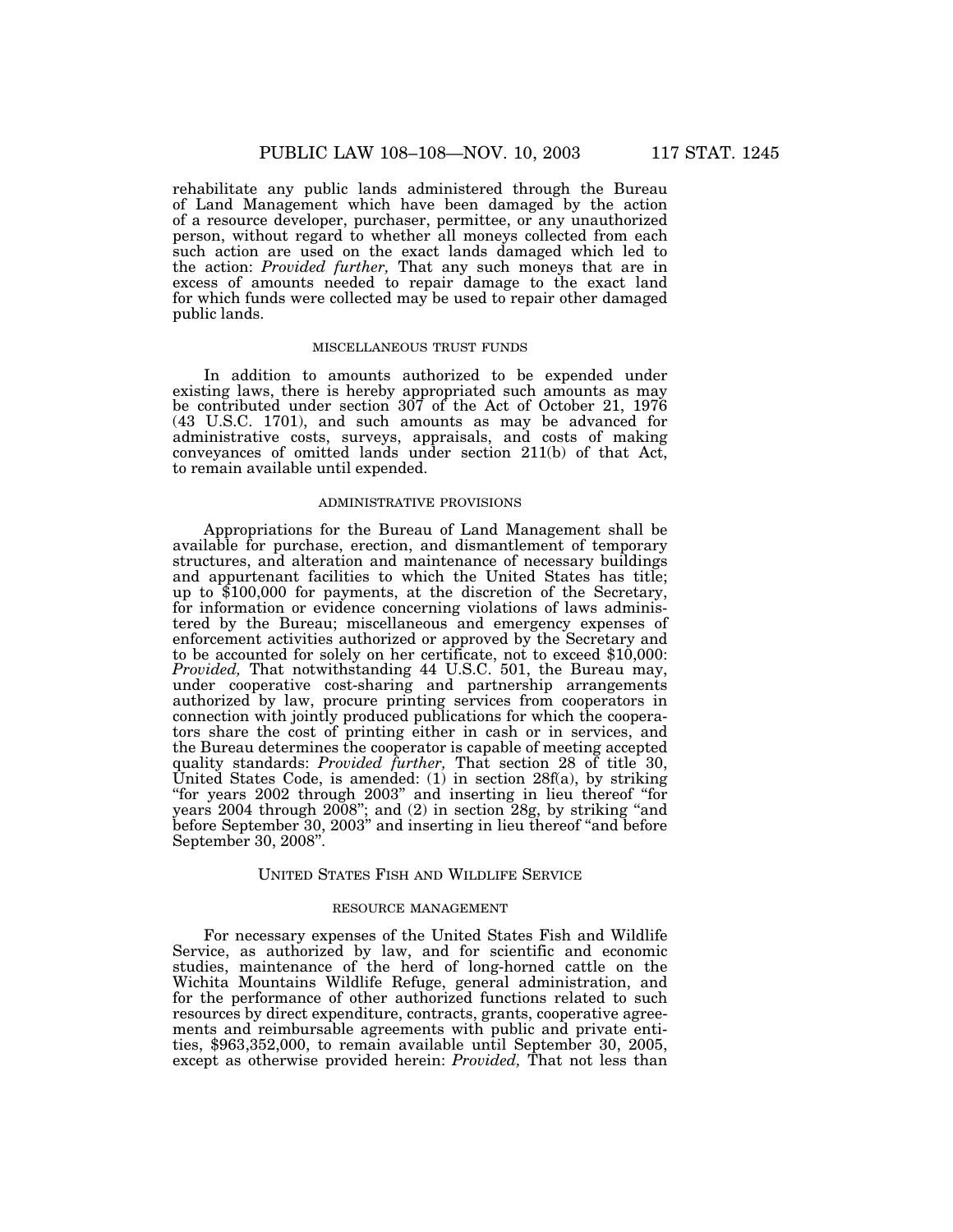\$2,000,000 shall be provided to local governments in southern California for planning associated with the Natural Communities Conservation Planning (NCCP) program and shall remain available until expended: *Provided further,* That \$2,000,000 is for high priority projects, which shall be carried out by the Youth Conservation Corps: *Provided further,* That not to exceed \$12,286,000 shall be used for implementing subsections (a), (b), (c), and (e) of section 4 of the Endangered Species Act, as amended, for species that are indigenous to the United States (except for processing petitions, developing and issuing proposed and final regulations, and taking any other steps to implement actions described in subsection  $(c)(2)(A)$ ,  $(c)(2)(B)(i)$ , or  $(c)(2)(B)(ii)$ , of which not to exceed \$8,900,000 shall be used for any activity regarding the designation of critical habitat, pursuant to subsection  $(a)(3)$ , excluding litigation support, for species already listed pursuant to subsection  $(a)(1)$ as of the date of enactment this Act: *Provided further,* That of the amount available for law enforcement, up to \$400,000 to remain available until expended, may at the discretion of the Secretary be used for payment for information, rewards, or evidence concerning violations of laws administered by the Service, and miscellaneous and emergency expenses of enforcement activity, authorized or approved by the Secretary and to be accounted for solely on her certificate: *Provided further,* That of the amount provided for environmental contaminants, up to \$1,000,000 may remain available until expended for contaminant sample analyses.

### **CONSTRUCTION**

For construction, improvement, acquisition, or removal of buildings and other facilities required in the conservation, management, investigation, protection, and utilization of fishery and wildlife resources, and the acquisition of lands and interests therein; \$60,554,000, to remain available until expended.

# LAND ACQUISITION

For expenses necessary to carry out the Land and Water Conservation Fund Act of 1965, as amended (16 U.S.C. 460l–4 through 11), including administrative expenses, and for acquisition of land or waters, or interest therein, in accordance with statutory authority applicable to the United States Fish and Wildlife Service, \$43,628,000, to be derived from the Land and Water Conservation Fund and to remain available until expended: *Provided,* That none of the funds appropriated for specific land acquisition projects can be used to pay for any administrative overhead, planning or other management costs.

### LANDOWNER INCENTIVE PROGRAM

For expenses necessary to carry out the Land and Water Conservation Fund Act of 1965, as amended (16 U.S.C. 460l–4 through 11), including administrative expenses, and for private conservation efforts to be carried out on private lands, \$30,000,000, to be derived from the Land and Water Conservation Fund, and to remain available until expended: *Provided,* That the amount provided herein is for a Landowner Incentive Program established by the Secretary that provides matching, competitively awarded grants to States, the District of Columbia, Tribes, Puerto Rico, Guam, the United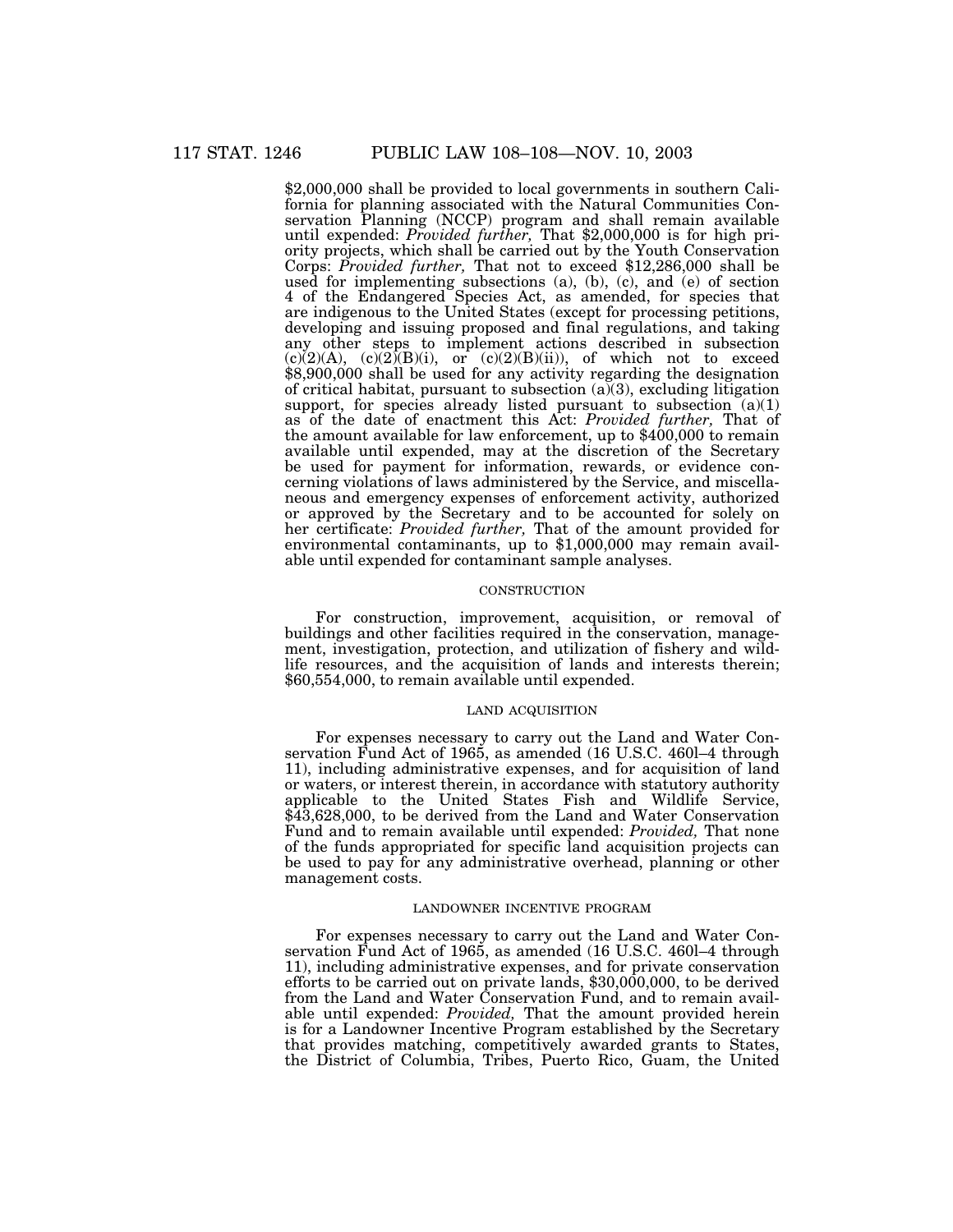States Virgin Islands, the Northern Mariana Islands, and American Samoa, to establish or supplement existing landowner incentive programs that provide technical and financial assistance, including habitat protection and restoration, to private landowners for the protection and management of habitat to benefit federally listed, proposed, candidate, or other at-risk species on private lands.

#### STEWARDSHIP GRANTS

For expenses necessary to carry out the Land and Water Conservation Fund Act of 1965, as amended (16 U.S.C. 460l–4 through 11), including administrative expenses, and for private conservation efforts to be carried out on private lands, \$7,500,000, to be derived from the Land and Water Conservation Fund, and to remain available until expended: *Provided,* That the amount provided herein is for a Stewardship Grants Program established by the Secretary to provide grants and other assistance to individuals and groups engaged in private conservation efforts that benefit federally listed, proposed, candidate, or other at-risk species.

## COOPERATIVE ENDANGERED SPECIES CONSERVATION FUND

For expenses necessary to carry out section 6 of the Endangered Species Act of 1973 (16 U.S.C. 1531–1543), as amended,  $\frac{$2,614,000,66}{1}$  which  $\frac{$2,614,000}{1}$  is to be derived from the Cooperative Endangered Species Conservation Fund and \$50,000,000 is to be derived from the Land and Water Conservation Fund and to remain available until expended.

### NATIONAL WILDLIFE REFUGE FUND

For expenses necessary to implement the Act of October 17, 1978 (16 U.S.C. 715s), \$14,414,000.

### NORTH AMERICAN WETLANDS CONSERVATION FUND

For expenses necessary to carry out the provisions of the North American Wetlands Conservation Act, Public Law 101–233, as amended, \$38,000,000, to remain available until expended.

### NEOTROPICAL MIGRATORY BIRD CONSERVATION

For financial assistance for projects to promote the conservation of neotropical migratory birds in accordance with the Neotropical Migratory Bird Conservation Act, Public Law 106–247 (16 U.S.C.  $6101-6109$ , \$4,000,000, to remain available until expended.

### MULTINATIONAL SPECIES CONSERVATION FUND

For expenses necessary to carry out the African Elephant Conservation Act (16 U.S.C. 4201–4203, 4211–4213, 4221–4225, 4241– 4245, and 1538), the Asian Elephant Conservation Act of 1997 (Public Law 105–96; 16 U.S.C. 4261–4266), the Rhinoceros and Tiger Conservation Act of 1994 (16 U.S.C. 5301–5306), and the Great Ape Conservation Act of 2000 (16 U.S.C. 6301), \$5,600,000, to remain available until expended.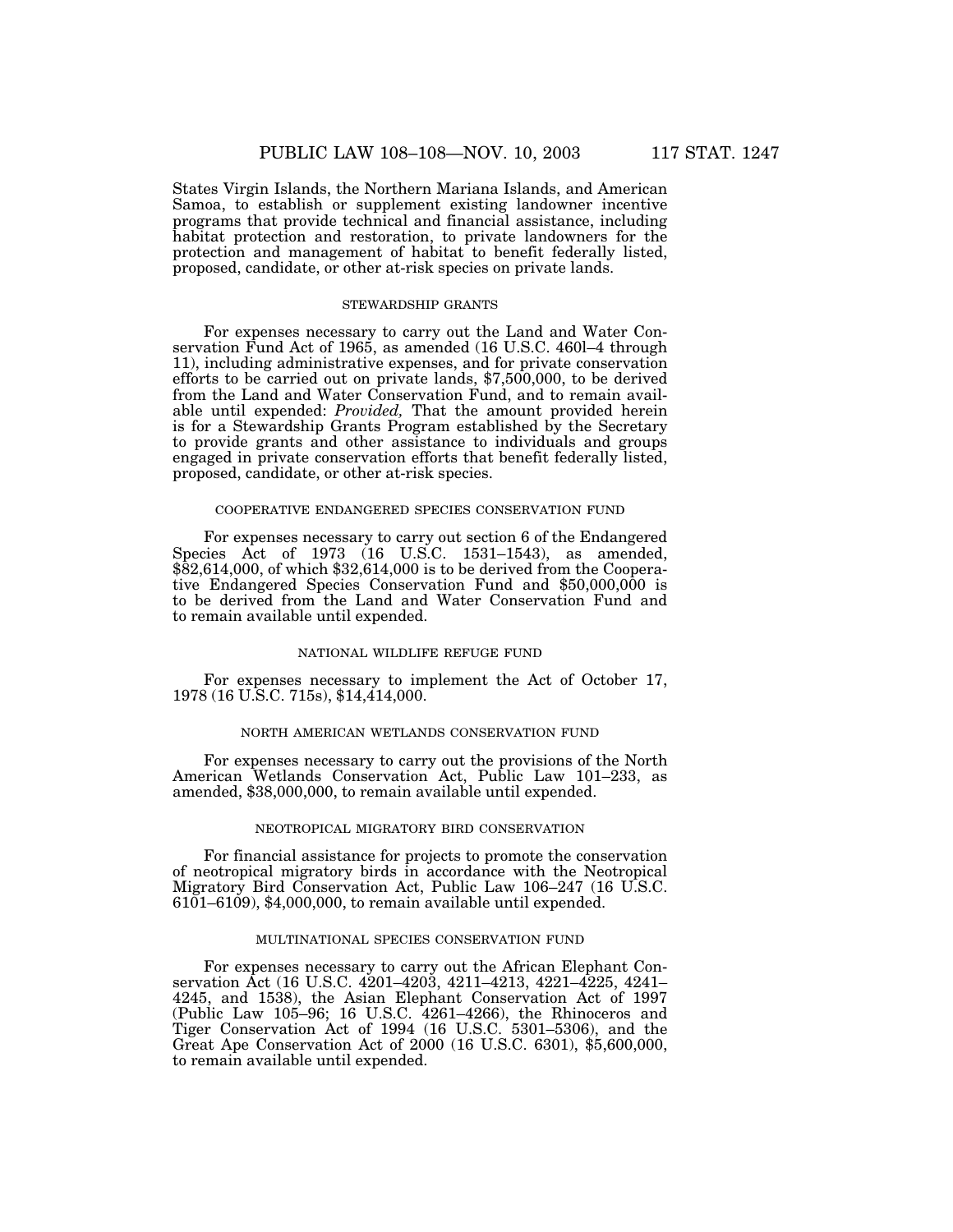# STATE AND TRIBAL WILDLIFE GRANTS

For wildlife conservation grants to States and to the District of Columbia, Puerto Rico, Guam, the United States Virgin Islands, the Northern Mariana Islands, American Samoa, and federally recognized Indian tribes under the provisions of the Fish and Wildlife Act of 1956 and the Fish and Wildlife Coordination Act, for the development and implementation of programs for the benefit of wildlife and their habitat, including species that are not hunted or fished, \$70,000,000 to be derived from the Land and Water Conservation Fund, and to remain available until expended: *Provided,* That of the amount provided herein, \$6,000,000 is for a competitive grant program for Indian tribes not subject to the remaining provisions of this appropriation: *Provided further,* That the Secretary shall, after deducting said \$6,000,000 and administrative expenses, apportion the amount provided herein in the following manner: (A) to the District of Columbia and to the Commonwealth of Puerto Rico, each a sum equal to not more than one-half of 1 percent thereof; and (B) to Guam, American Samoa, the United States Virgin Islands, and the Commonwealth of the Northern Mariana Islands, each a sum equal to not more than one-fourth of 1 percent thereof: *Provided further,* That the Secretary shall apportion the remaining amount in the following manner: (A) onethird of which is based on the ratio to which the land area of such State bears to the total land area of all such States; and (B) two-thirds of which is based on the ratio to which the population of such State bears to the total population of all such States: *Provided further,* That the amounts apportioned under this paragraph shall be adjusted equitably so that no State shall be apportioned a sum which is less than 1 percent of the amount available for apportionment under this paragraph for any fiscal year or more than 5 percent of such amount: *Provided further,* That the Federal share of planning grants shall not exceed 75 percent of the total costs of such projects and the Federal share of implementation grants shall not exceed 50 percent of the total costs of such projects: *Provided further,* That the non-Federal share of such projects may not be derived from Federal grant programs: *Provided further,* That no State, territory, or other jurisdiction shall receive a grant unless it has developed, or committed to develop by October 1, 2005, a comprehensive wildlife conservation plan, consistent with criteria established by the Secretary of the Interior, that considers the broad range of the State, territory, or other jurisdiction's wildlife and associated habitats, with appropriate priority placed on those species with the greatest conservation need and taking into consideration the relative level of funding available for the conservation of those species: *Provided further,* That any amount apportioned in 2004 to any State, territory, or other jurisdiction that remains unobligated as of September 30, 2005, shall be reapportioned, together with funds appropriated in 2006, in the manner provided herein: *Provided further,* That balances from amounts previously appropriated under the heading ''State Wildlife Grants'' shall be transferred to and merged with this appropriation and shall remain available until expended.

### ADMINISTRATIVE PROVISIONS

Appropriations and funds available to the United States Fish and Wildlife Service shall be available for purchase of not to exceed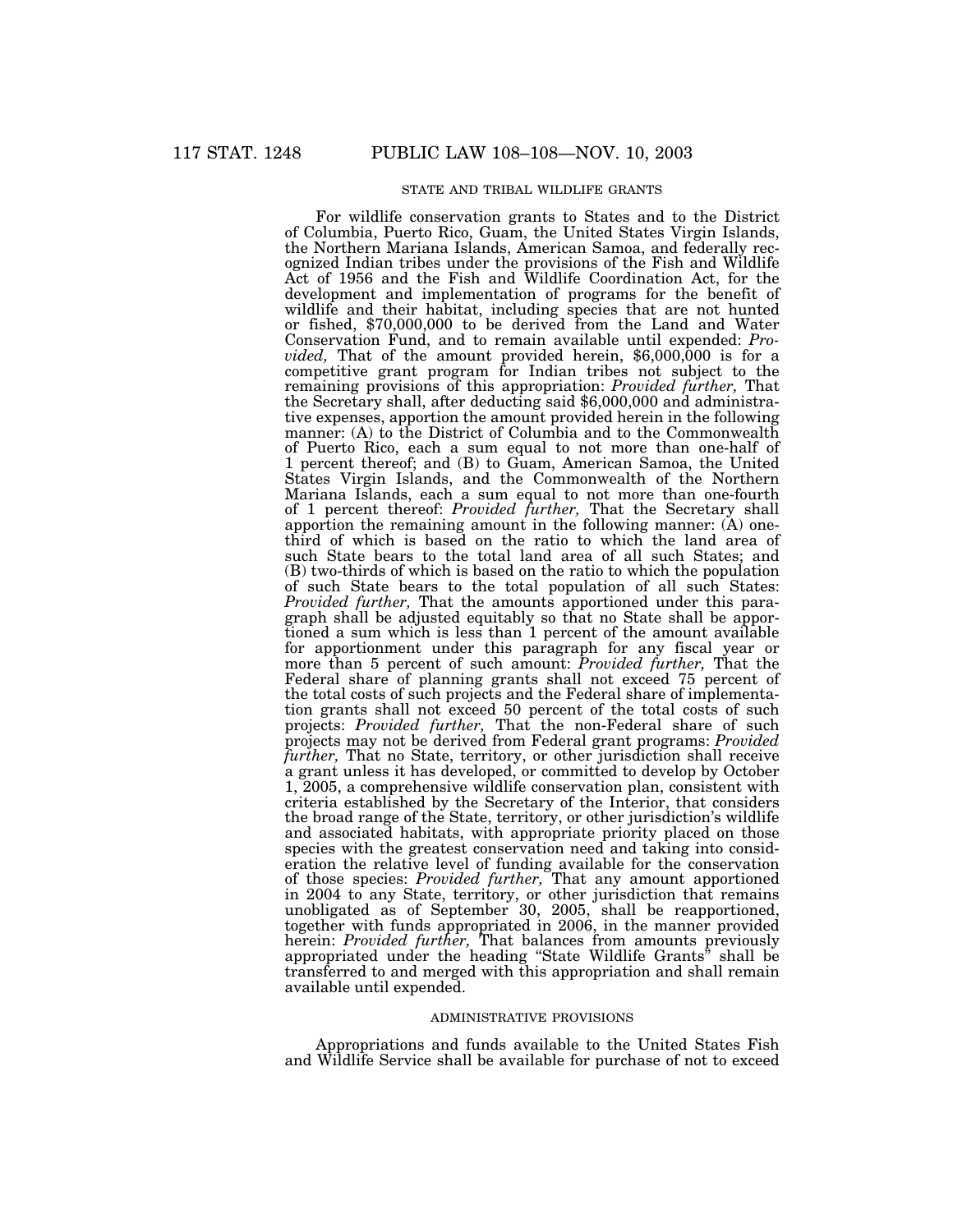157 passenger motor vehicles, of which 142 are for replacement only (including 33 for police-type use); repair of damage to public roads within and adjacent to reservation areas caused by operations of the Service; options for the purchase of land at not to exceed \$1 for each option; facilities incident to such public recreational uses on conservation areas as are consistent with their primary purpose; and the maintenance and improvement of aquaria, buildings, and other facilities under the jurisdiction of the Service and to which the United States has title, and which are used pursuant to law in connection with management, and investigation of fish and wildlife resources: *Provided,* That notwithstanding 44 U.S.C. 501, the Service may, under cooperative cost sharing and partnership arrangements authorized by law, procure printing services from cooperators in connection with jointly produced publications for which the cooperators share at least one-half the cost of printing either in cash or services and the Service determines the cooperator is capable of meeting accepted quality standards: *Provided further,* That the Service may accept donated aircraft as replacements for existing aircraft: *Provided further,* That notwithstanding any other provision of law, the Secretary of the Interior may not spend any of the funds appropriated in this Act for the purchase of lands or interests in lands to be used in the establishment of any new unit of the National Wildlife Refuge System unless the purchase is approved in advance by the House and Senate Committees on Appropriations in compliance with the reprogramming procedures contained in the statement of the managers accompanying this Act.

#### NATIONAL PARK SERVICE

# OPERATION OF THE NATIONAL PARK SYSTEM

For expenses necessary for the management, operation, and maintenance of areas and facilities administered by the National Park Service (including special road maintenance service to trucking permittees on a reimbursable basis), and for the general administration of the National Park Service, \$1,629,641,000, of which \$10,887,000 is for planning and interagency coordination in support of Everglades restoration and shall remain available until expended; of which \$96,480,000, to remain available until September 30, 2005, is for maintenance, repair or rehabilitation projects for constructed assets, operation of the National Park Service automated facility management software system, and comprehensive facility condition assessments; and of which \$2,000,000 is for the Youth Conservation Corps for high priority projects: *Provided,* That the only funds in this account which may be made available to support United States Park Police are those funds approved for emergency law and order incidents pursuant to established National Park Service procedures, those funds needed to maintain and repair United States Park Police administrative facilities, and those funds necessary to reimburse the United States Park Police account for the unbudgeted overtime and travel costs associated with special events for an amount not to exceed \$10,000 per event subject to the review and concurrence of the Washington headquarters office: *Provided further,* That notwithstanding sections 5(b)(7)(c) and 7(a)(2) of Public Law 105–58, the National Park Service may in fiscal year 2004 provide funding for uniformed personnel for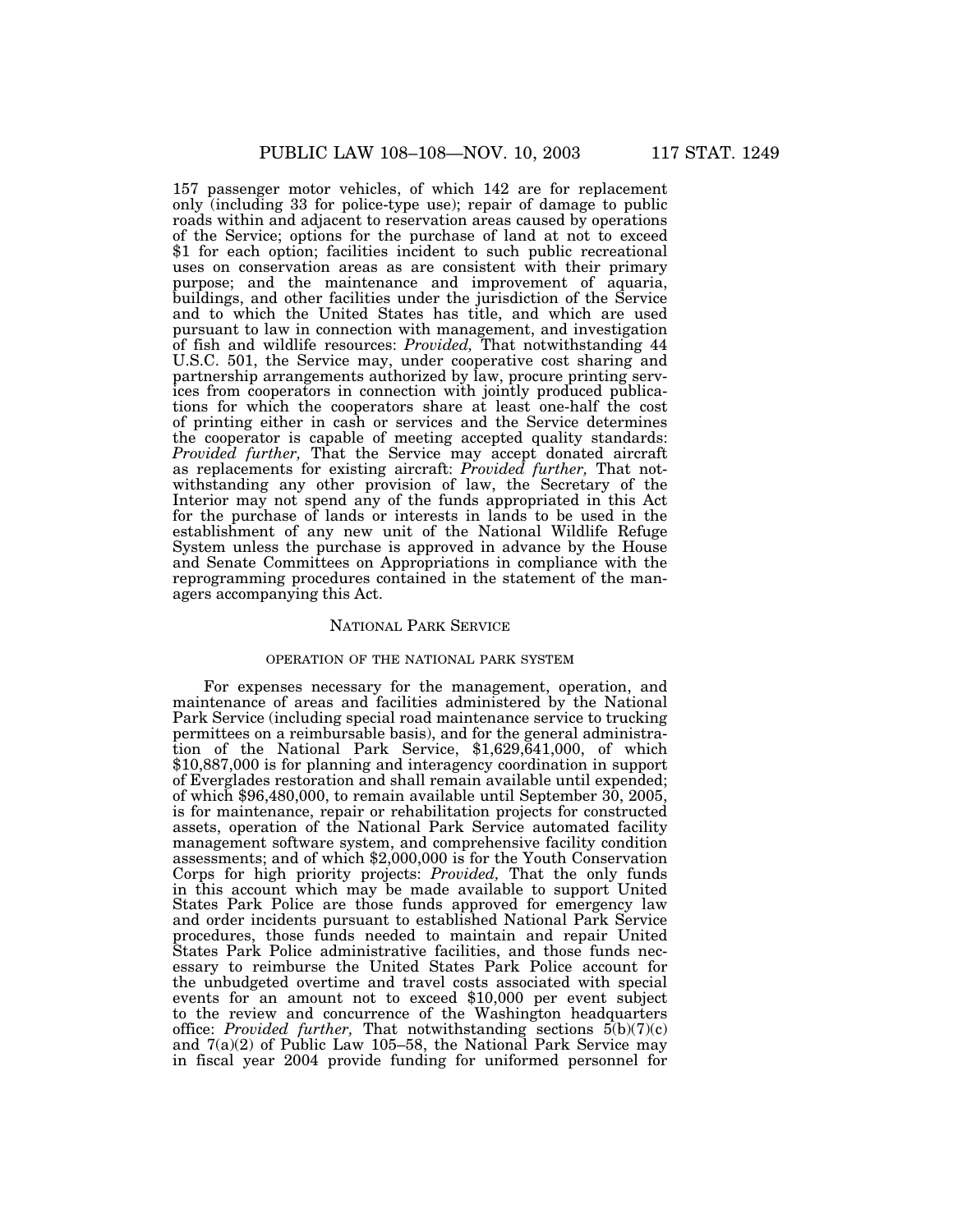visitor protection and interpretation of the outdoor symbolic site at the Oklahoma City Memorial without reimbursement or a requirement to match these funds with non-Federal funds.

#### UNITED STATES PARK POLICE

For expenses necessary to carry out the programs of the United States Park Police, \$78,859,000.

# NATIONAL RECREATION AND PRESERVATION

For expenses necessary to carry out recreation programs, natural programs, cultural programs, heritage partnership programs, environmental compliance and review, international park affairs, statutory or contractual aid for other activities, and grant administration, not otherwise provided for, \$62,544,000, of which \$1,600,000 shall be available until expended for the Oklahoma City National Memorial Trust, notwithstanding the provisions contained in sections  $7(a)(1)$  and  $(2)$  of Public Law 105–58.

# URBAN PARK AND RECREATION FUND

For expenses necessary to carry out the provisions of the Urban Park and Recreation Recovery Act of 1978 (16 U.S.C. 2501 et seq.), \$305,000, to remain available until expended.

### HISTORIC PRESERVATION FUND

For expenses necessary in carrying out the Historic Preservation Act of 1966, as amended (16 U.S.C. 470), and the Omnibus Parks and Public Lands Management Act of 1996 (Public Law 104–333), \$74,500,000, to be derived from the Historic Preservation Fund, to remain available until September 30, 2005: *Provided,* That, of the amount provided herein, \$500,000, to remain available until expended, is for a grant for the perpetual care and maintenance of National Trust Historic Sites, as authorized under 16 U.S.C. 470a(e)(2), to be made available in full upon signing of a grant agreement: *Provided further,* That, notwithstanding any other provision of law, these funds shall be available for investment with the proceeds to be used for the same purpose as set out herein: *Provided further,* That of the total amount provided, \$33,000,000 shall be for Save America's Treasures for priority preservation projects, of nationally significant sites, structures, and artifacts: *Provided further,* That any individual Save America's Treasures grant shall be matched by non-Federal funds: *Provided further,* That individual projects shall only be eligible for one grant, and all projects to be funded shall be approved by the House and Senate Committees on Appropriations and the Secretary of the Interior in consultation with the President's Committee on the Arts and Humanities prior to the commitment of grant funds: *Provided further,* That Save America's Treasures funds allocated for Federal projects, following approval, shall be available by transfer to appropriate accounts of individual agencies.

### **CONSTRUCTION**

For construction, improvements, repair or replacement of physical facilities, including the modifications authorized by section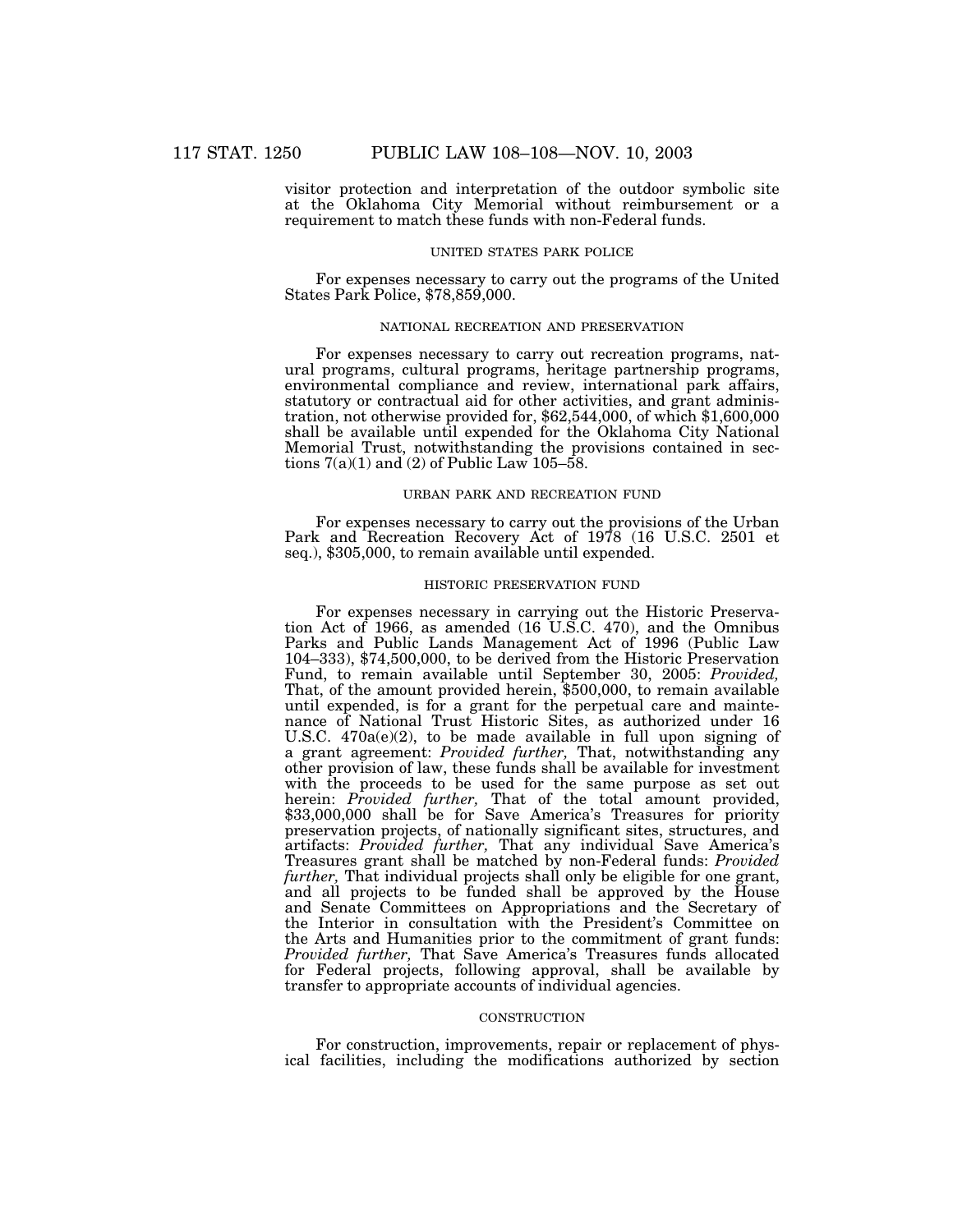104 of the Everglades National Park Protection and Expansion Act of 1989, \$333,995,000, to remain available until expended, of which \$300,000 for the L.Q.C. Lamar House National Historic Landmark and \$375,000 for the Sun Watch National Historic Landmark shall be derived from the Historic Preservation Fund pursuant to 16 U.S.C. 470a: *Provided,* That none of the funds in this or any other Act may be used to pay the salaries and expenses of more than 160 Full Time Equivalent personnel working for the National Park Service's Denver Service Center funded under the construction program management and operations activity: *Provided further,* That none of the funds provided in this or any other Act may be used to pre-design, plan, or construct any new facility (including visitor centers, curatorial facilities, administrative buildings), for which appropriations have not been specifically provided if the net construction cost of such facility is in excess of \$5,000,000, without prior approval of the House and Senate Committees on Appropriations: *Provided further,* That the restriction in the previous proviso applies to all funds available to the National Park Service, including partnership and fee demonstration projects: *Provided further,* That none of the funds provided in this or any other Act may be used for planning, design, or construction of any underground security screening or visitor contact facility at the Washington Monument until such facility has been approved in writing by the House and Senate Committees on Appropriations: *Provided further*, That funds appropriated in this Act and in any prior Acts for the purpose of implementing the Modified Water Deliveries to Everglades National Park Project shall be available for expenditure unless the joint report of the Secretary of the Interior, the Secretary of the Army, the Administrator of the Environmental Protection Agency, and the Attorney General which shall be filed within 90 days of enactment of this Act and by September 30 each year thereafter until December 31, 2006, to the House and Senate Committees on Appropriations, the House Committee on Transportation and Infrastructure, the House Committee on Resources and the Senate Committee on Environment and Public Works, indicates that the water entering A.R.M. Loxahatchee National Wildlife Refuge and Everglades National Park does not meet applicable State water quality standards and numeric criteria adopted for phosphorus throughout A.R.M. Loxahatchee National Wildlife Refuge and Everglades National Park, as well as water quality requirements set forth in the Consent Decree entered in United States v. South Florida Water Management District, and that the House and Senate Committees on Appropriations respond in writing disapproving the further expenditure of funds: *Provided further*, That not to exceed \$800,000 of the funds provided for Dayton Aviation Heritage National Historical Park may be provided as grants to cooperating entities for projects to enhance public access to the park.

# LAND AND WATER CONSERVATION FUND

# (RESCISSION)

The contract authority provided for fiscal year 2004 by 16 U.S.C. 4601–10a is rescinded. 16 USC 460<sup>l</sup>–10a

note.

Deadlines.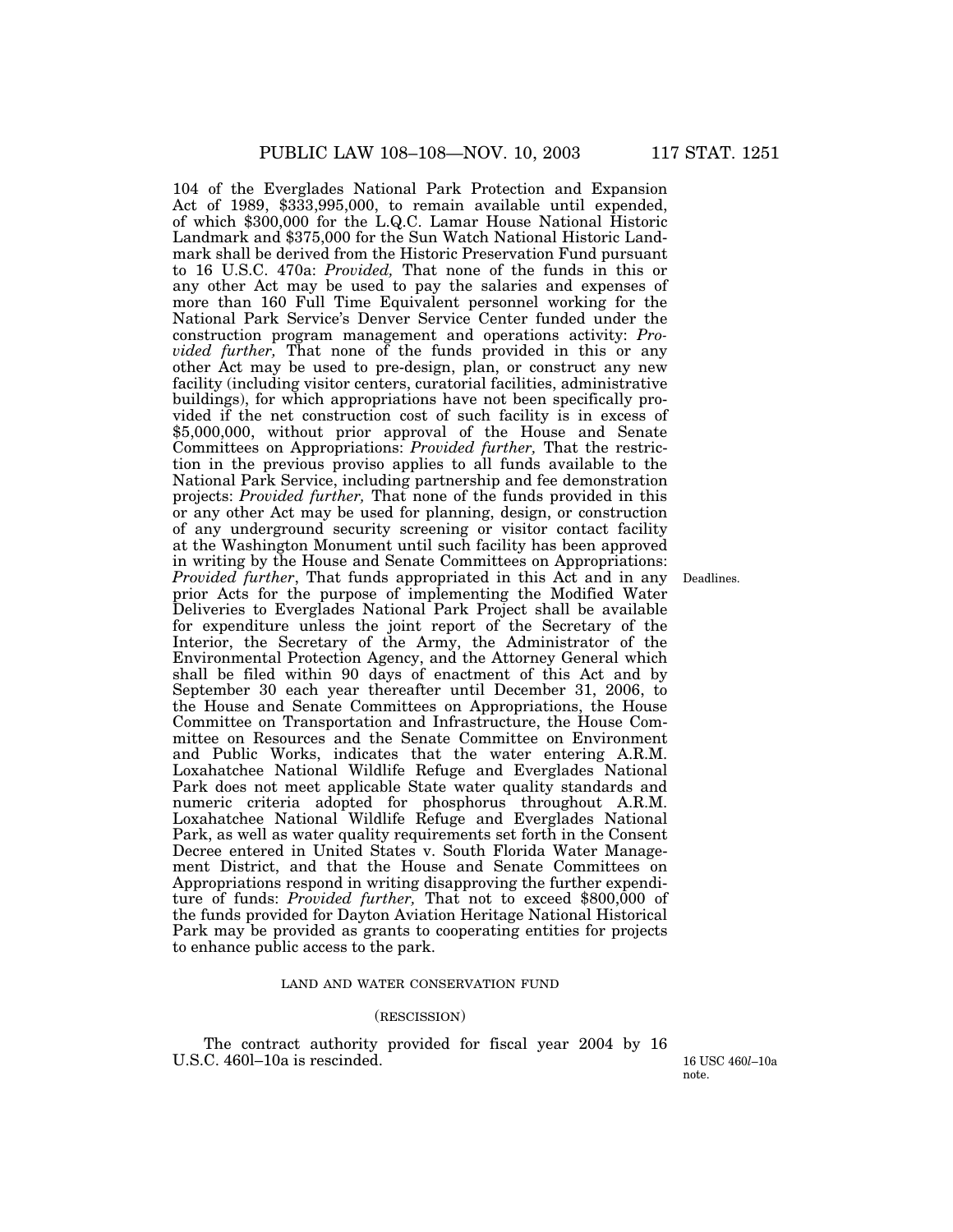# LAND ACQUISITION AND STATE ASSISTANCE

### (INCLUDING TRANSFERS OF FUNDS)

For expenses necessary to carry out the Land and Water Conservation Act of 1965, as amended (16 U.S.C. 460l–4 through 11), including administrative expenses, and for acquisition of lands or waters, or interest therein, in accordance with the statutory authority applicable to the National Park Service, \$142,350,000, to be derived from the Land and Water Conservation Fund and to remain available until expended, of which \$95,000,000 is for the State assistance program including \$2,500,000 to administer this program: *Provided,* That none of the funds provided for the State assistance program may be used to establish a contingency fund: *Provided further,* That notwithstanding any other provision of law, the Secretary of the Interior, using prior year unobligated funds made available under any Act enacted before the date of enactment of this Act for land acquisition assistance to the State of Florida for the acquisition of lands or water, or interests therein, within the Everglades watershed, shall transfer \$5,000,000 to the United States Fish and Wildlife Service "Resource Management" account for the purpose of funding water quality monitoring and eradication of invasive exotic plants at A.R.M. Loxahatchee National Wildlife Refuge, as well as recovery actions for any listed species in the South Florida ecosystem, and may transfer such sums as may be determined necessary by the Secretary of the Interior to the United States Army Corps of Engineers "Construction, General" account for the purpose of modifying the construction of Storm Water Treatment Area 1 East to include additional water quality improvement measures, such as additional compartmentalization, improved flow control, vegetation management, and other additional technologies based upon the recommendations of the Secretary of the Interior and the South Florida Water Management District, to maximize the treatment effectiveness of Storm Water Treatment Area 1 East so that water delivered by Storm Water Treatment Area 1 East to A.R.M. Loxahatchee National Wildlife Refuge achieves State water quality standards, including the numeric criterion for phosphorus, and that the cost sharing provisions of section 528 of the Water Resources Development Act of 1996 (110 Stat. 3769) shall apply to any funds provided by the Secretary of the Interior to the United States Army Corps of Engineers for this purpose: *Provided further*, That, subsequent to the transfer of the \$5,000,000 to the United States Fish and Wildlife Service and the transfer of funds, if any, to the United States Army Corps of Engineers to carry out water quality improvement measures for Storm Water Treatment Area 1 East, if any funds remain to be expended after the requirements of these provisions have been met, then the Secretary of the Interior may transfer, as appropriate, and use the remaining funds for Everglades restoration activities benefiting the lands and resources managed by the Department of the Interior in South Florida, subject to the approval by the House and Senate Committees on Appropriations of a reprogramming request by the Secretary detailing how the remaining funds will be expended for this purpose.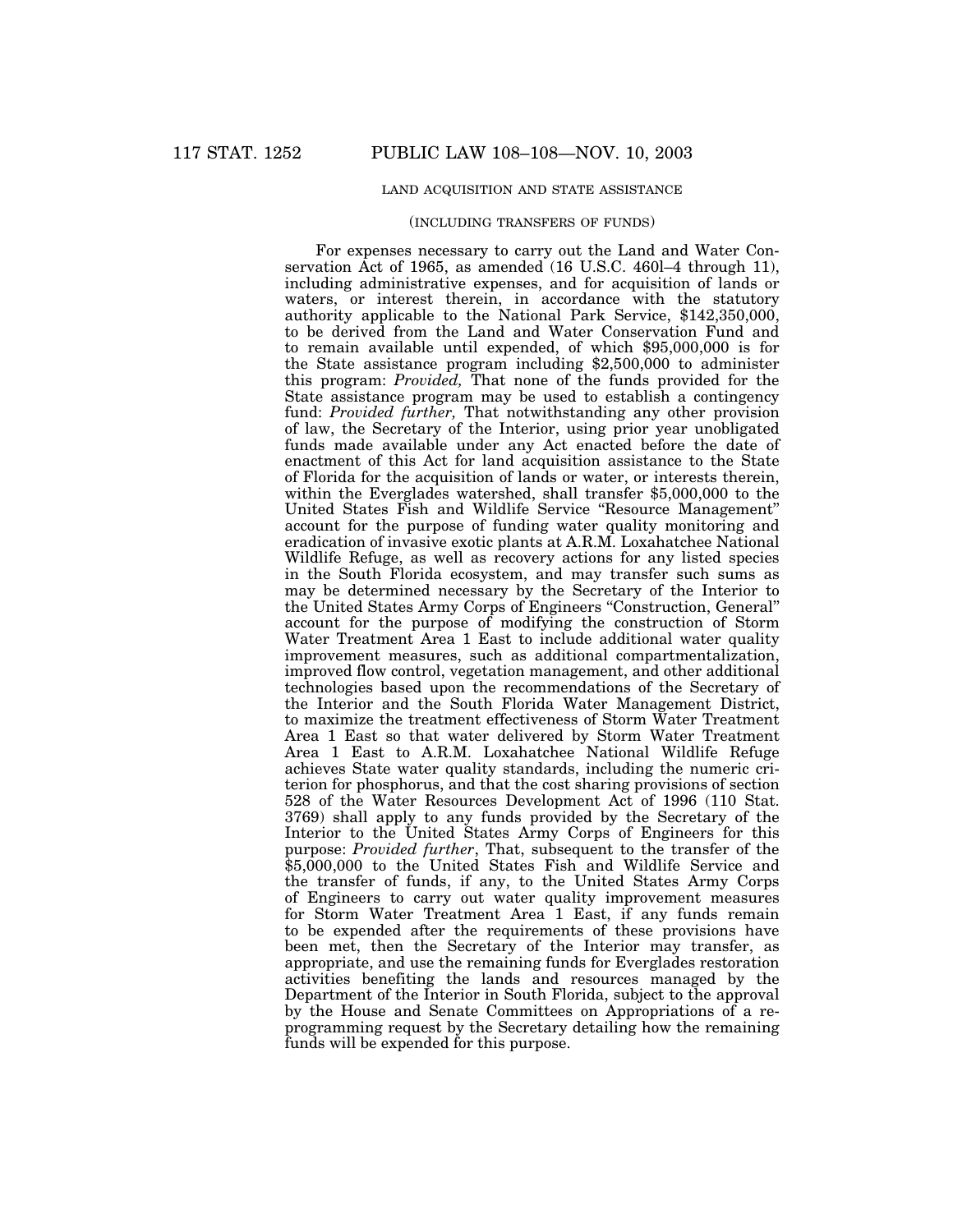# ADMINISTRATIVE PROVISIONS

Appropriations for the National Park Service shall be available for the purchase of not to exceed 249 passenger motor vehicles, of which 202 shall be for replacement only, including not to exceed 193 for police-type use, 10 buses, and 8 ambulances: *Provided,* That none of the funds appropriated to the National Park Service may be used to process any grant or contract documents which do not include the text of 18 U.S.C. 1913: *Provided further,* That none of the funds appropriated to the National Park Service may be used to implement an agreement for the redevelopment of the southern end of Ellis Island until such agreement has been submitted to the Congress and shall not be implemented prior to the expiration of 30 calendar days (not including any day in which either House of Congress is not in session because of adjournment of more than 3 calendar days to a day certain) from the receipt by the Speaker of the House of Representatives and the President of the Senate of a full and comprehensive report on the development of the southern end of Ellis Island, including the facts and circumstances relied upon in support of the proposed project: *Provided further, That the National Park Service may make a grant of not to exceed \$70,000 for the construction of a memorial in Cadillac,* Michigan in honor of Kris Eggle.

None of the funds in this Act may be spent by the National Park Service for activities taken in direct response to the United Nations Biodiversity Convention.

The National Park Service may distribute to operating units based on the safety record of each unit the costs of programs designed to improve workplace and employee safety, and to encourage employees receiving workers' compensation benefits pursuant to chapter 81 of title 5, United States Code, to return to appropriate positions for which they are medically able.

Notwithstanding any other provision of law, in fiscal year 2004, with respect to the administration of the National Park Service park pass program by the National Park Foundation, the Secretary may obligate to the Foundation administrative funds expected to be received in that fiscal year before the revenues are collected, so long as total obligations in the administrative account do not exceed total revenue collected and deposited in that account by the end of the fiscal year.

#### UNITED STATES GEOLOGICAL SURVEY

# SURVEYS, INVESTIGATIONS, AND RESEARCH

For expenses necessary for the United States Geological Survey to perform surveys, investigations, and research covering topography, geology, hydrology, biology, and the mineral and water resources of the United States, its territories and possessions, and other areas as authorized by 43 U.S.C. 31, 1332, and 1340; classify lands as to their mineral and water resources; give engineering supervision to power permittees and Federal Energy Regulatory Commission licensees; administer the minerals exploration program (30 U.S.C. 641); and publish and disseminate data relative to the foregoing activities; and to conduct inquiries into the economic conditions affecting mining and materials processing industries (30 U.S.C. 3, 21a, and 1603; 50 U.S.C.  $98g(1)$  and related purposes as authorized by law and to publish and disseminate data;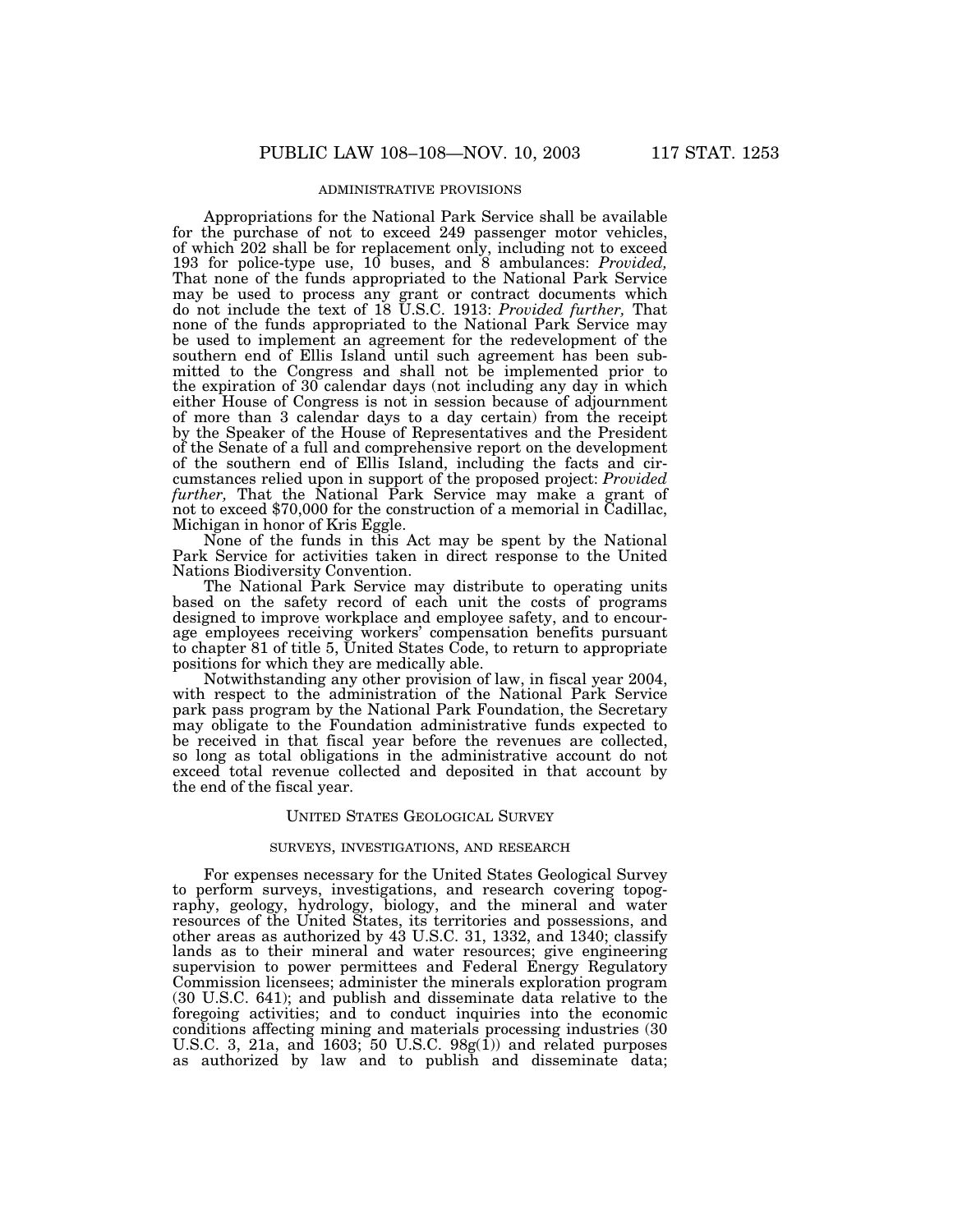\$949,686,000, of which \$64,536,000 shall be available only for cooperation with States or municipalities for water resources investigations; and of which  $$16,201,000$  shall remain available until expended for conducting inquiries into the economic conditions affecting mining and materials processing industries; and of which \$8,000,000 shall remain available until expended for satellite operations; and of which \$24,390,000 shall be available until September 30, 2005, for the operation and maintenance of facilities and deferred maintenance; and of which \$176,099,000 shall be available until September 30, 2005, for the biological research activity and the operation of the Cooperative Research Units: *Provided,* That none of these funds provided for the biological research activity shall be used to conduct new surveys on private property, unless specifically authorized in writing by the property owner: *Provided further,* That no part of this appropriation shall be used to pay more than one-half the cost of topographic mapping or water resources data collection and investigations carried on in cooperation with States and municipalities.

#### ADMINISTRATIVE PROVISIONS

The amount appropriated for the United States Geological Survey shall be available for the purchase of not to exceed 53 passenger motor vehicles, of which 48 are for replacement only; reimbursement to the General Services Administration for security guard services; contracting for the furnishing of topographic maps and for the making of geophysical or other specialized surveys when it is administratively determined that such procedures are in the public interest; construction and maintenance of necessary buildings and appurtenant facilities; acquisition of lands for gauging stations and observation wells; expenses of the United States National Committee on Geology; and payment of compensation and expenses of persons on the rolls of the Survey duly appointed to represent the United States in the negotiation and administration of interstate compacts: *Provided,* That activities funded by appropriations herein made may be accomplished through the use of contracts, grants, or cooperative agreements as defined in 31 U.S.C. 6302 et seq.: *Provided further,* That notwithstanding the provisions of the Federal Grant and Cooperative Agreement Act of 1977 (31 U.S.C. 6301–6308), the United States Geological Survey is authorized to continue existing, and hereafter, to enter into new cooperative agreements directed towards a particular cooperator, in support of joint research and data collection activities with Federal, State, and academic partners funded by appropriations herein, including those that provide for space in cooperator facilities.

#### MINERALS MANAGEMENT SERVICE

### ROYALTY AND OFFSHORE MINERALS MANAGEMENT

For expenses necessary for minerals leasing and environmental studies, regulation of industry operations, and collection of royalties, as authorized by law; for enforcing laws and regulations applicable to oil, gas, and other minerals leases, permits, licenses and operating contracts; and for matching grants or cooperative agreements; including the purchase of not to exceed eight passenger motor vehicles for replacement only,  $$165,316,000$ , of which  $$80,396,000$ shall be available for royalty management activities; and an amount

43 USC 50.

43 USC 36d.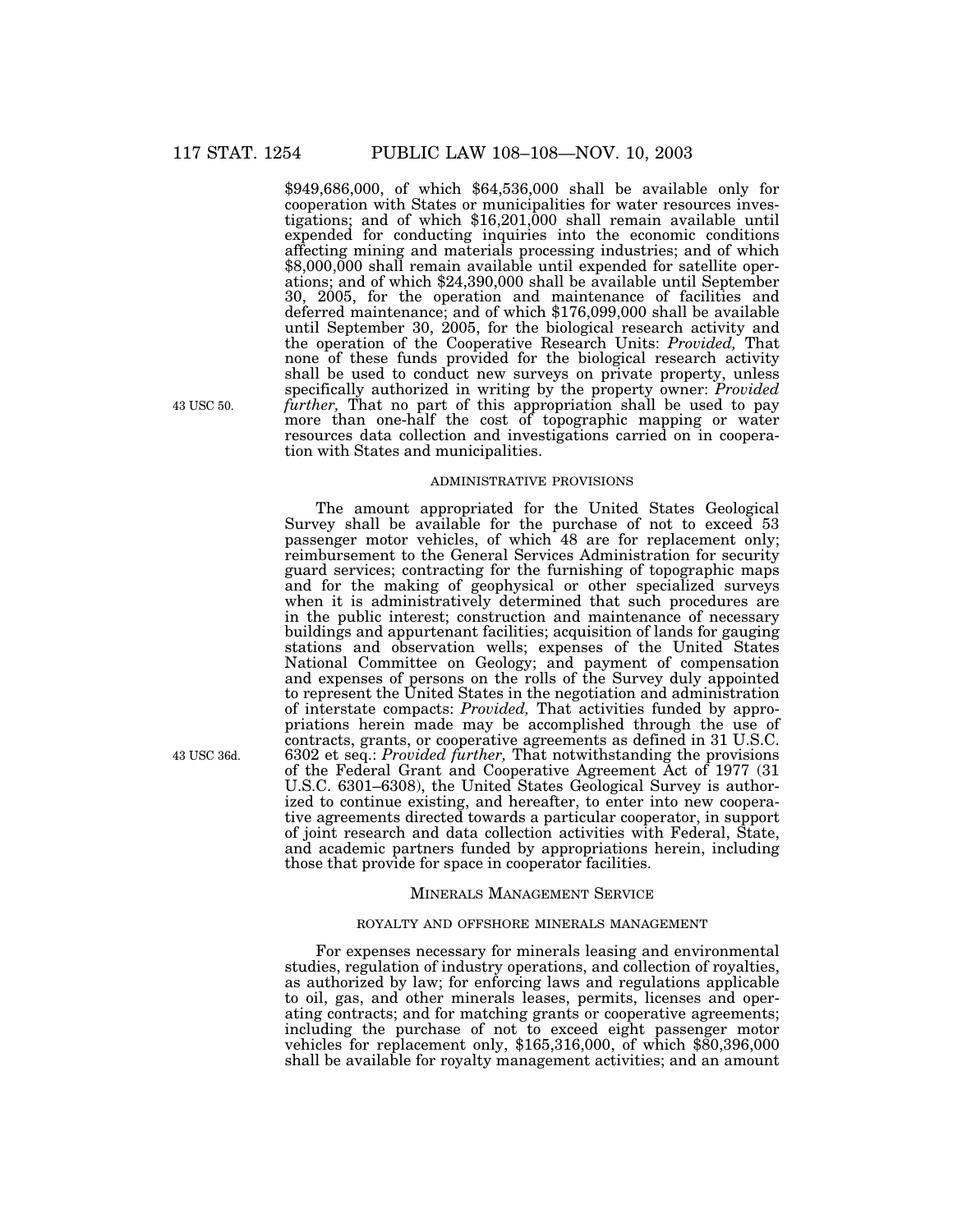not to exceed \$100,230,000, to be credited to this appropriation and to remain available until expended, from additions to receipts resulting from increases to rates in effect on August 5, 1993, from rate increases to fee collections for Outer Continental Shelf administrative activities performed by the Minerals Management Service (MMS) over and above the rates in effect on September 30, 1993, and from additional fees for Outer Continental Shelf administrative activities established after September 30, 1993: *Provided,* That to the extent \$100,230,000 in additions to receipts are not realized from the sources of receipts stated above, the amount needed to reach \$100,230,000 shall be credited to this appropriation from receipts resulting from rental rates for Outer Continental Shelf leases in effect before August 5, 1993: *Provided further,* That \$3,000,000 for computer acquisitions shall remain available until September 30, 2005: *Provided further,* That funds appropriated under this Act shall be available for the payment of interest in accordance with 30 U.S.C. 1721(b) and (d): *Provided further,* That not to exceed \$3,000 shall be available for reasonable expenses related to promoting volunteer beach and marine cleanup activities: *Provided further,* That notwithstanding any other provision of law, \$15,000 under this heading shall be available for refunds of overpayments in connection with certain Indian leases in which the Director of MMS concurred with the claimed refund due, to pay amounts owed to Indian allottees or tribes, or to correct prior unrecoverable erroneous payments: *Provided further,* That MMS may under the royalty-in-kind pilot program, or under its authority to transfer oil to the Strategic Petroleum Reserve, use a portion of the revenues from royalty-in-kind sales, without regard to fiscal year limitation, to pay for transportation to wholesale market centers or upstream pooling points, and to process or otherwise dispose of royalty production taken in kind, and to recover MMS transportation costs, salaries, and other administrative costs directly related to filling the Strategic Petroleum Reserve: *Provided further,* That MMS shall analyze and document the expected return in advance of any royalty-in-kind sales to assure to the maximum extent practicable that royalty income under the pilot program is equal to or greater than royalty income recognized under a comparable royalty-in-value program.

# OIL SPILL RESEARCH

For necessary expenses to carry out title I, section 1016, title IV, sections 4202 and 4303, title VII, and title VIII, section 8201 of the Oil Pollution Act of 1990, \$7,105,000, which shall be derived from the Oil Spill Liability Trust Fund, to remain available until expended.

OFFICE OF SURFACE MINING RECLAMATION AND ENFORCEMENT

#### REGULATION AND TECHNOLOGY

For necessary expenses to carry out the provisions of the Surface Mining Control and Reclamation Act of 1977, Public Law 95–87, as amended, including the purchase of not to exceed 10 passenger motor vehicles, for replacement only; \$106,424,000: *Provided,* That the Secretary of the Interior, pursuant to regulations, may use directly or through grants to States, moneys collected in fiscal year 2004 for civil penalties assessed under section 518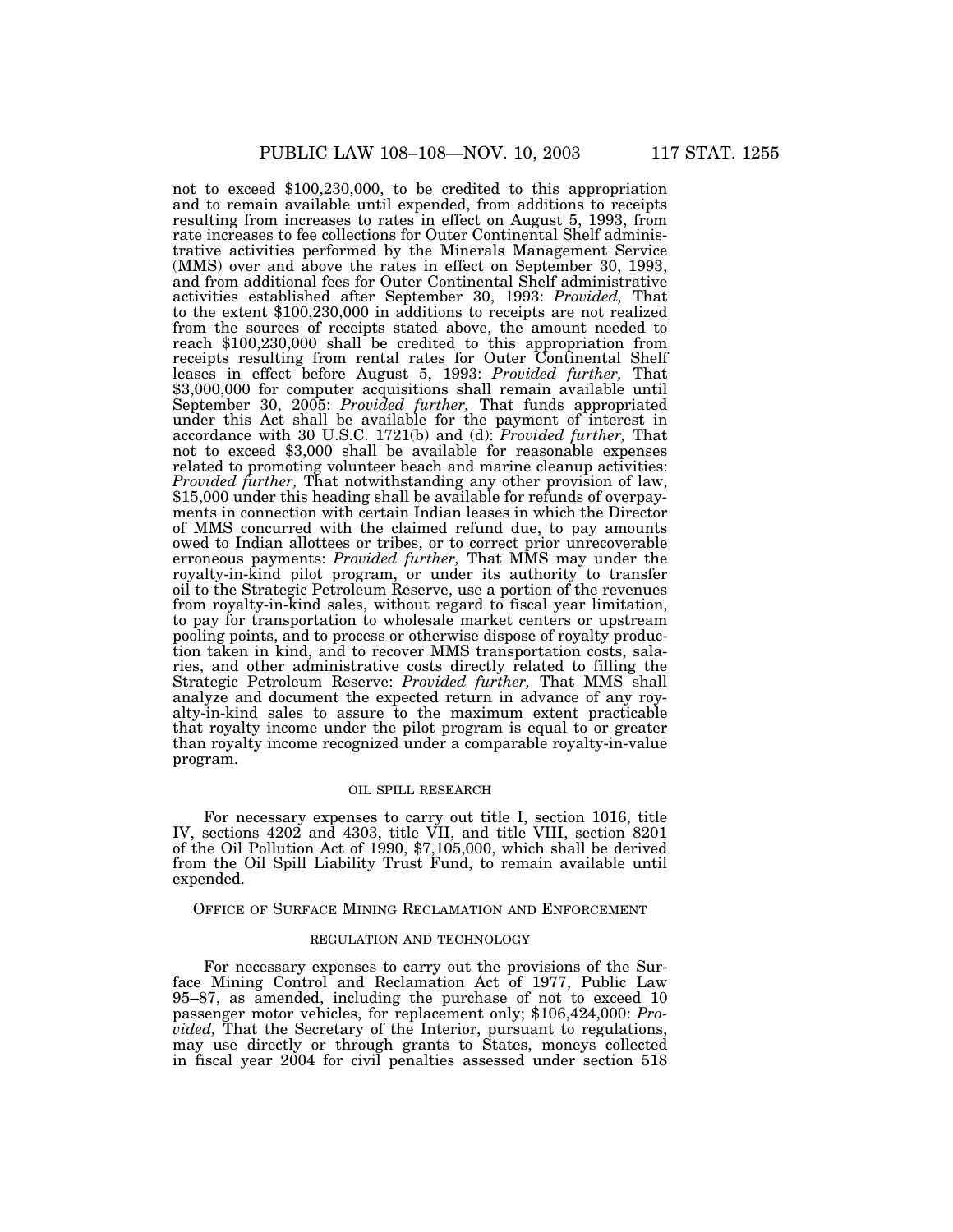30 USC 1211 note.

of the Surface Mining Control and Reclamation Act of 1977 (30 U.S.C. 1268), to reclaim lands adversely affected by coal mining practices after August 3, 1977, to remain available until expended: *Provided further,* That appropriations for the Office of Surface Mining Reclamation and Enforcement may provide for the travel and per diem expenses of State and tribal personnel attending Office of Surface Mining Reclamation and Enforcement sponsored training.

#### ABANDONED MINE RECLAMATION FUND

For necessary expenses to carry out title IV of the Surface Mining Control and Reclamation Act of 1977, Public Law 95–87, as amended, including the purchase of not more than 10 passenger motor vehicles for replacement only, \$192,969,000, to be derived from receipts of the Abandoned Mine Reclamation Fund and to remain available until expended; of which up to \$10,000,000, to be derived from the Federal Expenses Share of the Fund, shall be for supplemental grants to States for the reclamation of abandoned sites with acid mine rock drainage from coal mines, and for associated activities, through the Appalachian Clean Streams Initiative: *Provided,* That grants to minimum program States will be \$1,500,000 per State in fiscal year 2004: *Provided further,* That pursuant to Public Law 97–365, the Department of the Interior is authorized to use up to 20 percent from the recovery of the delinquent debt owed to the United States Government to pay for contracts to collect these debts: *Provided further,* That funds made available under title IV of Public Law 95–87 may be used for any required non-Federal share of the cost of projects funded by the Federal Government for the purpose of environmental restoration related to treatment or abatement of acid mine drainage from abandoned mines: *Provided further,* That such projects must be consistent with the purposes and priorities of the Surface Mining Control and Reclamation Act: *Provided further,* That the State of Maryland may set aside the greater of \$1,000,000 or 10 percent of the total of the grants made available to the State under title IV of the Surface Mining Control and Reclamation Act of 1977, as amended (30 U.S.C. 1231 et seq.), if the amount set aside is deposited in an acid mine drainage abatement and treatment fund established under a State law, pursuant to which law the amount (together with all interest earned on the amount) is expended by the State to undertake acid mine drainage abatement and treatment projects, except that before any amounts greater than 10 percent of its title IV grants are deposited in an acid mine drainage abatement and treatment fund, the State of Maryland must first complete all Surface Mining Control and Reclamation Act priority one projects.

### BUREAU OF INDIAN AFFAIRS

#### OPERATION OF INDIAN PROGRAMS

For expenses necessary for the operation of Indian programs, as authorized by law, including the Snyder Act of November 2, 1921 (25 U.S.C. 13), the Indian Self-Determination and Education Assistance Act of 1975 (25 U.S.C. 450 et seq.), as amended, the Education Amendments of 1978 (25 U.S.C. 2001–2019), and the Tribally Controlled Schools Act of 1988 (25 U.S.C. 2501 et seq.),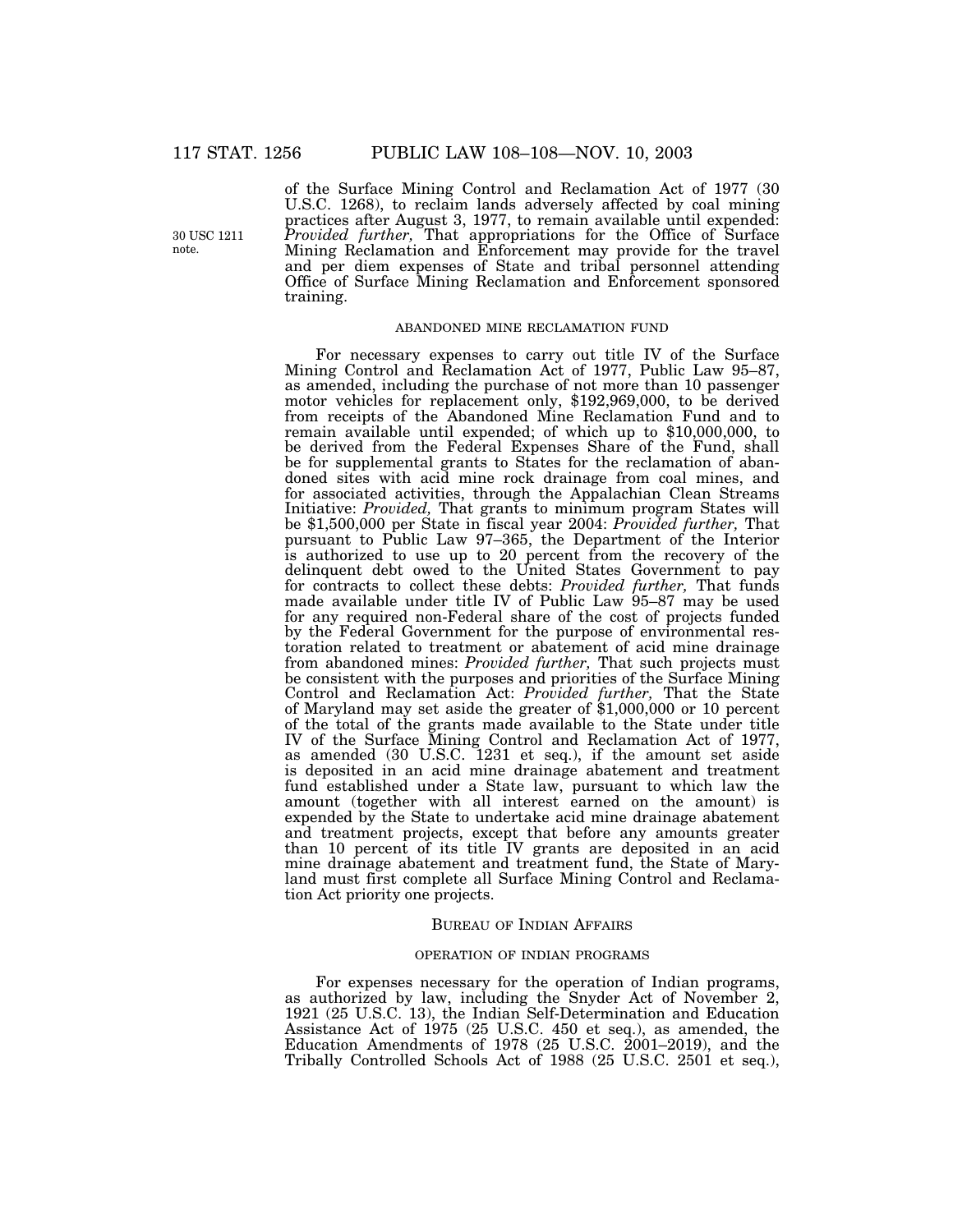as amended, \$1,916,317,000, to remain available until September 30, 2005 except as otherwise provided herein, of which not to exceed \$86,925,000 shall be for welfare assistance payments and notwithstanding any other provision of law, including but not limited to the Indian Self-Determination Act of 1975, as amended, not to exceed \$135,315,000 shall be available for payments to tribes and tribal organizations for contract support costs associated with ongoing contracts, grants, compacts, or annual funding agreements entered into with the Bureau prior to or during fiscal year 2004, as authorized by such Act, except that tribes and tribal organizations may use their tribal priority allocations for unmet indirect costs of ongoing contracts, grants, or compacts, or annual funding agreements and for unmet welfare assistance costs; and of which not to exceed \$458,524,000 for school operations costs of Bureaufunded schools and other education programs shall become available on July 1, 2004, and shall remain available until September 30, 2005; and of which not to exceed \$55,766,000 shall remain available until expended for housing improvement, road maintenance, attorney fees, litigation support, the Indian Self-Determination Fund, land records improvement, and the Navajo-Hopi Settlement Program: *Provided,* That notwithstanding any other provision of law, including but not limited to the Indian Self-Determination Act of 1975, as amended, and 25 U.S.C. 2008, not to exceed \$49,182,000 within and only from such amounts made available for school operations shall be available to tribes and tribal organizations for administrative cost grants associated with ongoing grants entered into with the Bureau prior to or during fiscal year 2003 for the operation of Bureau-funded schools, and up to \$3,000,000 within and only from such amounts made available for school operations shall be available for the transitional costs of initial administrative cost grants to tribes and tribal organizations that enter into grants for the operation on or after July 1, 2004 of Bureau-operated schools: *Provided further,* That any forestry funds allocated to a tribe which remain unobligated as of September 30, 2005, may be transferred during fiscal year 2006 to an Indian forest land assistance account established for the benefit of such tribe within the tribe's trust fund account: *Provided further,* That Expiration date. any such unobligated balances not so transferred shall expire on September 30, 2006.

#### **CONSTRUCTION**

For construction, repair, improvement, and maintenance of irrigation and power systems, buildings, utilities, and other facilities, including architectural and engineering services by contract; acquisition of lands, and interests in lands; and preparation of lands for farming, and for construction of the Navajo Indian Irrigation Project pursuant to Public Law 87–483, \$351,154,000, to remain available until expended: *Provided,* That such amounts as may be available for the construction of the Navajo Indian Irrigation Project may be transferred to the Bureau of Reclamation: *Provided further,* That not to exceed 6 percent of contract authority available to the Bureau of Indian Affairs from the Federal Highway Trust Fund may be used to cover the road program management costs of the Bureau: *Provided further,* That any funds provided for the Safety of Dams program pursuant to  $25$  U.S.C. 13 shall be made available on a nonreimbursable basis: *Provided further,* That for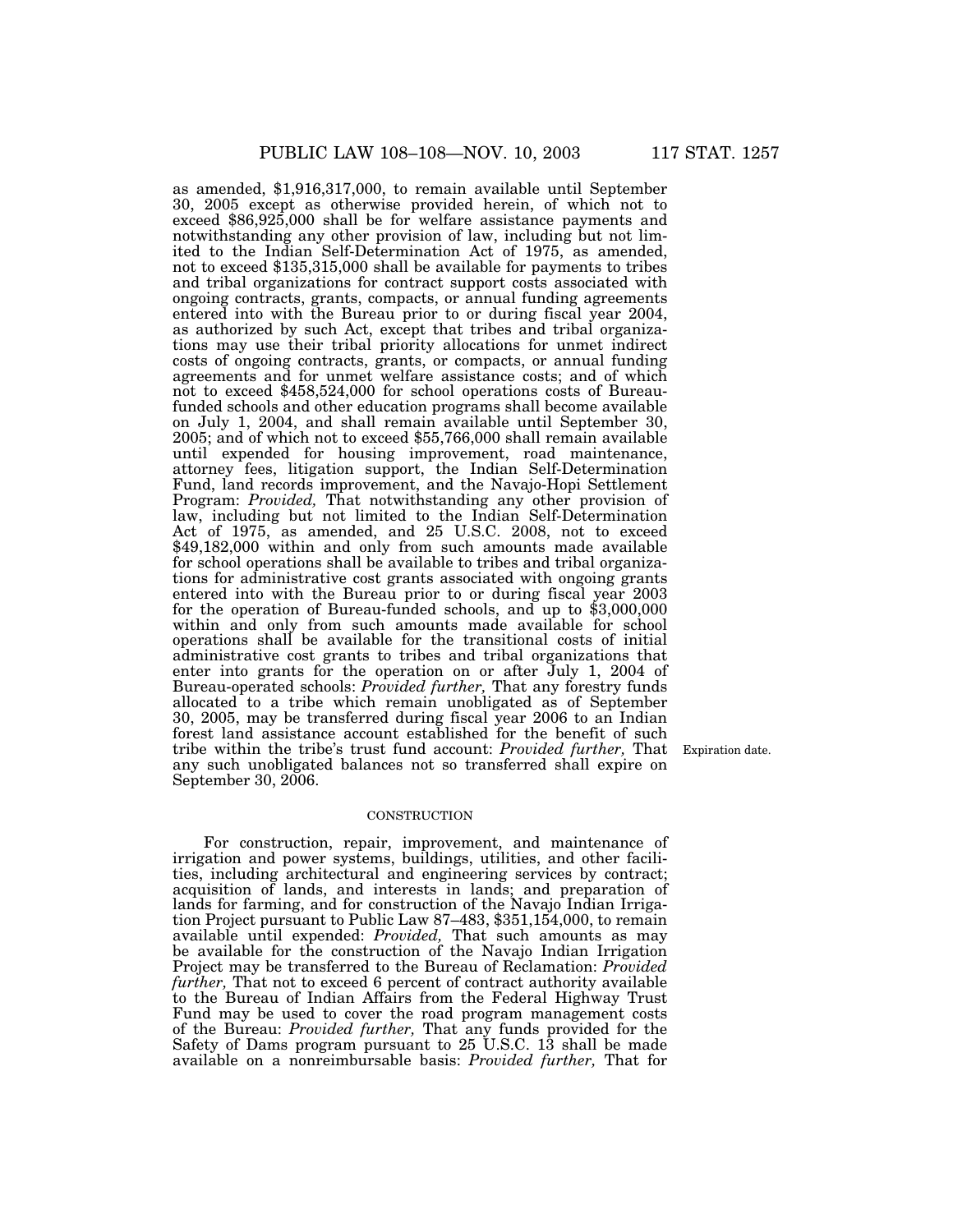fiscal year 2004, in implementing new construction or facilities improvement and repair project grants in excess of \$100,000 that are provided to tribally controlled grant schools under Public Law 100–297, as amended, the Secretary of the Interior shall use the Administrative and Audit Requirements and Cost Principles for Assistance Programs contained in 43 CFR part 12 as the regulatory requirements: *Provided further,* That such grants shall not be subject to section 12.61 of 43 CFR; the Secretary and the grantee shall negotiate and determine a schedule of payments for the work to be performed: *Provided further,* That in considering applications, the Secretary shall consider whether the Indian tribe or tribal organization would be deficient in assuring that the construction projects conform to applicable building standards and codes and Federal, tribal, or State health and safety standards as required by 25 U.S.C. 2005(a), with respect to organizational and financial management capabilities: *Provided further,* That if the Secretary declines an application, the Secretary shall follow the requirements contained in 25 U.S.C. 2505(f): *Provided further,* That any disputes between the Secretary and any grantee concerning a grant shall be subject to the disputes provision in 25 U.S.C. 2507(e).

### INDIAN LAND AND WATER CLAIM SETTLEMENTS AND MISCELLANEOUS PAYMENTS TO INDIANS

### (INCLUDING TRANSFER OF FUNDS)

For miscellaneous payments to Indian tribes and individuals and for necessary administrative expenses, \$60,551,000, to remain available until expended; of which \$31,766,000 shall be available for implementation of enacted Indian land and water claim settlements pursuant to Public Laws 101–618, 107–331, and 102–575, and for implementation of other enacted water rights settlements; and of which \$18,817,000 shall be available pursuant to Public Laws 99–264, 100–580, 106–425, and 106–554; and of which \$9,968,000 shall be available for payment to the Quinault Indian Nation pursuant to the terms of the North Boundary Settlement Agreement dated July 14, 2000, providing for the acquisition of perpetual conservation easements from the Nation: *Provided,* That of the payment to the Quinault Indian Nation, \$4,968,000 shall be derived from amounts provided under the heading ''United States Fish and Wildlife Service, Land Acquisition'' in Public Law 108– 7.

# INDIAN GUARANTEED LOAN PROGRAM ACCOUNT

For the cost of guaranteed and insured loans, \$5,797,000, as authorized by the Indian Financing Act of 1974, as amended: *Provided,* That such costs, including the cost of modifying such loans, shall be as defined in section 502 of the Congressional Budget Act of 1974: *Provided further,* That these funds are available to subsidize total loan principal, any part of which is to be guaranteed, not to exceed \$94,568,000.

In addition, for administrative expenses to carry out the guaranteed and insured loan programs, \$700,000.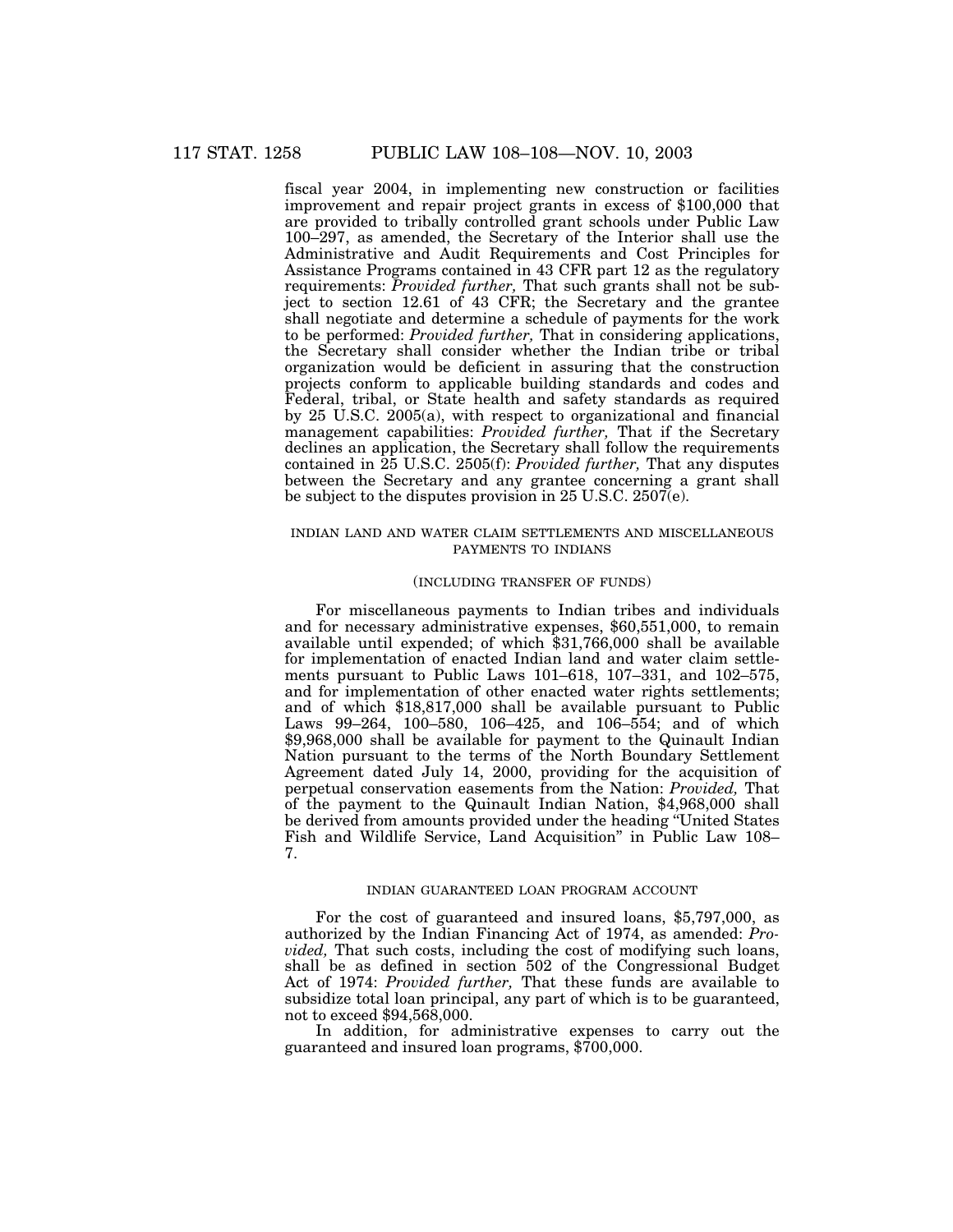# ADMINISTRATIVE PROVISIONS

The Bureau of Indian Affairs may carry out the operation of Indian programs by direct expenditure, contracts, cooperative agreements, compacts and grants, either directly or in cooperation with States and other organizations.

Notwithstanding 25 U.S.C. 15, the Bureau of Indian Affairs may contract for services in support of the management, operation, and maintenance of the Power Division of the San Carlos Irrigation Project.

Appropriations for the Bureau of Indian Affairs (except the revolving fund for loans, the Indian loan guarantee and insurance fund, and the Indian Guaranteed Loan Program account) shall be available for expenses of exhibits, and purchase of not to exceed 229 passenger motor vehicles, of which not to exceed 187 shall be for replacement only.

Notwithstanding any other provision of law, no funds available to the Bureau of Indian Affairs for central office operations or pooled overhead general administration (except facilities operations and maintenance) shall be available for tribal contracts, grants, compacts, or cooperative agreements with the Bureau of Indian Affairs under the provisions of the Indian Self-Determination Act or the Tribal Self-Governance Act of 1994 (Public Law 103–413).

In the event any tribe returns appropriations made available by this Act to the Bureau of Indian Affairs for distribution to other tribes, this action shall not diminish the Federal Government's trust responsibility to that tribe, or the government-to-government relationship between the United States and that tribe, or that tribe's ability to access future appropriations.

Notwithstanding any other provision of law, no funds available to the Bureau, other than the amounts provided herein for assistance to public schools under 25 U.S.C. 452 et seq., shall be available to support the operation of any elementary or secondary school in the State of Alaska.

Appropriations made available in this or any other Act for schools funded by the Bureau shall be available only to the schools in the Bureau school system as of September 1, 1996. No funds available to the Bureau shall be used to support expanded grades for any school or dormitory beyond the grade structure in place or approved by the Secretary of the Interior at each school in the Bureau school system as of October 1, 1995. Funds made available under this Act may not be used to establish a charter school at a Bureau-funded school (as that term is defined in section 1146 of the Education Amendments of 1978 (25 U.S.C. 2026)), except that a charter school that is in existence on the date of the enactment of this Act and that has operated at a Bureaufunded school before September 1, 1999, may continue to operate during that period, but only if the charter school pays to the Bureau a pro rata share of funds to reimburse the Bureau for the use of the real and personal property (including buses and vans), the funds of the charter school are kept separate and apart from Bureau funds, and the Bureau does not assume any obligation for charter school programs of the State in which the school is located if the charter school loses such funding. Employees of Bureau-funded schools sharing a campus with a charter school and performing functions related to the charter school's operation and employees of a charter school shall not be treated as Federal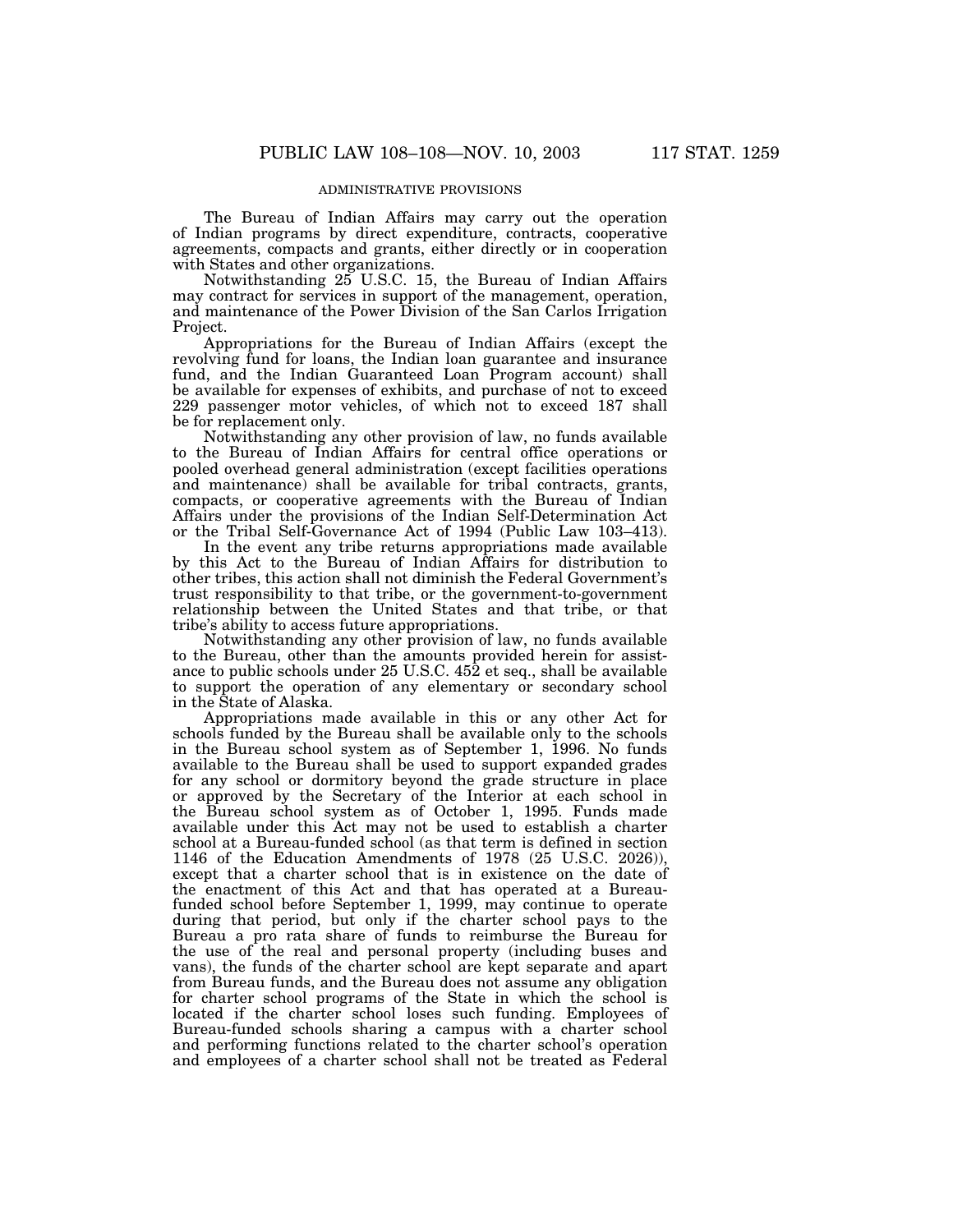employees for purposes of chapter 171 of title 28, United States Code.

### DEPARTMENTAL OFFICES

# INSULAR AFFAIRS

#### ASSISTANCE TO TERRITORIES

For expenses necessary for assistance to territories under the jurisdiction of the Department of the Interior, \$76,343,000, of which: (1) \$70,022,000 shall be available until expended for technical assistance, including maintenance assistance, disaster assistance, insular management controls, coral reef initiative activities, and brown tree snake control and research; grants to the judiciary in American Samoa for compensation and expenses, as authorized by law (48 U.S.C. 1661(c)); grants to the Government of American Samoa, in addition to current local revenues, for construction and support of governmental functions; grants to the Government of the Virgin Islands as authorized by law; grants to the Government of Guam, as authorized by law; and grants to the Government of the Northern Mariana Islands as authorized by law (Public Law 94–241; 90 Stat. 272); and (2) \$6,321,000 shall be available for salaries and expenses of the Office of Insular Affairs: *Provided,* That all financial transactions of the territorial and local governments herein provided for, including such transactions of all agencies or instrumentalities established or used by such governments, may be audited by the General Accounting Office, at its discretion, in accordance with chapter 35 of title 31, United States Code: *Provided further,* That Northern Mariana Islands Covenant grant funding shall be provided according to those terms of the Agreement of the Special Representatives on Future United States Financial Assistance for the Northern Mariana Islands approved by Public Law 104–134: *Provided further,* That of the amounts provided for technical assistance, sufficient funds shall be made available for a grant to the Pacific Basin Development Council: *Provided further,* That of the amounts provided for technical assistance, sufficient funding shall be made available for a grant to the Close Up Foundation: *Provided further,* That the funds for the program of operations and maintenance improvement are appropriated to institutionalize routine operations and maintenance improvement of capital infrastructure with territorial participation and cost sharing to be determined by the Secretary based on the grantee's commitment to timely maintenance of its capital assets: *Provided further,* That any appropriation for disaster assistance under this heading in this Act or previous appropriations Acts may be used as non-Federal matching funds for the purpose of hazard mitigation grants provided pursuant to section 404 of the Robert T. Stafford Disaster Relief and Emergency Assistance Act (42 U.S.C. 5170c).

#### COMPACT OF FREE ASSOCIATION

For grants and necessary expenses, \$6,434,000, as provided for in sections  $221(a)(2)$ ,  $221(b)$ , and  $233$  of the Compact of Free Association for the Republic of Palau as authorized by Public Law 99–658; section  $103(f)(2)$  of title I of H.J. Res. 63 or S.J. Res. 16, (as introduced July 8, 2003, and July 14, 2003, respectively); and section 221(a)(2) of the Compacts of Free Association and

48 USC 1469b.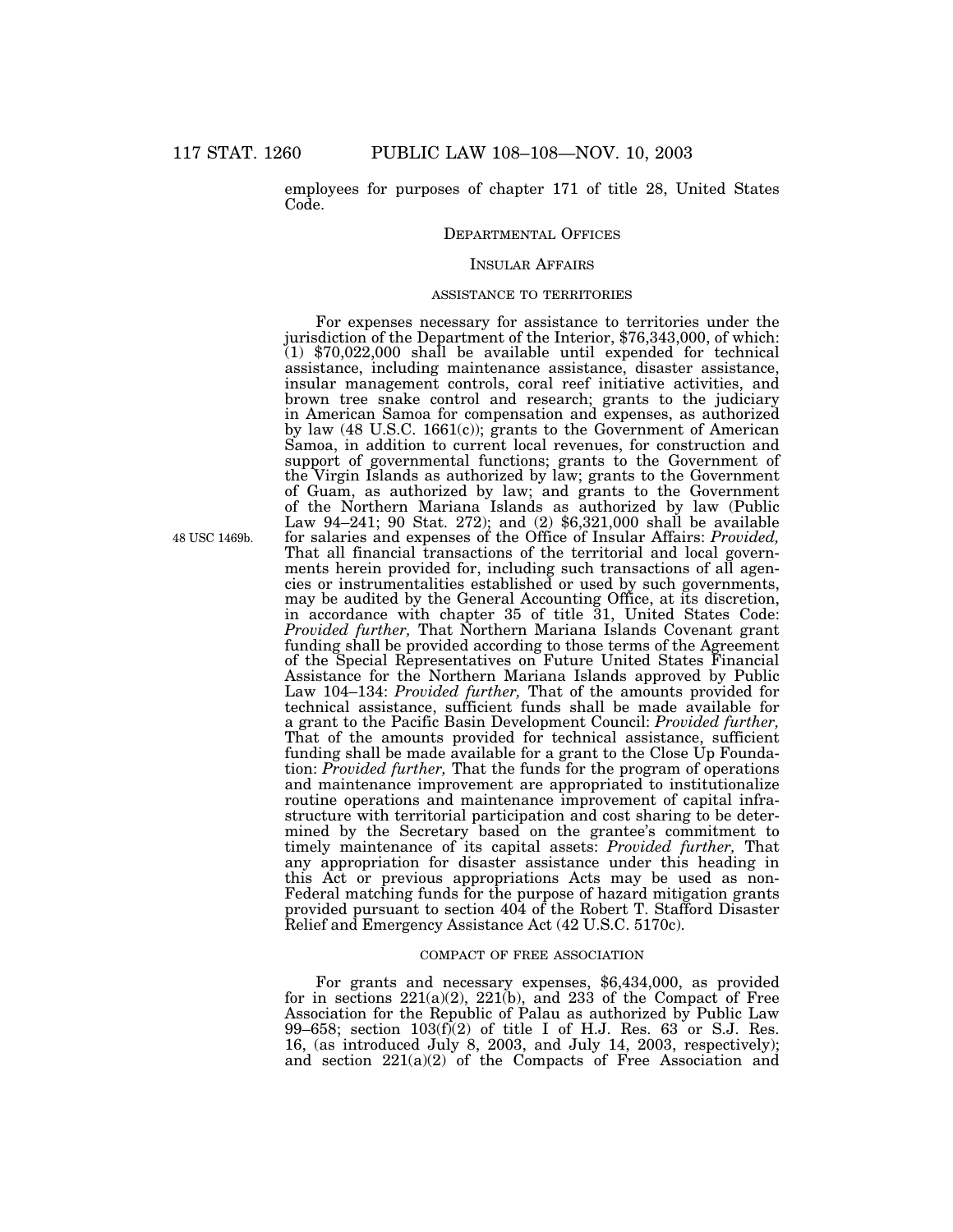their related agreements between the Government of the United States and the Government of the Republic of the Marshall Islands (signed April 30, 2003), and between the Government of the United States and the Federated States of Micronesia (signed May 14, 2003); to remain available until expended. Further, \$142,400,000 shall be available until expended, of which \$76,700,000 shall be provided for the Federated States of Micronesia and shall be used for grants and necessary expenses as provided for (and in accordance with and subject to the terms, conditions, procedures, and requirements set forth in) sections 211, 212, 213, 214, and 216 of the Compact of Free Association and its related agreements between the Government of the United States and the Government of the Federated States of Micronesia (signed May 14, 2003); \$50,700,000 shall be provided for the Republic of the Marshall Islands and shall be used for grants and necessary expenses as provided for (and in accordance with, and subject to the terms, conditions, procedures, and requirements set forth in) sections 211, 212, 213, 214, 215, and 217 of the Compact of Free Association and its related agreements between the Government of the United States and the Government of the Republic of the Marshall Islands (signed April 30, 2003); and  $$15,000,000$  shall be made available for the effect of U.S.-FSM Compact and U.S.-RMI Compact, in accordance with, and subject to the terms, conditions, procedures, and requirements set forth in section 104(e) of title I of H.J. Res. 63, or S.J. Res. 16 (as introduced July 8, 2003, and July 14, 2003, respectively). The funding made available in this paragraph shall not be used to fund the Trust Funds of the Compacts of Free Association, however measures necessary to set up the Trust Funds in accordance with the agreement between the Government of the United States and the Government of the Federated States of Micronesia (signed May 14, 2003) and the agreement between the Government of the United States and the Government of the Republic of the Marshall Islands (signed April 30, 2003) implementing section 215 and section 216, respectively, of the Compacts regarding a Trust Fund are authorized and may commence. If the aforementioned H.J. Res. 63, S.J. Res. 16, or similar legislation as identified in the President's fiscal year 2004 budget to approve the Compacts of Free Association (dated April 30, 2003, and May 14, 2003) and their related agreements is enacted, any funding made available under this paragraph shall be considered to have been made available and expended for and under that enacted legislation purposes of funding for fiscal year 2004.

48 USC 1901 note.

Section 231 of Public Law 99–239 is amended by striking ''If these negotiations'' and all that follows through the final period and inserting the following: ''The period for the enactment of legislation approving the agreements resulting from such negotiations shall extend through the earlier of the date of the enactment of such legislation or September 30, 2004, during which time the provisions of this Compact, including title three, shall remain in full force and effect.''.

### DEPARTMENTAL MANAGEMENT

#### SALARIES AND EXPENSES

For necessary expenses for management of the Department of the Interior, \$78,933,000, of which not to exceed \$8,500 may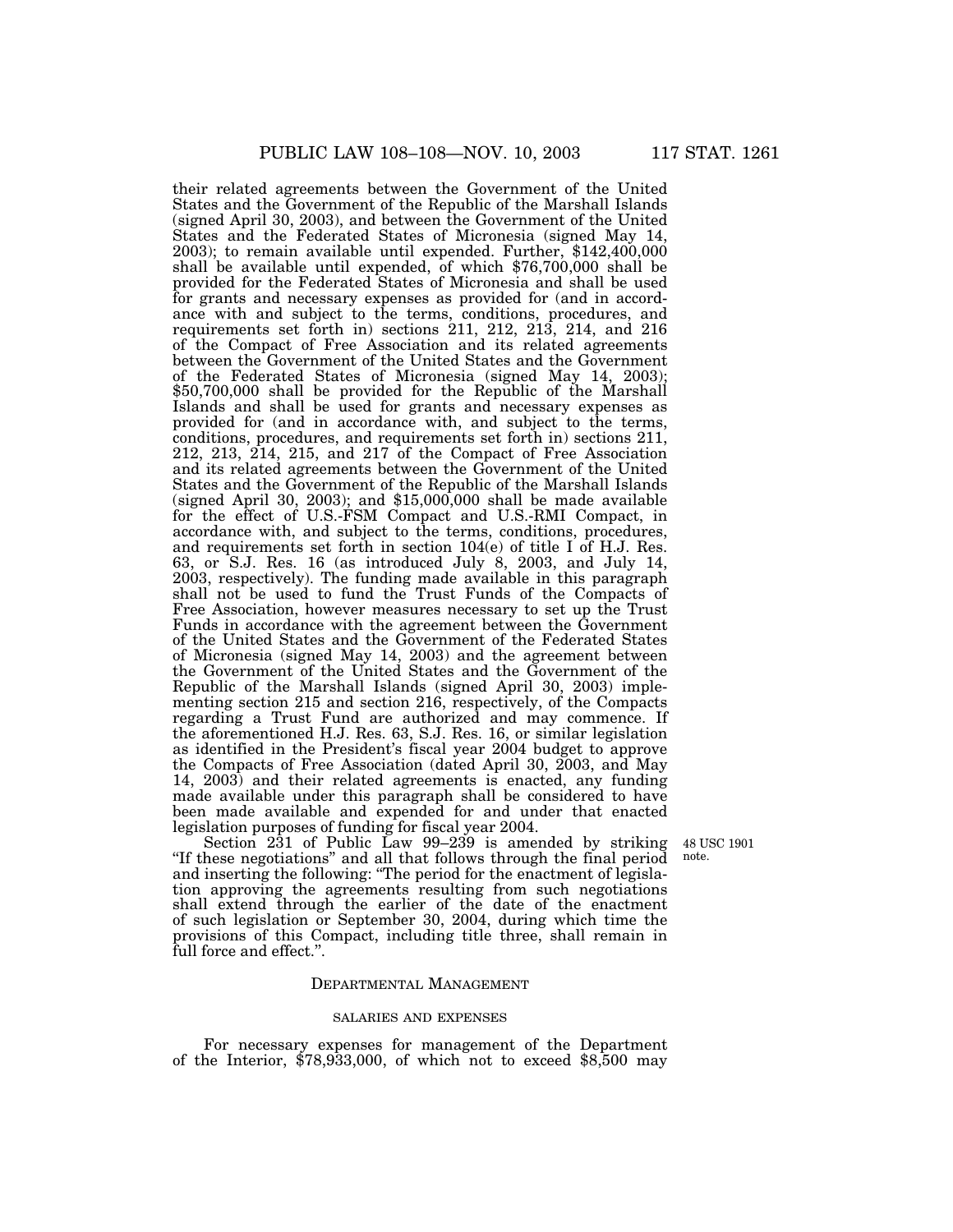Deadline. Reports.

be for official reception and representation expenses, and of which up to \$1,000,000 shall be available for workers compensation payments and unemployment compensation payments associated with the orderly closure of the United States Bureau of Mines: *Provided,* That of this amount, sufficient funds shall be available for the Secretary of the Interior, not later than 60 days after the last day of the fiscal year, to submit to Congress a report on the amount of acquisitions made by the Department of the Interior during such fiscal year of articles, materials, or supplies that were manufactured outside the United States. Such report shall separately indicate the dollar value of any articles, materials, or supplies purchased by the Department of the Interior that were manufactured outside the United States, an itemized list of all waivers under the Buy American Act (41 U.S.C. 10a et seq.) that were granted with respect to such articles, materials, or supplies, and a summary of total procurement funds spent on goods manufactured in the United States versus funds spent on goods manufactured outside of the United States. The Secretary of the Interior shall make the report publicly available by posting the report on an Internet website: *Provided further,* That none of the funds in this or previous appropriations Acts may be used to establish any additional reserves in the Working Capital Fund account other than the two authorized reserves without prior approval of the House and Senate Committees on Appropriations.

Of the unobligated balances in the Special Foreign Currency account, \$1,400,000 are hereby canceled.

#### WORKING CAPITAL FUND

For the acquisition of a departmental financial and business management system, \$11,700,000, to remain available until expended: *Provided,* That from unobligated balances under this heading, \$20,000,000 are hereby canceled.

#### PAYMENTS IN LIEU OF TAXES

For expenses necessary to implement the Act of October 20, 1976, as amended (31 U.S.C. 6901–6907), \$227,500,000, of which not to exceed \$400,000 shall be available for administrative expenses: *Provided*, That no payment shall be made to otherwise eligible units of local government if the computed amount of the payment is less than \$100.

# OFFICE OF THE SOLICITOR

### SALARIES AND EXPENSES

For necessary expenses of the Office of the Solicitor, \$50,374,000.

### OFFICE OF INSPECTOR GENERAL

#### SALARIES AND EXPENSES

For necessary expenses of the Office of Inspector General, \$38,749,000, of which \$3,812,000 shall be for procurement by contract of independent auditing services to audit the consolidated Department of the Interior annual financial statement and the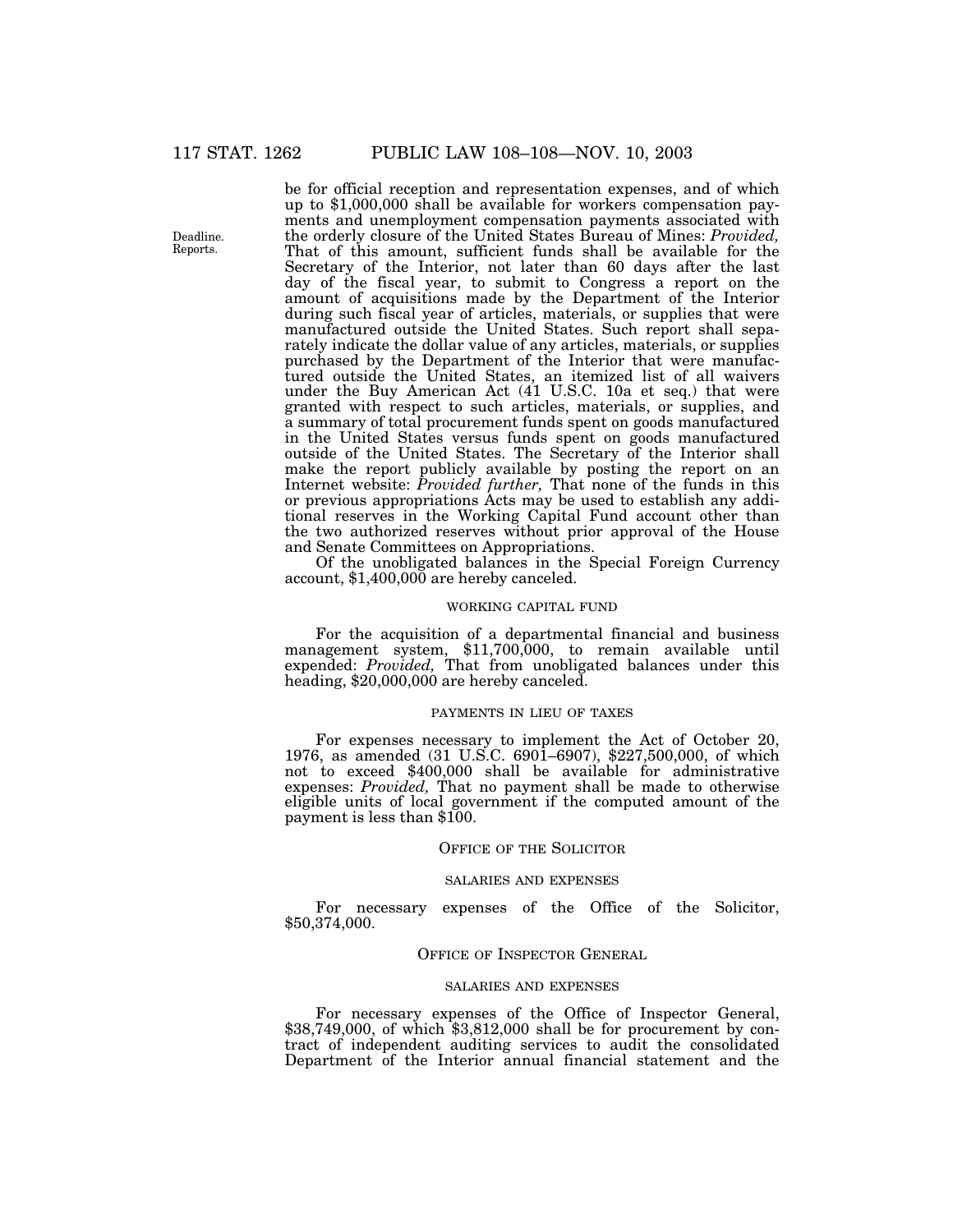annual financial statement of the Department of the Interior bureaus and offices funded in this Act.

### OFFICE OF SPECIAL TRUSTEE FOR AMERICAN INDIANS

#### FEDERAL TRUST PROGRAMS

For the operation of trust programs for Indians by direct expenditure, contracts, cooperative agreements, compacts, and grants, \$189,641,000, to remain available until expended: *Provided,* That of the amounts available under this heading not to exceed \$45,000,000 shall be available for records collection and indexing, imaging and coding, accounting for per capita and judgment accounts, accounting for tribal accounts, reviewing and distributing funds from special deposit accounts, and program management of the Office of Historical Trust Accounting, including litigation support: *Provided further*, That nothing in the American Indian Trust Management Reform Act of 1994, Public Law 103–412, or in any other statute, and no principle of common law, shall be construed or applied to require the Department of the Interior to commence or continue historical accounting activities with respect to the Individual Indian Money Trust until the earlier of the following shall have occurred: (a) Congress shall have amended the American Indian Trust Management Reform Act of 1994 to delineate the specific historical accounting obligations of the Department of the Interior with respect to the Individual Indian Money Trust; or (b) December 31, 2004: *Provided further,* That funds for trust management improvements and litigation support may, as needed, be transferred to or merged with the Bureau of Indian Affairs, ''Operation of Indian Programs'' account; the Office of the Solicitor, ''Salaries and Expenses'' account; and the Departmental Management, ''Salaries and Expenses'' account: *Provided further,* That funds made available to Tribes and Tribal organizations through contracts or grants obligated during fiscal year 2004, as authorized by the Indian Self-Determination Act of 1975 (25 U.S.C. 450 et seq.), shall remain available until expended by the contractor or grantee: *Provided further,* That notwithstanding any other provision of law, the statute of limitations shall not commence to run on any claim, including any claim in litigation pending on the date of the enactment of this Act, concerning losses to or mismanagement of trust funds, until the affected tribe or individual Indian has been furnished with an accounting of such funds from which the beneficiary can determine whether there has been a loss: *Provided further,* That notwithstanding any other provision of law, the Secretary shall not be required to provide a quarterly statement of performance for any Indian trust account that has not had activity for at least 18 months and has a balance of \$1.00 or less: *Provided further,* That the Secretary shall issue an annual account statement and maintain a record of any such accounts and shall permit the balance in each such account to be withdrawn upon the express written request of the account holder: *Provided further,* That not to exceed \$50,000 is available for the Secretary to make payments to correct administrative errors of either disbursements from or deposits to Individual Indian Money or Tribal accounts after September 30, 2002: *Provided further,* That erroneous payments that are recovered shall be credited to and remain available in this account for this purpose.

25 USC 4011 note.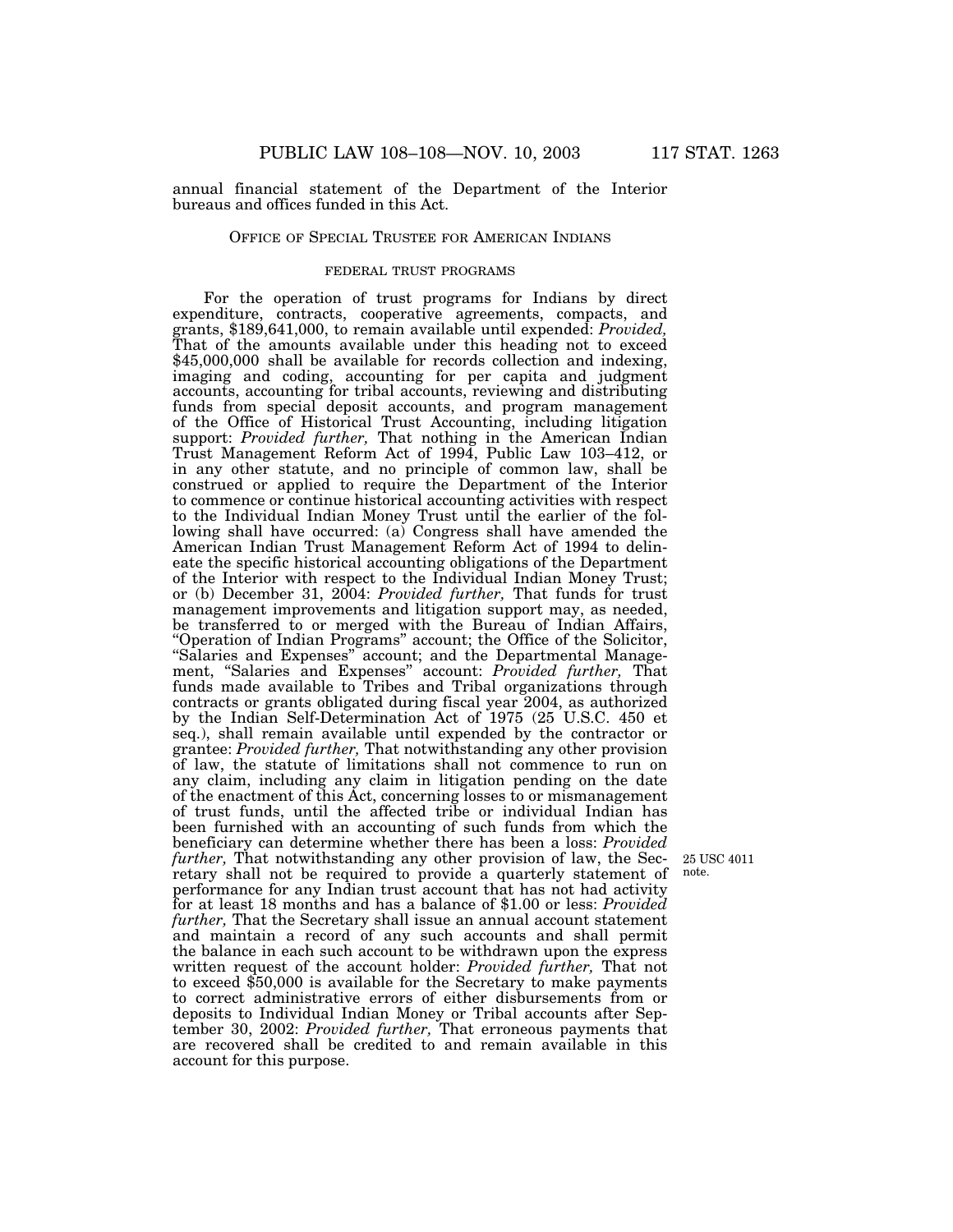# INDIAN LAND CONSOLIDATION

For consolidation of fractional interests in Indian lands and expenses associated with redetermining and redistributing escheated interests in allotted lands, and for necessary expenses to carry out the Indian Land Consolidation Act of 1983, as amended, by direct expenditure or cooperative agreement, \$21,980,000, to remain available until expended: *Provided,* That funds provided under this heading may be expended pursuant to the authorities contained in the provisos under the heading ''Office of Special Trustee for American Indians, Indian Land Consolidation'' of the Interior and Related Agencies Appropriations Act, 2001 (Public Law 106–291).

# NATURAL RESOURCE DAMAGE ASSESSMENT AND RESTORATION

#### NATURAL RESOURCE DAMAGE ASSESSMENT FUND

To conduct natural resource damage assessment and restoration activities by the Department of the Interior necessary to carry out the provisions of the Comprehensive Environmental Response, Compensation, and Liability Act, as amended (42 U.S.C. 9601 et seq.), Federal Water Pollution Control Act, as amended (33 U.S.C. 1251 et seq.), the Oil Pollution Act of 1990 (Public Law 101– 380) (33 U.S.C. 2701 et seq.), and Public Law 101–337, as amended (16 U.S.C. 19jj et seq.), \$5,633,000, to remain available until expended.

# ADMINISTRATIVE PROVISIONS

There is hereby authorized for acquisition from available resources within the Working Capital Fund, 15 aircraft, 10 of which shall be for replacement and which may be obtained by donation, purchase or through available excess surplus property: *Provided,* That existing aircraft being replaced may be sold, with proceeds derived or trade-in value used to offset the purchase price for the replacement aircraft: *Provided further,* That no programs funded with appropriated funds in the "Departmental Management", ''Office of the Solicitor'', and ''Office of Inspector General'' may be augmented through the Working Capital Fund: *Provided further,* That the annual budget justification for Departmental Management shall describe estimated Working Capital Fund charges to bureaus and offices, including the methodology on which charges are based: *Provided further,* That departures from the Working Capital Fund estimates contained in the Departmental Management budget justification shall be presented to the Committees on Appropriations for approval: *Provided further,* That the Secretary shall provide a semi-annual report to the Committees on Appropriations on reimbursable support agreements between the Office of the Secretary and the National Business Center and the bureaus and offices of the Department, including the amounts billed pursuant to such agreements.

# GENERAL PROVISIONS, DEPARTMENT OF THE INTERIOR

SEC. 101. Appropriations made in this title shall be available for expenditure or transfer (within each bureau or office), with the approval of the Secretary, for the emergency reconstruction,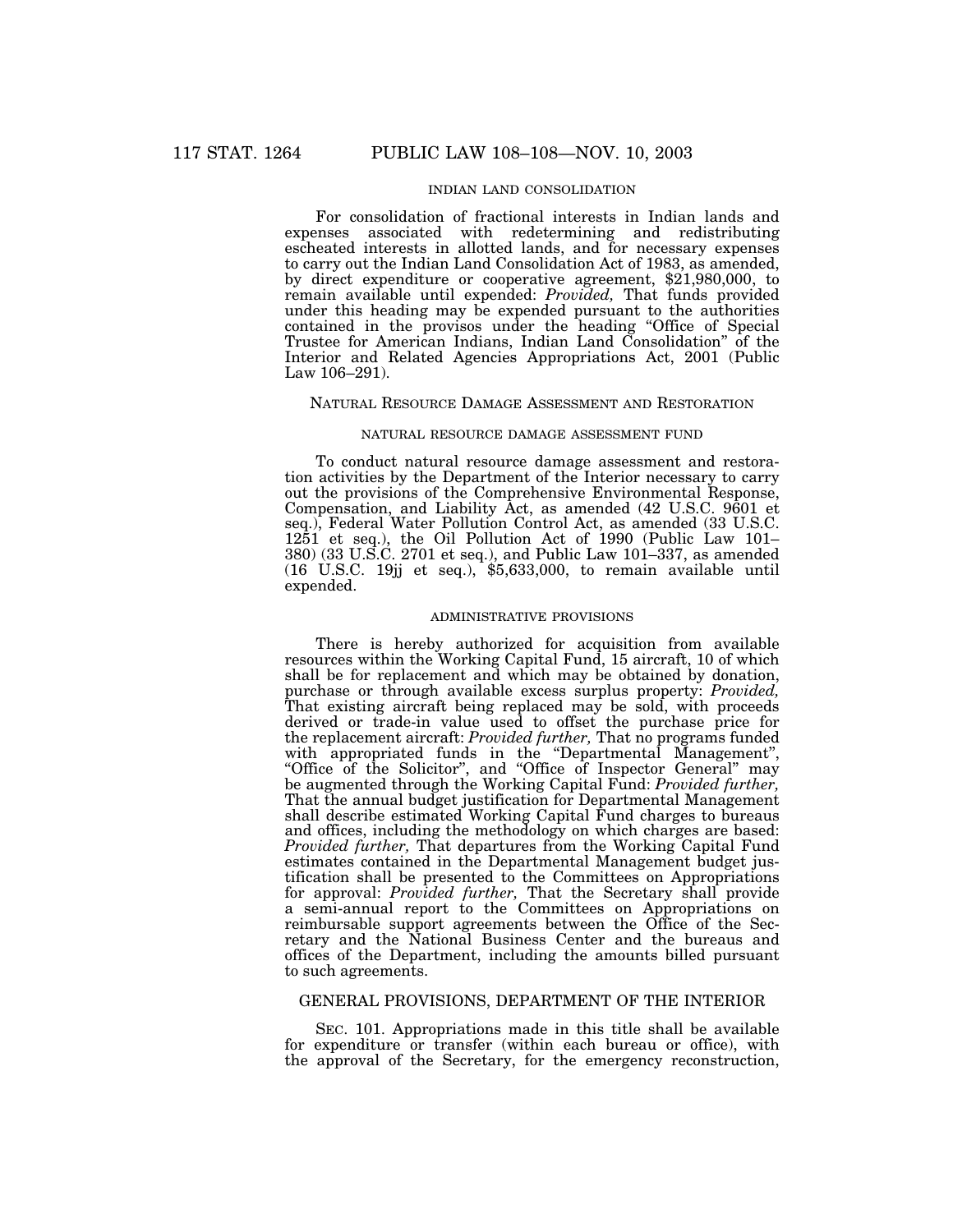replacement, or repair of aircraft, buildings, utilities, or other facilities or equipment damaged or destroyed by fire, flood, storm, or other unavoidable causes: *Provided,* That no funds shall be made available under this authority until funds specifically made available to the Department of the Interior for emergencies shall have been exhausted: *Provided further,* That all funds used pursuant to this section are hereby designated by Congress to be ''emergency requirements'' pursuant to section 502 of H. Con. Res. 95, the concurrent resolution on the budget for fiscal year 2004, and must be replenished by a supplemental appropriation which must be requested as promptly as possible.

SEC. 102. The Secretary may authorize the expenditure or transfer of any no year appropriation in this title, in addition to the amounts included in the budget programs of the several agencies, for the suppression or emergency prevention of wildland fires on or threatening lands under the jurisdiction of the Department of the Interior; for the emergency rehabilitation of burnedover lands under its jurisdiction; for emergency actions related to potential or actual earthquakes, floods, volcanoes, storms, or other unavoidable causes; for contingency planning subsequent to actual oil spills; for response and natural resource damage assessment activities related to actual oil spills; for the prevention, suppression, and control of actual or potential grasshopper and Mormon cricket outbreaks on lands under the jurisdiction of the Secretary, pursuant to the authority in section 1773(b) of Public Law 99–198 (99 Stat. 1658); for emergency reclamation projects under section 410 of Public Law 95–87; and shall transfer, from any no year funds available to the Office of Surface Mining Reclamation and Enforcement, such funds as may be necessary to permit assumption of regulatory authority in the event a primacy State is not carrying out the regulatory provisions of the Surface Mining Act: *Provided,* That appropriations made in this title for wildland fire operations shall be available for the payment of obligations incurred during the preceding fiscal year, and for reimbursement to other Federal agencies for destruction of vehicles, aircraft, or other equipment in connection with their use for wildland fire operations, such reimbursement to be credited to appropriations currently available at the time of receipt thereof: *Provided further,* That for wildland fire operations, no funds shall be made available under this authority until the Secretary determines that funds appropriated for ''wildland fire operations'' shall be exhausted within 30 days: *Provided further,* That all funds used pursuant to this section are hereby designated by Congress to be ''emergency requirements'' pursuant to section 502 of H. Con. Res. 95, the concurrent resolution on the budget for fiscal year 2004, and must be replenished by a supplemental appropriation which must be requested as promptly as possible: *Provided further,* That such replenishment funds shall be used to reimburse, on a pro rata basis, accounts from which emergency funds were transferred.

SEC. 103. Appropriations made in this title shall be available for operation of warehouses, garages, shops, and similar facilities, wherever consolidation of activities will contribute to efficiency or economy, and said appropriations shall be reimbursed for services rendered to any other activity in the same manner as authorized by sections 1535 and 1536 of title 31, United States Code: *Provided,* That reimbursements for costs and supplies, materials, equipment,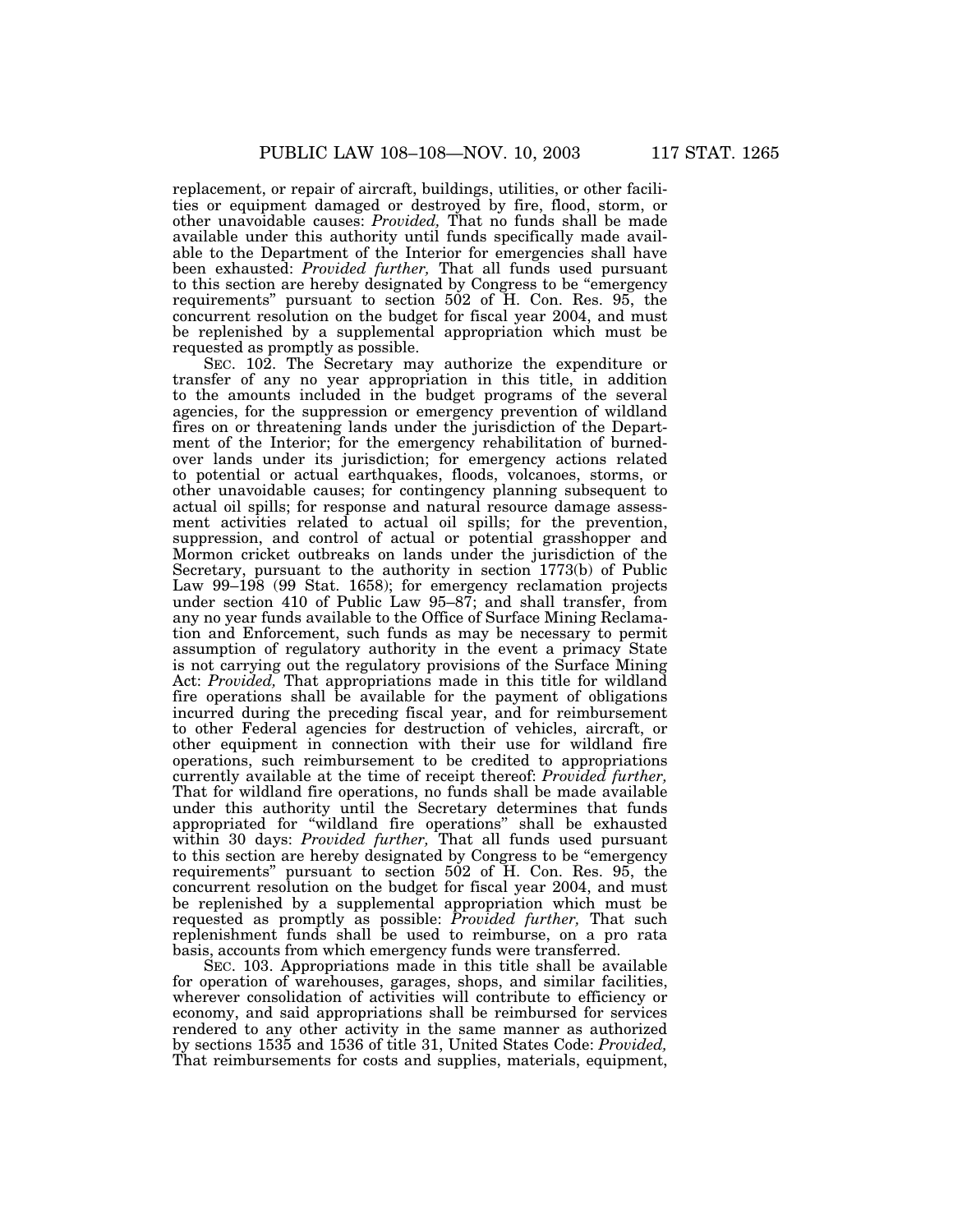and for services rendered may be credited to the appropriation current at the time such reimbursements are received.

SEC. 104. Appropriations made to the Department of the Interior in this title shall be available for services as authorized by 5 U.S.C. 3109, when authorized by the Secretary, in total amount not to exceed \$500,000; hire, maintenance, and operation of aircraft; hire of passenger motor vehicles; purchase of reprints; payment for telephone service in private residences in the field, when authorized under regulations approved by the Secretary; and the payment of dues, when authorized by the Secretary, for library membership in societies or associations which issue publications to members only or at a price to members lower than to subscribers who are not members.

SEC. 105. Appropriations available to the Department of the Interior for salaries and expenses shall be available for uniforms or allowances therefor, as authorized by law (5 U.S.C. 5901–5902 and D.C. Code 4–204).

SEC. 106. Annual appropriations made in this title shall be available for obligation in connection with contracts issued for services or rentals for periods not in excess of 12 months beginning at any time during the fiscal year.

SEC. 107. No funds provided in this title may be expended by the Department of the Interior for the conduct of offshore preleasing, leasing and related activities placed under restriction in the President's moratorium statement of June 12, 1998, in the areas of northern, central, and southern California; the North Atlantic; Washington and Oregon; and the eastern Gulf of Mexico south of 26 degrees north latitude and east of 86 degrees west longitude.

SEC. 108. No funds provided in this title may be expended by the Department of the Interior to conduct offshore oil and natural gas preleasing, leasing and related activities in the eastern Gulf of Mexico planning area for any lands located outside Sale 181, as identified in the final Outer Continental Shelf 5-Year Oil and Gas Leasing Program, 1997–2002.

SEC. 109. No funds provided in this title may be expended by the Department of the Interior to conduct oil and natural gas preleasing, leasing and related activities in the Mid-Atlantic and South Atlantic planning areas.

SEC. 110. Notwithstanding any other provisions of law, the National Park Service shall not develop or implement a reduced entrance fee program to accommodate non-local travel through a unit. The Secretary may provide for and regulate local non-recreational passage through units of the National Park System, allowing each unit to develop guidelines and permits for such activity appropriate to that unit.

SEC. 111. Advance payments made under this title to Indian tribes, tribal organizations, and tribal consortia pursuant to the Indian Self-Determination and Education Assistance Act (25 U.S.C. 450 et seq.) or the Tribally Controlled Schools Act of 1988 (25 U.S.C. 2501 et seq.) may be invested by the Indian tribe, tribal organization, or consortium before such funds are expended for the purposes of the grant, compact, or annual funding agreement so long as such funds are—

(1) invested by the Indian tribe, tribal organization, or consortium only in obligations of the United States, or in obligations or securities that are guaranteed or insured by the United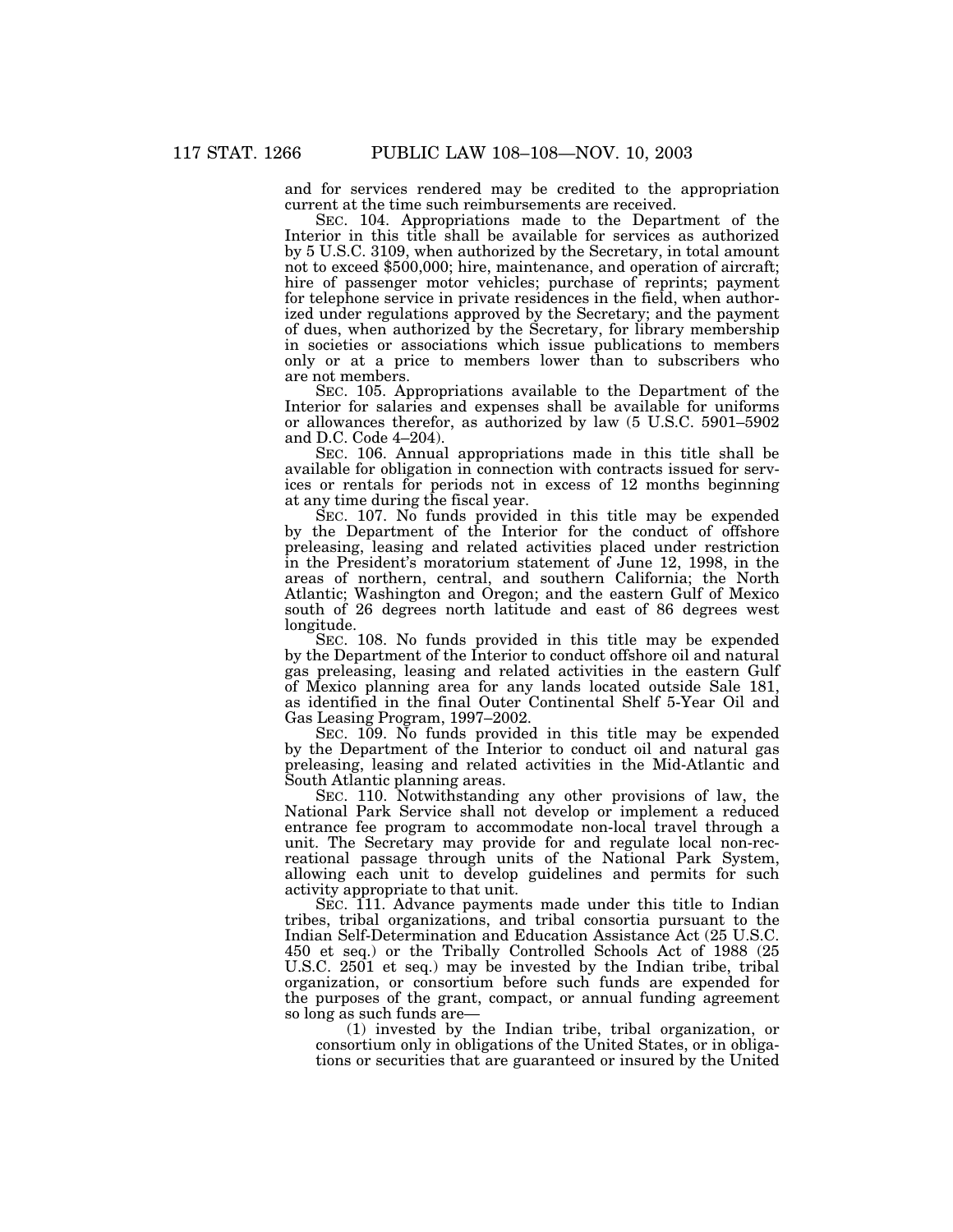States, or mutual (or other) funds registered with the Securities and Exchange Commission and which only invest in obligations of the United States or securities that are guaranteed or insured by the United States; or

(2) deposited only into accounts that are insured by an agency or instrumentality of the United States, or are fully collateralized to ensure protection of the funds, even in the event of a bank failure.

SEC. 112. Appropriations made in this Act under the headings Bureau of Indian Affairs and Office of Special Trustee for American Indians and any unobligated balances from prior appropriations Acts made under the same headings shall be available for expenditure or transfer for Indian trust management and reform activities, except that total funding for historical accounting activities shall not exceed amounts specifically designated in this Act for such purpose.

SEC. 113. Notwithstanding any other provision of law, for the purpose of reducing the backlog of Indian probate cases in the Department of the Interior, the hearing requirements of chapter 10 of title 25, United States Code, are deemed satisfied by a proceeding conducted by an Indian probate judge, appointed by the Secretary without regard to the provisions of title 5, United States Code, governing the appointments in the competitive service, for such period of time as the Secretary determines necessary: *Provided,* That the basic pay of an Indian probate judge so appointed may be fixed by the Secretary without regard to the provisions of chapter 51, and subchapter III of chapter 53 of title 5, United States Code, governing the classification and pay of General Schedule employees, except that no such Indian probate judge may be paid at a level which exceeds the maximum rate payable for the highest grade of the General Schedule, including locality pay.

SEC. 114. Notwithstanding any other provision of law, the Secretary of the Interior is authorized to redistribute any Tribal Priority Allocation funds, including tribal base funds, to alleviate tribal funding inequities by transferring funds to address identified, unmet needs, dual enrollment, overlapping service areas or inaccurate distribution methodologies. No tribe shall receive a reduction in Tribal Priority Allocation funds of more than 10 percent in fiscal year 2004. Under circumstances of dual enrollment, overlapping service areas or inaccurate distribution methodologies, the 10 percent limitation does not apply.

SEC. 115. Funds appropriated for the Bureau of Indian Affairs for postsecondary schools for fiscal year 2004 shall be allocated among the schools proportionate to the unmet need of the schools as determined by the Postsecondary Funding Formula adopted by the Office of Indian Education Programs.

SEC. 116. (a) The Secretary of the Interior shall take such action as may be necessary to ensure that the lands comprising the Huron Cemetery in Kansas City, Kansas (as described in section 123 of Public Law 106–291) are used only in accordance with this section.

(b) The lands of the Huron Cemetery shall be used only: (1) for religious and cultural uses that are compatible with the use of the lands as a cemetery; and (2) as a burial ground.

SEC. 117. Notwithstanding any other provision of law, in conveying the Twin Cities Research Center under the authority provided by Public Law 104–134, as amended by Public Law 104–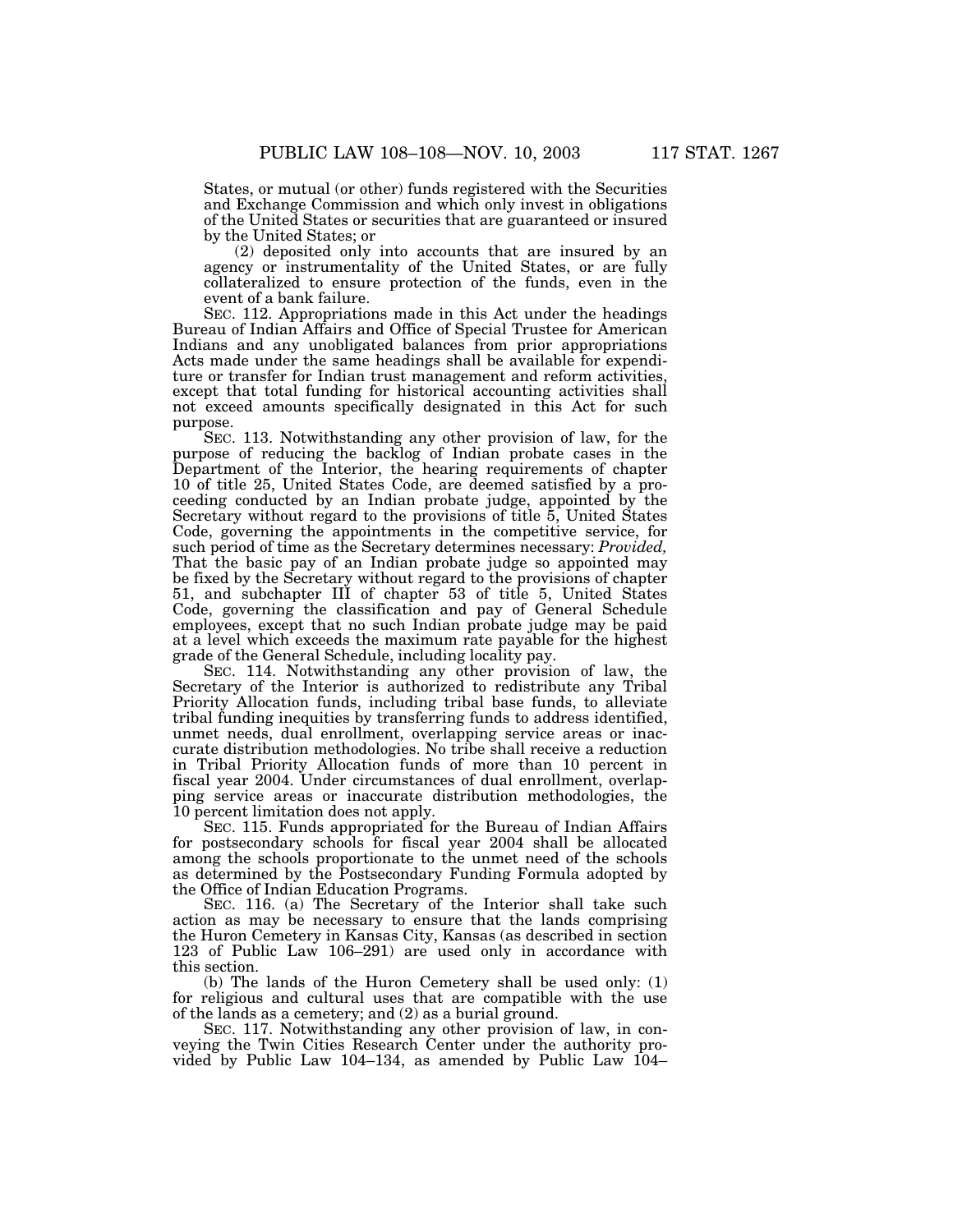208, the Secretary may accept and retain land and other forms of reimbursement: *Provided,* That the Secretary may retain and use any such reimbursement until expended and without further appropriation: (1) for the benefit of the National Wildlife Refuge System within the State of Minnesota; and (2) for all activities authorized by Public Law 100–696; 16 U.S.C. 460zz.

SEC. 118. Notwithstanding other provisions of law, the National Park Service hereafter may authorize, through cooperative agreement, the Golden Gate National Parks Association to provide feebased education, interpretive and visitor service functions within the Crissy Field and Fort Point areas of the Presidio.

SEC. 119. Notwithstanding 31 U.S.C. 3302(b), sums received by the Bureau of Land Management for the sale of seeds or seedlings including those collected in fiscal year 2003, may be credited to the appropriation from which funds were expended to acquire or grow the seeds or seedlings and are available without fiscal year limitation.

SEC. 120. Subject to the terms and conditions of section 126 of the Department of the Interior and Related Agencies Act, 2002, the Administrator of General Services shall sell all right, title, and interest of the United States in and to the improvements and equipment of the White River Oil Shale Mine.

SEC. 121. The Secretary of the Interior may use or contract for the use of helicopters or motor vehicles on the Sheldon and Hart National Wildlife Refuges for the purpose of capturing and transporting horses and burros. The provisions of subsection (a) of the Act of September 8, 1959 (18 U.S.C. 47(a)) shall not be applicable to such use. Such use shall be in accordance with humane procedures prescribed by the Secretary.

SEC. 122. Of the funds made available under the heading "Bureau of Land Management, Land Acquisition" in title I of the Department of the Interior and Related Agencies Appropriation Act, 2002 (115 Stat. 420), the Secretary of the Interior shall grant \$500,000 to the City of St. George, Utah, for the purchase of the land as provided in the Virgin River Dinosaur Footprint Preserve Act (116 Stat. 2896), with any surplus funds available after the purchase to be available for the purpose of the preservation of the land and the paleontological resources on the land.

SEC. 123. Funds provided in this Act for Federal land acquisition by the National Park Service for Shenandoah Valley Battlefields National Historic District, New Jersey Pinelands Preserve, and Ice Age National Scenic Trail may be used for a grant to a State, a local government, or any other governmental land management entity for the acquisition of lands without regard to any restriction on the use of Federal land acquisition funds provided through the Land and Water Conservation Fund Act of 1965 as amended.

SEC. 124. None of the funds made available by this Act may be obligated or expended by the National Park Service to enter into or implement a concession contract which permits or requires the removal of the underground lunchroom at the Carlsbad Caverns National Park.

SEC. 125. None of the funds made available in this Act may be used: (1) to demolish the bridge between Jersey City, New Jersey, and Ellis Island; or (2) to prevent pedestrian use of such bridge, when such pedestrian use is consistent with generally accepted safety standards.

16 USC 460bb note.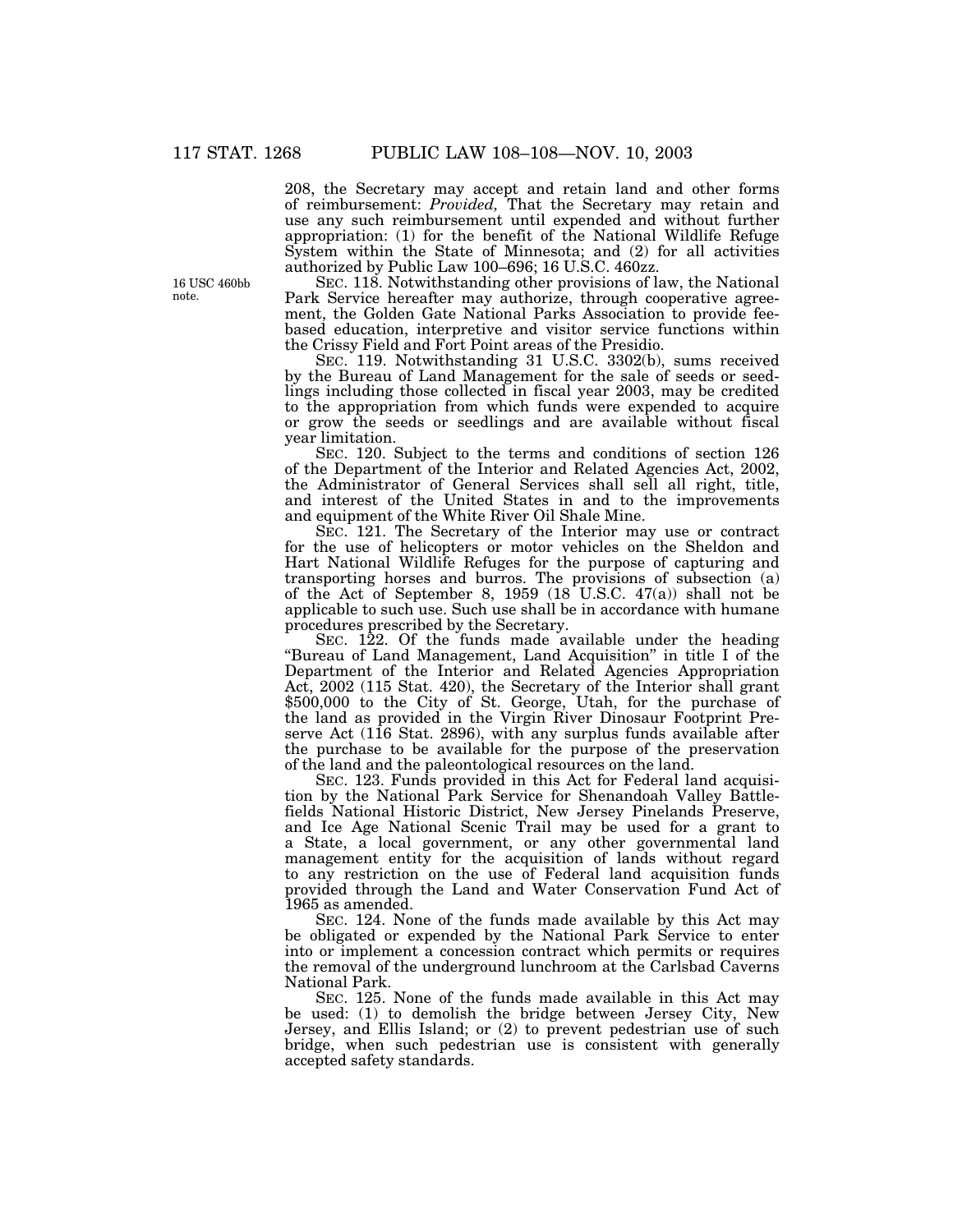SEC. 126. None of the funds made available in this or any other Act for any fiscal year may be used to designate, or to post any sign designating, any portion of Canaveral National Seashore in Brevard County, Florida, as a clothing-optional area or as an area in which public nudity is permitted, if such designation would be contrary to county ordinance.

SEC. 127. None of the funds in this or any other Act can be used to compensate the Special Master and the Special Master-Monitor, and all variations thereto, appointed by the United States District Court for the District of Columbia in the Cobell v. Norton litigation at an annual rate that exceeds 200 percent of the highest Senior Executive Service rate of pay for the Washington-Baltimore locality pay area.

SEC. 128. The Secretary of the Interior may use discretionary funds to pay private attorneys fees and costs for employees and former employees of the Department of the Interior reasonably incurred in connection with Cobell v. Norton to the extent that such fees and costs are not paid by the Department of Justice or by private insurance. In no case shall the Secretary make payments under this section that would result in payment of hourly fees in excess of the highest hourly rate approved by the District Court for the District of Columbia for counsel in Cobell v. Norton.

SEC. 129. The United States Fish and Wildlife Service shall, in carrying out its responsibilities to protect threatened and endangered species of salmon, implement a system of mass marking of salmonid stocks, intended for harvest, that are released from Federally operated or Federally financed hatcheries including but not limited to fish releases of coho, chinook, and steelhead species. Marked fish must have a visible mark that can be readily identified by commercial and recreational fishers.

SEC. 130. Such sums as may be necessary from ''Departmental Management, Salaries and Expenses'', may be transferred to ''United States Fish and Wildlife Service, Resource Management'' for operational needs at the Midway Atoll National Wildlife Refuge airport.

SEC. 131. (a) IN GENERAL.—Nothing in section 134 of the Department of the Interior and Related Agencies Appropriations Act, 2002 (115 Stat. 443) affects the decision of the United States Court of Appeals for the 10th Circuit in Sac and Fox Nation v. Norton, 240 F.3d 1250 (2001).

(b) USE OF CERTAIN INDIAN LAND.—Nothing in this section permits the conduct of gaming under the Indian Gaming Regulatory Act (25 U.S.C. 2701 et seq.) on land described in section 123 of the Department of the Interior and Related Agencies Appropriations Act, 2001 (114 Stat. 944), or land that is contiguous to that land, regardless of whether the land or contiguous land has been taken into trust by the Secretary of the Interior.

SEC. 132. No funds appropriated for the Department of the Interior by this Act or any other Act shall be used to study or implement any plan to drain Lake Powell or to reduce the water level of the lake below the range of water levels required for the operation of the Glen Canyon Dam.

SEC. 133. Notwithstanding the limitation in subparagraph  $(2)(B)$  of section 18(a) of the Indian Gaming Regulatory Act  $(25)$ U.S.C. 2717(a)), the total amount of all fees imposed by the National Indian Gaming Commission for fiscal year 2005 shall not exceed \$12,000,000.

16 USC 459j–4 note.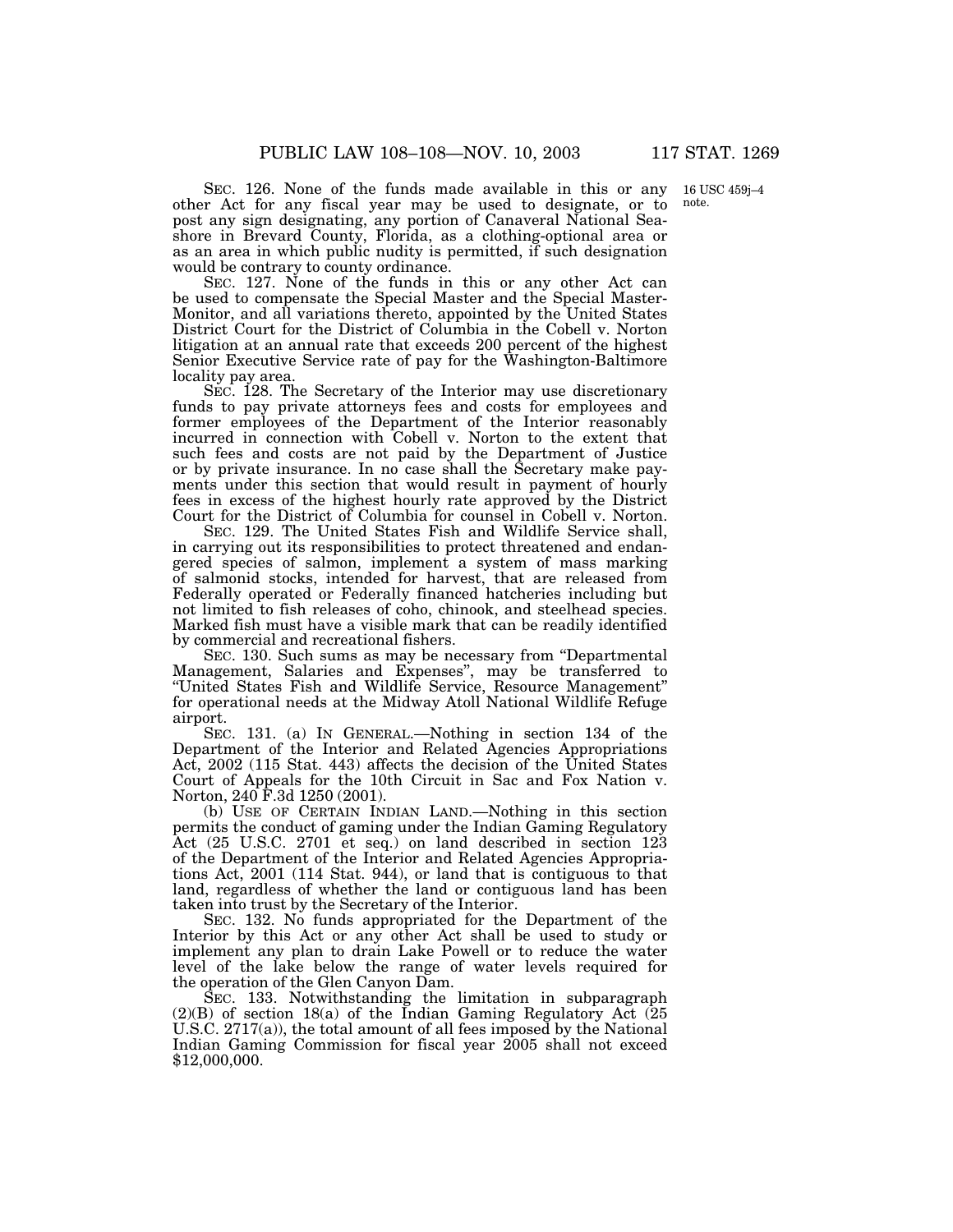SEC. 134. The State of Utah's contribution requirement pursuant to Public Law 105–363 shall be deemed to have been satisfied and within thirty days of enactment of this Act, the Secretary of the Interior shall transfer to the State of Utah all right, title, and interest of the United States in and to the Wilcox Ranch lands acquired under section 2(b) of Public Law 105–363, for management by the Utah Division of Wildlife Resources for wildlife habitat and public access to the Ranch as well as to adjacent lands managed by the Bureau of Land Management.

SEC. 135. Upon enactment of this Act, the Congaree Swamp National Monument shall be designated the Congaree National Park.

SEC. 136. (a) Section 122 of division F of Public Law 108– 7 is amended as follows:

(1) Paragraph  $122(a)(4)$  is amended to read—

"(4) TRIBALLY CONTROLLED SCHOOL.—The term 'tribally controlled school' means a school that currently receives a grant under the Tribally Controlled Schools Act of 1988, as amended (25 U.S.C. 2501 et seq.) or is determined by the Secretary to meet the eligibility criteria of section 5205 of the Tribally Controlled Schools Act of 1988, as amended (25 U.S.C. 2504).''.

(2) Paragraph 122(b)(1) is amended by striking the second sentence and inserting: "The Secretary shall ensure that applications for funding to replace schools currently receiving funding for facility operation and maintenance from the Bureau of Indian Affairs receive the highest priority for grants under this section. Among such applications, the Secretary shall give priority to applications of Indian tribes that agree to fund all future facility operation and maintenance costs of the tribally controlled school funded under the demonstration program from other than Federal funds."

(3) Subsection (c) is amended by inserting after ''EFFECT OF GRANT.—'' the following: ''(1) Except as provided in paragraph (2) of this subsection,'' and is further amended by adding the following new paragraph:

" $(2)$  A tribe receiving a grant for construction of a tribally controlled school under this section shall not be eligible to receive funding from the Bureau of Indian Affairs for that school for education operations or facility operation and maintenance if the school that was not at the time of the grant: (i) a school receiving funding for education operations or facility operation and maintenance under the Tribally Controlled Schools Act or the Indian Self-Determination and Education Assistance Act or (ii) a school operated by the Bureau of Indian Affairs.''.

(b) Notwithstanding the provisions of paragraph (b)(1) of section 122 of division F of Public Law 108–7, as amended by this Act, the Saginaw-Chippewa tribal school and the Redwater Elementary School shall receive priority for funding available in fiscal year 2004. The Saginaw-Chippewa tribal school shall receive \$3,000,000 from prior year funds, and the Redwater Elementary School shall receive \$6,000,000 available in fiscal year 2004.

SEC. 137. The Secretary shall have no more than 180 days from October 1, 2003, to prepare and submit to the Congress, in a manner otherwise consistent with the Indian Tribal Judgment Funds Use or Distribution Act (25 U.S.C. 1401 et seq.), plans

Congaree National Park, designation. 16 USC 410jjj note.

25 USC 2501 note.

Deadline.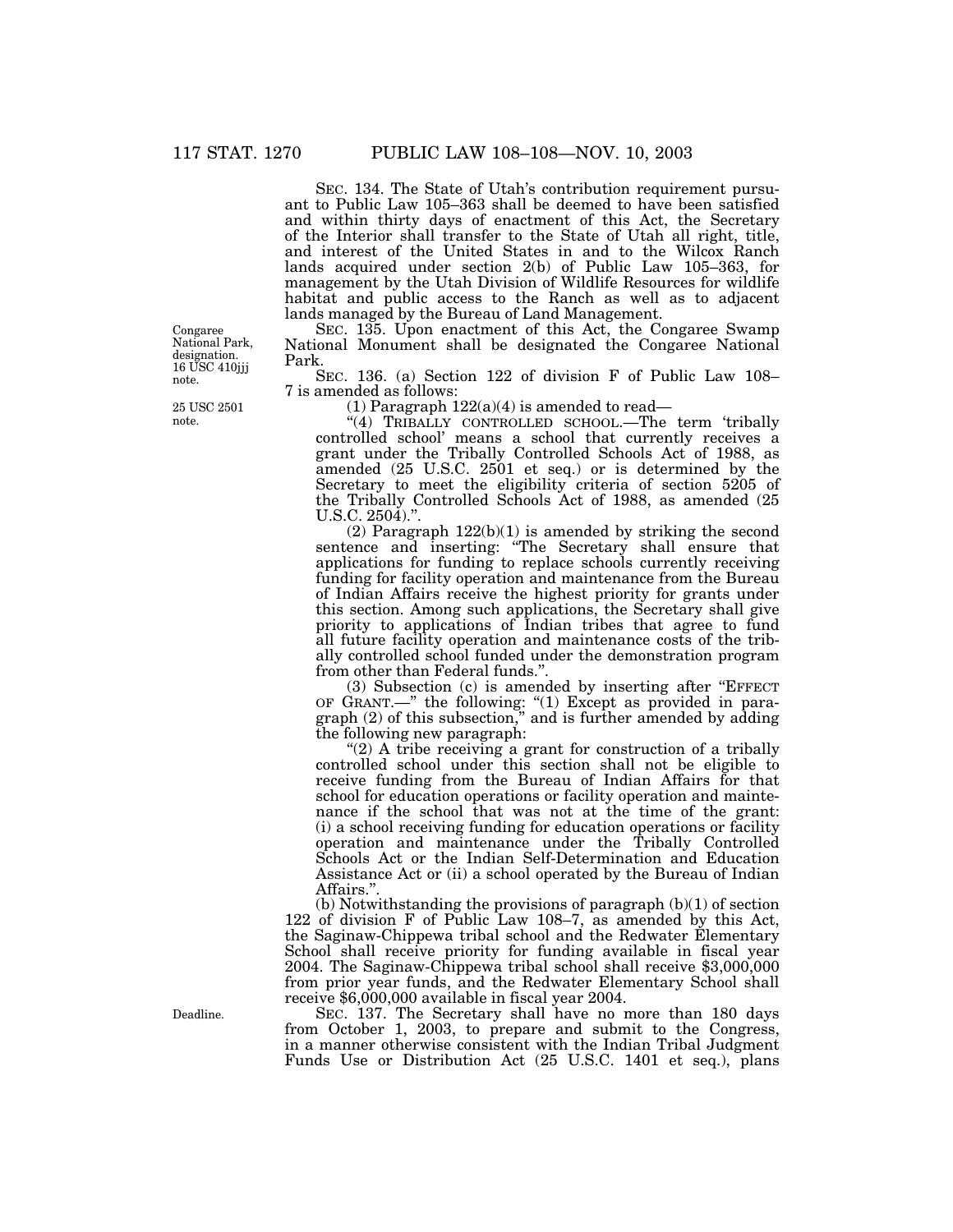for the use and distribution of the Mescalero Apache Tribe's Judgment Funds from Docket 92–403L, the Pueblo of Isleta's Judgment Funds from Docket 98–166L, and the Assiniboine and Sioux Tribes of the Fort Peck Reservation's Judgment Funds in Docket No. 773–87–L of the United States Court of Federal Claims; each plan shall become effective upon the expiration of a 60-day period beginning on the day each plan is submitted to the Congress.

SEC. 138. (a) SHORT TITLE.—This section may be cited as the ''Eastern Band of Cherokee Indians Land Exchange Act of 2003''. (b) FINDINGS AND PURPOSES.—

(1) FINDINGS.—Congress finds the following:

(A) Since time immemorial, the ancestors of the Eastern Band of Cherokee Indians have lived in the Great Smoky Mountains of North Carolina. The Eastern Band's ancestral homeland includes substantial parts of seven eastern States and the land that now constitutes the Great Smoky Mountains National Park.

(B) The Eastern Band has proposed a land exchange with the National Park Service and has spent over \$1,500,000 for studies to thoroughly inventory the environmental and cultural resources of the proposed land exchange parcels.

(C) Such land exchange would benefit the American public by enabling the National Park Service to acquire the Yellow Face tract, comprising 218 acres of land adjacent to the Blue Ridge Parkway.

(D) Acquisition of the Yellow Face tract for protection by the National Park Service would serve the public interest by preserving important views for Blue Ridge Parkway visitors, preserving habitat for endangered species and threatened species including the northern flying squirrel and the rock gnome lichen, preserving valuable high altitude wetland seeps, and preserving the property from rapidly advancing residential development.

(E) The proposed land exchange would also benefit the Eastern Band by allowing it to acquire the Ravensford tract, comprising 143 acres adjacent to the Tribe's trust territory in Cherokee, North Carolina, and currently within the Great Smoky Mountains National Park and Blue Ridge Parkway. The Ravensford tract is part of the Tribe's ancestral homeland as evidenced by archaeological finds dating back no less than 6,000 years.

(F) The Eastern Band has a critical need to replace the current Cherokee Elementary School, which was built by the Department of the Interior over 40 years ago with a capacity of 480 students. The school now hosts 794 students in dilapidated buildings and mobile classrooms at a dangerous highway intersection in downtown Cherokee, North Carolina.

(G) The Eastern Band ultimately intends to build a new three-school campus to serve as an environmental, cultural, and educational ''village,'' where Cherokee language and culture can be taught alongside the standard curriculum.

Effective dates.

Eastern Band of Cherokee Indians Land Exchange Act of 2003. 16 USC 460a–5 note.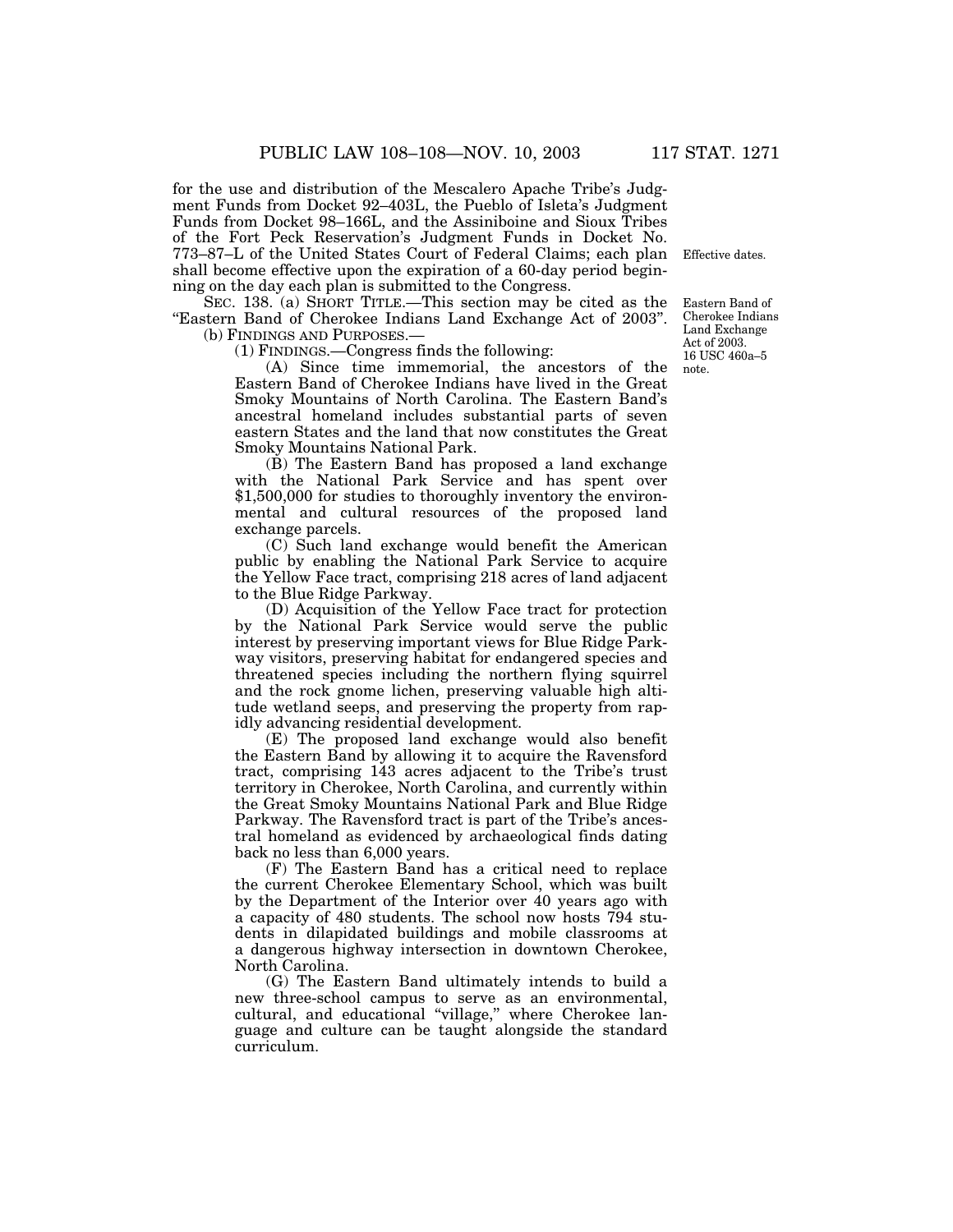(H) The land exchange and construction of this educational village will benefit the American public by preserving Cherokee traditions and fostering a vibrant, modern, and well-educated Indian nation.

(I) The land exchange will also reunify tribal reservation lands now separated between the Big Cove Community and the balance of the Qualla Boundary, reestablishing the territorial integrity of the Eastern Band.

(J) The Ravensford tract contains no threatened species or endangered species listed pursuant to the Endangered Species Act of 1973. The 218-acre Yellow Face tract has a number of listed threatened species and endangered species and a higher appraised value than the 143-acre Ravensford tract.

(K) The American public will benefit from the Eastern Band's commitment to mitigate any impacts on natural and cultural resources on the Ravensford tract, by among other things reducing the requested acreage from 168 to 143 acres.

(L) The Congress and the Department of the Interior have approved land exchanges in the past when the benefits to the public and requesting party are clear, as they are in this case.

(2) PURPOSES.—The purposes of this section are the following:

(A) To acquire the Yellow Face tract for protection by the National Park Service, in order to preserve the Waterrock Knob area's spectacular views, endangered species and high altitude wetland seeps from encroachment by housing development, for the benefit and enjoyment of the American public.

(B) To transfer the Ravensford tract, to be held in trust by the United States for the benefit of the Eastern Band of Cherokee Indians, in order to provide for an education facility that promotes the cultural integrity of the Eastern Band and to reunify two Cherokee communities that were historically contiguous, while mitigating any impacts on natural and cultural resources on the tract.

(C) To promote cooperative activities and partnerships between the Eastern band and the National Park Service within the Eastern Band's ancestral homelands.

(c) LAND EXCHANGE.—

(1) IN GENERAL.—The Secretary of the Interior (''Secretary'') shall exchange the Ravensford tract, currently in the Great Smoky Mountains National Park and the Blue Ridge Parkway, for the Yellow Face tract adjacent to the Waterrock Knob Visitor Center on the Blue Ridge Parkway.

(2) TREATMENT OF EXCHANGED LANDS.—Effective upon receipt by the Secretary of a deed or deeds satisfactory to the Secretary for the lands comprising the Yellow Face tract (as described in subsection (3)) to the United States, all right, title, and interest of the United States in and to the Ravensford tract (as described in subsection (4)), including all improvements and appurtenances, are declared to be held in trust by the United States for the benefit of the Eastern Band of Cherokee Indians as part of the Cherokee Indian Reservation.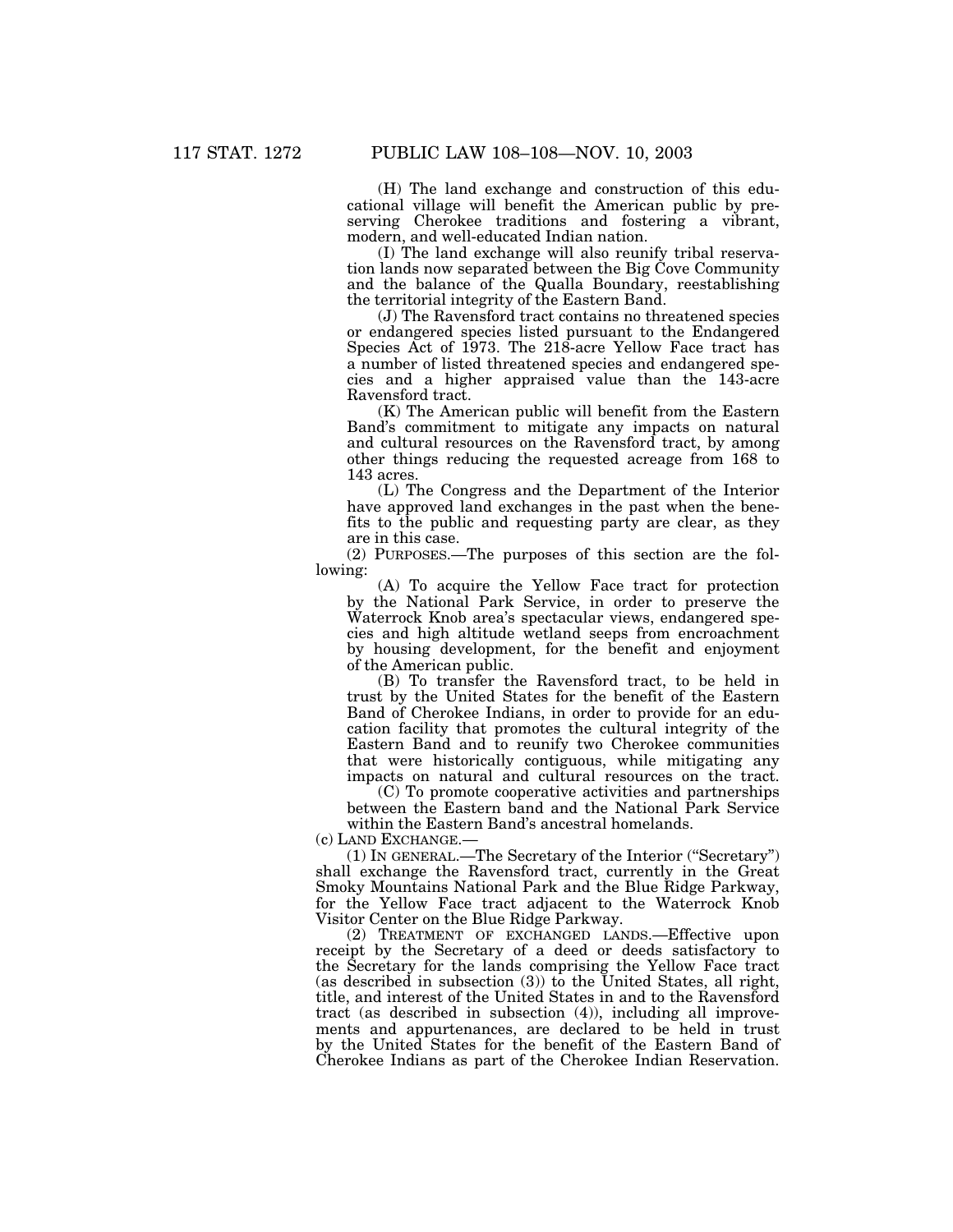(3) YELLOW FACE TRACT.—The Yellow Face tract shall contain Parcels 88 and 89 of the Hornbuckle Tract, Yellow Face Section, Qualla Township, Jackson County, North Carolina, which consist altogether of approximately 218 acres and are depicted as the ''Yellow Face Tract'' on the map entitled ''Land Exchange Between the National Park Service and the Eastern Band of Cherokee Indians,'' numbered 133/80020A, and dated November 2002. The map shall be on file and available for public inspection in the appropriate offices of the National Park Service and the Bureau of Indian Affairs. Upon completion of the land exchange, the Secretary shall adjust the boundary of the Blue Ridge Parkway to include such lands and shall manage the lands as part of the parkway.

(4) RAVENSFORD TRACT.—The lands declared by subsection (2) to be held in trust for the Eastern Band of Cherokee Indians shall consist of approximately 143 acres depicted as the "Ravensford Tract" on the map identified in subsection (3). Upon completion of the land exchange, the Secretary shall adjust the boundaries of Great Smoky Mountains National Park and the Blue Ridge Parkway to exclude such lands.

(5) LEGAL DESCRIPTIONS.—Not later than 1 year after the Deadline. date of enactment of this section, the Secretary of the Interior shall file a legal description of the areas described in subsections (3) and (4) with the Committee on Resources of the House of Representatives and the Committee on Indian Affairs and the Committee on Energy and Natural Resources of the Senate. Such legal descriptions shall have the same force and effect as if the information contained in the description were included in those subsections except that the Secretary may correct clerical and typographical errors in such legal descriptions. The legal descriptions shall be on file and available for public inspection in the offices of the National Park Service and the Bureau of Indian Affairs.

(d) IMPLEMENTATION PROCESS.—

(1) GOVERNMENT-TO-GOVERNMENT AGREEMENTS.—In order to fulfill the purposes of this section and to establish cooperative partnerships for purposes of this section the Director of the National Park Service and the Eastern Band of Cherokee Indians shall enter into government-to-government consultations and shall develop protocols to review planned construction on the Ravensford tract. The Director of the National Park Service is authorized to enter into cooperative agreements with the Eastern Band for the purpose of providing training, management, protection, preservation, and interpretation of the natural and cultural resources on the Ravensford tract.

(2) CONSTRUCTION STANDARDS.—Recognizing the mutual interests and responsibilities of the Eastern Band of Cherokee Indians and the National Park Service for the conservation and protection of the resources on the Ravensford tract, the National Park Service and the Eastern Band shall develop mutually agreed upon standards for size, impact, and design of construction consistent with the purposes of this section on the Ravensford tract. The standards shall be consistent with the Eastern Band's need to develop educational facilities and support infrastructure adequate for current and future generations and shall otherwise minimize or mitigate any adverse impacts on natural or cultural resources. The standards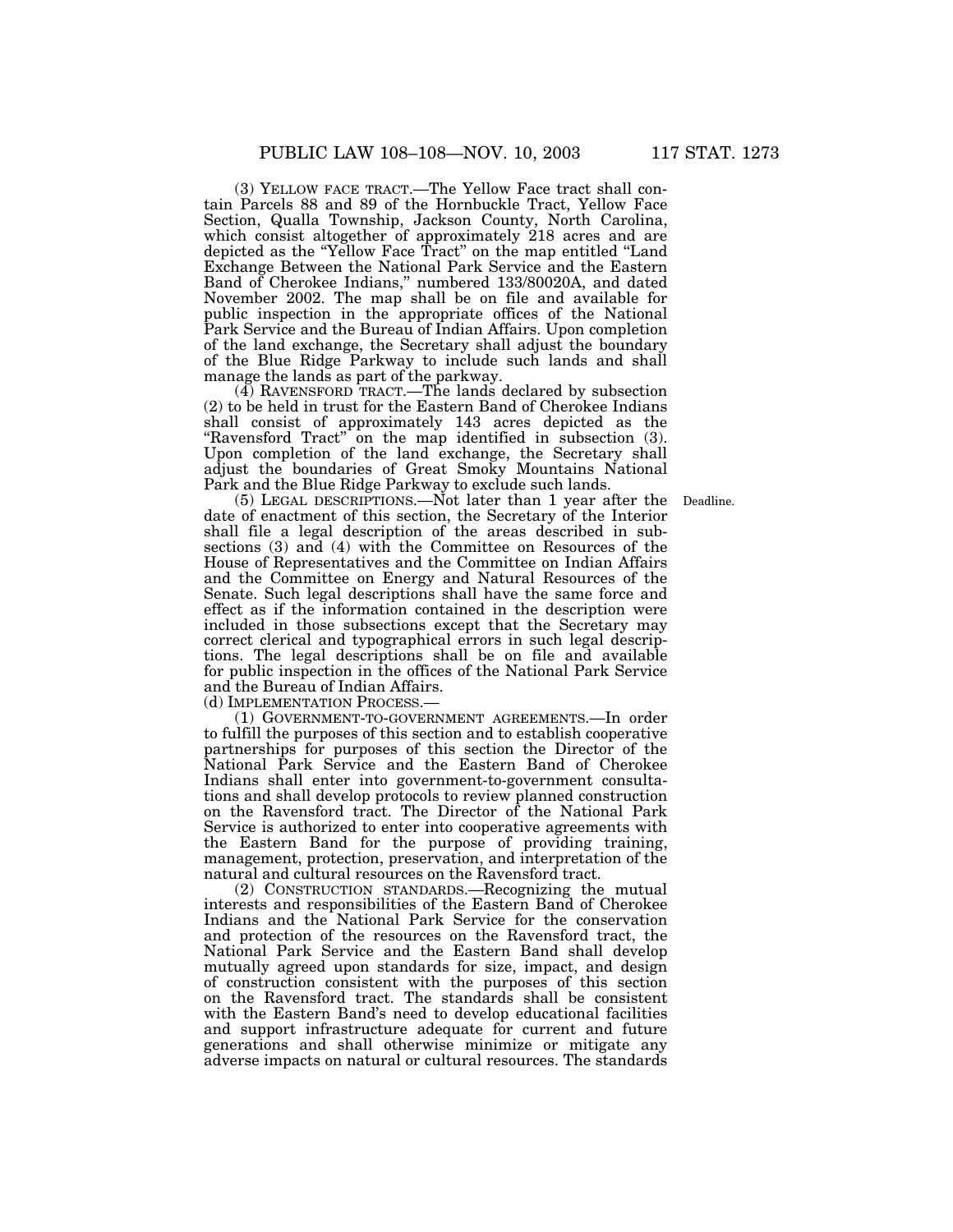shall be based on recognized best practices for environmental sustainability and shall be reviewed periodically and revised as necessary. Development of the tract shall be limited to a road and utility corridor, an educational campus, and the infrastructure necessary to support such development. No new structures shall be constructed on the part of the Ravensford tract depicted as the ''No New Construction'' area on the map referred to in subsection  $(c)(3)$ , which is generally the area north of the point where Big Cove Road crosses the Raven Fork River. All development on the Ravensford tract shall be conducted in a manner consistent with this section and such development standards.

(e) GAMING PROHIBITION.—Gaming as defined and regulated by the Indian Gaming Regulatory Act (25 U.S.C. 2701 et seq.) shall be prohibited on the Ravensford tract.

SEC. 139. Notwithstanding any implementation of the Department of the Interior's trust reorganization plan within fiscal years 2003 or 2004, funds appropriated for fiscal year 2004 shall be available to the tribes within the California Tribal Trust Reform Consortium and to the Salt River Pima Maricopa Indian Community, the Confederated Salish-Kootenai Tribes of the Flathead Reservation and the Chippewa Cree Tribe of the Rocky Boys Reservation on the same basis as funds were distributed in fiscal year 2003. This Demonstration Project shall operate separate and apart from the Department of the Interior's trust reform reorganization, and the Department shall not impose its trust management infrastructure upon or alter the existing trust resource management systems of the above referenced tribes having a self-governance compact and operating in accordance with the Tribal Self-Governance Program set forth in 25 U.S.C. Sections 458aa–458hh: *Provided,* That the California Trust Reform Consortium and any other participating tribe agree to carry out their responsibilites under the same fiduciary standards as those to which the Secretary of the Interior is held: *Provided further,* That they demonstrate to the satisfaction of the Secretary that they have the capability to do so.

SEC. 140. (a) SHORT TITLE.—This section may be cited as the ''Blue Ridge National Heritage Area Act of 2003''.

(b) FINDINGS AND PURPOSE.—

(1) FINDINGS.—Congress finds that:

(A) The Blue Ridge Mountains and the extensive cultural and natural resources of the Blue Ridge Mountains have played a significant role in the history of the United States and the State of North Carolina.

(B) Archaeological evidence indicates that the Blue Ridge Mountains have been inhabited by humans since the last retreat of the glaciers, with the Native Americans living in the area at the time of European discovery being primarily of Cherokee descent.

(C) The Blue Ridge Mountains of western North Carolina, including the Great Smoky Mountains, played a unique and significant role in the establishment and development of the culture of the United States through several distinct legacies, including—

(i) the craft heritage that—

(I) was first influenced by the Cherokee Indians;

Blue Ridge National Heritage Area Act of  $\bar{2}003$ . 16 USC 461 note.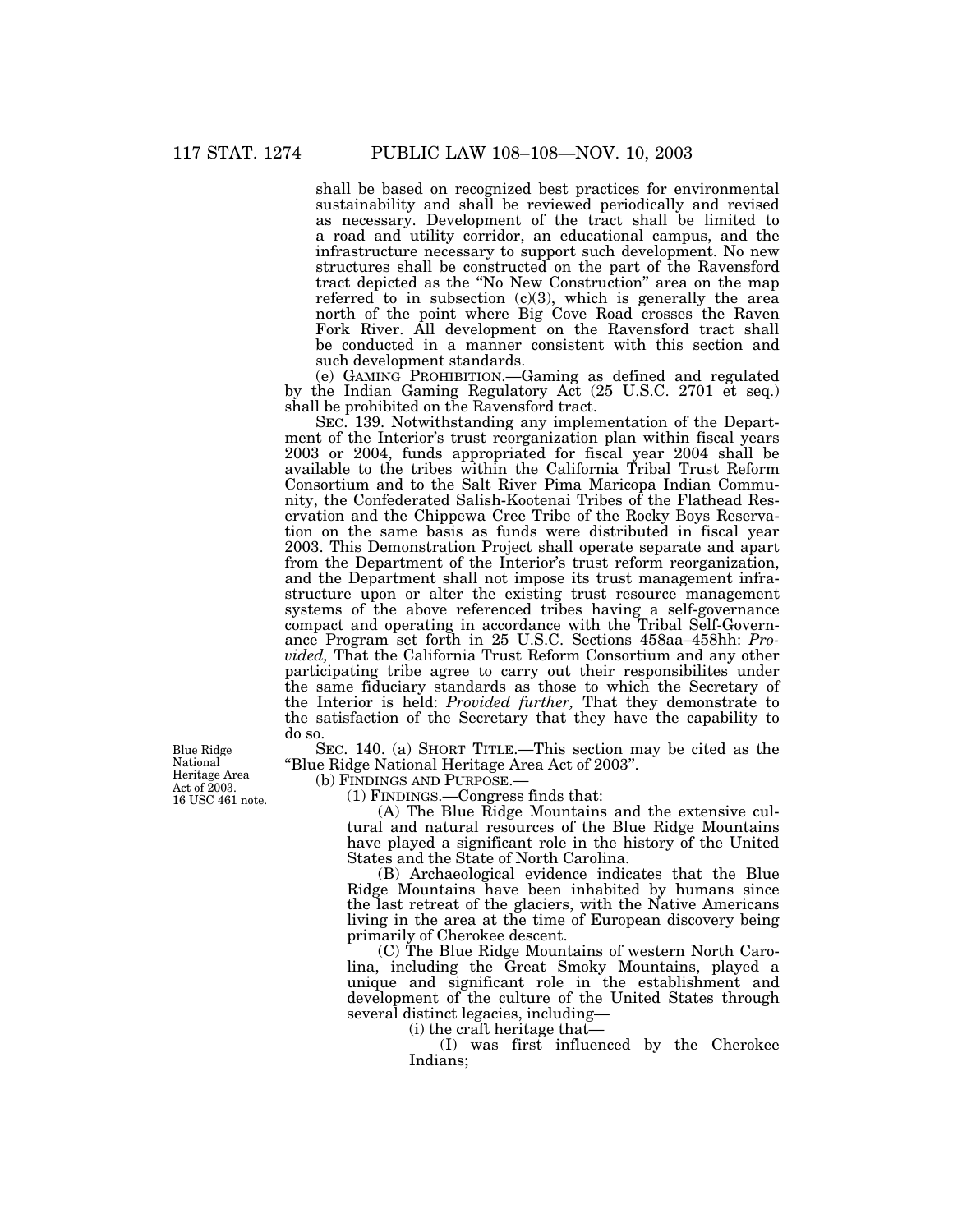(II) was the origin of the traditional craft movement starting in 1900 and the contemporary craft movement starting in the 1940's; and

(III) is carried out by over 4,000 craftspeople in the Blue Ridge Mountains of western North Carolina, the third largest concentration of such people in the United States;

(ii) a musical heritage comprised of distinctive instrumental and vocal traditions that—

(I) includes stringband music, bluegrass, ballad singing, blues, and sacred music;

(II) has received national recognition; and

(III) has made the region one of the richest repositories of traditional music and folklife in the United States;

(iii) the Cherokee heritage—

(I) dating back thousands of years; and

(II) offering—

(aa) nationally significant cultural traditions practiced by the Eastern Band of Cherokee Indians;

(bb) authentic tradition bearers;

(cc) historic sites; and

(dd) historically important collections of Cherokee artifacts; and

(iv) the agricultural heritage established by the Cherokee Indians, including medicinal and ceremonial food crops, combined with the historic European patterns of raising livestock, culminating in the largest number of specialty crop farms in North Carolina.

(D) The artifacts and structures associated with those legacies are unusually well-preserved.

(E) The Blue Ridge Mountains are recognized as having one of the richest collections of historical resources in North America.

(F) The history and cultural heritage of the Blue Ridge Mountains are shared with the States of Virginia, Tennessee, and Georgia.

(G) there are significant cultural, economic, and educational benefits in celebrating and promoting this mutual heritage.

(H) according to the 2002 reports entitled ''The Blue Ridge Heritage and Cultural Partnership'' and ''Western North Carolina National Heritage Area Feasibility Study and Plan'', the Blue Ridge Mountains contain numerous resources that are of outstanding importance to the history of the United States.

(I) it is in the interest of the United States to preserve and interpret the cultural and historical resources of the Blue Ridge Mountains for the education and benefit of present and future generations.

(2) PURPOSE.—The purpose of this section is to foster a close working relationship with, and to assist, all levels of government, the private sector, and local communities in the State in managing, preserving, protecting, and interpreting the cultural, historical, and natural resources of the Heritage Area while continuing to develop economic opportunities.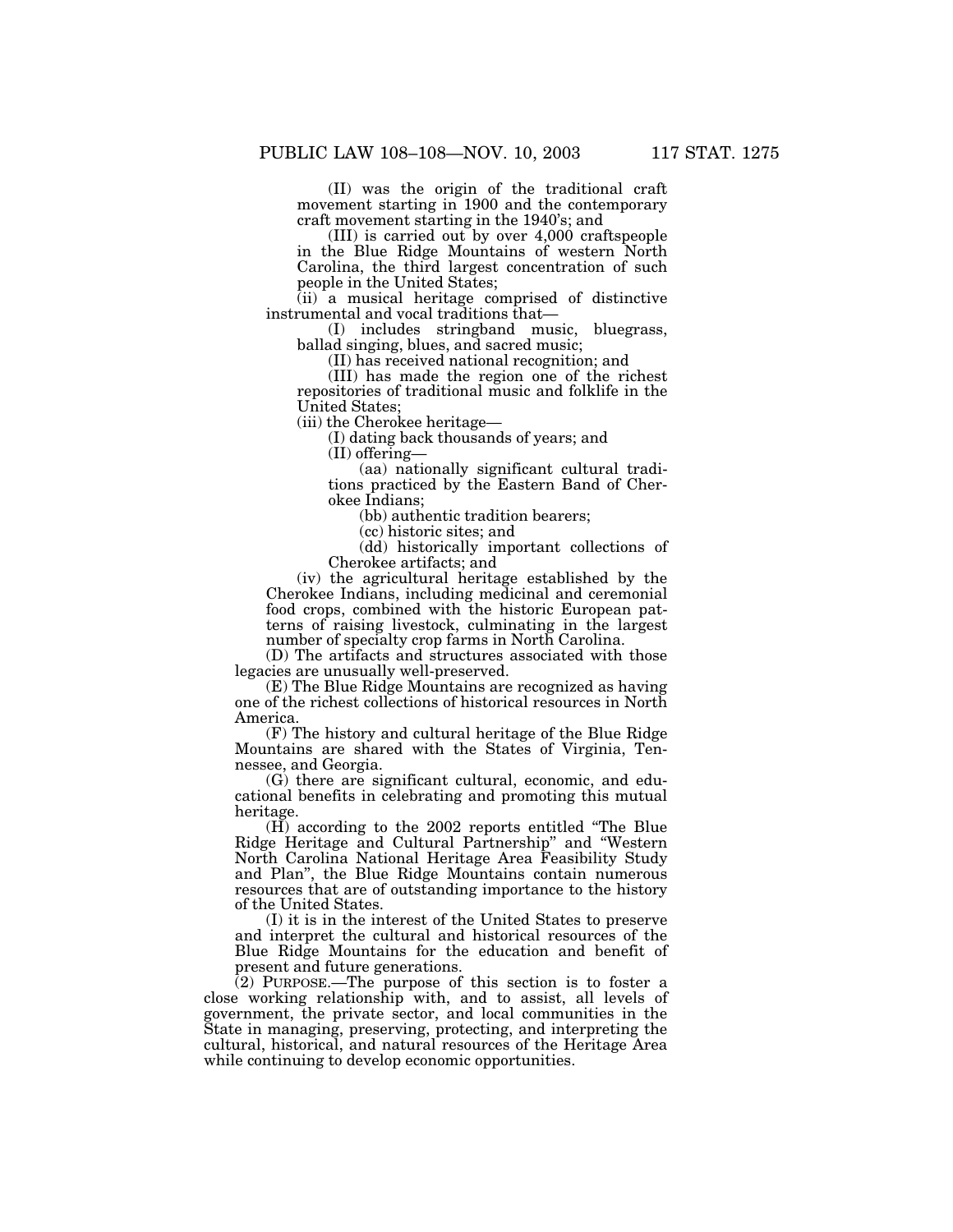(c) DEFINITIONS.—<br>(1) In this section:

(A) HERITAGE AREA.—The term ''Heritage Area'' means the Blue Ridge National Heritage Area established by subsection (d).

(B) MANAGEMENT ENTITY.—The term ''management entity'' means the management entity for the Heritage Area designated by subsection (d)(3).

(C) MANAGEMENT PLAN.—The term ''management plan'' means the management plan for the Heritage Area approved under subsection (e).

(D) SECRETARY.—The term ''Secretary'' means the Secretary of the Interior.

(E) STATE.—The term ''State'' means the State of North Carolina.<br>(d) BLUE RIDGE NATIONAL HERITAGE AREA.—

 $(1)$  ESTABLISHMENT.—There is established the Blue Ridge National Heritage Area in the State.

(2) BOUNDARIES.—The Heritage Area shall consist of the counties of Alleghany, Ashe, Avery, Buncombe, Burke, Caldwell, Cherokee, Clay, Graham, Haywood, Henderson, Jackson, McDowell, Macon, Madison, Mitchell, Polk, Rutherford, Surry, Swain, Transylvania, Watauga, Wilkes, Yadkin, and Yancey in the State.

(3) MANAGEMENT ENTITY.—

(A) IN GENERAL.—As a condition of the receipt of funds made available under subsection (i), the Blue Ridge National Heritage Area Partnership shall be the management entity for the Heritage Area.

(B) BOARD OF DIRECTORS.—

(i) COMPOSITION.—The management entity shall be governed by a board of directors composed of nine members, of whom—

(I) two members shall be appointed by AdvantageWest;

(II) two members shall be appointed by Hand-Made In America, Inc.;

(III) one member shall be appointed by the Education Research Consortium of Western North Carolina;

(IV) one member shall be appointed by the Eastern Band of the Cherokee Indians; and

(V) three members shall be appointed by the Governor of North Carolina and shall—

(aa) reside in geographically diverse regions of the Heritage Area;

(bb) be a representative of State or local governments or the private sector; and

(cc) have knowledge of tourism, economic and community development, regional planning, historic preservation, cultural or natural resources development, regional planning, conservation, recreational services, education, or museum services.

(e) MANAGEMENT PLAN.— (1) IN GENERAL.—Not later than 3 years after the date of enactment of this section, the management entity shall

Deadline.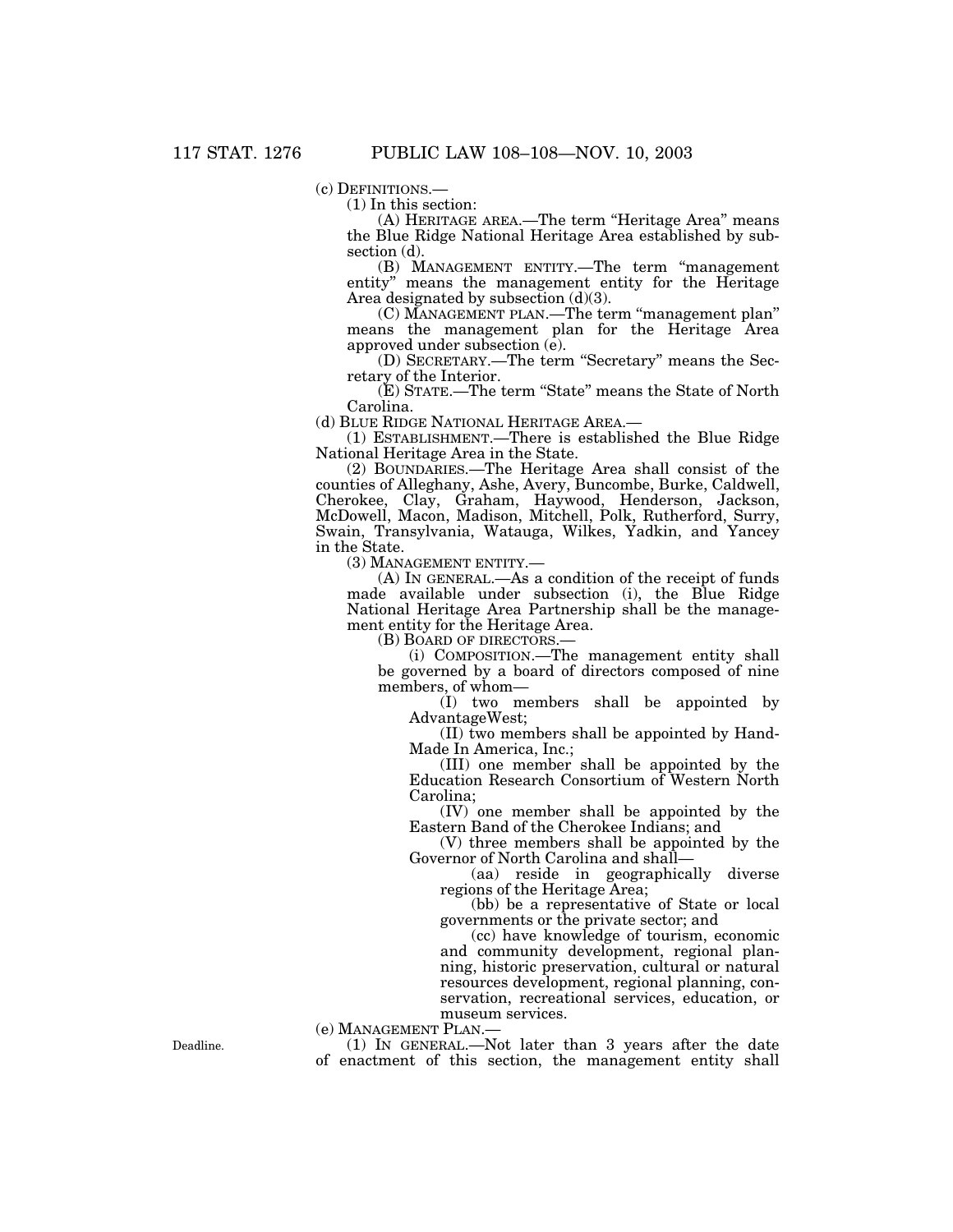submit to the Secretary for approval a management plan for the Heritage Area.

(2) CONSIDERATION OF OTHER PLANS AND ACTIONS.—In developing the management plan, the management entity shall—

(A) for the purpose of presenting a unified preservation and interpretation plan, take into consideration Federal, State, and local plans; and

(B) provide for the participation of residents, public agencies, and private organizations in the Heritage Area. (3) CONTENTS.—The management plan shall—

(A) present comprehensive recommendations and strategies for the conservation, funding, management, and development of the Heritage Area;

(B) identify existing and potential sources of Federal and non-Federal funding for the conservation, management, and development of the Heritage Area; and

(C) include—

(i) an inventory of the cultural, historical, natural, and recreational resources of the Heritage Area, including a list of property that—

(I) relates to the purposes of the Heritage Area; and

(II) should be conserved, restored, managed, developed, or maintained because of the significance of the property;

(ii) a program of strategies and actions for the implementation of the management plan that identifies the roles of agencies and organizations that are involved in the implementation of the management plan;

(iii) an interpretive and educational plan for the Heritage Area;

(iv) a recommendation of policies for resource management and protection that develop intergovernmental cooperative agreements to manage and protect the cultural, historical, natural, and recreational resources of the Heritage Area; and

(v) an analysis of ways in which Federal, State, and local programs may best be coordinated to promote the purposes of this section.

(4) EFFECT OF FAILURE TO SUBMIT.—If a management plan is not submitted to the Secretary by the date described in paragraph (1), the Secretary shall not provide any additional funding under this section until a management plan is submitted to the Secretary.

(5) APPROVAL OR DISAPPROVAL OF MANAGEMENT PLAN.—

(A) IN GENERAL.—Not later than 90 days after receiving Deadline. the management plan submitted under paragraph (1), the Secretary shall approve or disapprove the management plan.

(B) CRITERIA.—In determining whether to approve the management plan, the Secretary shall consider whether the management plan—

(i) has strong local support from landowners, business interests, nonprofit organizations, and governments in the Heritage Area; and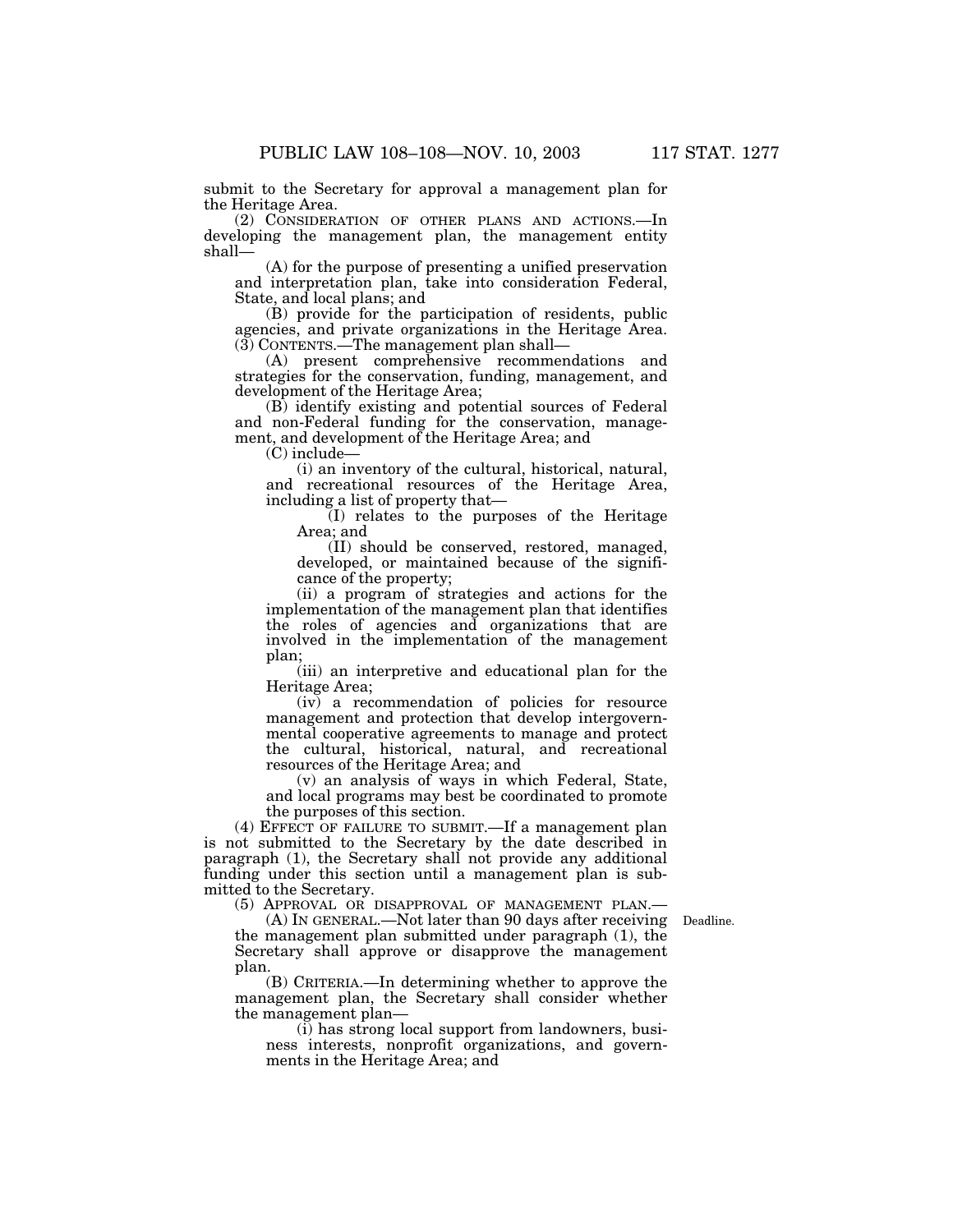(ii) has a high potential for effective partnership mechanisms.

(C) ACTION FOLLOWING DISAPPROVAL.—If the Secretary disapproves a management plan under subparagraph (A), the Secretary shall—

(i) advise the management entity in writing of the reasons for the disapproval;

(ii) make recommendations for revisions to the management plan; and

(iii) allow the management entity to submit to the Secretary revisions to the management plan.

(D) DEADLINE FOR APPROVAL OF REVISION.—Not later than 60 days after the date on which a revision is submitted under subparagraph (C)(iii), the Secretary shall approve or disapprove the proposed revision.

(6) AMENDMENT OF APPROVED MANAGEMENT PLAN.—

(A) IN GENERAL.—After approval by the Secretary of management plan, the management entity shall periodically—

(i) review the management plan; and

(ii) submit to the Secretary, for review and approval, the recommendation of the management entity for any amendments to the management plan.

(B) USE OF FUNDS.—No funds made available under subsection (i) shall be used to implement any amendment proposed by the management entity under subparagraph (A) until the Secretary approves the amendment.

(f) AUTHORITIES AND DUTIES OF THE MANAGEMENT ENTITY.—

(1) AUTHORITIES.—For the purposes of developing and implementing the management plan, the management entity may use funds made available under subsection (i) to—

(A) make grants to, and enter into cooperative agreements with, the State (including a political subdivision), nonprofit organizations, or persons;

(B) hire and compensate staff; and

(C) enter into contracts for goods and services.

(2) DUTIES.—In addition to developing the management plan, the management entity shall—

(A) develop and implement the management plan while considering the interests of diverse units of government, businesses, private property owners, and nonprofit groups in the Heritage Area;

(B) conduct public meetings in the Heritage Area at least semiannually on the development and implementation of the management plan;

(C) give priority to the implementation of actions, goals, and strategies in the management plan, including providing assistance to units of government, nonprofit organizations, and persons in—

(i) carrying out the programs that protect resources in the Heritage Area;

(ii) encouraging economic viability in the Heritage Area in accordance with the goals of the management plan;

(iii) establishing and maintaining interpretive exhibits in the Heritage Area;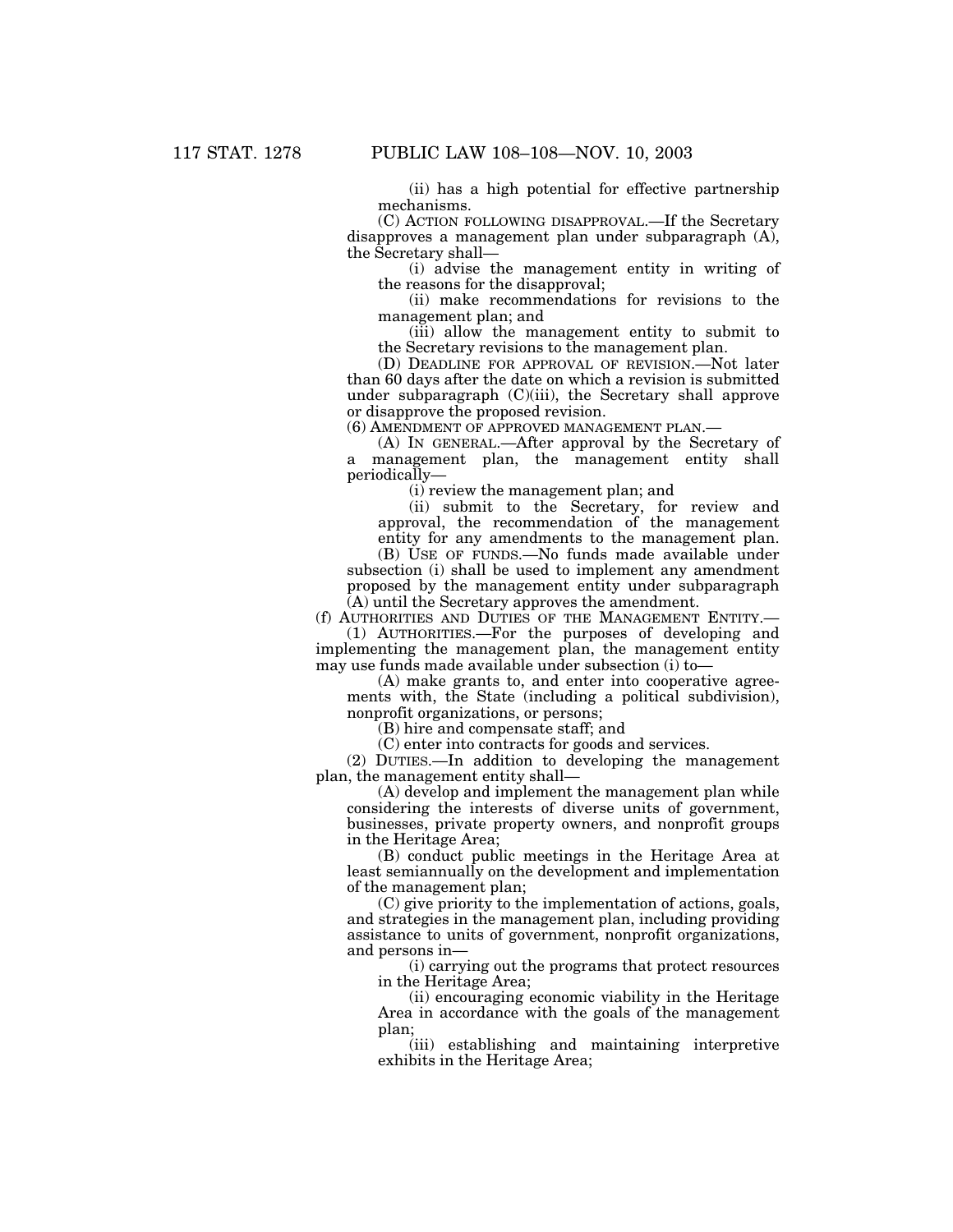(iv) developing recreational and educational opportunities in the Heritage Area; and

(v) increasing public awareness of and appreciation for the cultural, historical, and natural resources of the Heritage Area; and

(D) for any fiscal year for which Federal funds are received under subsection (i)—

(i) submit to the Secretary a report that describes, for the fiscal year—

(I) the accomplishments of the management entity;

(II) the expenses and income of the management entity; and

(III) each entity to which a grant was made; (ii) make available for audit by Congress, the Secretary, and appropriate units of government, all records relating to the expenditure of funds and any matching funds; and

(iii) require, for all agreements authorizing expenditure of Federal funds by any entity, that the receiving entity make available for audit all records relating to the expenditure of funds.

(3) PROHIBITION ON THE ACQUISITION OF REAL PROPERTY.— The management entity shall not use Federal funds received under subsection (i) to acquire real property or an interest in real property.

(g) TECHNICAL AND FINANCIAL ASSISTANCE.—

(1) IN GENERAL.—The Secretary may provide to the management entity technical assistance and, subject to the availability of appropriations, financial assistance, for use in developing and implementing the management plan.

(2) PRIORITY FOR ASSISTANCE.—In providing assistance under subsection (a), the Secretary shall give priority to actions that facilitate—

(A) the preservation of the significant cultural, historical, natural, and recreational resources of the Heritage Area; and

(B) the provision of educational, interpretive, and recreational opportunities that are consistent with the resources of the Heritage Area.

(h) LAND USE REGULATION.—

(1) IN GENERAL.—Nothing in this section—

(A) grants any power of zoning or land use to the management entity; or

(B) modifies, enlarges, or diminishes any authority of the Federal Government or any State or local government to regulate any use of land under any law (including regulations).

(2) PRIVATE PROPERTY.—Nothing in this section—

(A) abridges the rights of any person with respect to private property;

(B) affects the authority of the State or local government with respect to private property; or

(C) imposes any additional burden on any property owner.

(i) AUTHORIZATION OF APPROPRIATIONS.—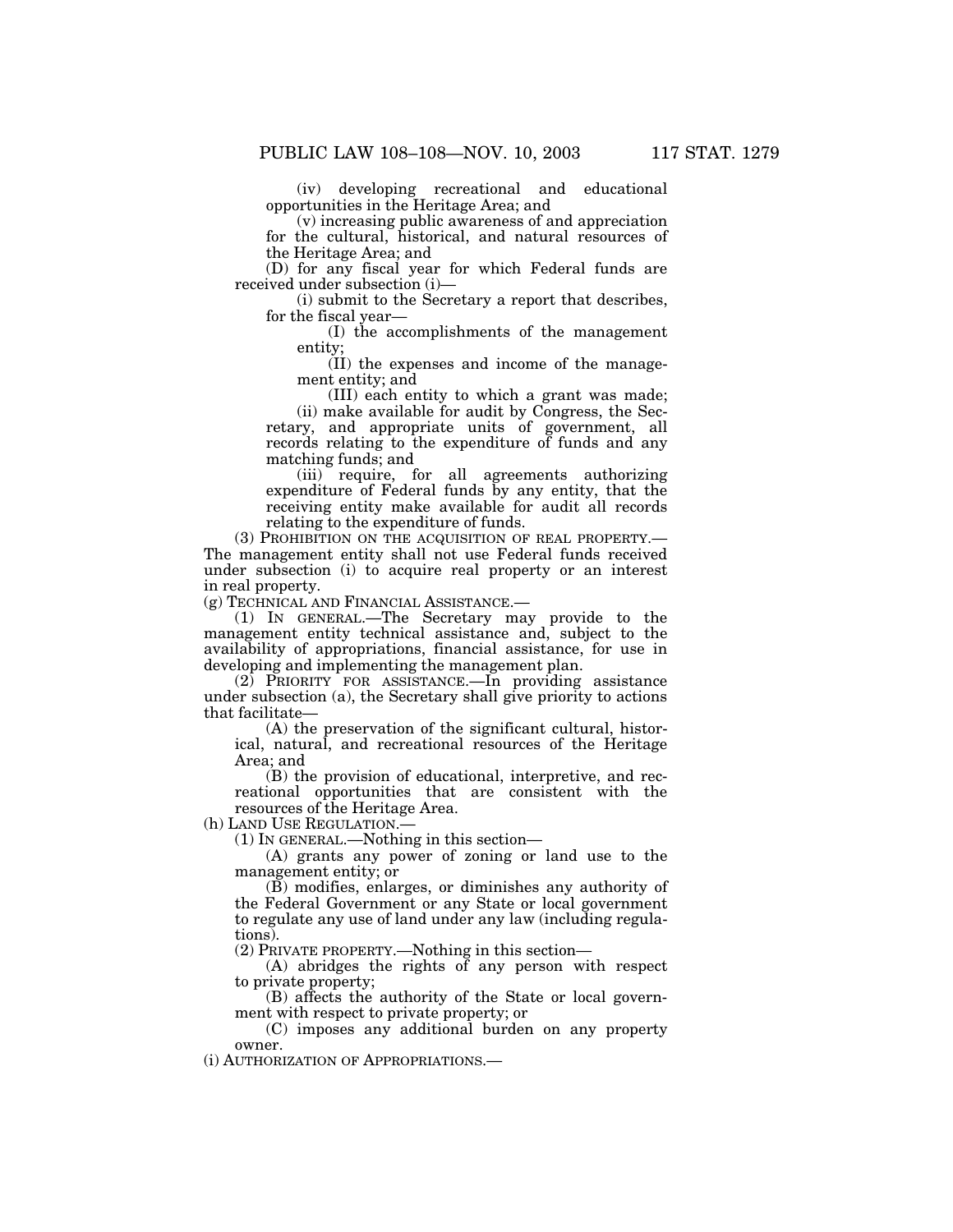(1) IN GENERAL.—There is authorized to be appropriated to carry out this section \$10,000,000, of which not more than \$1,000,000 shall be made available for any fiscal year.

(2) NON-FEDERAL SHARE.—The non-Federal share of the cost of any activities carried out using Federal funds made available under subsection (a) shall be not less than 50 percent.

(j) TERMINATION OF AUTHORITY.—The authority of the Secretary to provide assistance under this section terminates on the date that is 15 years after the date of enactment of this section.

SEC. 141. (a) PAYMENT TO THE HARRIET TUBMAN HOME, AUBURN, NEW YORK, AUTHORIZED.—(1) The Secretary of the Interior may, using amounts appropriated or otherwise made available by this title, make a payment to the Harriet Tubman Home in Auburn, New York, in the amount of \$11,750.

(2) The amount specified in paragraph (1) is the amount of widow's pension that Harriet Tubman should have received from January 1899 to March 1913 under various laws authorizing pension for the death of her husband, Nelson Davis, a deceased veteran of the Civil War, but did not receive, adjusted for inflation since March 1913.

(b) USE OF AMOUNTS.—The Harriet Tubman Home shall use amounts paid under subsection (a) for the purposes of—

(1) preserving and maintaining the Harriet Tubman Home; and

(2) honoring the memory of Harriet Tubman.

SEC. 142. Nonrenewable grazing permits authorized in the Jarbidge Field Office, Bureau of Land Management within the past seven years shall be renewed under section 402 of the Federal Land Policy and Management Act of 1976, as amended (43 U.S.C. 1752) and under section 3 of the Taylor Grazing Act of 1934, as amended (43 U.S.C. 315b). The terms and conditions contained in the most recently expired nonrenewable grazing permit shall continue in effect under the renewed permit. Upon completion of any required analysis or documentation, the permit may be canceled, suspended or modified, in whole or in part, to meet the requirements of applicable laws and regulations. Nothing in this section shall be deemed to extend the nonrenewable permits beyond the standard 1-year term.

SEC. 143. INTERIM COMPENSATION PAYMENTS. Section 2303(b) of Public Law 106–246 (114 Stat. 549) is amended by inserting before the period at the end the following: '', unless the amount of the interim compensation exceeds the amount of the final compensation''.

SEC. 144. Pursuant to section  $10101\text{f(d)}(3)$  of the Omnibus Budget Reconciliation Act of 1993 (30 U.S.C. 28f(d)(3), the following claims shall be given notice of defect and the opportunity to cure:<br>AKFF054162–AKFF054163, AKFF054165–AKFF054166, and AKFF054165-AKFF054166, and AKFF054170–AKFF054171.

SEC. 145. None of the funds appropriated or otherwise made available by this or any other Act, hereafter enacted, may be used to permit the use of the National Mall for a special event, unless the permit expressly prohibits the erection, placement, or use of structures and signs bearing commercial advertising. The Secretary may allow for recognition of sponsors of special events: *Provided,* That the size and form of the recognition shall be consistent with the special nature and sanctity of the Mall and any lettering or design identifying the sponsor shall be no larger than one-third

16 USC 1a–1 note.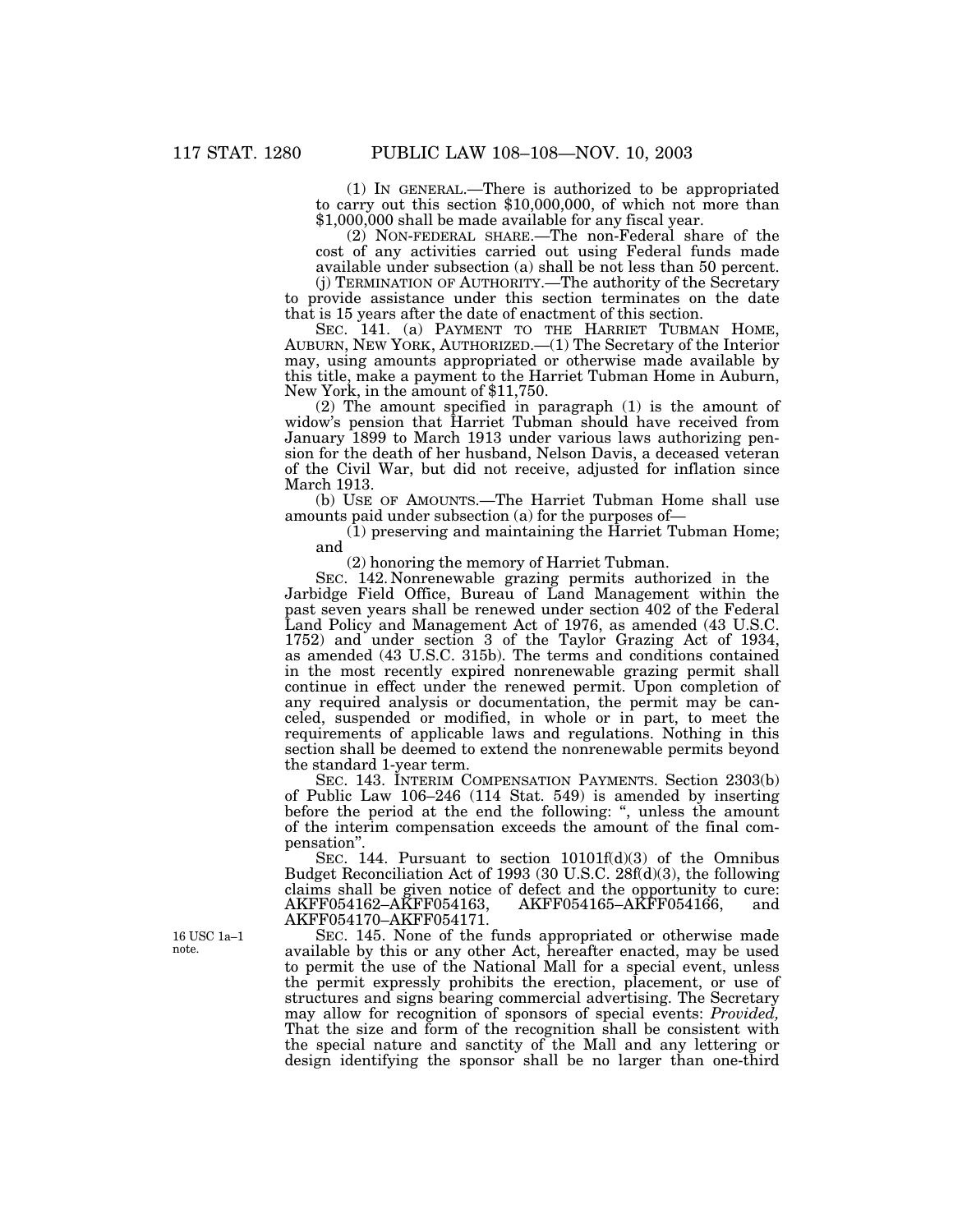the size of the lettering or design identifying the special event. In approving special events, the Secretary shall ensure, to the maximum extent practicable, that public use of, and access to the Mall is not restricted. For purposes of this section, the term "special event" shall have the meaning given to it by section  $7.\overline{96(g)(1)(ii)}$  of title 36, Code of Federal Regulations.<br>SEC. 146. In addition to amounts provided to the Department

of the Interior in this Act,  $$5,000,000$  is provided for a grant to Kendall County, Illinois.<br>SEC. 147. CONVEYANCE TO THE CITY OF LAS VEGAS, NEVADA.

SEC. 147. CONVEYANCE TO THE CITY OF LAS VEGAS, NEVADA. Section 705(b) of the Clark County Conservation of Public Land and Natural Resources Act of 2002 (116 Stat. 2015) is amended by inserting after ''map'' the following: ''and the approximately 10 acres of land in Clark County, Nevada, described as the NW1⁄4  $SE\frac{1}{4}$  SW $\frac{1}{4}$  of section 28, T. 20<sup>'</sup>S., R. 60<sup>'</sup>E., Mount Diablo Base and Meridian''.

SEC. 148. CONGAREE SWAMP NATIONAL MONUMENT BOUNDARY REVISION. The first section of Public Law 94–545 (90 Stat. 2517; 102 Stat. 2607) is amended—

16 USC 431 note.

(1) in subsection (b), by striking the last sentence; and (2) by adding at the end the following:

''(c) ACQUISITION OF ADDITIONAL LAND.—

"(1) IN GENERAL.—The Secretary may acquire by donation, by purchase from a willing seller with donated or appropriated funds, by transfer, or by exchange, land or an interest in land described in paragraph (2) for inclusion in the monument.

"(2) DESCRIPTION OF LAND.—The land referred to in paragraph (1) is the approximately 4,576 acres of land adjacent to the Monument, as depicted on the map entitled ''Congaree National Park Boundary Map'', numbered 178/80015, and dated August 2003.

"(3) AVAILABILITY OF MAP.—The map referred to in paragraph (2) shall be on file and available for public inspection in the appropriate offices of the National Park Service.

" $(4)$  BOUNDARY REVISION.—On acquisition of the land or an interest in land under paragraph (1), the Secretary shall revise the boundary of the monument to reflect the acquisition.

''(5) ADMINISTRATION.—Any land acquired by the Secretary under paragraph (1) shall be administered by the Secretary as part of the monument.

''(6) EFFECT.—Nothing in this section—

''(A) affects the use of private land adjacent to the monument;

''(B) preempts the authority of the State with respect to the regulation of hunting, fishing, boating, and wildlife management on private land or water outside the boundaries of the monument; or

''(C) negatively affects the economic development of the areas surrounding the monument.

''(d) ACREAGE LIMITATION.—The total acreage of the monument shall not exceed 26,776 acres.''.

SEC. 149. Section 104 (16 U.S.C. 1374) is amended in subsection  $(c)(5)(D)$  by striking "the date of the enactment of the Marine Mammal Protection Act Amendments of 1994" and inserting "February 18, 1997''.

SEC. 150. The National Park Service shall issue a special regulation concerning continued hunting at New River Gorge National

Regulations. 16 USC 460m–20 note.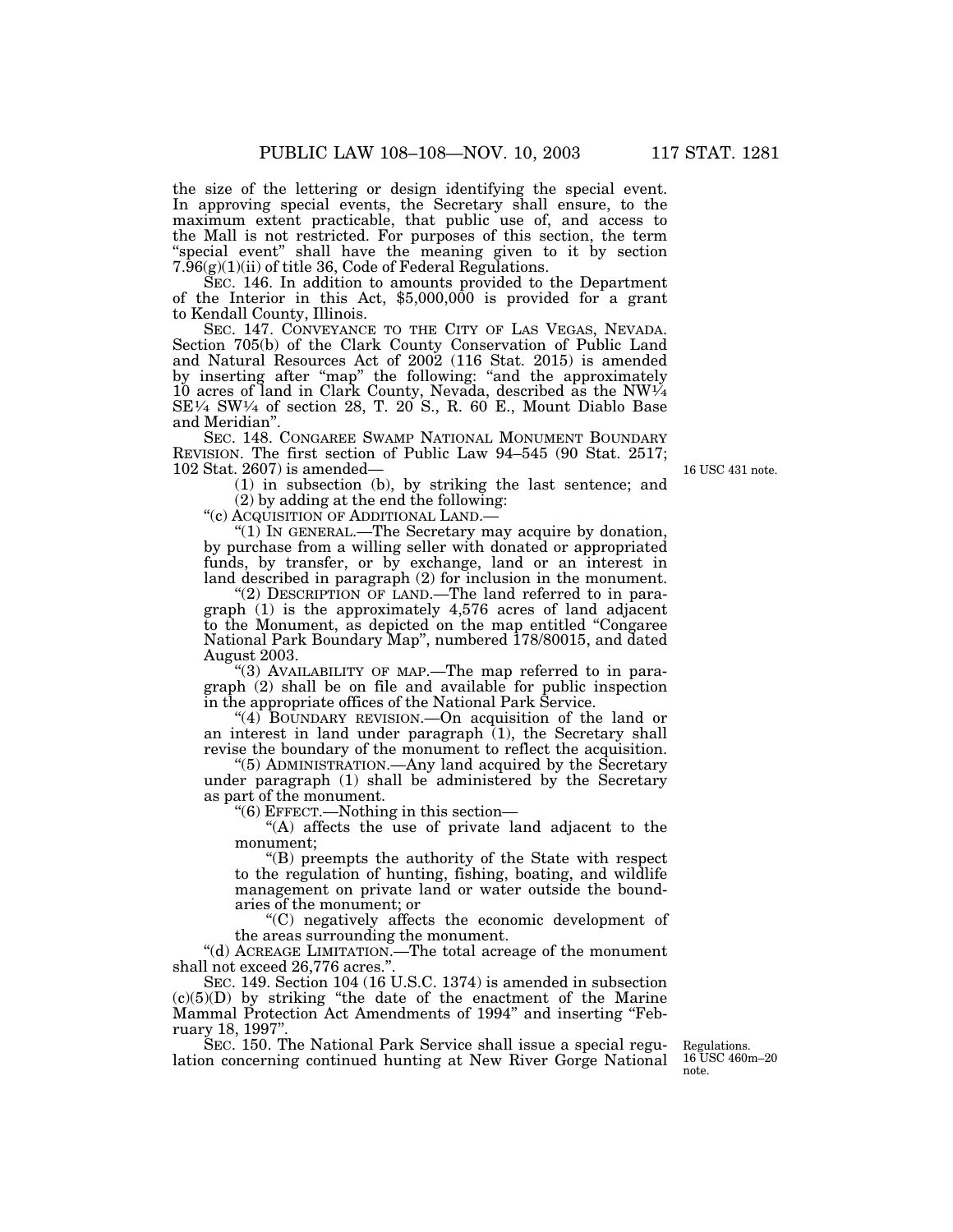River in compliance with the requirements of the Administrative Procedures Act, with opportunity for public comment, and shall also comply with the National Environmental Policy Act as appropriate. Notwithstanding any other provision of law, the September 25, 2003 interim final rule authorizing continued hunting at New River Gorge National River shall be in effect until the final special regulation supercedes it.

# TITLE II—RELATED AGENCIES

# DEPARTMENT OF AGRICULTURE

### FOREST SERVICE

### FOREST AND RANGELAND RESEARCH

For necessary expenses of forest and rangeland research as authorized by law, \$269,710,000, to remain available until expended: *Provided,* That of the funds provided, \$52,359,000 is for the forest inventory and analysis program.

### STATE AND PRIVATE FORESTRY

For necessary expenses of cooperating with and providing technical and financial assistance to States, territories, possessions, and others, and for forest health management, including treatments of pests, pathogens, and invasive or noxious plants and for restoring and rehabilitating forests damaged by pests or invasive plants, cooperative forestry, and education and land conservation activities and conducting an international program as authorized, \$308,140,000, to remain available until expended, as authorized by law of which \$64,934,000 is to be derived from the Land and Water Conservation Fund: *Provided,* That none of the funds provided under this heading for the acquisition of lands or interests in lands shall be available until the Forest Service notifies the House Committee on Appropriations and the Senate Committee on Appropriations, in writing, of specific contractual and grant details including the non-Federal cost share of each project, related to the acquisition of lands or interests in lands to be undertaken with such funds: *Provided further,* That each forest legacy grant shall be for a specific project or set of specific tasks: *Provided further,* That grants for acquisition of lands or conservation easements shall require that the State demonstrates that 25 percent of the total value of the project is comprised of a non-Federal cost share: *Provided further*, That notwithstanding any other provision of law, of the funds provided under this heading, \$500,000 shall be made available to Kake Tribal Corporation as an advance direct lump sum payment to implement the Kake Tribal Corporation Land Transfer Act (Public Law 106–283).

### NATIONAL FOREST SYSTEM

For necessary expenses of the Forest Service, not otherwise provided for, for management, protection, improvement, and utilization of the National Forest System, \$1,382,916,000, to remain available until expended, which shall include 50 percent of all moneys received during prior fiscal years as fees collected under the Land

Notification.

Grants.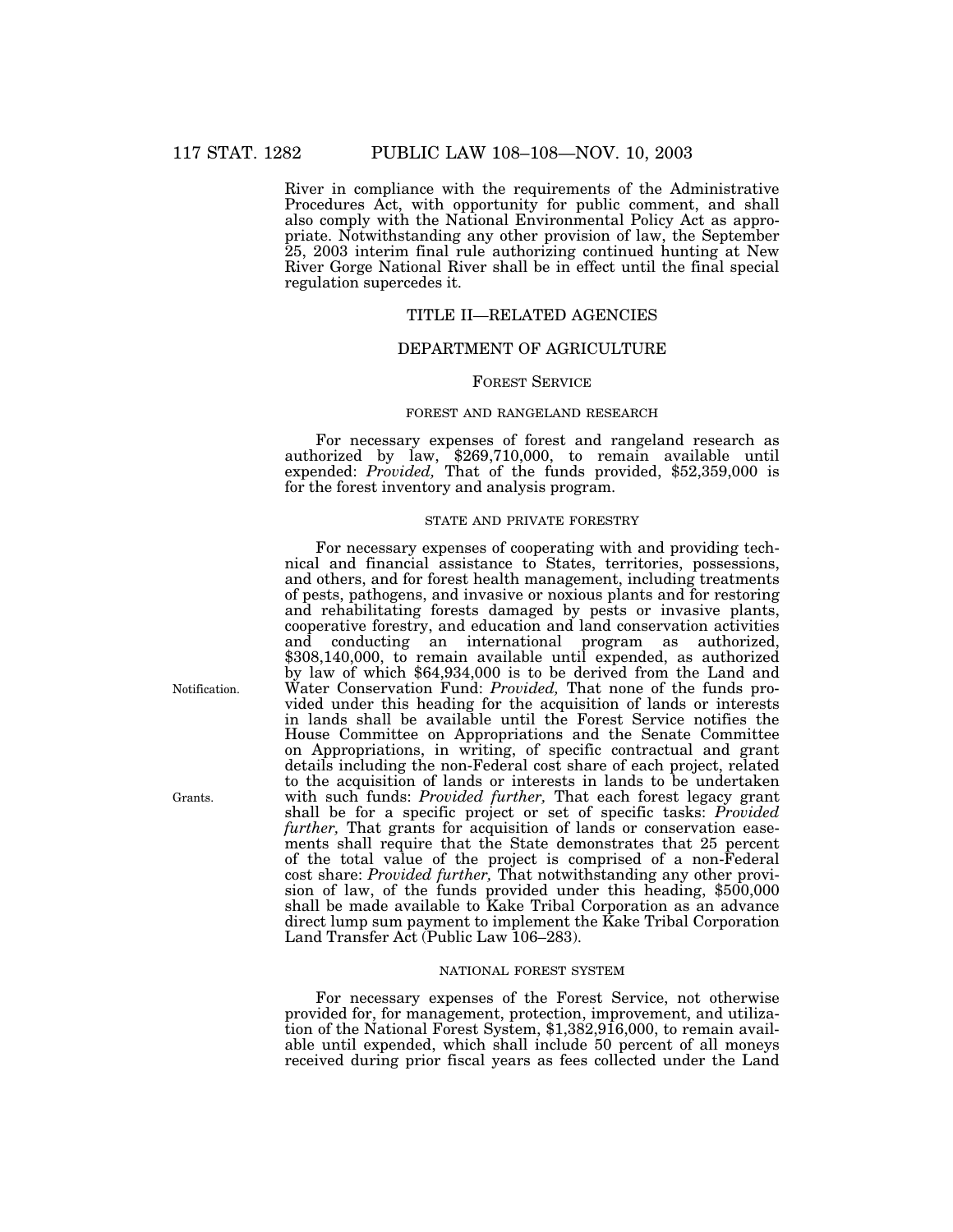and Water Conservation Fund Act of 1965, as amended, in accordance with section 4 of the Act (16 U.S.C. 460l–6a(i)): *Provided,* That unobligated balances available at the start of fiscal year 2004 shall be displayed by budget line item in the fiscal year 2005 budget justification: *Provided further,* That the Secretary may authorize the expenditure or transfer of such sums as necessary to the Department of the Interior, Bureau of Land Management, for removal, preparation, and adoption of excess wild horses and burros from National Forest System lands, and for the performance of cadastral surveys to designate the boundaries of such lands: *Provided further,* That of the funds provided under this heading for Forest Products, \$5,000,000 shall be allocated to the Alaska Region, in addition to its normal allocation for the purposes of preparing additional timber for sale, to establish a 3-year timber supply and such funds may be transferred to other appropriations accounts as necessary to maximize accomplishment: *Provided further,* That of the funds provided under this heading, \$3,150,000 is for expenses required to implement title I of Public Law 106– 248, to be segregated in a separate fund established by the Secretary of Agriculture: *Provided further,* That within funds available for the purpose of implementing the Valles Caldera Preservation Act, notwithstanding the limitations of section  $107(e)(2)$  of the Valles Caldera Preservation Act (Public Law 106–248), for fiscal year 2004, the Chair of the Board of Trustees of the Valles Caldera Trust may receive, upon request, compensation for each day (including travel time) that the Chair is engaged in the performance of the functions of the Board, except that compensation shall not exceed the daily equivalent of the annual rate in effect for members of the Senior Executive Service at the ES–1 level, and shall be in addition to any reimbursement for travel, subsistence and other necessary expenses incurred by the Chair in the performance of

For an additional amount to reimburse the Judgment Fund as required by 41 U.S.C. 612(c) for judgment liabilities previously incurred, \$188,405,000.

the Chair's duties.

#### WILDLAND FIRE MANAGEMENT

For necessary expenses for forest fire presuppression activities on National Forest System lands, for emergency fire suppression on or adjacent to such lands or other lands under fire protection agreement, hazardous fuel*s* reduction on or adjacent to such lands, and for emergency rehabilitation of burned-over National Forest System lands and water, \$1,643,212,000, to remain available until expended: *Provided,* That such funds including unobligated balances under this head, are available for repayment of advances from other appropriations accounts previously transferred for such purposes: *Provided further,* That such funds shall be available to reimburse State and other cooperating entities for services provided in response to wildfire and other emergencies or disasters to the extent such reimbursements by the Forest Service for non-fire emergencies are fully repaid by the responsible emergency management agency: *Provided further,* That not less than 50 percent of any unobligated balances remaining (exclusive of amounts for hazardous fuels reduction) at the end of fiscal year 2003 shall be transferred, as repayment for past advances that have not been repaid, to the fund established pursuant to section 3 of Public Law 71–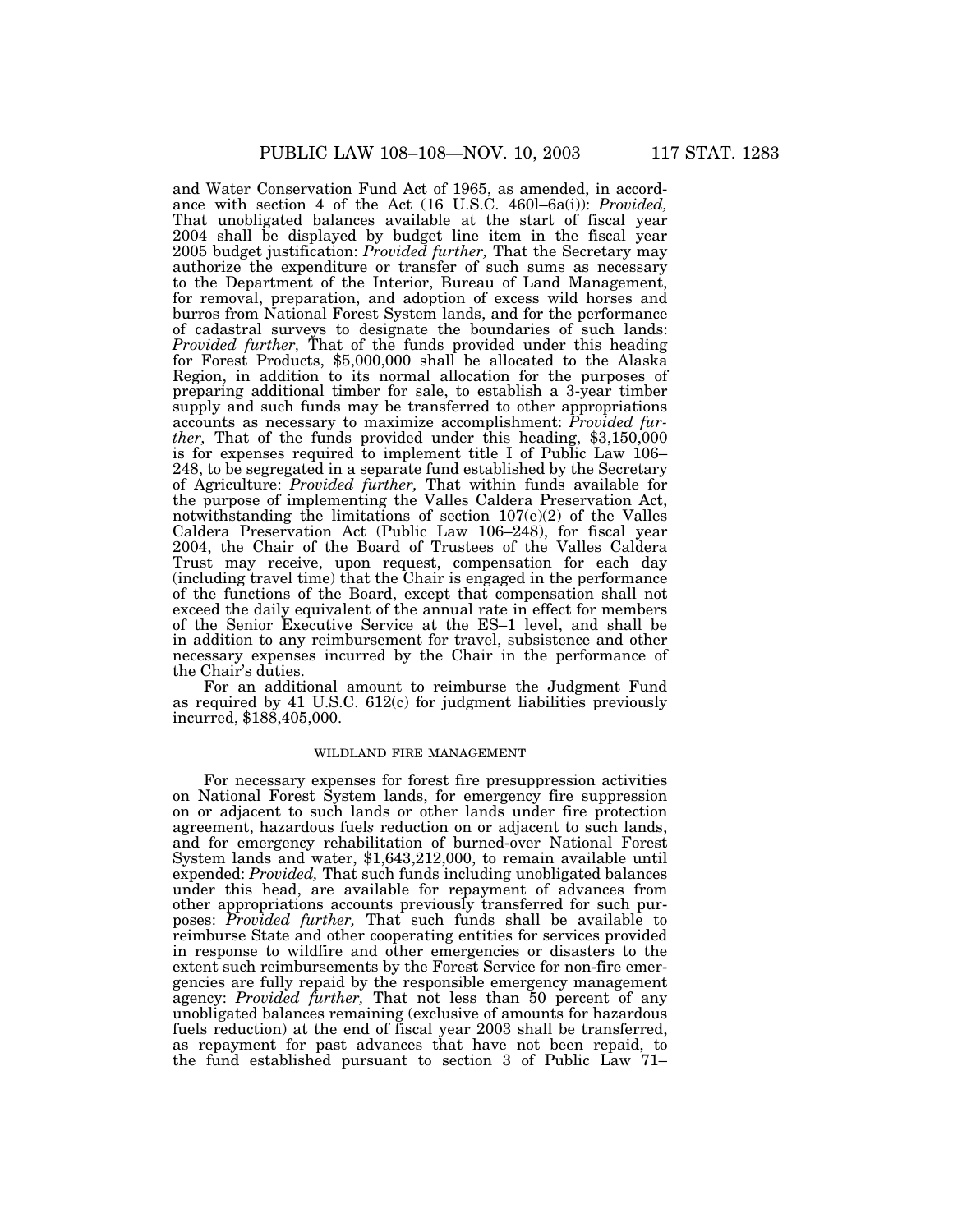319 (16 U.S.C. 576 et seq.): *Provided further,* That notwithstanding any other provision of law, \$8,000,000 of funds appropriated under this appropriation shall be used for Fire Science Research in support of the Joint Fire Science Program: *Provided further,* That all authorities for the use of funds, including the use of contracts, grants, and cooperative agreements, available to execute the Forest and Rangeland Research appropriation, are also available in the utilization of these funds for Fire Science Research: *Provided further,* That funds provided shall be available for emergency rehabilitation and restoration, hazardous fuels reduction activities in the urban-wildland interface, support to Federal emergency response, and wildfire suppression activities of the Forest Service: *Provided further*, That of the funds provided, \$236,392,000 is for hazardous fuels reduction activities, \$7,000,000 is for rehabilitation and restoration, \$22,300,000 is for research activities and to make competitive research grants pursuant to the Forest and Rangeland Renewable Resources Research Act, as amended (16 U.S.C. 1641 et seq.), \$51,700,000 is for State fire assistance, \$8,240,000 is for volunteer fire assistance, \$25,000,000 is for forest health activities on State, private, and Federal lands: *Provided further,* That amounts in this paragraph may be transferred to the ''State and Private Forestry'', ''National Forest System'', and ''Forest and Rangeland Research'' accounts to fund State fire assistance, volunteer fire assistance, forest health management, forest and rangeland research, vegetation and watershed management, heritage site rehabilitation, and wildlife and fish habitat management and restoration: *Provided further,* That transfers of any amounts in excess of those authorized in this paragraph, shall require approval of the House and Senate Committees on Appropriations in compliance with reprogramming procedures contained in the statement of managers accompanying this Act: *Provided further,* That the costs of implementing any cooperative agreement between the Federal Government and any non-Federal entity may be shared, as mutually agreed on by the affected parties: *Provided further,* That in addition to funds provided for State Fire Assistance programs, and subject to all authorities available to the Forest Service under the State and Private Forestry Appropriations, up to \$15,000,000 may be used on adjacent non-Federal lands for the purpose of protecting communities when hazard reduction activities are planned on national forest lands that have the potential to place such communities at risk: *Provided further,* That included in funding for hazardous fuel reduction is \$5,000,000 for implementing the Community Forest Restoration Act, Public Law 106–393, title VI, and any portion of such funds shall be available for use on non-Federal lands in accordance with authorities available to the Forest Service under the State and Private Forestry Appropriation: *Provided further,* That in using the funds provided in this Act for hazardous fuels reduction activities, the Secretary of Agriculture may conduct fuel reduction treatments on Federal lands using all contracting and hiring authorities available to the Secretary applicable to hazardous fuel reduction activities under the wildland fire management accounts: *Provided further,* That notwithstanding Federal Government procurement and contracting laws, the Secretaries may conduct fuel reduction treatments, rehabilitation and restoration, and other activities authorized under this heading on and adjacent to Federal lands using grants and cooperative agreements: *Provided further,* That notwithstanding Federal Government procurement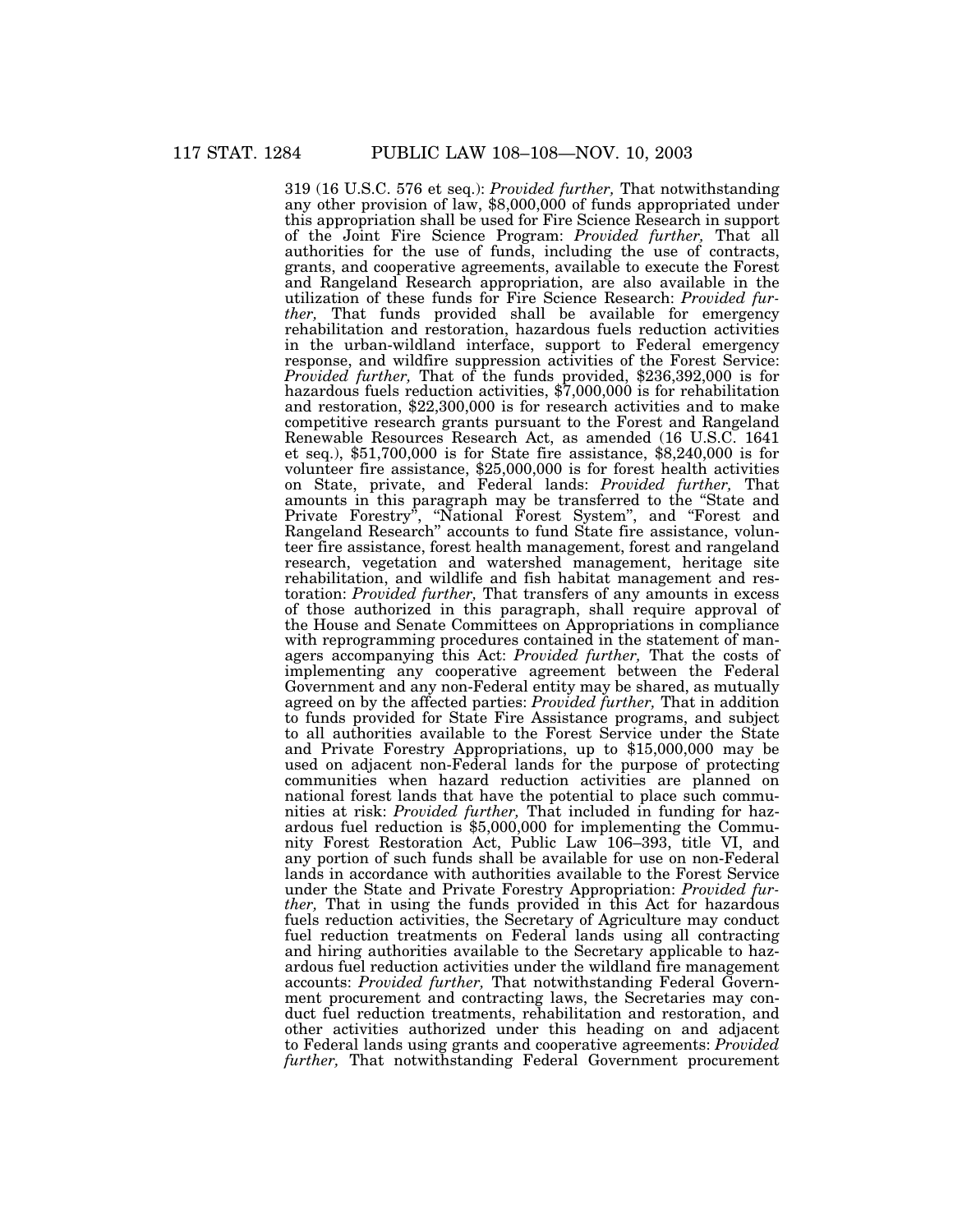and contracting laws, in order to provide employment and training opportunities to people in rural communities, the Secretaries may award contracts, including contracts for monitoring activities, to local private, non-profit, or cooperative entities; Youth Conservation Corps crews or related partnerships, with State, local and nonprofit youth groups; small or micro-businesses; or other entities that will hire or train a significant percentage of local people to complete such contracts: *Provided further,* That the authorities described above relating to contracts, grants, and cooperative agreements are available until all funds provided in this title for hazardous fuels reduction activities in the urban wildland interface are obligated: *Provided further,* That the Secretary of the Interior and the Secretary of Agriculture may authorize the transfer of funds appropriated for wildland fire management, in an aggregate amount not to exceed \$12,000,000, between the Departments when such transfers would facilitate and expedite jointly funded wildland fire management programs and projects.

For an additional amount, \$301,000,000, to repay prior year advances from other appropriations from which funds were transferred for wildfire suppression and emergency rehabilitation activities: *Provided,* That this additional amount is designated by the Congress as an emergency requirement pursuant to section 502 of H. Con. Res. 95 (108th Congress), the concurrent resolution on the budget for fiscal year 2004: *Provided further,* That this additional amount and \$253,000,000 of the funds appropriated to the Forest Service for the repayment of advances for fire suppression in Public Law 108–83, shall be transferred to the following Forest Service accounts: \$96,000,000 to the Land Acquisition account, \$95,000,000 to the Capital Improvement and Maintenance account, \$9,000,000 to the Working Capital Fund, \$52,000,000 to the National Forest System account, \$31,000,000 to the State and Private Forestry account, \$10,000,000 to the Forest and Rangeland Research account, \$35,000,000 to the Salvage Sale fund, \$28,000,000 to the Timber Purchaser Election account, \$154,000,000 to the Knutson Vandenburg fund, \$20,000,000 to the Brush Disposal account, \$14,000,000 to the Forest Service Recreation Fee Demonstration fund, and \$10,000,000 to the Forest Land Enhancement Program account.

#### CAPITAL IMPROVEMENT AND MAINTENANCE

For necessary expenses of the Forest Service, not otherwise provided for, \$562,154,000, to remain available until expended for construction, reconstruction, maintenance and acquisition of buildings and other facilities, and for construction, reconstruction, repair, decommissioning, and maintenance of forest roads and trails by the Forest Service as authorized by 16 U.S.C. 532–538 and 23 U.S.C. 101 and 205: *Provided,* That up to \$15,000,000 of the funds provided herein for road maintenance shall be available for the decommissioning of roads, including unauthorized roads not part of the transportation system, which are no longer needed: *Provided further,* That no funds shall be expended to decommission any system road until notice and an opportunity for public comment has been provided on each decommissioning project: *Provided further,* That the Forest Service shall transfer \$350,000 appropriated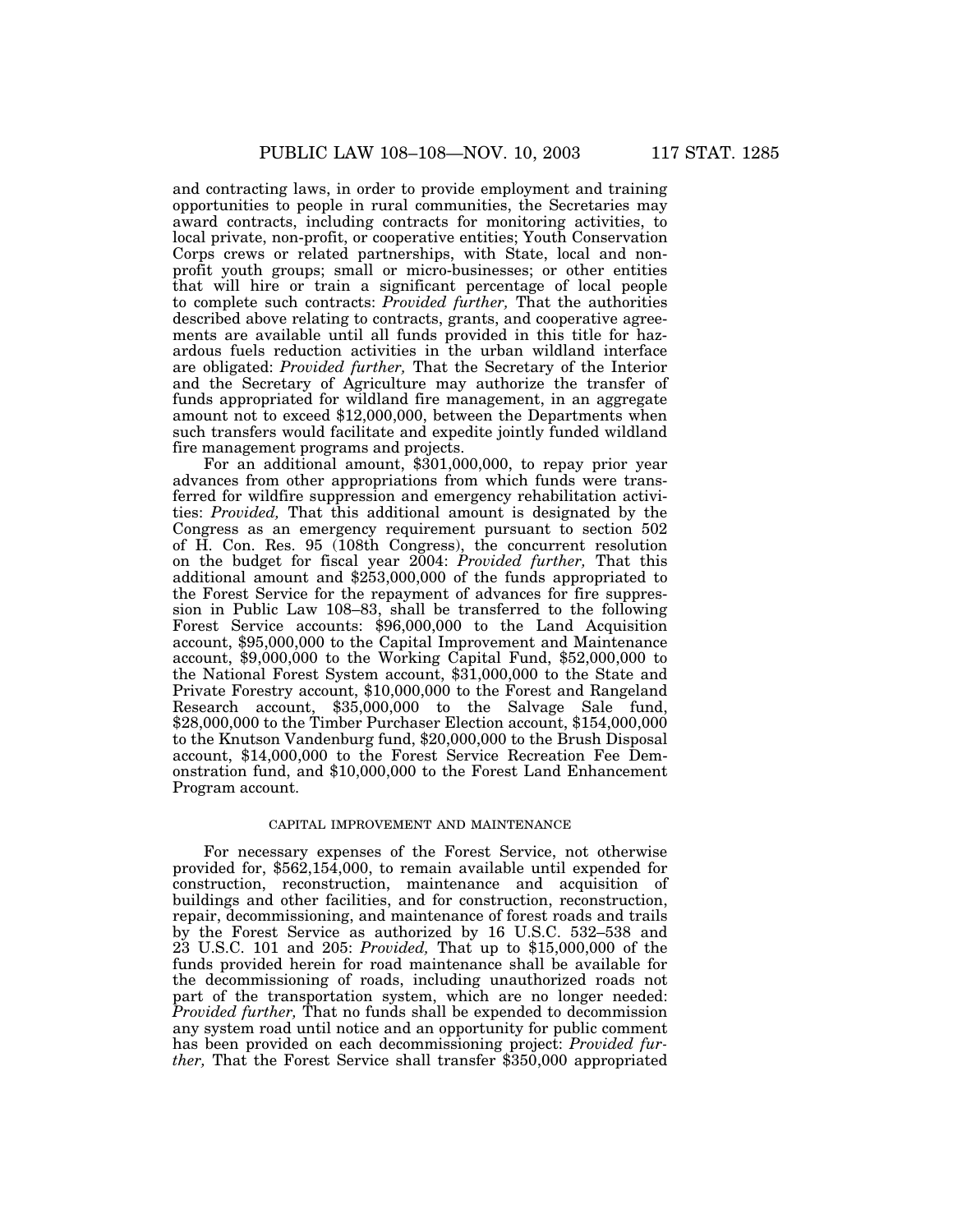in Public Law 108–7 within the Capital Improvement and Maintenance appropriation to the State and Private Forestry appropriation, and shall provide these funds for planning and construction of backcountry huts in Alaska.

#### LAND ACQUISITION

For expenses necessary to carry out the provisions of the Land and Water Conservation Fund Act of 1965, as amended (16 U.S.C. 460l–4 through 11), including administrative expenses, and for acquisition of land or waters, or interest therein, in accordance with statutory authority applicable to the Forest Service, \$67,191,000, to be derived from the Land and Water Conservation Fund and to remain available until expended: *Provided,* That notwithstanding any limitations of the Land and Water Conservation Fund Act (16 U.S.C. 460l–9), the Secretary of Agriculture is henceforth authorized to utilize any funds appropriated under this heading from the Land and Water Conservation Fund to acquire Mental Health Trust lands in Alaska and, upon Federal acquisition, the boundaries of the Tongass National Forest shall be deemed modified to include such lands.

### ACQUISITION OF LANDS FOR NATIONAL FORESTS SPECIAL ACTS

For acquisition of lands within the exterior boundaries of the Cache, Uinta, and Wasatch National Forests, Utah; the Toiyabe National Forest, Nevada; and the Angeles, San Bernardino, Sequoia, and Cleveland National Forests, California, as authorized by law, \$1,069,000, to be derived from forest receipts.

# ACQUISITION OF LANDS TO COMPLETE LAND EXCHANGES

For acquisition of lands, such sums, to be derived from funds deposited by State, county, or municipal governments, public school districts, or other public school authorities, and for authorized expenditures from funds deposited by non-Federal parties pursuant to Land Sale and Exchange Acts, pursuant to the Act of December 4, 1967, as amended (16 U.S.C. 484a), to remain available until expended.

### RANGE BETTERMENT FUND

For necessary expenses of range rehabilitation, protection, and improvement, 50 percent of all moneys received during the prior fiscal year, as fees for grazing domestic livestock on lands in National Forests in the 16 Western States, pursuant to section 401(b)(1) of Public Law 94–579, as amended, to remain available until expended, of which not to exceed 6 percent shall be available for administrative expenses associated with on-the-ground range rehabilitation, protection, and improvements.

# GIFTS, DONATIONS AND BEQUESTS FOR FOREST AND RANGELAND RESEARCH

For expenses authorized by 16 U.S.C. 1643(b), \$92,000, to remain available until expended, to be derived from the fund established pursuant to the above Act.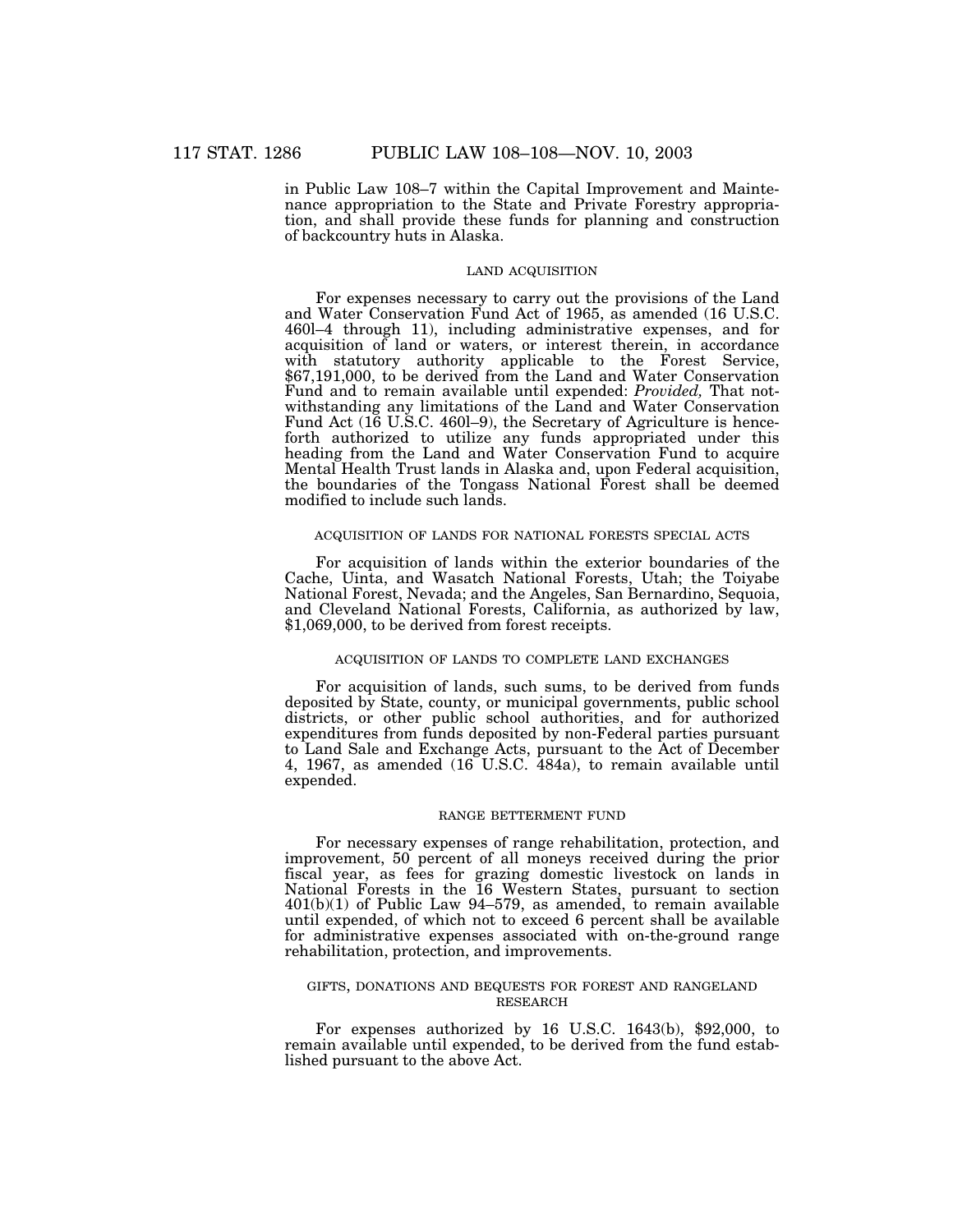### MANAGEMENT OF NATIONAL FOREST LANDS FOR SUBSISTENCE USES

For necessary expenses of the Forest Service to manage Federal lands in Alaska for subsistence uses under title VIII of the Alaska National Interest Lands Conservation Act (Public Law 96–487), \$5,535,000, to remain available until expended.

#### ADMINISTRATIVE PROVISIONS, FOREST SERVICE

Appropriations to the Forest Service for the current fiscal year shall be available for: (1) purchase of not to exceed 124 passenger motor vehicles of which 21 will be used primarily for law enforcement purposes and of which 124 shall be for replacement; acquisition of 25 passenger motor vehicles from excess sources, and hire of such vehicles; operation and maintenance of aircraft to maintain the operable fleet at 195 aircraft for use in Forest Service wildland fire programs and other Forest Service programs; notwithstanding other provisions of law, existing aircraft being replaced may be sold, with proceeds derived or trade-in value used to offset the purchase price for the replacement aircraft; (2) services pursuant to 7 U.S.C. 2225, and not to exceed \$100,000 for employment under 5 U.S.C. 3109; (3) purchase, erection, and alteration of buildings and other public improvements (7 U.S.C. 2250); (4) acquisition of land, waters, and interests therein pursuant to 7 U.S.C. 428a; (5) for expenses pursuant to the Volunteers in the National Forest Act of 1972 (16 U.S.C. 558a, 558d, and 558a note); (6) the cost of uniforms as authorized by 5 U.S.C. 5901–5902; and (7) for debt collection contracts in accordance with 31 U.S.C. 3718(c).

None of the funds made available under this Act shall be obligated or expended to abolish any region, to move or close any regional office for National Forest System administration of the Forest Service, Department of Agriculture without the consent of the House and Senate Committees on Appropriations.

Any appropriations or funds available to the Forest Service may be transferred to the Wildland Fire Management appropriation for forest firefighting, emergency rehabilitation of burned-over or damaged lands or waters under its jurisdiction, and fire preparedness due to severe burning conditions if and only if all previously appropriated emergency contingent funds under the heading ''Wildland Fire Management'' have been released by the President and apportioned and all wildfire suppression funds under the heading ''Wildland Fire Management'' are obligated.

The first transfer of funds into the Wildland Fire Management account shall include unobligated funds, if available, from the Land Acquisition account and the Forest Legacy program within the State and Private Forestry account.

Funds appropriated to the Forest Service shall be available for assistance to or through the Agency for International Development and the Foreign Agricultural Service in connection with forest and rangeland research, technical information, and assistance in foreign countries, and shall be available to support forestry and related natural resource activities outside the United States and its territories and possessions, including technical assistance, education and training, and cooperation with United States and international organizations.

None of the funds made available to the Forest Service under this Act shall be subject to transfer under the provisions of section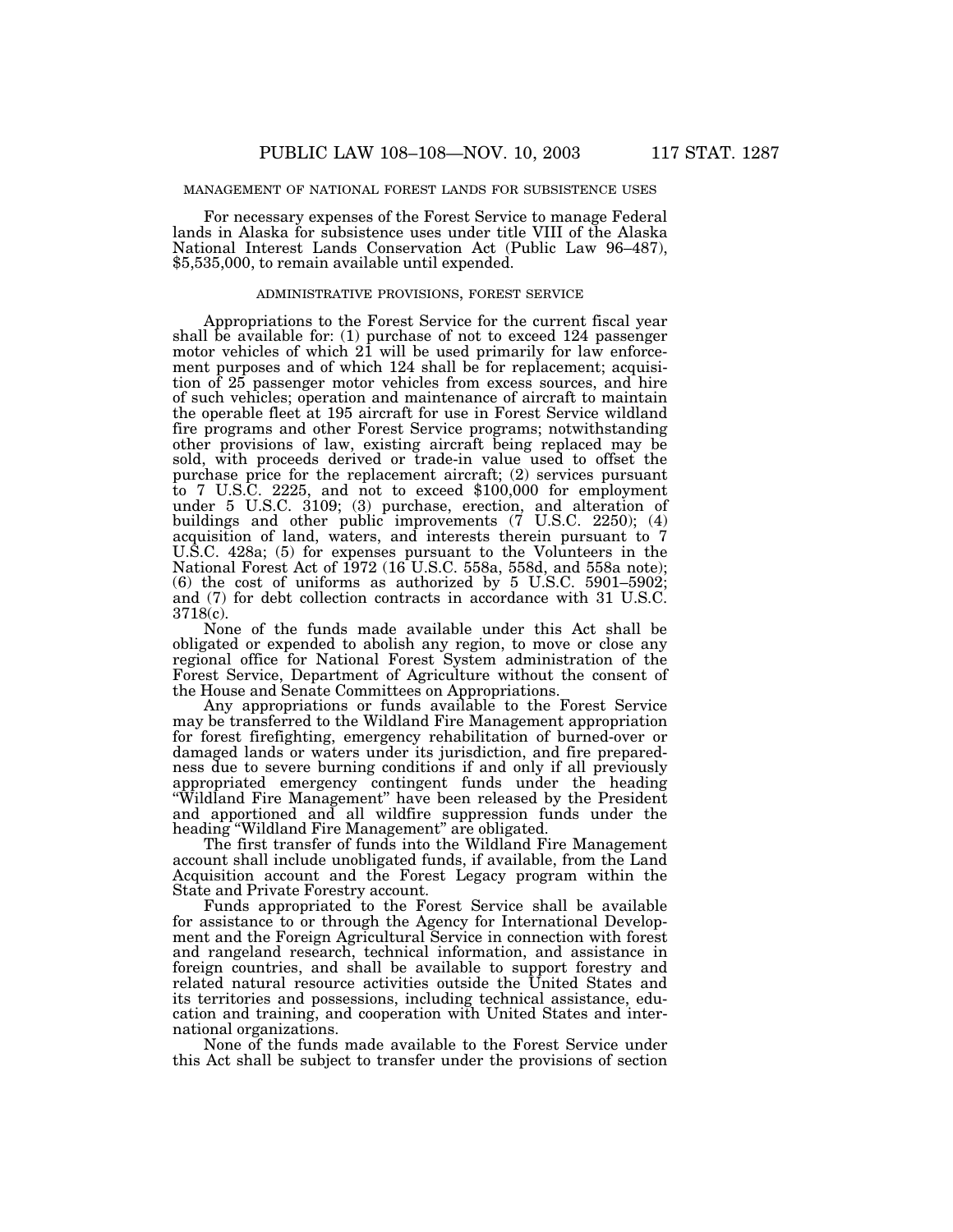702(b) of the Department of Agriculture Organic Act of 1944 (7 U.S.C. 2257) or 7 U.S.C. 147b unless the proposed transfer is approved in advance by the House and Senate Committees on Appropriations in compliance with the reprogramming procedures contained in the statement of managers accompanying this Act.

None of the funds available to the Forest Service may be reprogrammed without the advance approval of the House and Senate Committees on Appropriations in accordance with the reprogramming procedures contained in the statement of managers accompanying this Act.

No funds available to the Forest Service shall be transferred to the Working Capital Fund of the Department of Agriculture that exceed the total amount transferred during fiscal year 2000 for such purposes without the advance approval of the House and Senate Committees on Appropriations.

Funds available to the Forest Service shall be available to conduct a program of not less than \$2,000,000 for high priority projects within the scope of the approved budget which shall be carried out by the Youth Conservation Corps.

Of the funds available to the Forest Service, \$2,500 is available to the Chief of the Forest Service for official reception and representation expenses.

Pursuant to sections 405(b) and 410(b) of Public Law 101– 593, of the funds available to the Forest Service, \$3,000,000 may be advanced in a lump sum to the National Forest Foundation to aid conservation partnership projects in support of the Forest Service mission, without regard to when the Foundation incurs expenses, for administrative expenses or projects on or benefitting National Forest System lands or related to Forest Service programs: *Provided,* That of the Federal funds made available to the Foundation, no more than \$350,000 shall be available for administrative expenses: *Provided further,* That the Foundation shall obtain, by the end of the period of Federal financial assistance, private contributions to match on at least one-for-one basis funds made available by the Forest Service: *Provided further,* That the Foundation may transfer Federal funds to a non-Federal recipient for a project at the same rate that the recipient has obtained the non-Federal matching funds: *Provided further,* That authorized investments of Federal funds held by the Foundation may be made only in interestbearing obligations of the United States or in obligations guaranteed as to both principal and interest by the United States.

Pursuant to section 2(b)(2) of Public Law 98–244, \$2,650,000 of the funds available to the Forest Service shall be available for matching funds to the National Fish and Wildlife Foundation, as authorized by 16 U.S.C. 3701–3709, and may be advanced in a lump sum to aid conservation partnership projects in support of the Forest Service mission, without regard to when expenses are incurred, for projects on or benefitting National Forest System lands or related to Forest Service programs: *Provided,* That the Foundation shall obtain, by the end of the period of Federal financial assistance, private contributions to match on at least one-for-one basis funds advanced by the Forest Service: *Provided further,* That the Foundation may transfer Federal funds to a non-Federal recipient for a project at the same rate that the recipient has obtained the non-Federal matching funds.

16 USC 583j–9 note.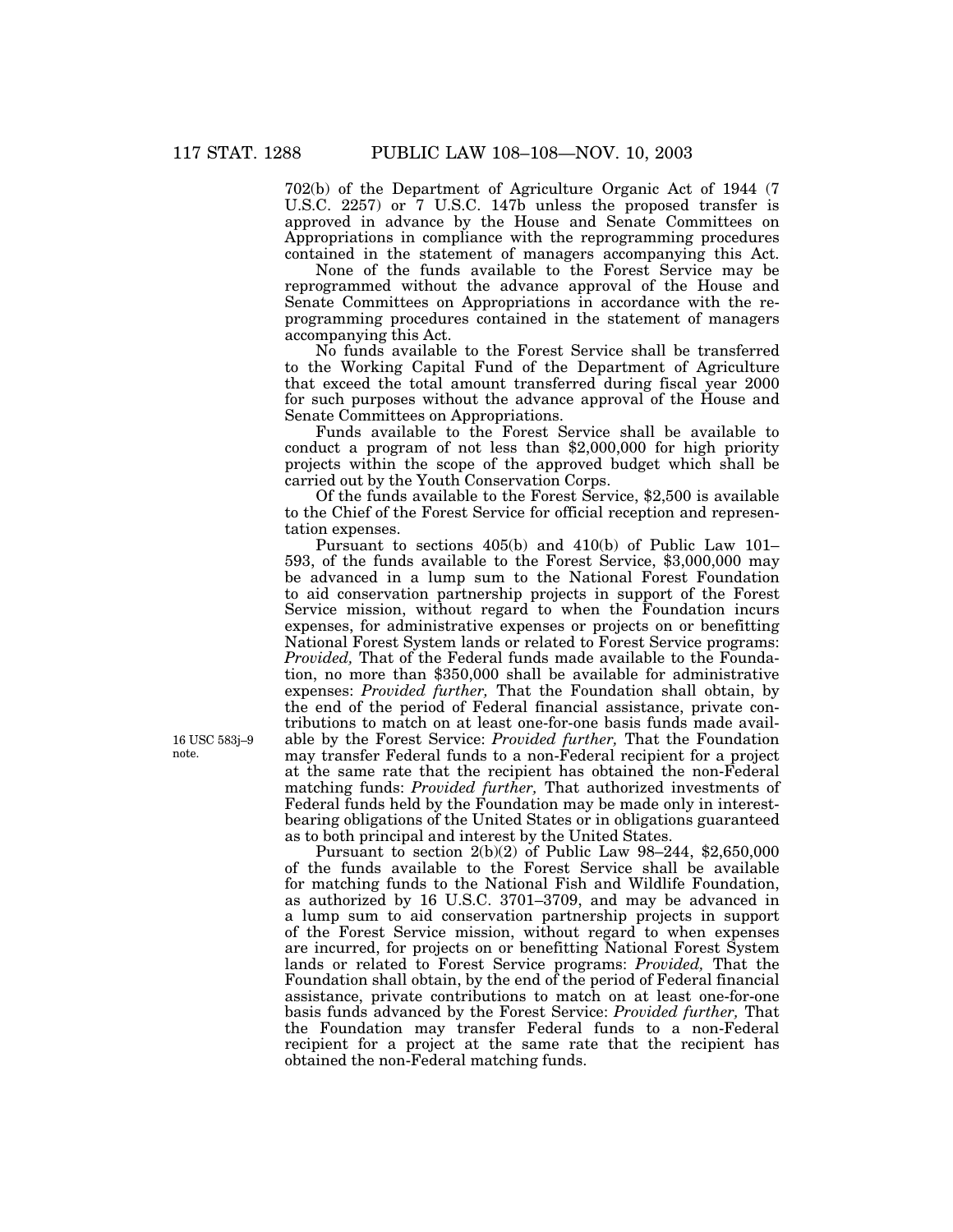Funds appropriated to the Forest Service shall be available for interactions with and providing technical assistance to rural communities for sustainable rural development purposes.

Funds appropriated to the Forest Service shall be available for payments to counties within the Columbia River Gorge National Scenic Area, pursuant to sections  $14(c)(1)$  and  $(2)$ , and section 16(a)(2) of Public Law 99–663.

Not later than 60 days after the date of the enactment of Deadline. this Act, the Secretary of Agriculture shall submit to Congress, and make available to interested persons, a report containing the results of a management review of outfitter and guiding operations in the John Muir, Ansel Adams, and Dinkey Lakes Wilderness Areas of the Inyo and Sierra National Forests, California. The report shall include information regarding: (1) how the Secretary intends to minimize adverse impacts on the historic access rights of special use permittees in these three wilderness areas; and (2) how the Secretary intends to ensure timely compliance with the requirements of the National Environmental Policy Act of 1969 (42 U.S.C. 4321 et seq.).

Notwithstanding any other provision of law, any appropriations or funds available to the Forest Service not to exceed \$500,000 may be used to reimburse the Office of the General Counsel (OGC), Department of Agriculture, for travel and related expenses incurred as a result of OGC assistance or participation requested by the Forest Service at meetings, training sessions, management reviews, land purchase negotiations and similar non-litigation related matters. Future budget justifications for both the Forest Service and the Department of Agriculture should clearly display the sums previously transferred and the requested funding transfers.

Any appropriations or funds available to the Forest Service may be used for necessary expenses in the event of law enforcement emergencies as necessary to protect natural resources and public or employee safety: *Provided,* That such amounts shall not exceed \$1,000,000.

From funds available to the Forest Service in this Act for payment of costs in accordance with subsection 413(d) of Title IV, Public Law 108–7, \$3,000,000 shall be transferred by the Secretary of Agriculture to the Secretary of the Treasury to make reimbursement payments as provided in such subsection.

The Secretary of Agriculture may authorize the sale of excess buildings, facilities, and other properties owned by the Forest Service and located on the Green Mountain National Forest, the revenues of which shall be retained by the Forest Service and available to the Secretary without further appropriation and until expended for maintenance and rehabilitation activities on the Green Mountain National Forest.

The Secretary of Agriculture may transfer or reimburse funds available to the Forest Service, not to exceed \$15,000,000, to the Secretary of the Interior or the Secretary of Commerce to expedite conferencing and consultations as required under section 7 of the Endangered Species Act, 16 U.S.C. 1536. The amount of the transfer or reimbursement shall be as mutually agreed by the Secretary of Agriculture and the Secretary of the Interior or Secretary of Commerce, as applicable, or their designees. The amount shall in no case exceed the actual costs of consultation and conferencing.

Beginning on June 30, 2001 and concluding on December 31, 2004, an eligible individual who is employed in any project funded

Effective date. Termination date.

Reports.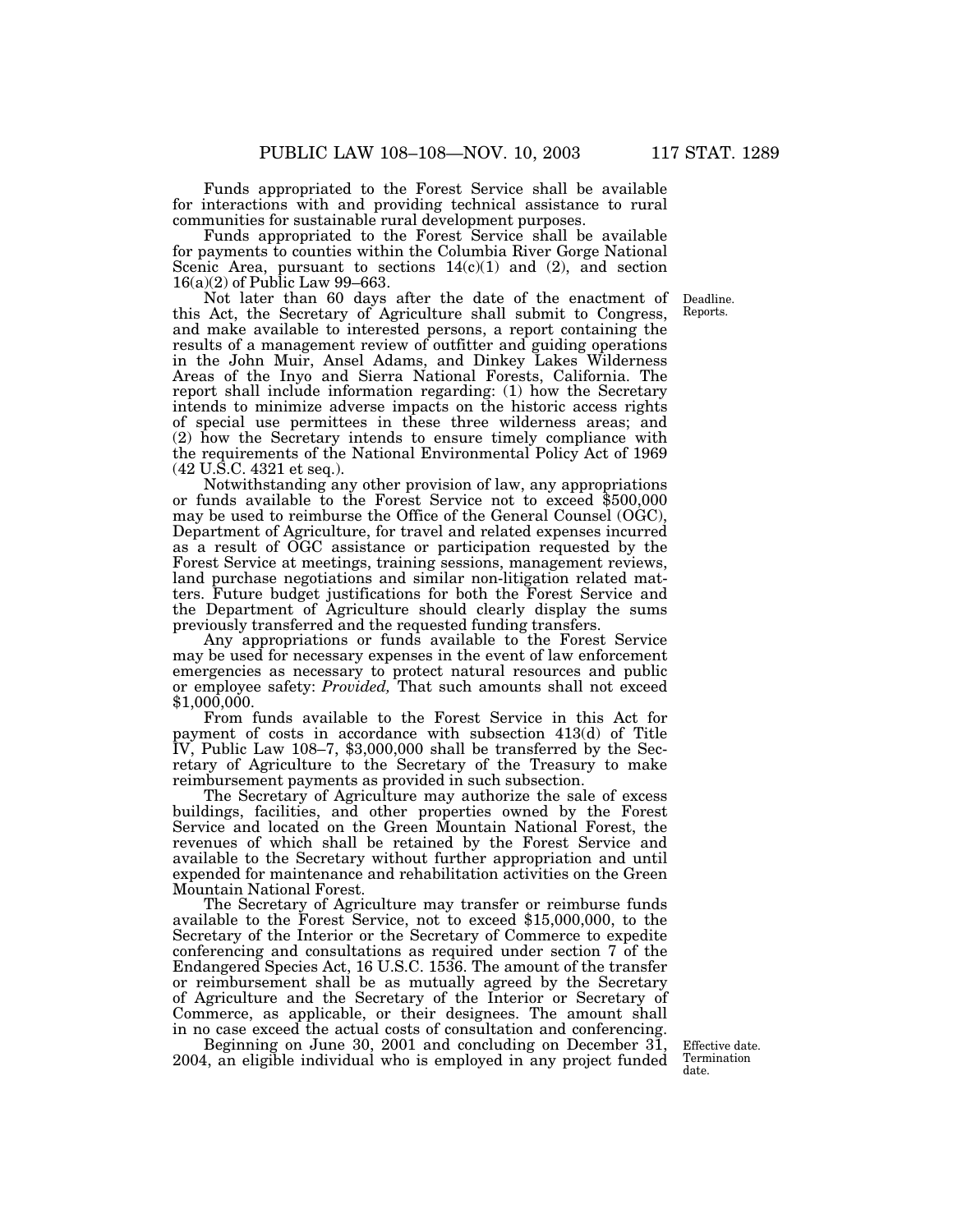under title V of the Older American Act of 1965 (42 U.S.C. 3056 et seq.) and administered by the Forest Service shall be considered to be a Federal employee for purposes of chapter 171 of title 28, United States Code.

Any funds appropriated to the Forest Service may be used to meet the non-Federal share requirement in section 502(c) of the Older American Act of 1965 (42 U.S.C. 3056(c)(2)).

The Secretary of Agriculture may authorize the sale of excess buildings, facilities, and other properties owned by the Forest Service and located on the Wasatch-Cache National Forest, the revenues of which shall be retained by the Forest Service and available to the Secretary without further appropriation and until expended for acquisition and construction of administrative sites on the Wasatch-Cache National Forest.

# DEPARTMENT OF ENERGY

## CLEAN COAL TECHNOLOGY

### (DEFERRAL AND RESCISSION)

Of the funds made available under this heading for obligation in prior years, \$97,000,000 shall not be available until October 1, 2004, and \$88,000,000 are rescinded: *Provided,* That funds made available in previous appropriations Acts shall be available for any ongoing project regardless of the separate request for proposal under which the project was selected.

### FOSSIL ENERGY RESEARCH AND DEVELOPMENT

For necessary expenses in carrying out fossil energy research and development activities, under the authority of the Department of Energy Organization Act (Public Law 95–91), including the acquisition of interest, including defeasible and equitable interests in any real property or any facility or for plant or facility acquisition or expansion, and for conducting inquiries, technological investigations and research concerning the extraction, processing, use, and disposal of mineral substances without objectionable social and environmental costs (30 U.S.C. 3, 1602, and 1603), \$681,163,000, to remain available until expended, of which \$4,000,000 is to continue a multi-year project for construction, renovation, furnishing, and demolition or removal of buildings at National Energy Technology Laboratory facilities in Morgantown, West Virginia and Pittsburgh, Pennsylvania; of which not to exceed \$536,000 may be utilized for travel and travel-related expenses incurred by the headquarters staff of the Office of Fossil Energy; and of which \$172,000,000 are to be made available, after coordination with the private sector, for a request for proposals for a Clean Coal Power Initiative providing for competitively-awarded research, development, and demonstration projects to reduce the barriers to continued and expanded coal use: *Provided,* That no project may be selected for which sufficient funding is not available to provide for the total project: *Provided further,* That funds shall be expended in accordance with the provisions governing the use of funds contained under the heading ''Clean Coal Technology'' in 42 U.S.C. 5903d: *Provided further,* That the Department may include provisions for repayment of Government contributions to individual projects in an amount up to the Government contribution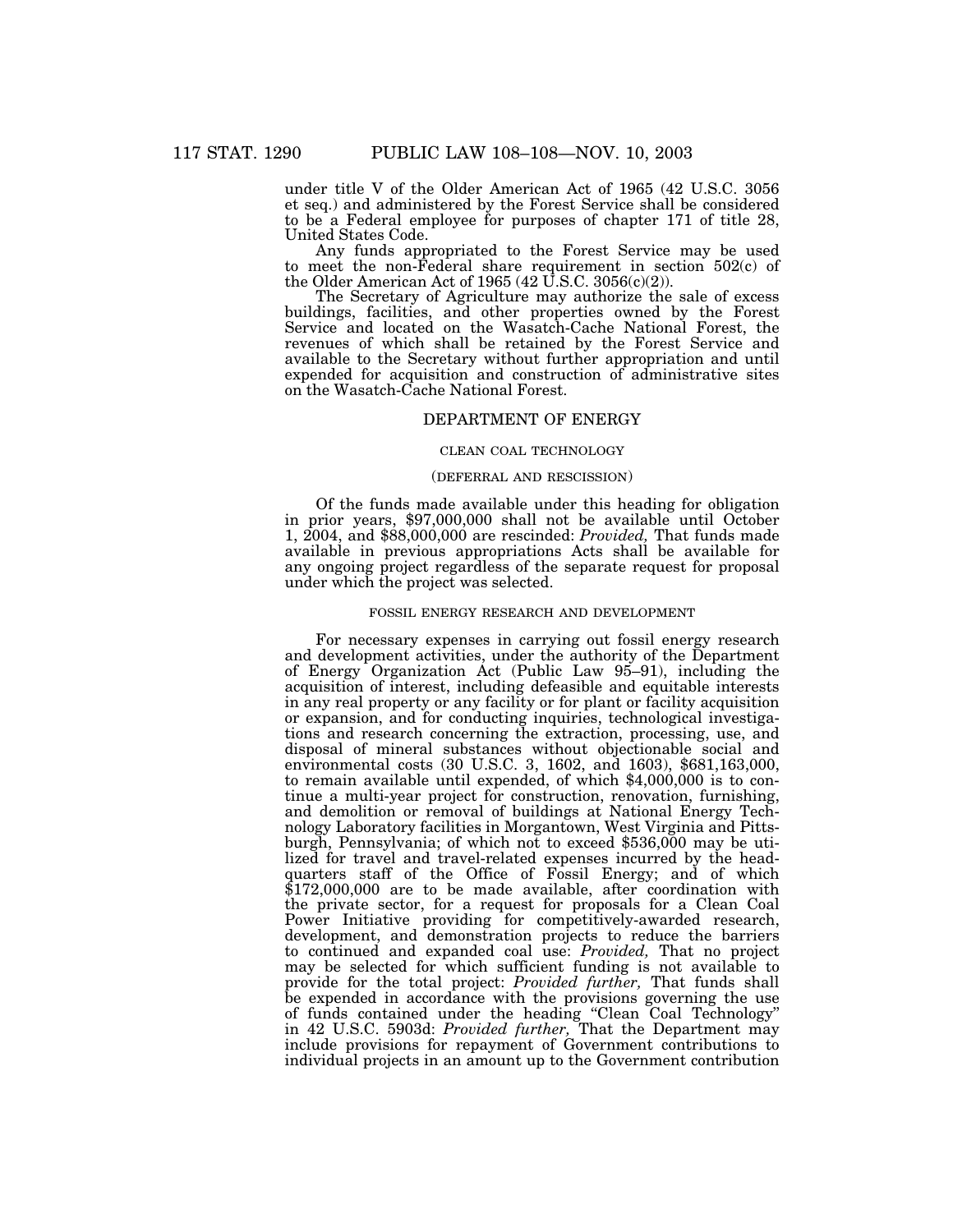to the project on terms and conditions that are acceptable to the Department including repayments from sale and licensing of technologies from both domestic and foreign transactions: *Provided further,* That such repayments shall be retained by the Department for future coal-related research, development and demonstration projects: *Provided further,* That any technology selected under this program shall be considered a Clean Coal Technology, and any project selected under this program shall be considered a Clean Coal Technology Project, for the purposes of 42 U.S.C. 7651n, and Chapters 51, 52, and 60 of title 40 of the Code of Federal Regulations: *Provided further,* That no part of the sum herein made available shall be used for the field testing of nuclear explosives in the recovery of oil and gas: *Provided further,* That up to 4 percent of program direction funds available to the National Energy Technology Laboratory may be used to support Department of Energy activities not included in this account.

#### NAVAL PETROLEUM AND OIL SHALE RESERVES

For expenses necessary to carry out naval petroleum and oil shale reserve activities, \$18,219,000, to remain available until expended: *Provided,* That, notwithstanding any other provision of law, unobligated funds remaining from prior years shall be available for all naval petroleum and oil shale reserve activities.

# ELK HILLS SCHOOL LANDS FUND

For necessary expenses in fulfilling installment payments under the Settlement Agreement entered into by the United States and the State of California on October 11, 1996, as authorized by section 3415 of Public Law 104–106, \$36,000,000, to become available on October 1, 2004 for payment to the State of California for the State Teachers' Retirement Fund from the Elk Hills School Lands Fund.

# ENERGY CONSERVATION

For necessary expenses in carrying out energy conservation activities, \$888,937,000, to remain available until expended: *Provided,* That \$274,500,000 shall be for use in energy conservation grant programs as defined in section 3008(3) of Public Law 99– 509 (15 U.S.C. 4507): *Provided further,* That notwithstanding section 3003(d)(2) of Public Law 99–509, such sums shall be allocated to the eligible programs as follows: \$230,000,000 for weatherization assistance grants and \$44,500,000 for State energy program grants.

#### ECONOMIC REGULATION

For necessary expenses in carrying out the activities of the Office of Hearings and Appeals, \$1,047,000, to remain available until expended.

### STRATEGIC PETROLEUM RESERVE

For necessary expenses for Strategic Petroleum Reserve facility development and operations and program management activities pursuant to the Energy Policy and Conservation Act of 1975, as amended (42 U.S.C. 6201 et seq.), \$173,081,000, to remain available until expended.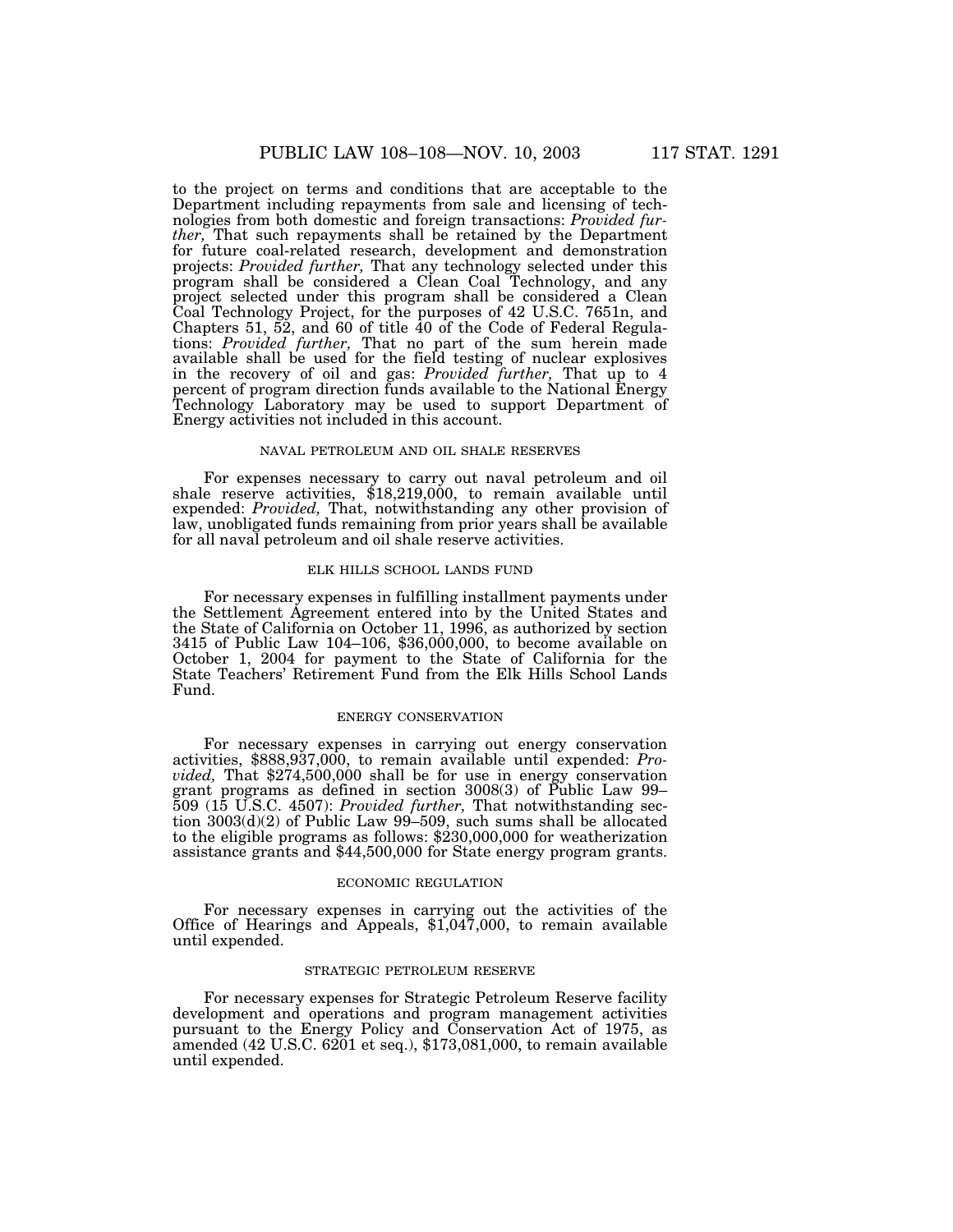### NORTHEAST HOME HEATING OIL RESERVE

For necessary expenses for Northeast Home Heating Oil Reserve storage, operations, and management activities pursuant to the Energy Policy and Conservation Act of 2000, \$5,000,000, to remain available until expended.

#### ENERGY INFORMATION ADMINISTRATION

For necessary expenses in carrying out the activities of the Energy Information Administration, \$82,111,000, to remain available until expended.

### ADMINISTRATIVE PROVISIONS, DEPARTMENT OF ENERGY

Appropriations under this Act for the current fiscal year shall be available for hire of passenger motor vehicles; hire, maintenance, and operation of aircraft; purchase, repair, and cleaning of uniforms; and reimbursement to the General Services Administration for security guard services.

From appropriations under this Act, transfers of sums may be made to other agencies of the Government for the performance of work for which the appropriation is made.

None of the funds made available to the Department of Energy under this Act shall be used to implement or finance authorized price support or loan guarantee programs unless specific provision is made for such programs in an appropriations Act.

The Secretary is authorized to accept lands, buildings, equipment, and other contributions from public and private sources and to prosecute projects in cooperation with other agencies, Federal, State, private or foreign: *Provided,* That revenues and other moneys received by or for the account of the Department of Energy or otherwise generated by sale of products in connection with projects of the Department appropriated under this Act may be retained by the Secretary of Energy, to be available until expended, and used only for plant construction, operation, costs, and payments to cost-sharing entities as provided in appropriate cost-sharing contracts or agreements: *Provided further,* That the remainder of revenues after the making of such payments shall be covered into the Treasury as miscellaneous receipts: *Provided further,* That any contract, agreement, or provision thereof entered into by the Secretary pursuant to this authority shall not be executed prior to the expiration of 30 calendar days (not including any day in which either House of Congress is not in session because of adjournment of more than 3 calendar days to a day certain) from the receipt by the Speaker of the House of Representatives and the President of the Senate of a full comprehensive report on such project, including the facts and circumstances relied upon in support of the proposed project.

No funds provided in this Act may be expended by the Department of Energy to prepare, issue, or process procurement documents for programs or projects for which appropriations have not been made.

In addition to other authorities set forth in this Act, the Secretary may accept fees and contributions from public and private sources, to be deposited in a contributed funds account, and prosecute projects using such fees and contributions in cooperation with other Federal, State or private agencies or concerns.

Contracts. Reports.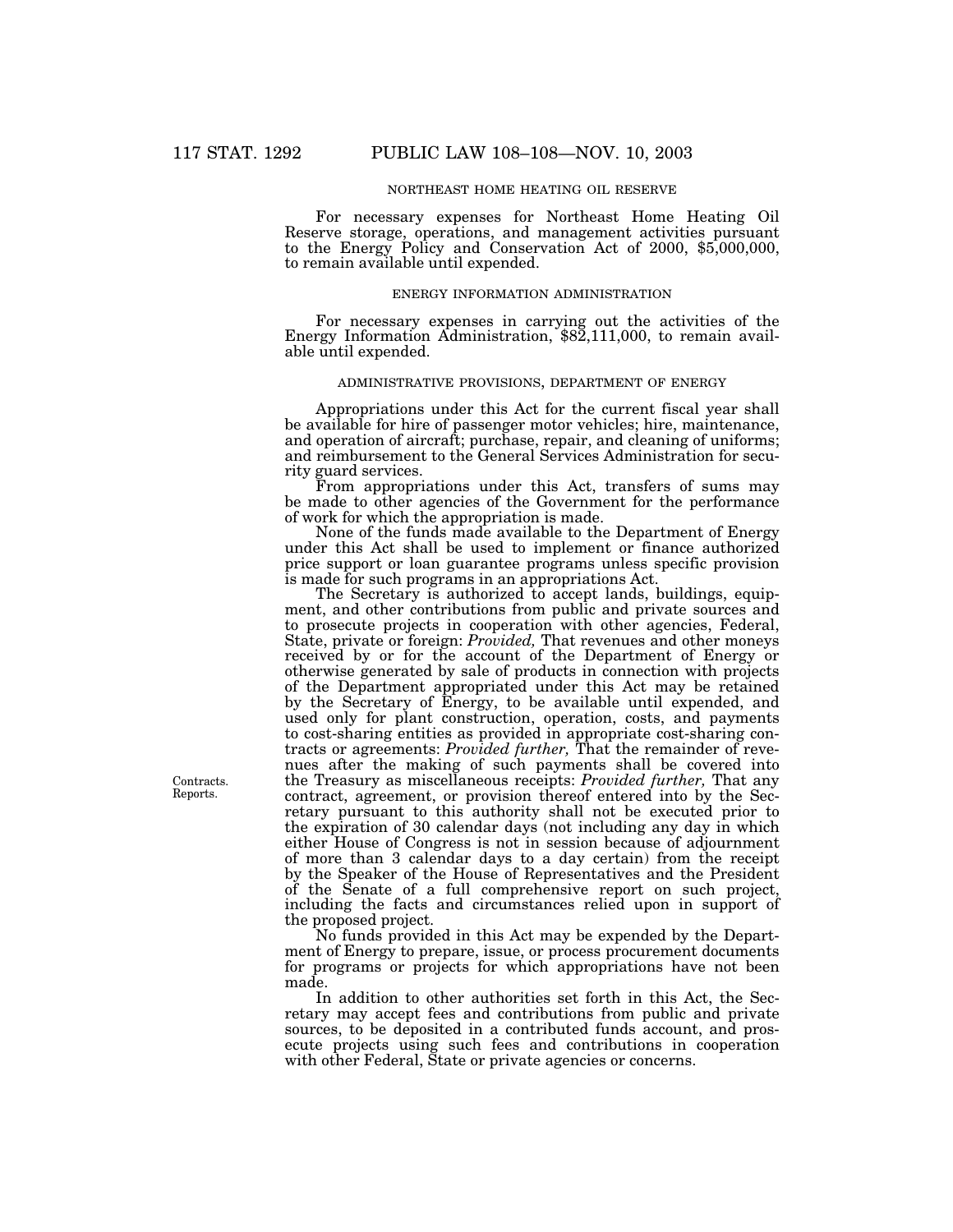# DEPARTMENT OF HEALTH AND HUMAN SERVICES

### INDIAN HEALTH SERVICE

### INDIAN HEALTH SERVICES

For expenses necessary to carry out the Act of August 5, 1954 (68 Stat. 674), the Indian Self-Determination Act, the Indian Health Care Improvement Act, and titles II and III of the Public Health Service Act with respect to the Indian Health Service, \$2,561,932,000, together with payments received during the fiscal year pursuant to 42 U.S.C. 238(b) for services furnished by the Indian Health Service: *Provided,* That funds made available to tribes and tribal organizations through contracts, grant agreements, or any other agreements or compacts authorized by the Indian Self-Determination and Education Assistance Act of 1975 (25 U.S.C. 450), shall be deemed to be obligated at the time of the grant or contract award and thereafter shall remain available to the tribe or tribal organization without fiscal year limitation: *Provided further,* That up to \$18,000,000 shall remain available until expended, for the Indian Catastrophic Health Emergency Fund: *Provided further,* That \$467,046,000 for contract medical care shall remain available for obligation until September 30, 2005: *Provided* further, That of the funds provided, up to \$27,000,000 to remain available until expended, shall be used to carry out the loan repayment program under section 108 of the Indian Health Care Improvement Act: *Provided further,* That funds provided in this Act may be used for one-year contracts and grants which are to be performed in two fiscal years, so long as the total obligation is recorded in the year for which the funds are appropriated: *Provided further,* That the amounts collected by the Secretary of Health and Human Services under the authority of title IV of the Indian Health Care Improvement Act shall remain available until expended for the purpose of achieving compliance with the applicable conditions and requirements of titles XVIII and XIX of the Social Security Act (exclusive of planning, design, or construction of new facilities): *Provided further,* That funding contained herein, and in any earlier appropriations Acts for scholarship programs under the Indian Health Care Improvement Act (25 U.S.C. 1613) shall remain available until expended: *Provided further,* That amounts received by tribes and tribal organizations under title IV of the Indian Health Care Improvement Act shall be reported and accounted for and available to the receiving tribes and tribal organizations until expended: *Provided further,* That, notwithstanding any other provision of law, of the amounts provided herein, not to exceed \$270,734,000 shall be for payments to tribes and tribal organizations for contract or grant support costs associated with contracts, grants, self-governance compacts or annual funding agreements between the Indian Health Service and a tribe or tribal organization pursuant to the Indian Self-Determination Act of 1975, as amended, prior to or during fiscal year 2004, of which not to exceed \$2,500,000 may be used for contract support costs associated with new or expanded self-determination contracts, grants, self-governance compacts or annual funding agreements: *Provided further,* That funds available for the Indian Health Care Improvement Fund may be used, as needed, to carry out activities typically funded under the Indian Health Facilities account: *Provided further,* That of

Reports. Records.

Contracts. Grants.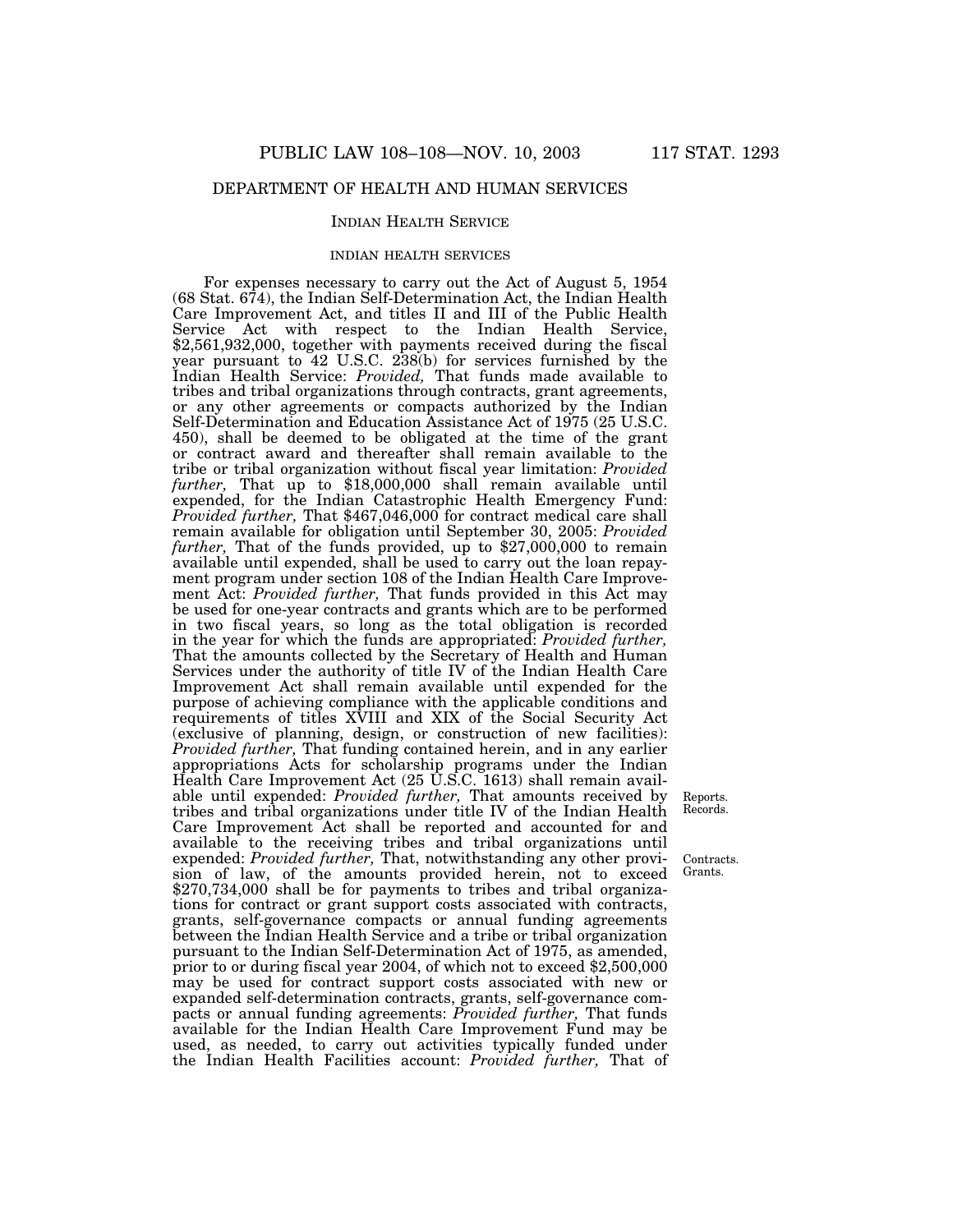the amounts provided to the Indian Health Service, \$15,000,000 is provided for alcohol control, enforcement, prevention, treatment, sobriety and wellness, and education in Alaska to be distributed as direct lump sum payments as follows: (a) \$2,000,000 to the State of Alaska for regional distribution to hire and equip additional Village Public Safety Officers to engage primarily in bootlegging prevention and enforcement activities; (b) \$5,000,000 to the Alaska Native Tribal Health Consortium, which shall be allocated for: (1) substance abuse and behavioral health counselors through the Counselor in Every Village program; and (2) comprehensive substance abuse training programs for counselors and others delivering substance abuse services; (c) \$6,000,000 to be divided as follows among the following Alaska Native regional organizations to provide substance abuse treatment and prevention programs: (1) \$2,500,000 for Southcentral Foundation's Pathway Home; (2) \$1,500,000 for Cook Inlet Tribal Council's substance abuse prevention and treatment programs; (3) \$1,500,000 for Yukon-Kuskokwim Health Corporation's Tundra Swan Inhalant Abuse Center; and (4) \$500,000 for the Southeast Alaska Regional Health Consortium for its Deilee Hitt program; and (d) \$2,000,000 for the Alaska Federation of Natives sobriety and wellness program for competitive merit-based grants: *Provided further,* That none of the funds may be used for tribal courts or tribal ordinance programs or any program that is not directly related to alcohol control, enforcement, prevention, treatment, or sobriety: *Provided further,* That no more than 10 percent may be used by any entity receiving funding for administrative overhead including indirect costs: *Provided further,* That the State of Alaska must maintain its existing level of effort and must use these funds to enhance or expand existing efforts or initiate new projects or programs and may not use such funds to supplant existing programs.

### INDIAN HEALTH FACILITIES

For construction, repair, maintenance, improvement, and equipment of health and related auxiliary facilities, including quarters for personnel; preparation of plans, specifications, and drawings; acquisition of sites, purchase and erection of modular buildings, and purchases of trailers; and for provision of domestic and community sanitation facilities for Indians, as authorized by section 7 of the Act of August 5, 1954 (42 U.S.C. 2004a), the Indian Self-Determination Act, and the Indian Health Care Improvement Act, and for expenses necessary to carry out such Acts and titles II and III of the Public Health Service Act with respect to environmental health and facilities support activities of the Indian Health Service, \$396,232,000, to remain available until expended: *Provided,* That notwithstanding any other provision of law, funds appropriated for the planning, design, construction or renovation of health facilities for the benefit of an Indian tribe or tribes may be used to purchase land for sites to construct, improve, or enlarge health or related facilities: *Provided further,* That from the funds appropriated herein, \$5,000,000 shall be designated by the Indian Health Service as a contribution to the Yukon-Kuskokwim Health Corporation (YKHC) to complete a priority project for the acquisition of land, planning, design and construction of 79 staff quarters in the Bethel service area, pursuant to the negotiated project agreement between the YKHC and the Indian Health Service: *Provided*

Alaska.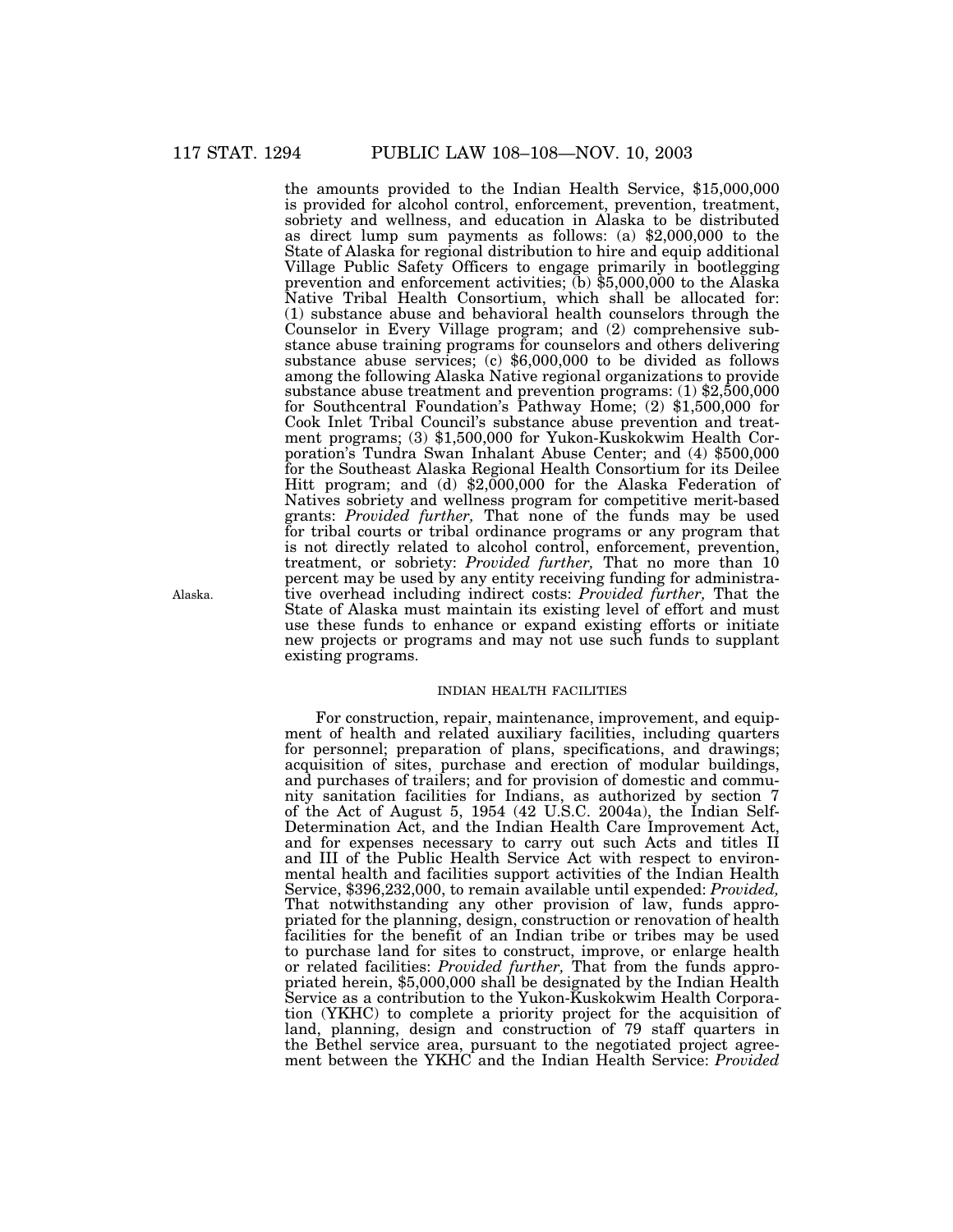*further,* That this project shall not be subject to the construction provisions of the Indian Self-Determination and Education Assistance Act and shall be removed from the Indian Health Service priority list upon completion: *Provided further,* That the Federal Government shall not be liable for any property damages or other construction claims that may arise from YKHC undertaking this project: *Provided further,* That the land shall be owned or leased by the YKHC and title to quarters shall remain vested with the YKHC: *Provided further*, That not to exceed \$500,000 shall be used by the Indian Health Service to purchase TRANSAM equipment from the Department of Defense for distribution to the Indian Health Service and tribal facilities: *Provided further,* That none of the funds appropriated to the Indian Health Service may be used for sanitation facilities construction for new homes funded with grants by the housing programs of the United States Department of Housing and Urban Development: *Provided further,* That not to exceed \$1,000,000 from this account and the ''Indian Health Services'' account shall be used by the Indian Health Service to obtain ambulances for the Indian Health Service and tribal facilities in conjunction with an existing interagency agreement between the Indian Health Service and the General Services Administration: *Provided further,* That not to exceed \$500,000 shall be placed in a Demolition Fund, available until expended, to be used by the Indian Health Service for demolition of Federal buildings.

### ADMINISTRATIVE PROVISIONS, INDIAN HEALTH SERVICE

Appropriations in this Act to the Indian Health Service shall be available for services as authorized by 5 U.S.C. 3109 but at rates not to exceed the per diem rate equivalent to the maximum rate payable for senior-level positions under 5 U.S.C. 5376; hire of passenger motor vehicles and aircraft; purchase of medical equipment; purchase of reprints; purchase, renovation and erection of modular buildings and renovation of existing facilities; payments for telephone service in private residences in the field, when authorized under regulations approved by the Secretary; and for uniforms or allowances therefor as authorized by 5 U.S.C. 5901–5902; and for expenses of attendance at meetings which are concerned with the functions or activities for which the appropriation is made or which will contribute to improved conduct, supervision, or management of those functions or activities.

In accordance with the provisions of the Indian Health Care Improvement Act, non-Indian patients may be extended health care at all tribally administered or Indian Health Service facilities, subject to charges, and the proceeds along with funds recovered under the Federal Medical Care Recovery Act (42 U.S.C. 2651– 2653) shall be credited to the account of the facility providing the service and shall be available without fiscal year limitation. Notwithstanding any other law or regulation, funds transferred from the Department of Housing and Urban Development to the Indian Health Service shall be administered under Public Law 86–121 (the Indian Sanitation Facilities Act) and Public Law 93– 638, as amended.

Funds appropriated to the Indian Health Service in this Act, except those used for administrative and program direction purposes, shall not be subject to limitations directed at curtailing Federal travel and transportation.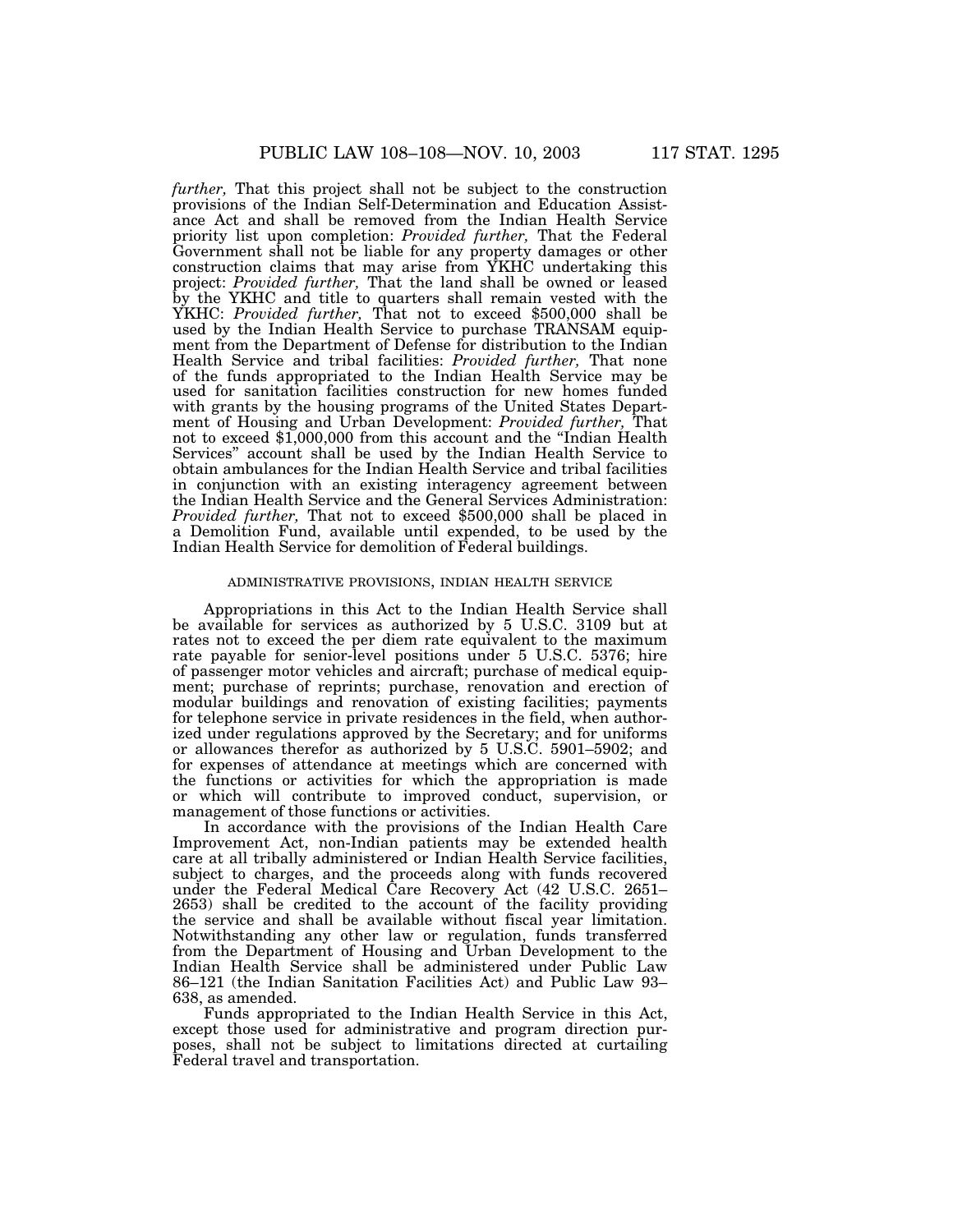None of the funds made available to the Indian Health Service in this Act shall be used for any assessments or charges by the Department of Health and Human Services unless identified in the budget justification and provided in this Act, or approved by the House and Senate Committees on Appropriations through the reprogramming process. Personnel ceilings may not be imposed on the Indian Health Service nor may any action be taken to reduce the full time equivalent level of the Indian Health Service below the level in fiscal year 2002 adjusted upward for the staffing of new and expanded facilities, funding provided for staffing at the Lawton, Oklahoma hospital in fiscal years 2003 and 2004, critical positions not filled in fiscal year 2002, and staffing necessary to carry out the intent of Congress with regard to program increases.

Notwithstanding any other provision of law, funds previously or herein made available to a tribe or tribal organization through a contract, grant, or agreement authorized by title I or title III of the Indian Self-Determination and Education Assistance Act of 1975 (25 U.S.C. 450), may be deobligated and reobligated to a self-determination contract under title I, or a self-governance agreement under title III of such Act and thereafter shall remain available to the tribe or tribal organization without fiscal year limitation.

None of the funds made available to the Indian Health Service in this Act shall be used to implement the final rule published in the Federal Register on September 16, 1987, by the Department of Health and Human Services, relating to the eligibility for the health care services of the Indian Health Service until the Indian Health Service has submitted a budget request reflecting the increased costs associated with the proposed final rule, and such request has been included in an appropriations Act and enacted into law.

With respect to functions transferred by the Indian Health Service to tribes or tribal organizations, the Indian Health Service is authorized to provide goods and services to those entities, on a reimbursable basis, including payment in advance with subsequent adjustment. The reimbursements received therefrom, along with the funds received from those entities pursuant to the Indian Self-Determination Act, may be credited to the same or subsequent appropriation account which provided the funding. Such amounts shall remain available until expended.

Reimbursements for training, technical assistance, or services provided by the Indian Health Service will contain total costs, including direct, administrative, and overhead associated with the provision of goods, services, or technical assistance.

The appropriation structure for the Indian Health Service may not be altered without advance approval of the House and Senate Committees on Appropriations.

# OTHER RELATED AGENCIES

# OFFICE OF NAVAJO AND HOPI INDIAN RELOCATION

### SALARIES AND EXPENSES

For necessary expenses of the Office of Navajo and Hopi Indian Relocation as authorized by Public Law 93–531, \$13,532,000, to remain available until expended: *Provided,* That funds provided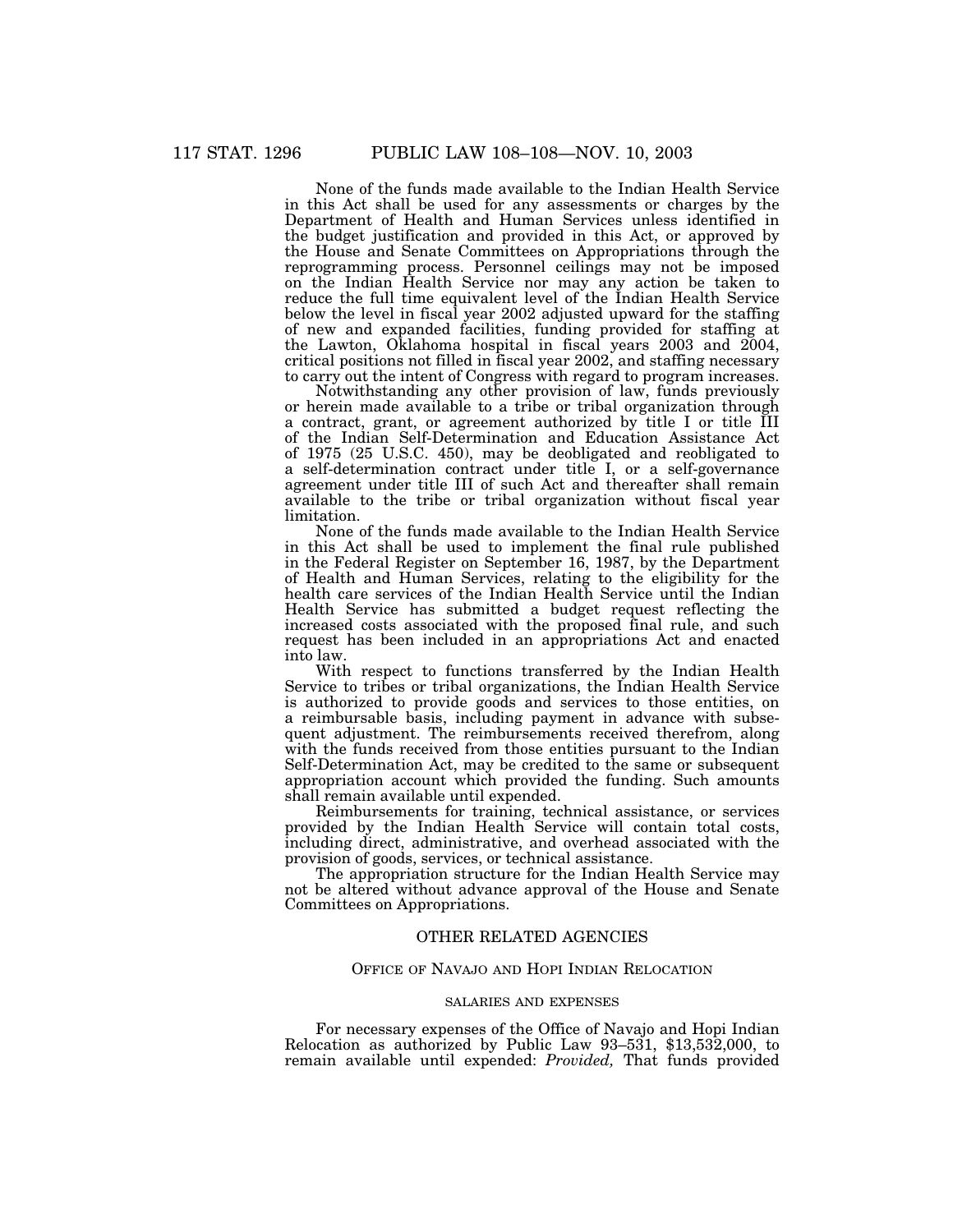in this or any other appropriations Act are to be used to relocate eligible individuals and groups including evictees from District 6, Hopi-partitioned lands residents, those in significantly substandard housing, and all others certified as eligible and not included in the preceding categories: *Provided further,* That none of the funds contained in this or any other Act may be used by the Office of Navajo and Hopi Indian Relocation to evict any single Navajo or Navajo family who, as of November 30, 1985, was physically domiciled on the lands partitioned to the Hopi Tribe unless a new or replacement home is provided for such household: *Provided further,* That no relocatee will be provided with more than one new or replacement home: *Provided further,* That the Office shall relocate any certified eligible relocatees who have selected and received an approved homesite on the Navajo reservation or selected a replacement residence off the Navajo reservation or on the land acquired pursuant to 25 U.S.C. 640d–10.

#### INSTITUTE OF AMERICAN INDIAN AND ALASKA NATIVE CULTURE AND ARTS DEVELOPMENT

#### PAYMENT TO THE INSTITUTE

For payment to the Institute of American Indian and Alaska Native Culture and Arts Development, as authorized by title XV of Public Law 99–498, as amended (20 U.S.C. 56 part A), \$6,250,000, of which \$1,000,000 shall remain available until expended to assist with the Institute's efforts to develop a Continuing Education Lifelong Learning Center.

#### SMITHSONIAN INSTITUTION

### SALARIES AND EXPENSES

For necessary expenses of the Smithsonian Institution, as authorized by law, including research in the fields of art, science, and history; development, preservation, and documentation of the National Collections; presentation of public exhibits and performances; collection, preparation, dissemination, and exchange of information and publications; conduct of education, training, and museum assistance programs; maintenance, alteration, operation, lease (for terms not to exceed 30 years), and protection of buildings, facilities, and approaches; not to exceed \$100,000 for services as authorized by  $5$  U.S.C. 3109; up to five replacement passenger vehicles; purchase, rental, repair, and cleaning of uniforms for employees, \$494,748,000, of which not to exceed \$46,903,000 for the instrumentation program, collections acquisition, exhibition reinstallation, the National Museum of the American Indian, and the repatriation of skeletal remains program shall remain available until expended; and of which \$828,000 for fellowships and scholarly awards shall remain available until September 30, 2005; and including such funds as may be necessary to support American overseas research centers and a total of \$125,000 for the Council of American Overseas Research Centers: *Provided,* That funds appropriated herein are available for advance payments to independent contractors performing research services or participating in official Smithsonian presentations: *Provided further,* That the Smithsonian Institution may expend Federal appropriations designated in this Act for lease or rent payments for long term and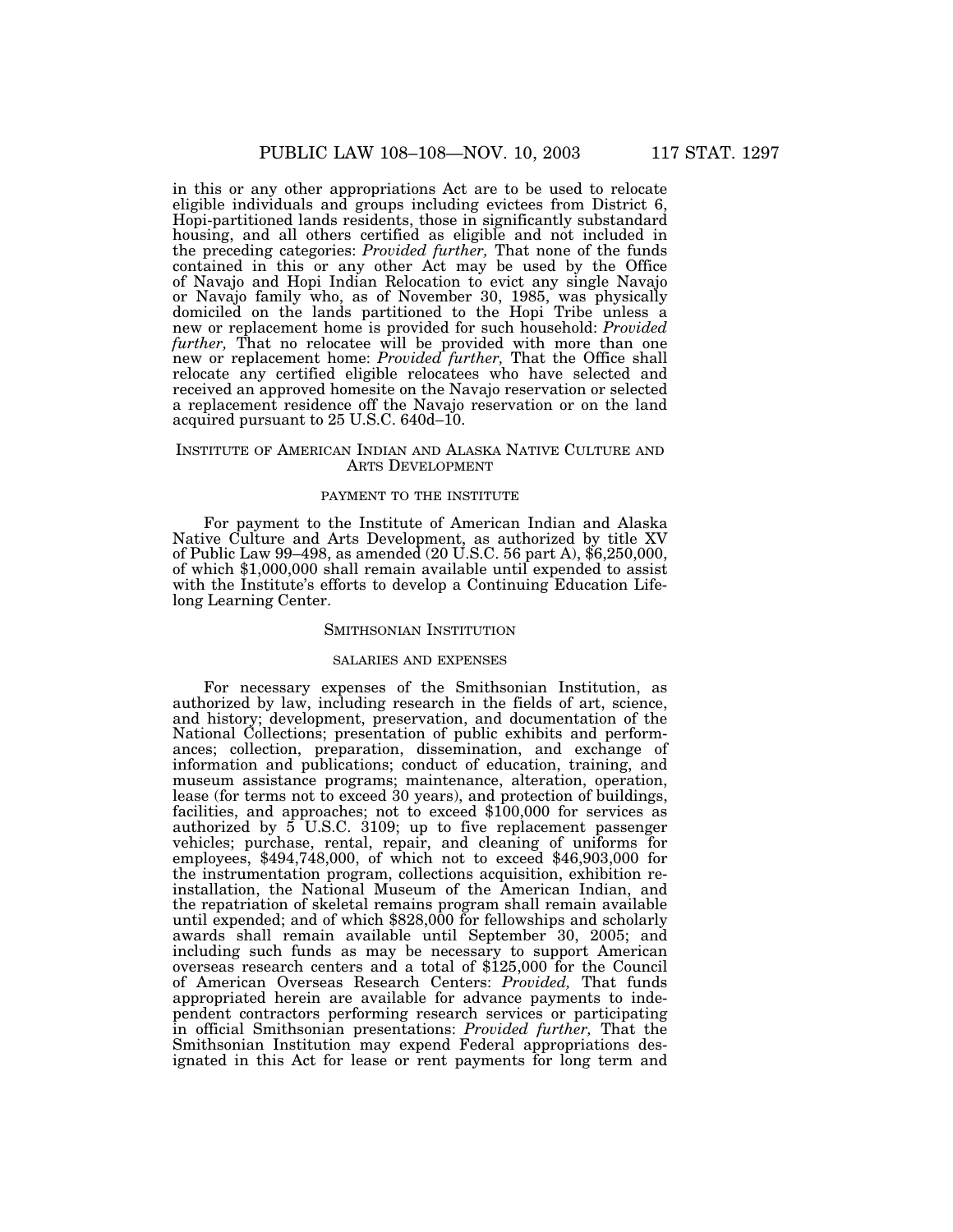swing space, as rent payable to the Smithsonian Institution, and such rent payments may be deposited into the general trust funds of the Institution to the extent that federally supported activities are housed in the 900 H Street, N.W. building in the District of Columbia: *Provided further,* That this use of Federal appropriations shall not be construed as debt service, a Federal guarantee of, a transfer of risk to, or an obligation of, the Federal Government: *Provided further,* That no appropriated funds may be used to service debt which is incurred to finance the costs of acquiring the 900 H Street building or of planning, designing, and constructing improvements to such building.

### FACILITIES CAPITAL

For necessary expenses of repair, revitalization, and alteration of facilities owned or occupied by the Smithsonian Institution, by contract or otherwise, as authorized by section 2 of the Act of August 22, 1949 (63 Stat. 623), and for construction, including necessary personnel, \$108,970,000, to remain available until expended, of which not to exceed \$10,000 is for services as authorized by 5 U.S.C. 3109: *Provided,* That contracts awarded for environmental systems, protection systems, and repair or restoration of facilities of the Smithsonian Institution may be negotiated with selected contractors and awarded on the basis of contractor qualifications as well as price: *Provided further,* That balances from amounts previously appropriated under the headings ''Repair, Restoration and Alteration of Facilities'' and ''Construction'' shall be transferred to and merged with this appropriation and shall remain until expended.

### ADMINISTRATIVE PROVISIONS, SMITHSONIAN INSTITUTION

None of the funds in this or any other Act may be used to make any changes to the existing Smithsonian science programs including closure of facilities, relocation of staff or redirection of functions and programs without approval from the Board of Regents of recommendations received from the Science Commission.

None of the funds in this or any other Act may be used to initiate the design for any proposed expansion of current space or new facility without consultation with the House and Senate Appropriations Committees.

None of the funds in this or any other Act may be used for the Holt House located at the National Zoological Park in Washington, D.C., unless identified as repairs to minimize water damage, monitor structure movement, or provide interim structural support.

None of the funds available to the Smithsonian may be reprogrammed without the advance written approval of the House and Senate Committees on Appropriations in accordance with the reprogramming procedures contained in the statement of the managers accompanying this Act.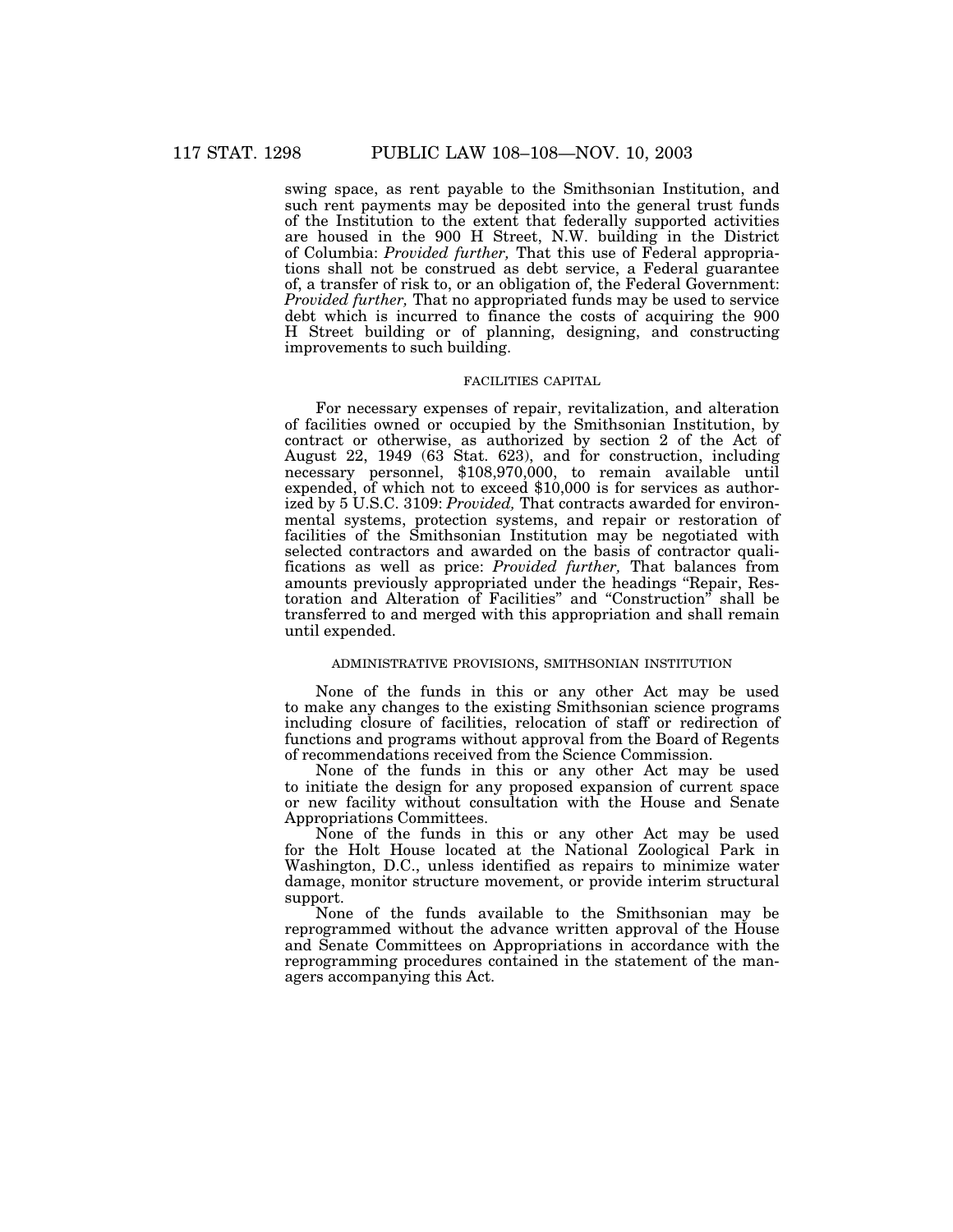# NATIONAL GALLERY OF ART

### SALARIES AND EXPENSES

For the upkeep and operations of the National Gallery of Art, the protection and care of the works of art therein, and administrative expenses incident thereto, as authorized by the Act of March 24, 1937 (50 Stat. 51), as amended by the public resolution of April 13, 1939 (Public Resolution 9, Seventy-sixth Congress), including services as authorized by 5 U.S.C. 3109; payment in advance when authorized by the treasurer of the Gallery for membership in library, museum, and art associations or societies whose publications or services are available to members only, or to members at a price lower than to the general public; purchase, repair, and cleaning of uniforms for guards, and uniforms, or allowances therefor, for other employees as authorized by law (5 U.S.C. 5901– 5902); purchase or rental of devices and services for protecting buildings and contents thereof, and maintenance, alteration, improvement, and repair of buildings, approaches, and grounds; and purchase of services for restoration and repair of works of art for the National Gallery of Art by contracts made, without advertising, with individuals, firms, or organizations at such rates or prices and under such terms and conditions as the Gallery may deem proper, \$87,849,000, of which not to exceed \$3,026,000 for the special exhibition program shall remain available until expended.

### REPAIR, RESTORATION AND RENOVATION OF BUILDINGS

For necessary expenses of repair, restoration and renovation of buildings, grounds and facilities owned or occupied by the National Gallery of Art, by contract or otherwise, as authorized, \$11,600,000, to remain available until expended: *Provided,* That contracts awarded for environmental systems, protection systems, and exterior repair or renovation of buildings of the National Gallery of Art may be negotiated with selected contractors and awarded on the basis of contractor qualifications as well as price.

### JOHN F. KENNEDY CENTER FOR THE PERFORMING ARTS

# OPERATIONS AND MAINTENANCE

For necessary expenses for the operation, maintenance and security of the John F. Kennedy Center for the Performing Arts, \$16,560,000.

### **CONSTRUCTION**

For necessary expenses for capital repair and restoration of the existing features of the building and site of the John F. Kennedy Center for the Performing Arts, \$16,000,000, to remain available until expended.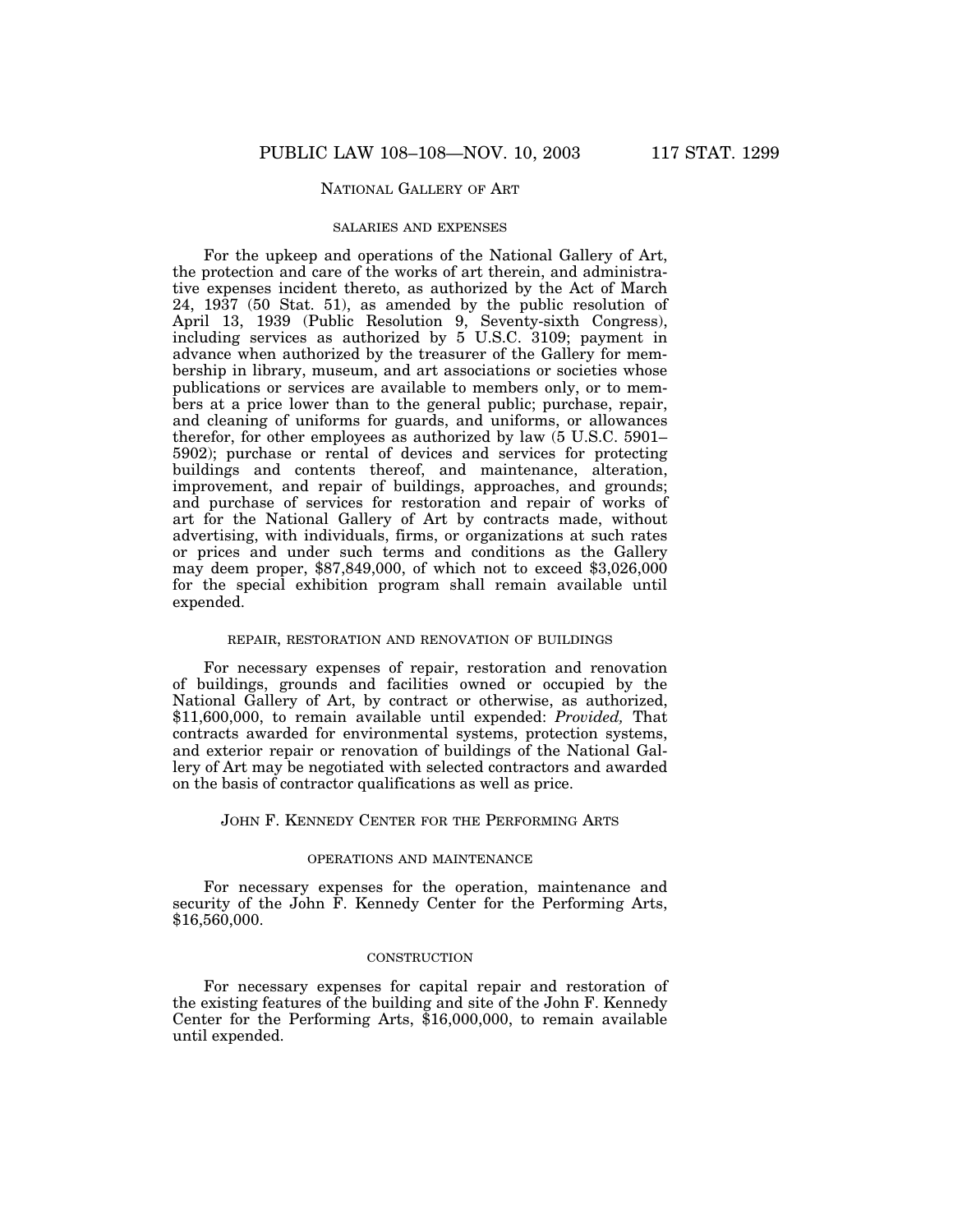### WOODROW WILSON INTERNATIONAL CENTER FOR SCHOLARS

#### SALARIES AND EXPENSES

For expenses necessary in carrying out the provisions of the Woodrow Wilson Memorial Act of 1968 (82 Stat. 1356) including hire of passenger vehicles and services as authorized by 5 U.S.C. 3109, \$8,604,000.

### NATIONAL FOUNDATION ON THE ARTS AND THE HUMANITIES

### NATIONAL ENDOWMENT FOR THE ARTS

### GRANTS AND ADMINISTRATION

For necessary expenses to carry out the National Foundation on the Arts and the Humanities Act of 1965, as amended, \$122,480,000, shall be available to the National Endowment for the Arts for the support of projects and productions in the arts through assistance to organizations and individuals pursuant to sections  $5(c)$  and  $5(g)$  of the Act, including \$17,000,000 for support of arts education and public outreach activities through the Challenge America program, for program support, and for administering the functions of the Act, to remain available until expended: *Provided,* That funds previously appropriated to the National Endowment for the Arts ''Matching Grants'' account and ''Challenge America'' account may be transferred to and merged with this account.

# NATIONAL ENDOWMENT FOR THE HUMANITIES

#### GRANTS AND ADMINISTRATION

For necessary expenses to carry out the National Foundation on the Arts and the Humanities Act of 1965, as amended, \$120,878,000, shall be available to the National Endowment for the Humanities for support of activities in the humanities, pursuant to section  $7(c)$  of the Act, and for administering the functions of the Act, to remain available until expended.

# MATCHING GRANTS

To carry out the provisions of section  $10(a)(2)$  of the National Foundation on the Arts and the Humanities Act of 1965, as amended, \$16,122,000, to remain available until expended, of which \$10,436,000 shall be available to the National Endowment for the Humanities for the purposes of section 7(h): *Provided,* That this appropriation shall be available for obligation only in such amounts as may be equal to the total amounts of gifts, bequests, and devises of money, and other property accepted by the chairman or by grantees of the Endowment under the provisions of subsections  $\tilde{1}1(a)(2)(B)$  and  $11(a)(3)(B)$  during the current and preceding fiscal years for which equal amounts have not previously been appropriated.

### ADMINISTRATIVE PROVISIONS

None of the funds appropriated to the National Foundation on the Arts and the Humanities may be used to process any grant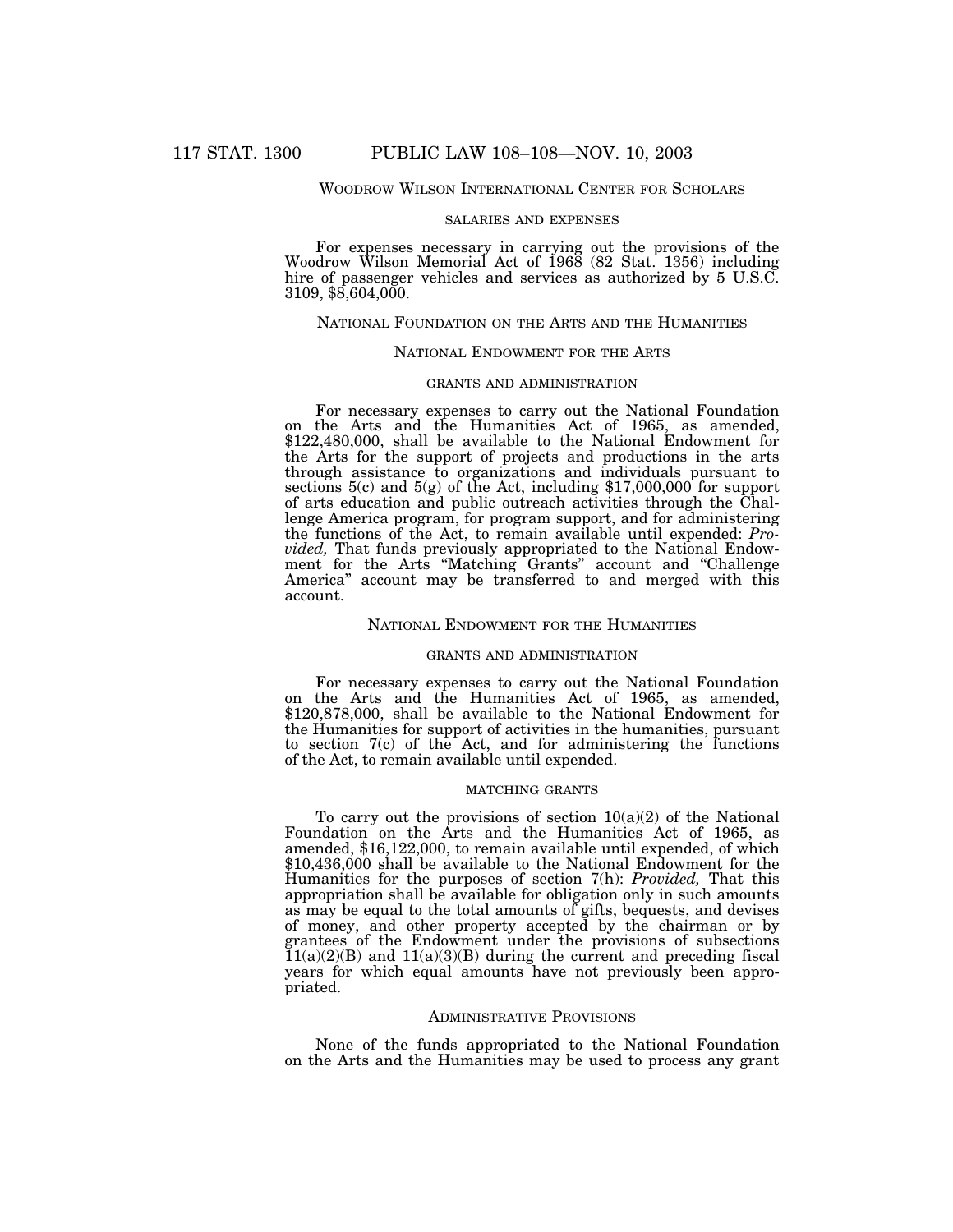or contract documents which do not include the text of 18 U.S.C. 1913: *Provided,* That none of the funds appropriated to the National Foundation on the Arts and the Humanities may be used for official reception and representation expenses: *Provided further,* That funds from nonappropriated sources may be used as necessary for official reception and representation expenses: *Provided further,* That the Chairperson of the National Endowment for the Arts may approve grants up to \$10,000, if in the aggregate this amount does not exceed 5 percent of the sums appropriated for grant-making purposes per year: *Provided further,* That such small grant actions are taken pursuant to the terms of an expressed and direct delegation of authority from the National Council on the Arts to the Chairperson.

#### COMMISSION OF FINE ARTS

#### SALARIES AND EXPENSES

For expenses made necessary by the Act establishing a Commission of Fine Arts (40 U.S.C. 104), \$1,422,000: *Provided,* That the Commission is authorized to charge fees to cover the full costs of its publications, and such fees shall be credited to this account as an offsetting collection, to remain available until expended without further appropriation.

### NATIONAL CAPITAL ARTS AND CULTURAL AFFAIRS

For necessary expenses as authorized by Public Law 99–190 (20 U.S.C. 956(a)), as amended, \$7,000,000.

# ADVISORY COUNCIL ON HISTORIC PRESERVATION

#### SALARIES AND EXPENSES

For necessary expenses of the Advisory Council on Historic Preservation (Public Law 89–665, as amended), \$4,000,000: *Provided,* That none of these funds shall be available for compensation of level V of the Executive Schedule or higher positions.

### NATIONAL CAPITAL PLANNING COMMISSION

#### SALARIES AND EXPENSES

40 USC 8711 note.

For necessary expenses, as authorized by the National Capital Planning Act of 1952 (40 U.S.C. 71–71i), including services as authorized by 5 U.S.C. 3109, \$7,730,000: *Provided,* That for fiscal year 2004 and thereafter, all appointed members of the Commission will be compensated at a rate not to exceed the daily equivalent of the annual rate of pay for positions at level IV of the Executive Schedule for each day such member is engaged in the actual performance of duties.

# UNITED STATES HOLOCAUST MEMORIAL MUSEUM

#### HOLOCAUST MEMORIAL MUSEUM

For expenses of the Holocaust Memorial Museum, as authorized by Public Law 106–292 (36 U.S.C. 2301–2310), \$39,997,000, of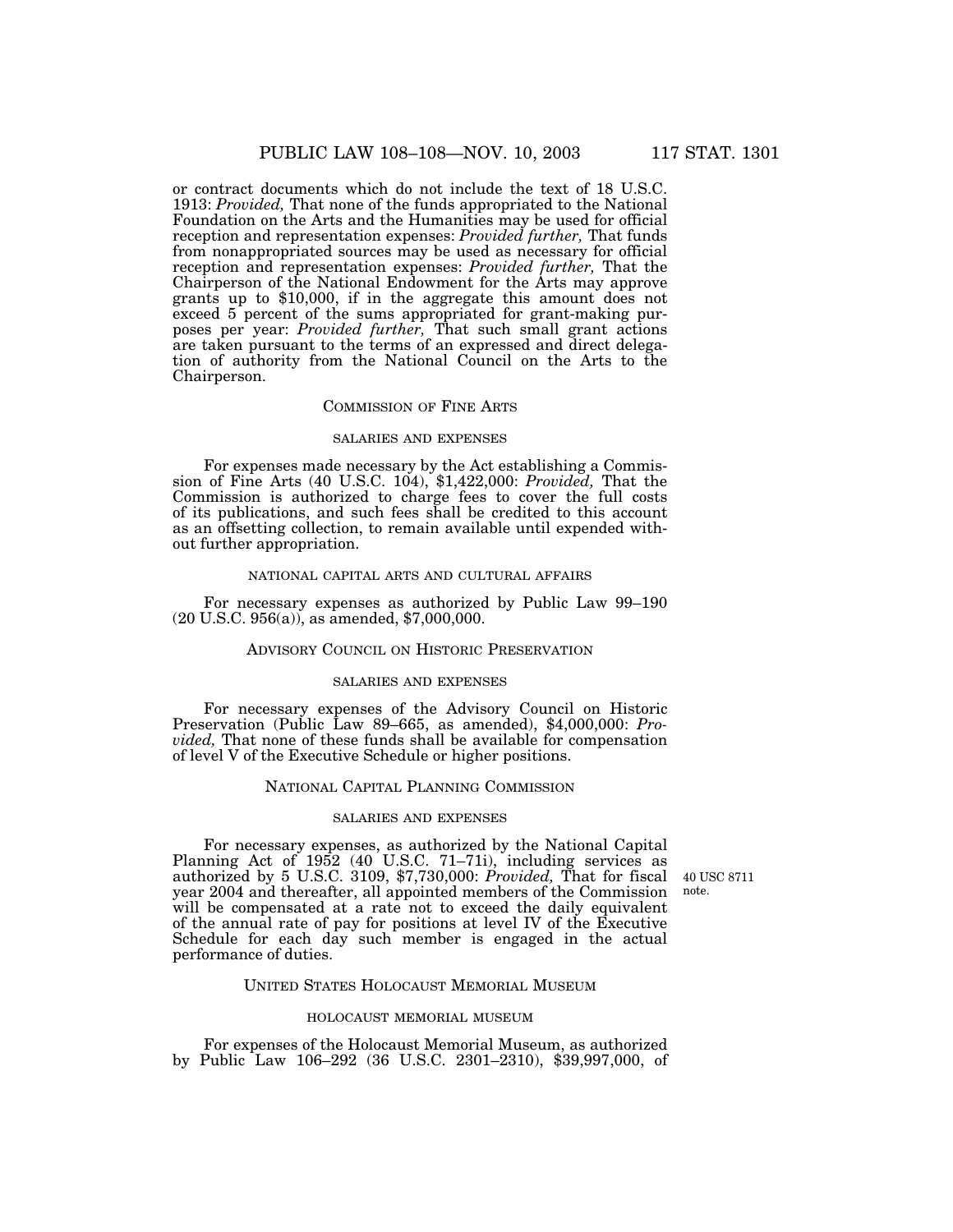which \$1,900,000 for the museum's repair and rehabilitation program and \$1,264,000 for the museum's exhibitions program shall remain available until expended.

### PRESIDIO TRUST

#### PRESIDIO TRUST FUND

For necessary expenses to carry out title I of the Omnibus Parks and Public Lands Management Act of 1996, \$20,700,000 shall be available to the Presidio Trust, to remain available until expended.

# TITLE III—GENERAL PROVISIONS

Contracts. Public information.

SEC. 301. The expenditure of any appropriation under this Act for any consulting service through procurement contract, pursuant to 5 U.S.C. 3109, shall be limited to those contracts where such expenditures are a matter of public record and available for public inspection, except where otherwise provided under existing law, or under existing Executive order issued pursuant to existing law.

SEC. 302. No part of any appropriation contained in this Act shall be available for any activity or the publication or distribution of literature that in any way tends to promote public support or opposition to any legislative proposal on which congressional action is not complete.

SEC. 303. No part of any appropriation contained in this Act shall remain available for obligation beyond the current fiscal year unless expressly so provided herein.

SEC. 304. None of the funds provided in this Act to any department or agency shall be obligated or expended to provide a personal cook, chauffeur, or other personal servants to any officer or employee of such department or agency except as otherwise provided by law.

SEC. 305. No assessments may be levied against any program, budget activity, subactivity, or project funded by this Act unless notice of such assessments and the basis therefor are presented to the Committees on Appropriations and are approved by such committees.

SEC. 306. None of the funds in this Act may be used to plan, prepare, or offer for sale timber from trees classified as giant sequoia (Sequoiadendron giganteum) which are located on National Forest System or Bureau of Land Management lands in a manner different than such sales were conducted in fiscal year 2003.

SEC. 307. (a) LIMITATION OF FUNDS.—None of the funds appropriated or otherwise made available pursuant to this Act shall be obligated or expended to accept or process applications for a patent for any mining or mill site claim located under the general mining laws.

(b) EXCEPTIONS.—The provisions of subsection (a) shall not apply if the Secretary of the Interior determines that, for the claim concerned: (1) a patent application was filed with the Secretary on or before September 30, 1994; and (2) all requirements established under sections 2325 and 2326 of the Revised Statutes (30 U.S.C. 29 and 30) for vein or lode claims and sections 2329, 2330, 2331, and 2333 of the Revised Statutes (30 U.S.C. 35, 36, and 37) for placer claims, and section 2337 of the Revised Statutes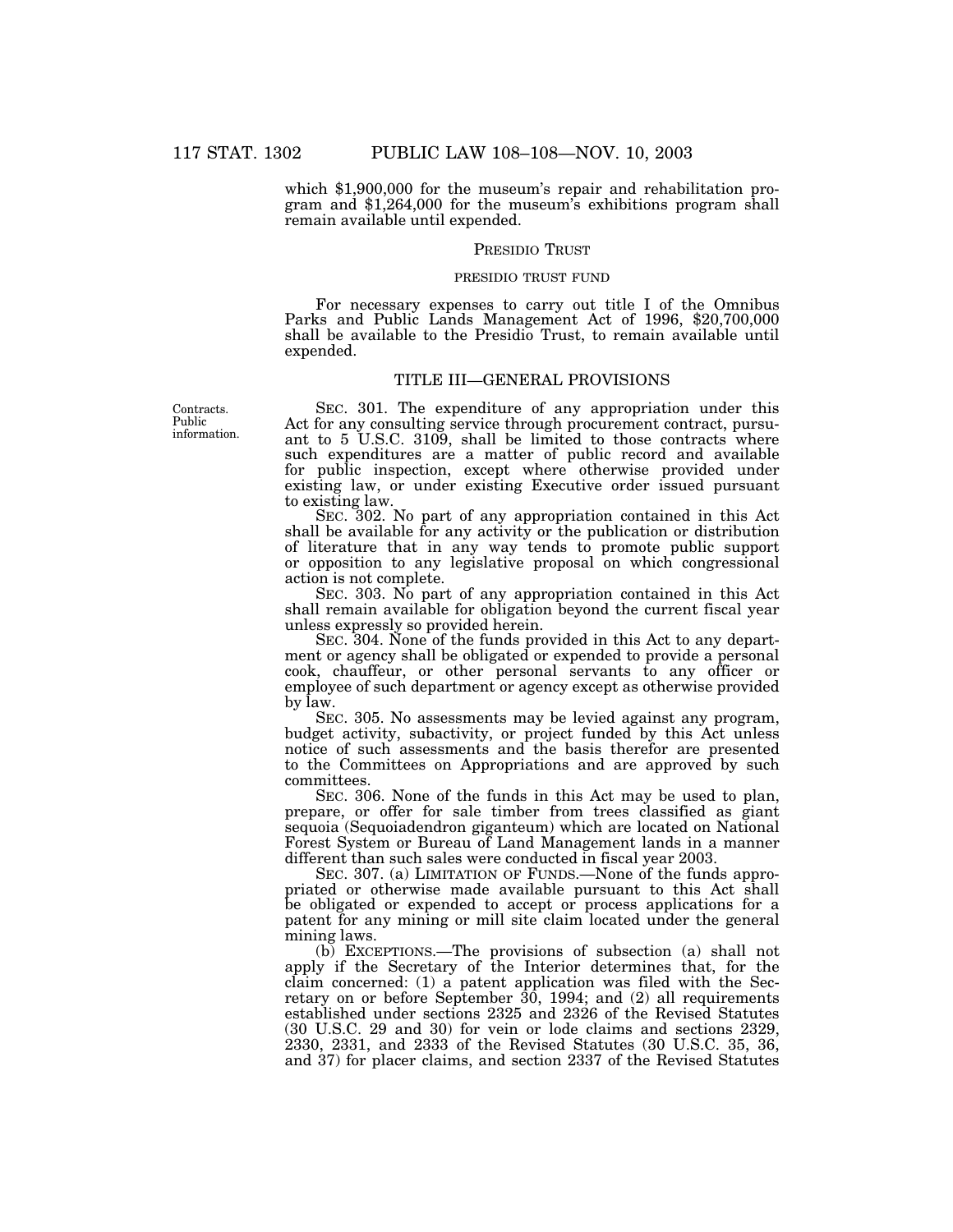(30 U.S.C. 42) for mill site claims, as the case may be, were

fully complied with by the applicant by that date. (c) REPORT.—On September 30, 2004, the Secretary of the Deadline. Interior shall file with the House and Senate Committees on Appropriations and the Committee on Resources of the House of Representatives and the Committee on Energy and Natural Resources of the Senate a report on actions taken by the Department under the plan submitted pursuant to section 314(c) of the Department of the Interior and Related Agencies Appropriations Act, 1997 (Public Law 104–208).

(d) MINERAL EXAMINATIONS.—In order to process patent applications in a timely and responsible manner, upon the request of a patent applicant, the Secretary of the Interior shall allow the applicant to fund a qualified third-party contractor to be selected by the Bureau of Land Management to conduct a mineral examination of the mining claims or mill sites contained in a patent application as set forth in subsection (b). The Bureau of Land Management shall have the sole responsibility to choose and pay the thirdparty contractor in accordance with the standard procedures employed by the Bureau of Land Management in the retention of third-party contractors.

SEC. 308. Notwithstanding any other provision of law, amounts appropriated to or earmarked in committee reports for the Bureau of Indian Affairs and the Indian Health Service by Public Laws 103–138, 103–332, 104–134, 104–208, 105–83, 105–277, 106–113, 106–291, 107–63, and 108–7 for payments to tribes and tribal organizations for contract support costs associated with self-determination or self-governance contracts, grants, compacts, or annual funding agreements with the Bureau of Indian Affairs or the Indian Health Service as funded by such Acts, are the total amounts available for fiscal years 1994 through 2003 for such purposes, except that, for the Bureau of Indian Affairs, tribes and tribal organizations may use their tribal priority allocations for unmet indirect costs of ongoing contracts, grants, self-governance compacts or annual funding agreements.

SEC. 309. Of the funds provided to the National Endowment Grants. for the Arts—

(1) The Chairperson shall only award a grant to an individual if such grant is awarded to such individual for a literature fellowship, National Heritage Fellowship, or American Jazz Masters Fellowship.

(2) The Chairperson shall establish procedures to ensure Procedures. that no funding provided through a grant, except a grant made to a State or local arts agency, or regional group, may be used to make a grant to any other organization or individual to conduct activity independent of the direct grant recipient. Nothing in this subsection shall prohibit payments made in exchange for goods and services.

(3) No grant shall be used for seasonal support to a group, unless the application is specific to the contents of the season, including identified programs and/or projects.

SEC. 310. The National Endowment for the Arts and the National Endowment for the Humanities are authorized to solicit, accept, receive, and invest in the name of the United States, gifts, bequests, or devises of money and other property or services and to use such in furtherance of the functions of the National Endowment for the Arts and the National Endowment for the Humanities.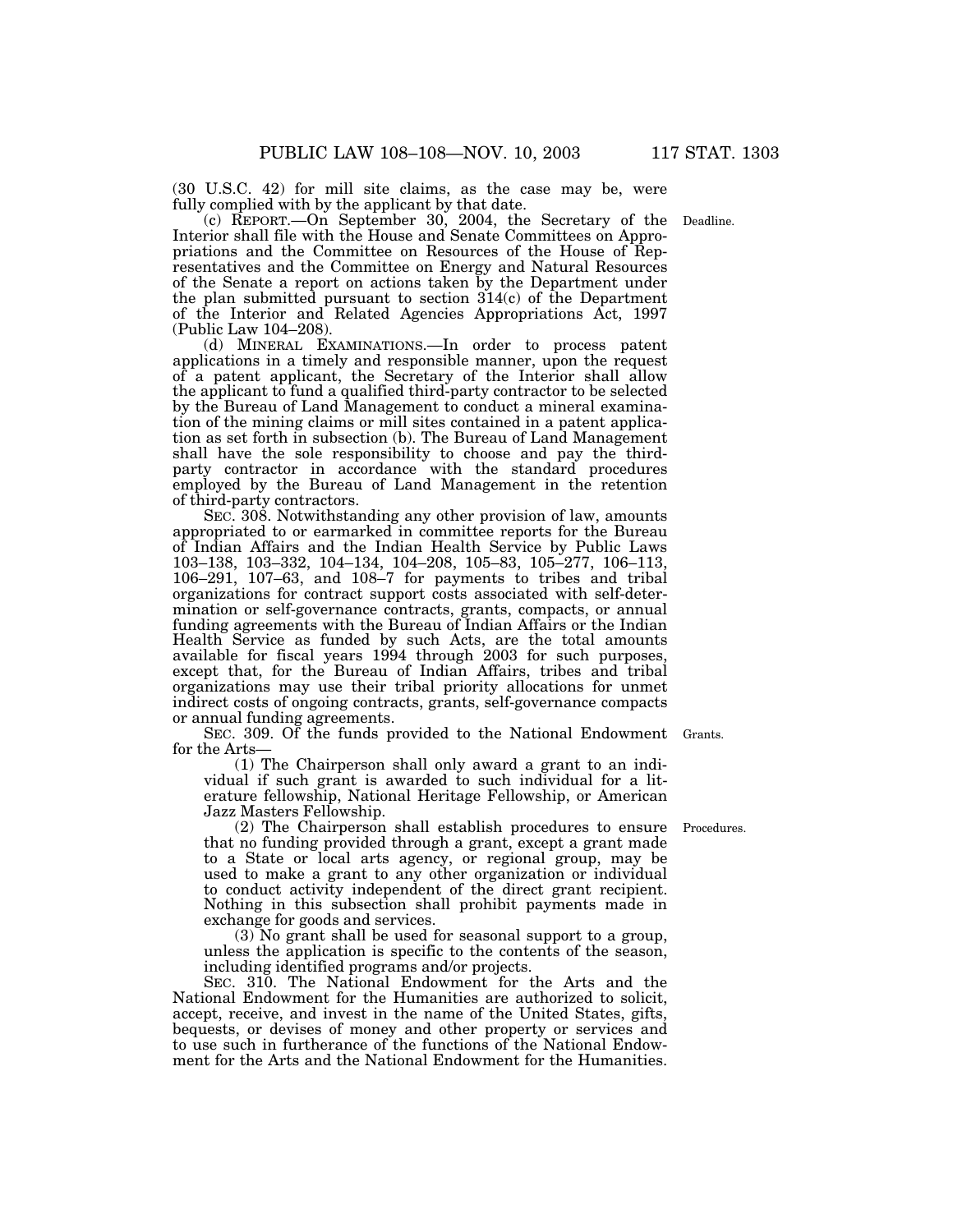Any proceeds from such gifts, bequests, or devises, after acceptance by the National Endowment for the Arts or the National Endowment for the Humanities, shall be paid by the donor or the representative of the donor to the Chairman. The Chairman shall enter the proceeds in a special interest-bearing account to the credit of the appropriate endowment for the purposes specified in each case.

SEC. 311. (a) In providing services or awarding financial assistance under the National Foundation on the Arts and the Humanities Act of 1965 from funds appropriated under this Act, the Chairperson of the National Endowment for the Arts shall ensure that priority is given to providing services or awarding financial assistance for projects, productions, workshops, or programs that serve underserved populations.

(b) In this section:

(1) The term ''underserved population'' means a population of individuals, including urban minorities, who have historically been outside the purview of arts and humanities programs due to factors such as a high incidence of income below the poverty line or to geographic isolation.

(2) The term ''poverty line'' means the poverty line (as defined by the Office of Management and Budget, and revised annually in accordance with section 673(2) of the Community Services Block Grant Act (42 U.S.C. 9902(2)) (applicable to a family of the size involved.

(c) In providing services and awarding financial assistance under the National Foundation on the Arts and Humanities Act of 1965 with funds appropriated by this Act, the Chairperson of the National Endowment for the Arts shall ensure that priority is given to providing services or awarding financial assistance for projects, productions, workshops, or programs that will encourage public knowledge, education, understanding, and appreciation of the arts.

(d) With funds appropriated by this Act to carry out section 5 of the National Foundation on the Arts and Humanities Act of 1965—

(1) the Chairperson shall establish a grant category for projects, productions, workshops, or programs that are of national impact or availability or are able to tour several States;

(2) the Chairperson shall not make grants exceeding 15 percent, in the aggregate, of such funds to any single State, excluding grants made under the authority of paragraph (1);

(3) the Chairperson shall report to the Congress annually and by State, on grants awarded by the Chairperson in each grant category under section 5 of such Act; and

(4) the Chairperson shall encourage the use of grants to improve and support community-based music performance and education.

SEC. 312. No part of any appropriation contained in this Act shall be expended or obligated to complete and issue the 5-year program under the Forest and Rangeland Renewable Resources Planning Act.

SEC. 313. None of the funds in this Act may be used to support Government-wide administrative functions unless such functions are justified in the budget process and funding is approved by the House and Senate Committees on Appropriations.

Grants.

Reports.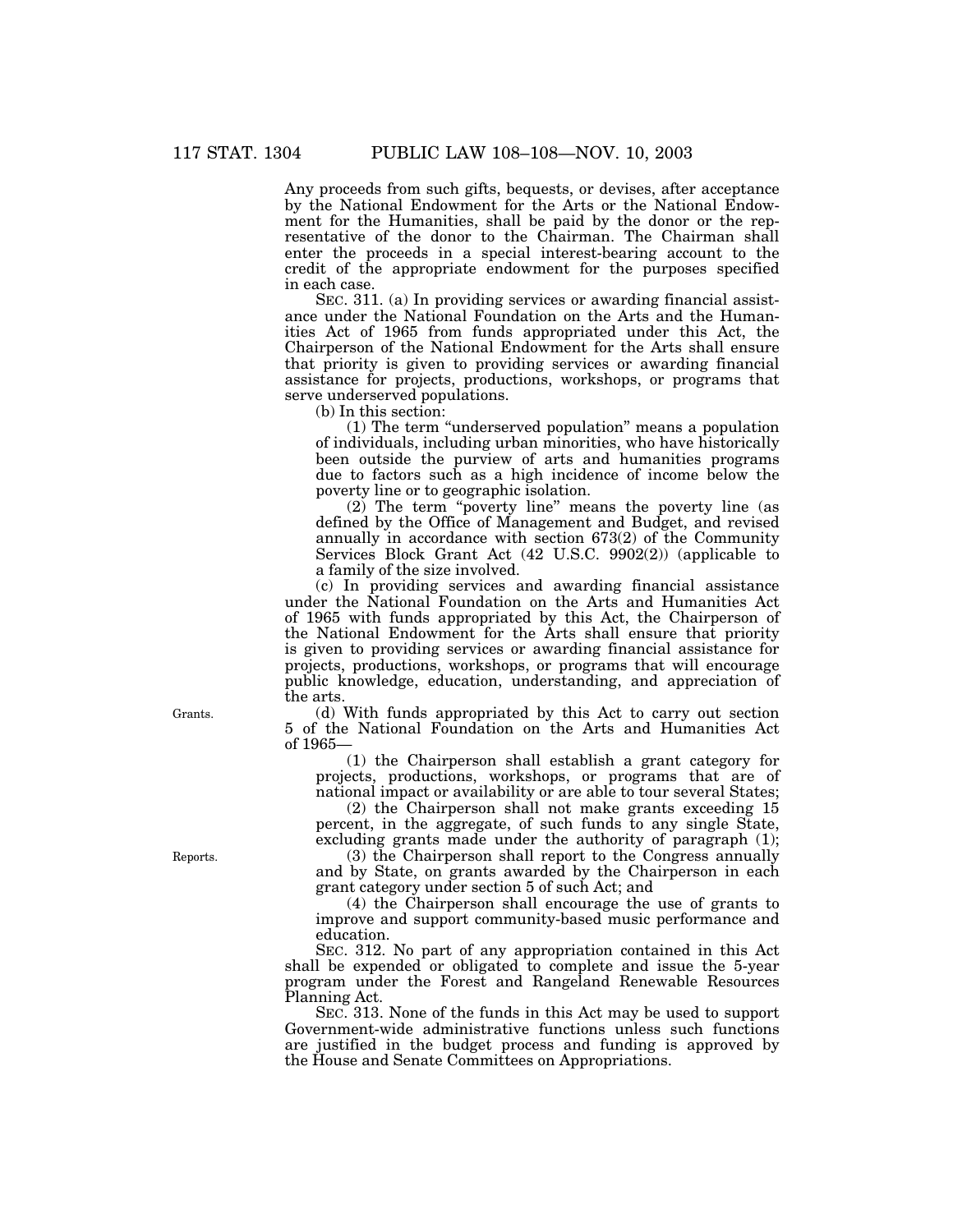SEC. 314. Notwithstanding any other provision of law, none of the funds in this Act may be used for GSA Telecommunication Centers.

SEC. 315. Notwithstanding any other provision of law, for fiscal year 2004 the Secretaries of Agriculture and the Interior are authorized to limit competition for watershed restoration project contracts as part of the ''Jobs in the Woods'' Program established in Region 10 of the Forest Service to individuals and entities in historically timber-dependent areas in the States of Washington, Oregon, northern California, Idaho, Montana, and Alaska that have been affected by reduced timber harvesting on Federal lands. The Secretaries shall consider the benefits to the local economy in evaluating bids and designing procurements which create economic opportunities for local contractors.

SEC. 316. Amounts deposited during fiscal year 2003 in the roads and trails fund provided for in the 14th paragraph under the heading ''FOREST SERVICE'' of the Act of March 4, 1913 (37 Stat. 843; 16 U.S.C. 501), shall be used by the Secretary of Agriculture, without regard to the State in which the amounts were derived, to repair or reconstruct roads, bridges, and trails on National Forest System lands or to carry out and administer projects to improve forest health conditions, which may include the repair or reconstruction of roads, bridges, and trails on National Forest System lands in the wildland-community interface where there is an abnormally high risk of fire. The projects shall emphasize reducing risks to human safety and public health and property and enhancing ecological functions, long-term forest productivity, and biological integrity. The projects may be completed in a subsequent fiscal year. Funds shall not be expended under this section to replace funds which would otherwise appropriately be expended from the timber salvage sale fund. Nothing in this section shall be construed to exempt any project from any environmental law.

SEC. 317. Other than in emergency situations, none of the funds in this Act may be used to operate telephone answering machines during core business hours unless such answering machines include an option that enables callers to reach promptly an individual on-duty with the agency being contacted.

SEC. 318. No timber sale in Region 10 shall be advertised if the indicated rate is deficit when appraised using a residual value approach that assigns domestic Alaska values for western redcedar. Program accomplishments shall be based on volume sold. Should Region 10 sell, in fiscal year 2004, the annual average portion of the decadal allowable sale quantity called for in the current Tongass Land Management Plan in sales which are not deficit when appraised using a residual value approach that assigns domestic Alaska values for western redcedar, all of the western redcedar timber from those sales which is surplus to the needs of domestic processors in Alaska, shall be made available to domestic processors in the contiguous 48 United States at prevailing domestic prices. Should Region 10 sell, in fiscal year 2003, less than the annual average portion of the decadal allowable sale quantity called for in the Tongass Land Management Plan in sales which are not deficit when appraised using a residual value approach that assigns domestic Alaska values for western redcedar, the volume of western redcedar timber available to domestic processors at prevailing domestic prices in the contiguous 48 United States shall be that volume: (i) which is surplus to the needs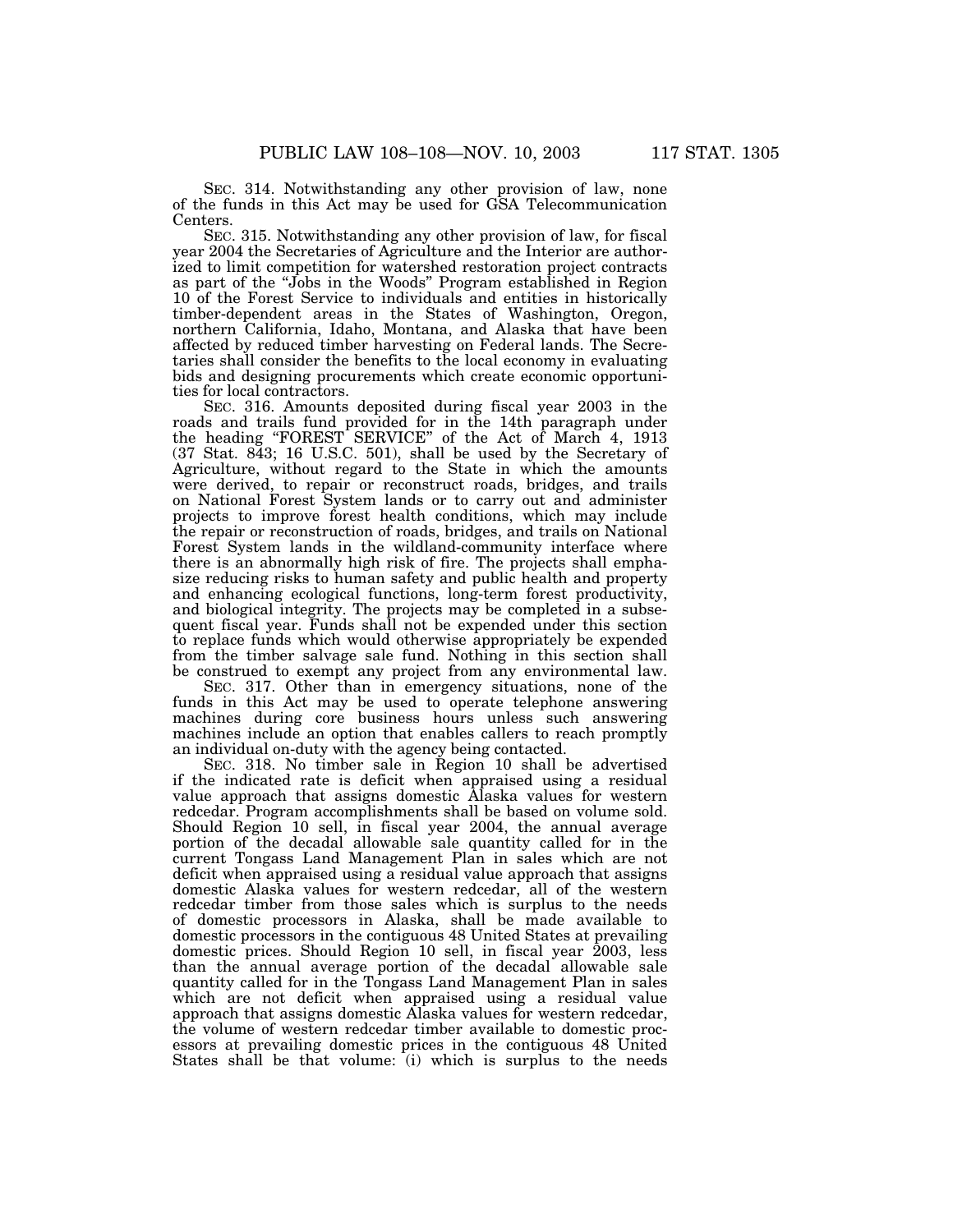of domestic processors in Alaska; and (ii) is that percent of the surplus western redcedar volume determined by calculating the ratio of the total timber volume which has been sold on the Tongass to the annual average portion of the decadal allowable sale quantity called for in the current Tongass Land Management Plan. The percentage shall be calculated by Region 10 on a rolling basis as each sale is sold (for purposes of this amendment, a ''rolling basis'' shall mean that the determination of how much western redcedar is eligible for sale to various markets shall be made at the time each sale is awarded). Western redcedar shall be deemed ''surplus to the needs of domestic processors in Alaska'' when the timber sale holder has presented to the Forest Service documentation of the inability to sell western redcedar logs from a given sale to domestic Alaska processors at a price equal to or greater than the log selling value stated in the contract. All additional western redcedar volume not sold to Alaska or contiguous 48 United States domestic processors may be exported to foreign markets at the election of the timber sale holder. All Alaska yellow cedar may be sold at prevailing export prices at the election of the timber sale holder.

SEC. 319. A project undertaken by the Forest Service under the Recreation Fee Demonstration Program as authorized by section 315 of the Department of the Interior and Related Agencies Appropriations Act for Fiscal Year 1996, as amended, shall not result in—

(1) displacement of the holder of an authorization to provide commercial recreation services on Federal lands. Prior to initiating any project, the Secretary shall consult with potentially affected holders to determine what impacts the project may have on the holders. Any modifications to the authorization shall be made within the terms and conditions of the authorization and authorities of the impacted agency; and

(2) the return of a commercial recreation service to the Secretary for operation when such services have been provided in the past by a private sector provider, except when—

(A) the private sector provider fails to bid on such opportunities;

(B) the private sector provider terminates its relationship with the agency; or

(C) the agency revokes the permit for non-compliance with the terms and conditions of the authorization.

In such cases, the agency may use the Recreation Fee Demonstration Program to provide for operations until a subsequent operator can be found through the offering of a new prospectus.

SEC. 320. Prior to October 1, 2004, the Secretary of Agriculture shall not be considered to be in violation of subparagraph  $6(f)(5)(A)$ of the Forest and Rangeland Renewable Resources Planning Act of 1974 (16 U.S.C. 1604 $(f)(5)(A)$ ) solely because more than 15 years have passed without revision of the plan for a unit of the National Forest System. Nothing in this section exempts the Secretary from any other requirement of the Forest and Rangeland Renewable Resources Planning Act (16 U.S.C. 1600 et seq.) or any other law: *Provided,* That if the Secretary is not acting expeditiously and in good faith, within the funding available, to revise a plan for a unit of the National Forest System, this section shall be void with respect to such plan and a court of proper jurisdiction may order completion of the plan on an accelerated basis.

16 USC 460*l*–6a note.

16 USC 1604 note.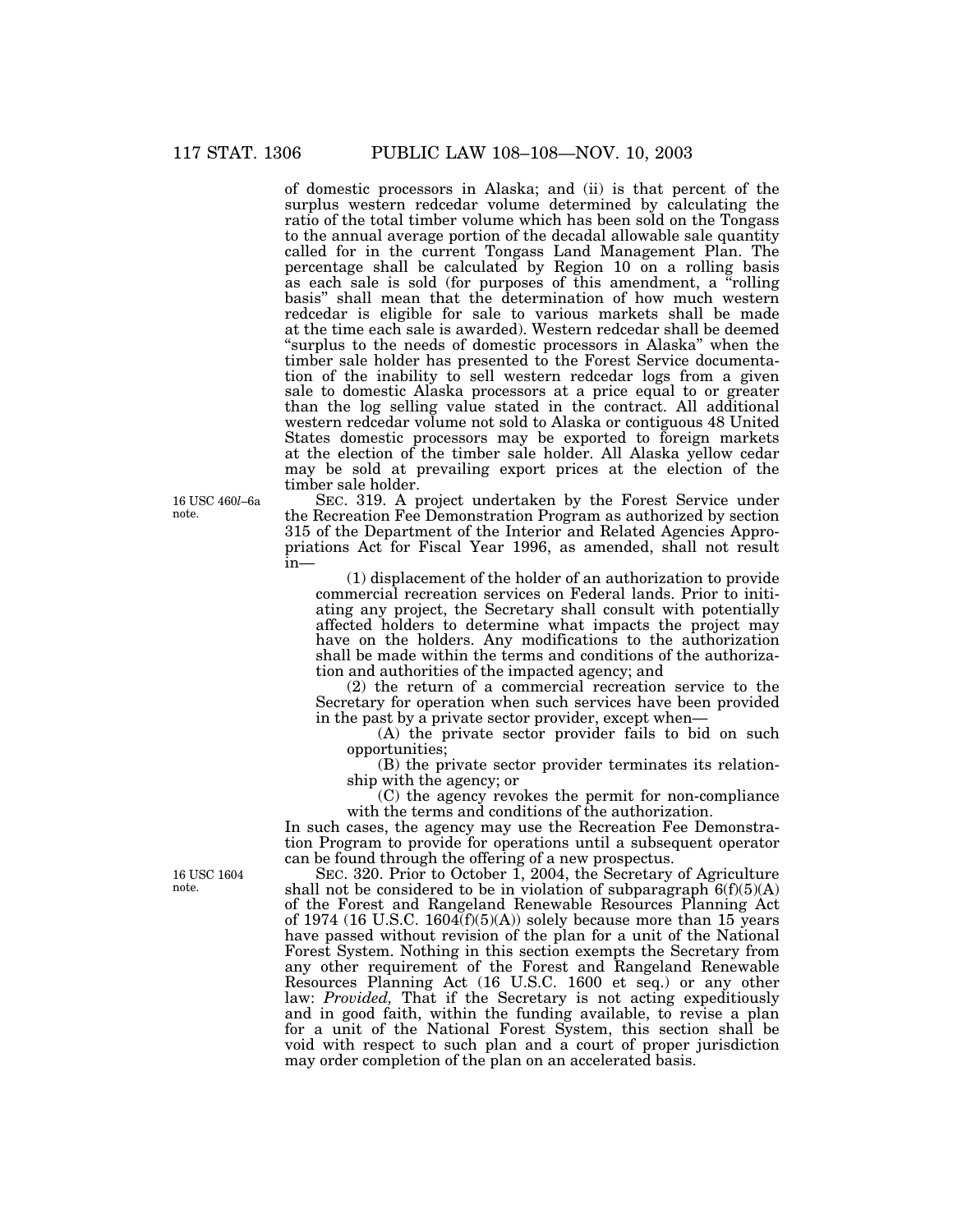SEC. 321. No funds provided in this Act may be expended to conduct preleasing, leasing and related activities under either the Mineral Leasing Act (30 U.S.C. 181 et seq.) or the Outer Continental Shelf Lands Act (43 U.S.C. 1331 et seq.) within the boundaries of a National Monument established pursuant to the Act of June 8, 1906 (16 U.S.C. 431 et seq.) as such boundary existed on January 20, 2001, except where such activities are allowed under the Presidential proclamation establishing such monument.

SEC. 322. EXTENSION OF FOREST SERVICE CONVEYANCES PILOT PROGRAM.—Section 329 of the Department of the Interior and Related Agencies Appropriations Act, 2002 (16 U.S.C. 580d note; Public Law 107–63) is amended—

 $(1)$  in subsection  $(b)$ , by striking "20" and inserting "30";

(2) in subsection (c) by striking "3" and inserting "8"; and  $(3)$  in subsection  $(d)$ , by striking "2006" and inserting

"2007"

SEC. 323. Employees of the foundations established by Acts of Congress to solicit private sector funds on behalf of Federal land management agencies shall, in fiscal year 2005, qualify for General Service Administration contract airfares.

> Contracts. Wildfires.

SEC. 324. In entering into agreements with foreign countries pursuant to the Wildfire Suppression Assistance Act (42 U.S.C. 1856m) the Secretary of Agriculture and the Secretary of the Interior are authorized to enter into reciprocal agreements in which the individuals furnished under said agreements to provide wildfire services are considered, for purposes of tort liability, employees of the country receiving said services when the individuals are engaged in fire suppression: *Provided,* That the Secretary of Agriculture or the Secretary of the Interior shall not enter into any agreement under this provision unless the foreign country (either directly or through its fire organization) agrees to assume any and all liability for the acts or omissions of American firefighters engaged in firefighting in a foreign country: *Provided further,* That when an agreement is reached for furnishing fire fighting services, the only remedies for acts or omissions committed while fighting fires shall be those provided under the laws of the host country, and those remedies shall be the exclusive remedies for any claim arising out of fighting fires in a foreign country: *Provided further,* That neither the sending country nor any legal organization associated with the firefighter shall be subject to any legal action whatsoever pertaining to or arising out of the firefighter's role in fire suppression.

SEC. 325. A grazing permit or lease issued by the Secretary of the Interior or a grazing permit issued by the Secretary of Agriculture where National Forest System lands are involved that expires, is transferred, or waived during fiscal years 2004–2008 shall be renewed under section 402 of the Federal Land Policy and Management Act of 1976, as amended (43 U.S.C. 1752), section 19 of the Granger-Thye Act, as amended (16 U.S.C. 5801), title III of the Bankhead-Jones Farm Tenant Act (7 U.S.C. 1010 et seq.), or, if applicable, section 510 of the California Desert Protection Act (16 U.S.C. 410aaa–50). The terms and conditions contained in the expired, transferred, or waived permit or lease shall continue in effect under the renewed permit or lease until such time as the Secretary of the Interior or Secretary of Agriculture as appropriate completes processing of such permit or lease in compliance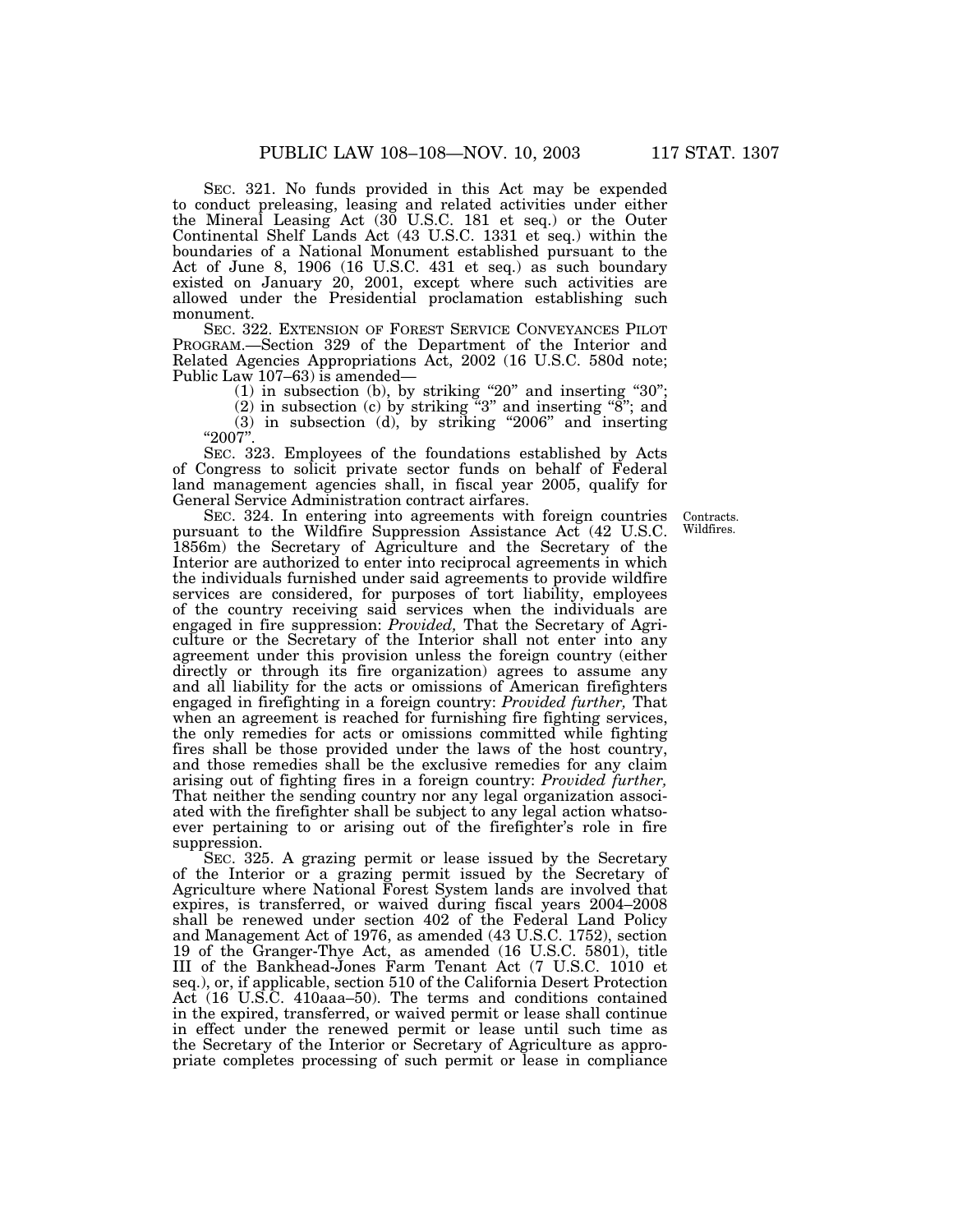with all applicable laws and regulations, at which time such permit or lease may be canceled, suspended or modified, in whole or in part, to meet the requirements of such applicable laws and regulations. Nothing in this section shall be deemed to alter the statutory authority of the Secretary of the Interior or the Secretary of Agriculture: *Provided,* That where National Forest System lands are involved and the Secretary of Agriculture has renewed an expired or waived grazing permit prior to fiscal year 2004, the terms and conditions of the renewed grazing permit shall remain in effect until such time as the Secretary of Agriculture completes processing of the renewed permit in compliance with all applicable laws and regulations or until the expiration of the renewed permit, whichever comes first. Upon completion of the processing, the permit may be canceled, suspended or modified, in whole or in part, to meet the requirements of applicable laws and regulations: *Provided further,* That beginning in November 2004, and every year thereafter, the Secretaries of the Interior and Agriculture shall report to Congress the extent to which they are completing analysis required under applicable laws prior to the expiration of grazing permits, and beginning in May 2004, and every two years thereafter, the Secretaries shall provide Congress recommendations for legislative provisions necessary to ensure all permit renewals are completed in a timely manner. The legislative recommendations provided shall be consistent with the funding levels requested in the Secretaries' budget proposals: *Provided further,* That notwithstanding section 504 of the Rescissions Act (109 Stat. 212), the Secretaries in their sole discretion determine the priority and timing for completing required environmental analysis of grazing allotments based on the environmental significance of the allotments and funding available to the Secretaries for this purpose: *Provided further,* That any Federal lands included within the boundary of Lake Roosevelt National Recreation Area, as designated by the Secretary of the Interior on April 5, 1990 (Lake Roosevelt Cooperative Management Agreement), that were utilized as of March 31, 1997, for grazing purposes pursuant to a permit issued by the National Park Service, the person or persons so utilizing such lands as of March 31, 1997, shall be entitled to renew said permit under such terms and conditions as the Secretary may prescribe, for the lifetime of the permittee or 20 years, whichever is less.

SEC. 326. Notwithstanding any other provision of law or regulation, to promote the more efficient use of the health care funding allocation for fiscal year 2004, the Eagle Butte Service Unit of the Indian Health Service, at the request of the Cheyenne River Sioux Tribe, may pay base salary rates to health professionals up to the highest grade and step available to a physician, pharmacist, or other health professional and may pay a recruitment or retention bonus of up to 25 percent above the base pay rate.

SEC. 327. None of the funds made available in this Act may be transferred to any department, agency, or instrumentality of the United States Government except pursuant to a transfer made by, or transfer authority provided in, this Act or any other appropriations Act.

SEC. 328. None of the funds in this Act may be used to prepare or issue a permit or lease for oil or gas drilling in the Finger Lakes National Forest, New York, during fiscal year 2004.

Deadline. Reports. 43 USC 1752 note.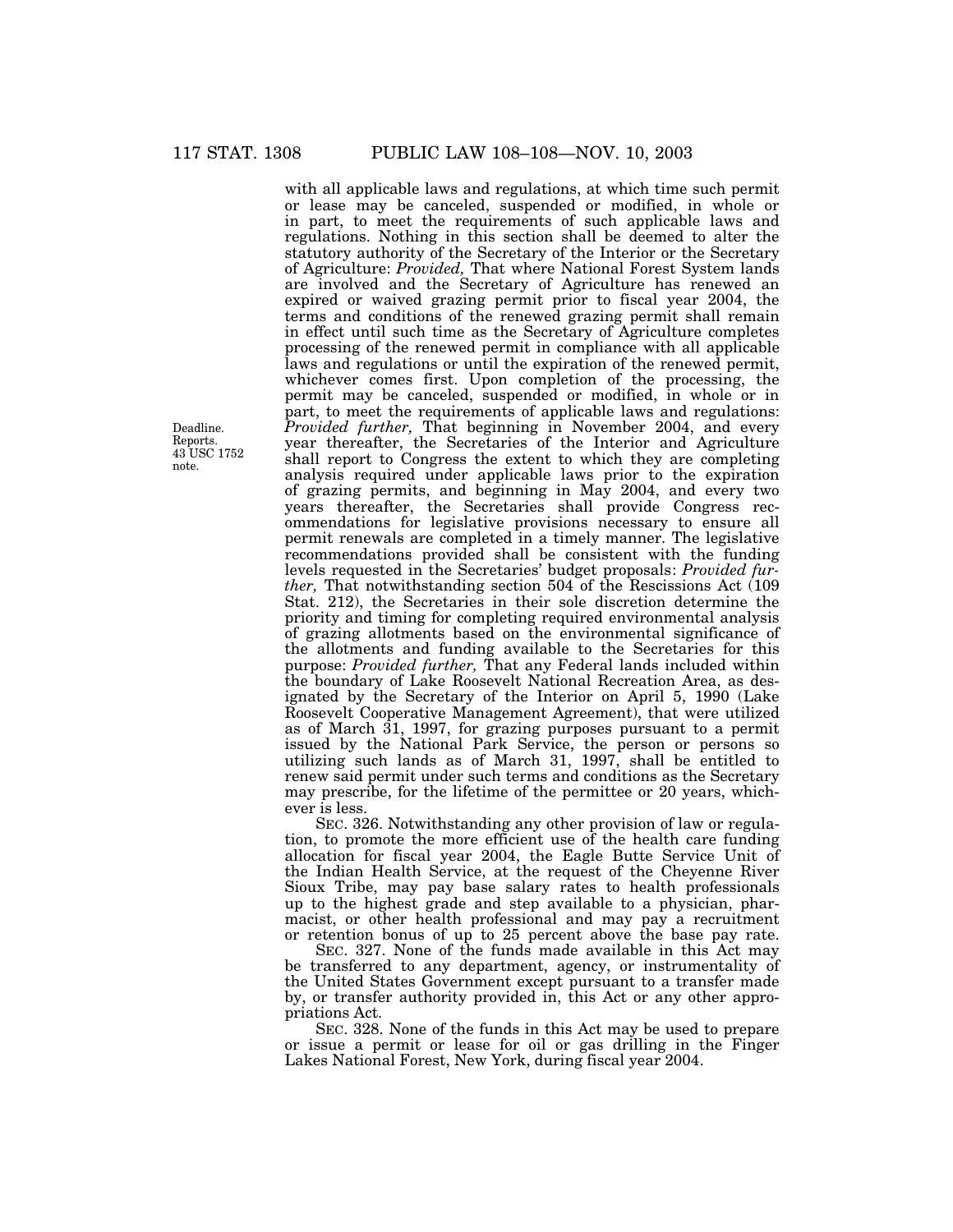SEC. 329. None of the funds made available in this Act may be used for the planning, design, or construction of improvements to Pennsylvania Avenue in front of the White House without the advance approval of the Committees on Appropriations.

SEC. 330. In awarding a Federal Contract with funds made available by this Act, the Secretary of Agriculture and the Secretary of the Interior (the ''Secretaries'') may, in evaluating bids and proposals, give consideration to local contractors who are from, and who provide employment and training for, dislocated and displaced workers in an economically disadvantaged rural community, including those historically timber-dependent areas that have been affected by reduced timber harvesting on Federal lands and other forest-dependent rural communities isolated from significant alternative employment opportunities: *Provided,* That the Secretaries may award grants or cooperative agreements to local non-profit entities, Youth Conservation Corps or related partnerships with State, local or non-profit youth groups, or small or disadvantaged business: *Provided further,* That the contract, grant, or cooperative agreement is for forest hazardous fuels reduction, watershed or water quality monitoring or restoration, wildlife or fish population monitoring, or habitat restoration or management: *Provided further,* That the terms "rural community" and "economically disadvantaged'' shall have the same meanings as in section 2374 of Public Law 101–624: *Provided further,* That the Secretaries shall develop guidance to implement this section: *Provided further,* That nothing in this section shall be construed as relieving the Secretaries of any duty under applicable procurement laws, except as provided in this section.

SEC. 331. No funds appropriated in this Act for the acquisition of lands or interests in lands may be expended for the filing of declarations of taking or complaints in condemnation without the approval of the House and Senate Committees on Appropriations: *Provided*, That this provision shall not apply to funds appropriated to implement the Everglades National Park Protection and Expansion Act of 1989, or to funds appropriated for Federal assistance to the State of Florida to acquire lands for Everglades restoration purposes.

SEC. 332. Section 315(f) of the Department of the Interior and Related Agencies Appropriations Act, 1996 (as contained in section 101(c) of Public Law 104–134; 110 Stat. 1321–200; 16 U.S.C. 460l–6a note), is amended—

(1) by striking ''September 30, 2004'' and inserting "December 31, 2005"; and

 $(2)$  by striking "2007" and inserting "2008".

SEC. 333. IMPLEMENTATION OF GALLATIN LAND CONSOLIDATION ACT OF 1998. (a) DEFINITIONS.—For purposes of this section:

(1) ''Gallatin Land Consolidation Act of 1998'' means Public Law 105–267 (112 Stat. 2371).

(2) ''Option Agreement'' has the same meaning as defined in section 3(6) of the Gallatin Land Consolidation Act of 1998. (3) ''Secretary'' means the Secretary of Agriculture.

(4) ''Excess receipts'' means National Forest Fund receipts from the National Forests in Montana, which are identified and adjusted by the Forest Service within the fiscal year, and which are in excess of funds retained for: the Salvage Sale Fund; the Knutson-Vandenberg Fund; the Purchaser Road/ Specified Road Credits; the Twenty-Five Percent Fund, as

Guidelines.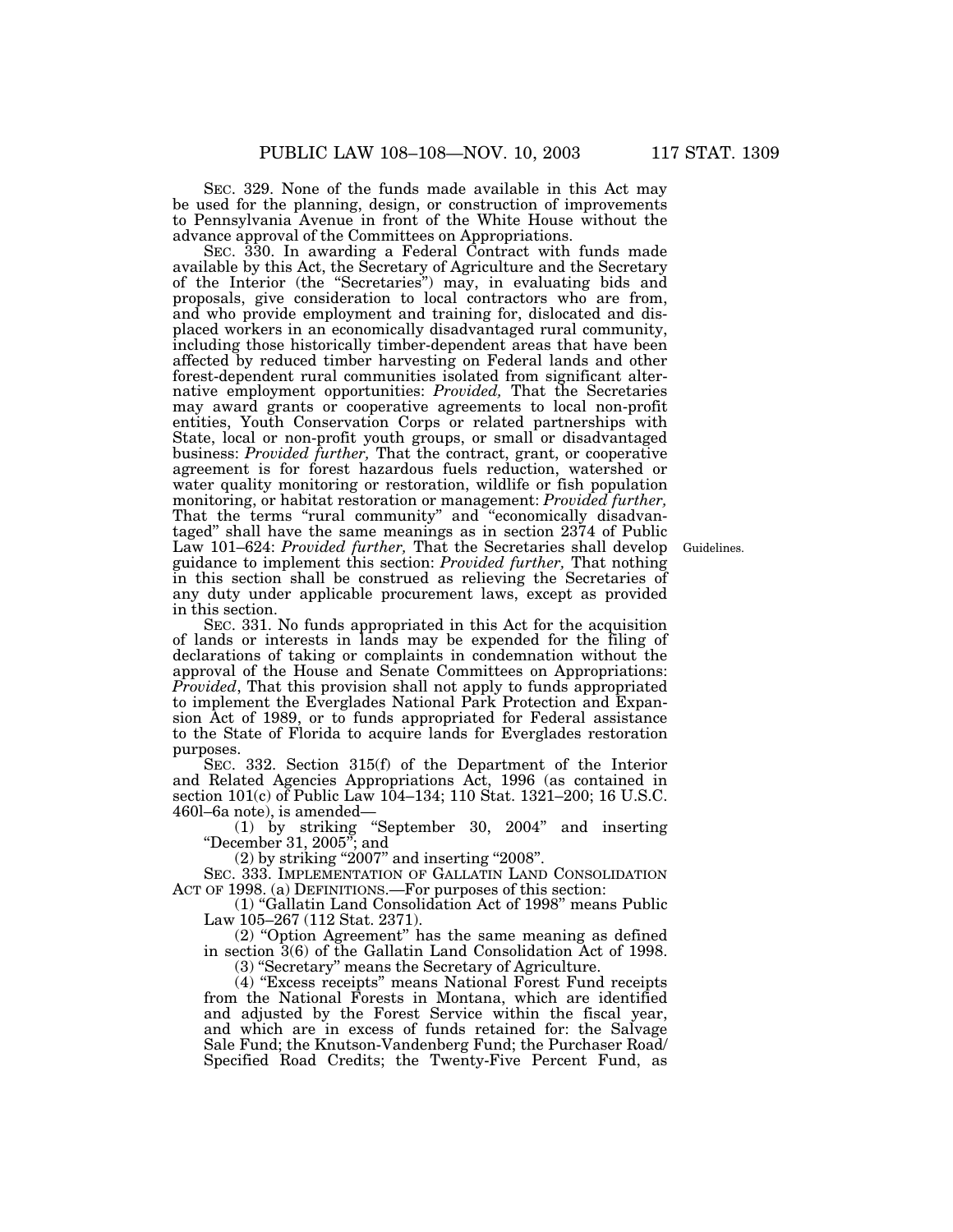amended; the Ten Percent Road and Trail Fund; the Timber Sale Pipeline Restoration Fund; the Fifty Percent Grazing Class A Receipts Fund; and the Land and Water Conservation Fund Recreation User Fees Receipts—Class A Fund.

(5) ''Special Account'' means the special account referenced in section 4(c)(2) of the Gallatin Land Consolidation Act of 1998.

(6) ''Eastside National Forests'' has the same meaning as in section 3(4) of the Gallatin Land Consolidation Act of 1998.

 $(1)$  The Secretary is authorized and directed, without further appropriation or reprogramming of funds, to transfer to the Special Account these enumerated funds and receipts in the following order:

(A) timber sale receipts from the Gallatin National Forest and other Eastside National Forests, as such receipts are referenced in section  $4(a)(2)(C)$  of the Gallatin Land Consolidation Act of 1998;

(B) any available funds heretofore appropriated for the acquisition of lands for National Forest purposes in the State of Montana through fiscal year 2003;

(C) net receipts from the conveyance of lands on the Gallatin National Forest as authorized by subsection (c); and

(D) excess receipts for fiscal years 2003 through 2008.

(2) All funds in the Special Account shall be available to the Secretary until expended, without further appropriation, and will be expended prior to the end of fiscal year 2008 for the following purposes:

(A) the completion of the land acquisitions authorized by the Gallatin Land Consolidation Act of 1998 and fulfillment of the Option Agreement, as may be amended from time to time; and

(B) the acquisition of lands for which acquisition funds were transferred to the Special Account pursuant to subsection  $(b)(1)(B)$ .

(3) The Special Account shall be closed at the end of fiscal year 2008 and any monies remaining in the Special Account shall be transferred to the fund established under Public Law 90–171 (commonly known as the ''Sisk Act'', 16 U.S.C. 484a) to remain available, until expended, for the acquisition of lands for National Forest purposes in the State of Montana.

(4) Funds deposited in the Special Account or eligible for deposit shall not be subject to transfer or reprogramming for wildland fire management or any other emergency purposes.

(c) LAND CONVEYANCES WITHIN THE GALLATIN NATIONAL FOREST.—

(1) CONVEYANCE AUTHORITY.—The Secretary is authorized, under such terms and conditions as the Secretary may prescribe and without requirements for further administrative or environmental analyses or examination, to sell or exchange any or all rights, title, and interests of the United States in the following lands within the Gallatin National Forest in the State of Montana:

(A) SMC East Boulder Mine Portal Tract: Principal Meridian, T.3S., R.11E., Section 4, lots 3 to 4 inclusive,  $W\frac{1}{2}SE\frac{1}{4}NW\frac{1}{4}$ , containing 76.27 acres more or less.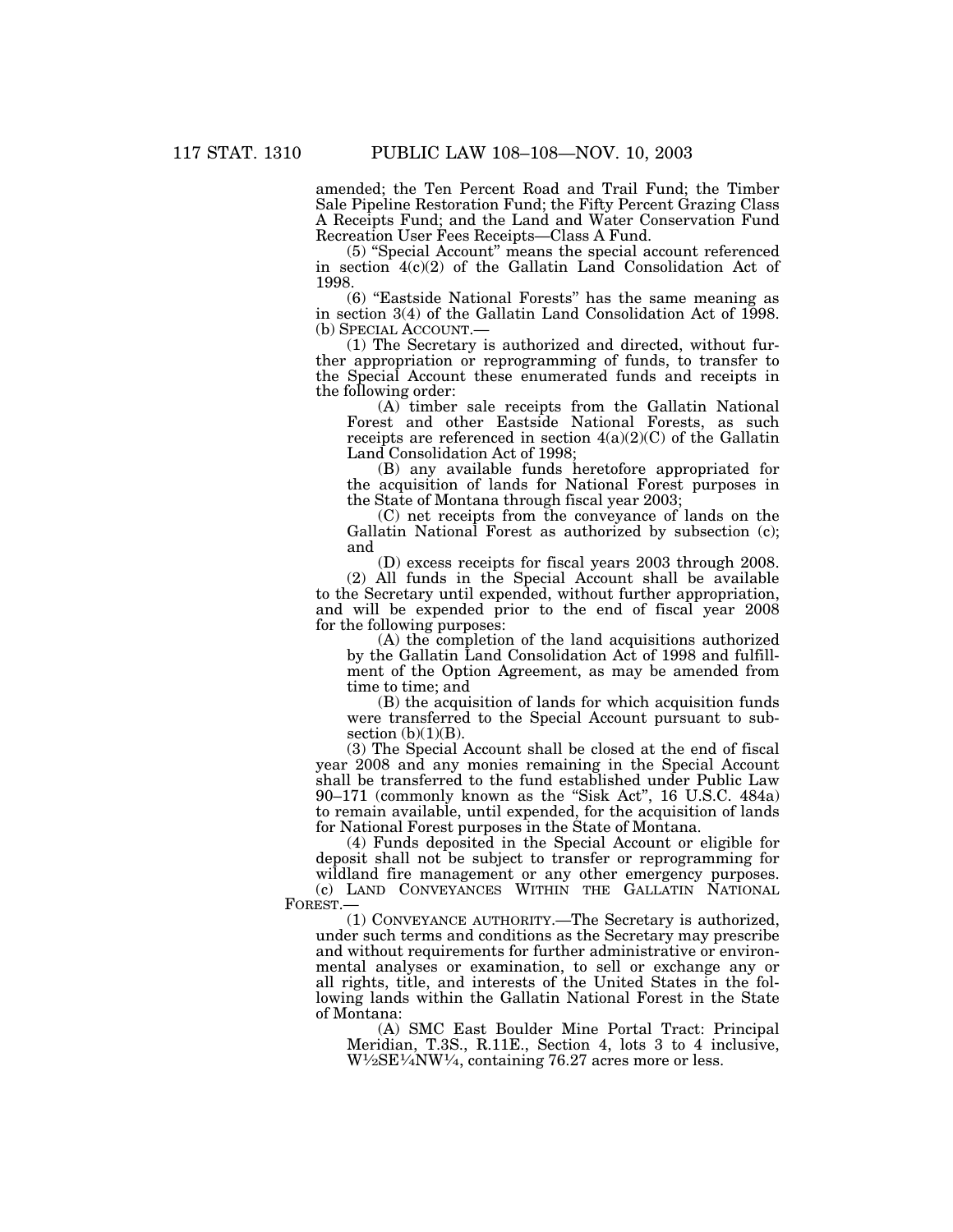(B) Forest Service West Yellowstone Administrative Site: United States Forest Service Administrative Site located within the NE1⁄4 of Block 17 of the Townsite of West Yellowstone which is situated in the  $N<sup>1</sup>$  of Section 34, T.13S., R.5E., Principal Meridian, Gallatin County, Montana, containing 1.04 acres more or less.

(C) Mill Fork Mission Creek Tract: Principal Meridian, T.13S., R.5E., Section 34, NW1⁄4SW1⁄4, containing 40 acres more or less.

(D) West Yellowstone Town Expansion Tract #1: Principal Meridian, T.13S., R.5E., Section 33, E $\frac{1}{2}E\frac{1}{2}NEV_4$ , containing 40 acres more or less.

(E) West Yellowstone Town Expansion Tract #2: Principal Meridian, T.13S., R.5E., Section 33, NE1⁄4SE1⁄4, containing 40 acres more or less.

(2) DESCRIPTIONS.—The Secretary may modify the descriptions in subsection  $(c)(1)$  to correct errors or to reconfigure the properties in order to facilitate a conveyance.

(3) CONSIDERATION.—Consideration for a sale or exchange of land under this subsection may include cash, land, or a combination of both.

(4) VALUATION.—Any appraisals of land deemed necessary or desirable by the Secretary to carry out the purposes of this section shall conform to the Uniform Appraisal Standards for Federal Land Acquisitions.

(5) CASH EQUALIZATION.—Notwithstanding any other provision of law, the Secretary may accept a cash equalization payment in excess of 25 percent of the value of any land exchanged under this subsection.

(6) SOLICITATIONS OF OFFERS.—The Secretary may—

(A) solicit offers for sale or exchange of land under this subsection on such terms and conditions as the Secretary may prescribe; or

(B) reject any offer made under this subsection if the Secretary determines that the offer is not adequate or not in the public interest.

(7) METHODS OF SALE.—The Secretary may sell land at public or private sale, including competitive sale by auction, bid, or otherwise, in accordance with such terms, conditions, and procedures as the Secretary determines will be in the best interests of the United States.

(8) BROKERS.—The Secretary may utilize brokers or other third parties in the disposition of the land authorized by this subsection and, from the proceeds of the sale, may pay reasonable commissions or fees on the sale or sales.

(9) RECEIPTS FROM SALE OR EXCHANGE.—The Secretary shall deposit the net receipts of a sale or exchange under this subsection in the Special Account.

(d) MISCELLANEOUS PROVISIONS.—

(1) Receipts from any sale or exchange pursuant to subsection (c) of this section:

(A) Shall not be deemed excess receipts for purposes of this section.

(B) Shall not be paid or distributed to the State or counties under any provision of law, or otherwise deemed as moneys received from the National Forest for purposes of the Act of May 23, 1908 or the Act of March 1, 1911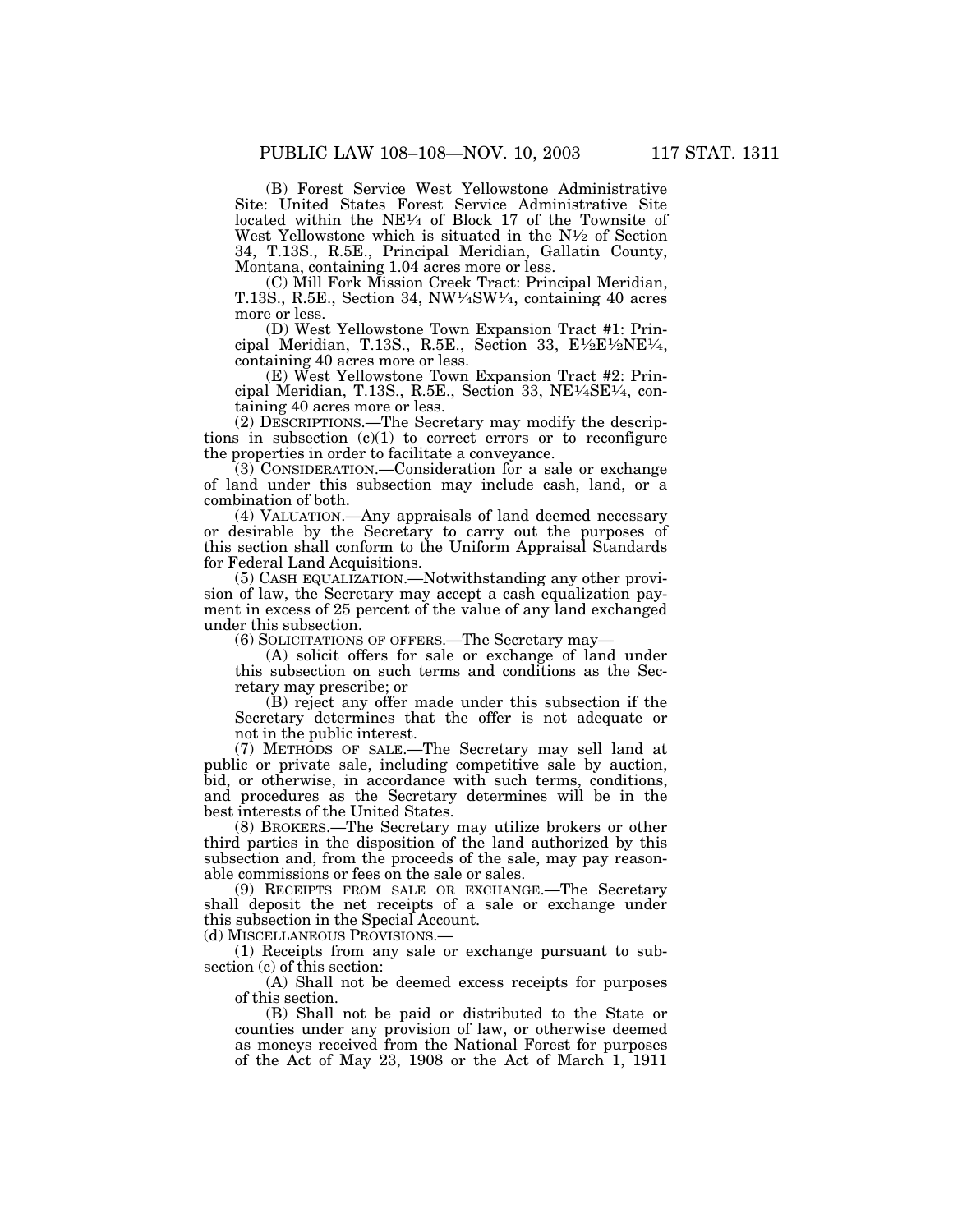(16 U.S.C. 500, as amended), or the Act of March 4, 1913 (16 U.S.C. 501, as amended).

(2) As of the date of enactment of this section, any public land order withdrawing land described in subsection  $(c)(1)$  from all forms of appropriation under the public land laws is revoked with respect to any portion of the land conveyed by the Secretary under this section.

(3) Subject to valid existing rights, all lands described in section  $(c)(1)$  are withdrawn from location, entry, and patent under the mining laws of the United States.

(4) The Agriculture Property Management Regulations shall not apply to any action taken pursuant to this section.

(e) OPTION AGREEMENT AMENDMENT.—The Amendment No. 1 to the Option Agreement is hereby ratified as a matter of Federal law and the parties to it are authorized to effect the terms and conditions thereof.

SEC. 334. Subsection (c) of section 551 of the Land Between the Lakes Protection Act of 1998 (16 U.S.C. 460lll–61) is amended to read as follows:

''(c) USE OF FUNDS.—The Secretary of Agriculture may expend amounts appropriated or otherwise made available to carry out this title in a manner consistent with the authorities exercised by the Tennessee Valley Authority before the transfer of the Recreation Area to the administrative jurisdiction of the Secretary, including campground management and visitor services, paid advertisement, and procurement of food and supplies for resale purposes.''.

SEC. 335. Section 339 of the Department of the Interior and Related Agencies Appropriations Act, 2000, as enacted into law by section 1000(a)(3) of Public Law 106–113 (113 Stat. 1501A– 204; 16 U.S.C. 528 note), is amended—

 $(1)$  in subsection  $(b)$ -

(A) in the first sentence, by striking ''not less than the fair market value'' and inserting ''fees under subsection  $(c)$ "; and

(B) by striking the second sentence and inserting the following: ''The Secretary shall establish appraisal methods and bidding procedures to determine the fair market value of forest botanical products harvested under the pilot program.'';

(2) in subsection (c), by striking paragraph (1) and inserting the following new paragraph (1):

''(1) IMPOSITION AND COLLECTION.—Under the pilot program, the Secretary of Agriculture shall charge and collect from a person who harvests forest botanical products on National Forest System lands a fee in an amount established by the Secretary to recover at least a portion of the fair market value of the harvested forest botanical products and a portion of the costs incurred by the Department of Agriculture associated with granting, modifying, or monitoring the authorization for harvest of the forest botanical products, including the costs of any environmental or other analysis.'';

 $(3)$  in subsection  $(d)(1)$ , by striking "charges and fees under subsections (b) and" and inserting "a fee under subsection";  $(4)$  in subsection  $(f)$ —

(A) in paragraph (1), by striking ''subsections (b) and'' and inserting "subsection";

Procedures.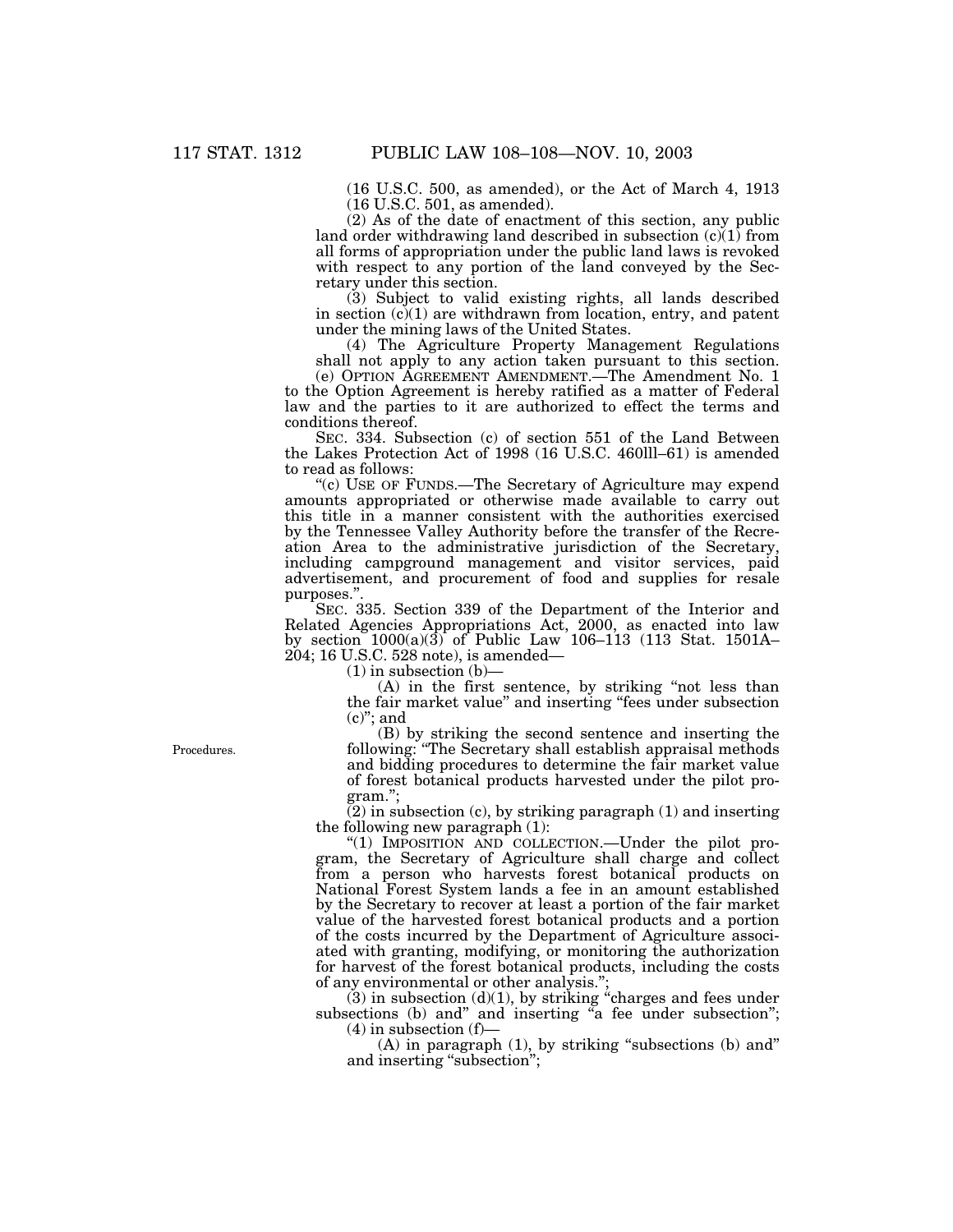(B) in paragraph (2), by striking ''in excess of the amounts collected for forest botanical products during fiscal year 1999'';

(C) in paragraph (3), by striking ''charges and fees collected at that unit under the pilot program to pay for'' and all that follows through the period at the end and inserting "fees collected at that unit under subsection (c) to pay for the costs of conducting inventories of forest botanical products, determining sustainable levels of harvest, monitoring and assessing the impacts of harvest levels and methods, conducting restoration activities, including any necessary vegetation, and covering costs of the Department of Agriculture described in subsection  $(c)(1)$ ."; and

(D) in paragraph (4), by striking ''subsections (b) and'' and inserting "subsection";

 $(5)$  in subsection  $(g)$ –

(A) by striking ''charges and fees under subsections (b) and'' and inserting ''fees under subsection''; and

(B) by striking ''subsections (b) and'' the second place it appears and inserting ''subsection''; and

(6) in subsection (h), by striking paragraph (1) and inserting the following new paragraph (1):

Termination date.

"(1) COLLECTION OF FEES.—The Secretary of Agriculture may collect fees under the authority of subsection (c) until September 30, 2009.''.

SEC. 336. TRANSFER OF FOREST LEGACY PROGRAM LAND. Section 7(l) of the Cooperative Forestry Assistance Act of 1978 (16 U.S.C.  $2103c(l)$ ) is amended by inserting after paragraph  $(2)$  the following:

''(3) TRANSFER OF FOREST LEGACY PROGRAM LAND—

''(A) IN GENERAL.—Subject to any terms and conditions that the Secretary may require (including the requirements described in subparagraph (B)), the Secretary may, at the request of the State of Vermont, convey to the State, by quitclaim deed, without consideration, any land or interest in land acquired in the State under the Forest Legacy Program.

''(B) REQUIREMENTS.—In conveying land or an interest in land under subparagraph (A), the Secretary may require that—

''(i) the deed conveying the land or interest in land include requirements for the management of the land in a manner that—

''(I) conserves the land or interest in land; and

''(II) is consistent with any other Forest Legacy Program purposes for which the land or interest in land was acquired;

"(ii) if the land or interest in land is subsequently sold, exchanged, or otherwise disposed of by the State of Vermont, the State shall—

''(I) reimburse the Secretary in an amount that is based on the current market value of the land or interest in land in proportion to the amount of consideration paid by the United States for the land or interest in land; or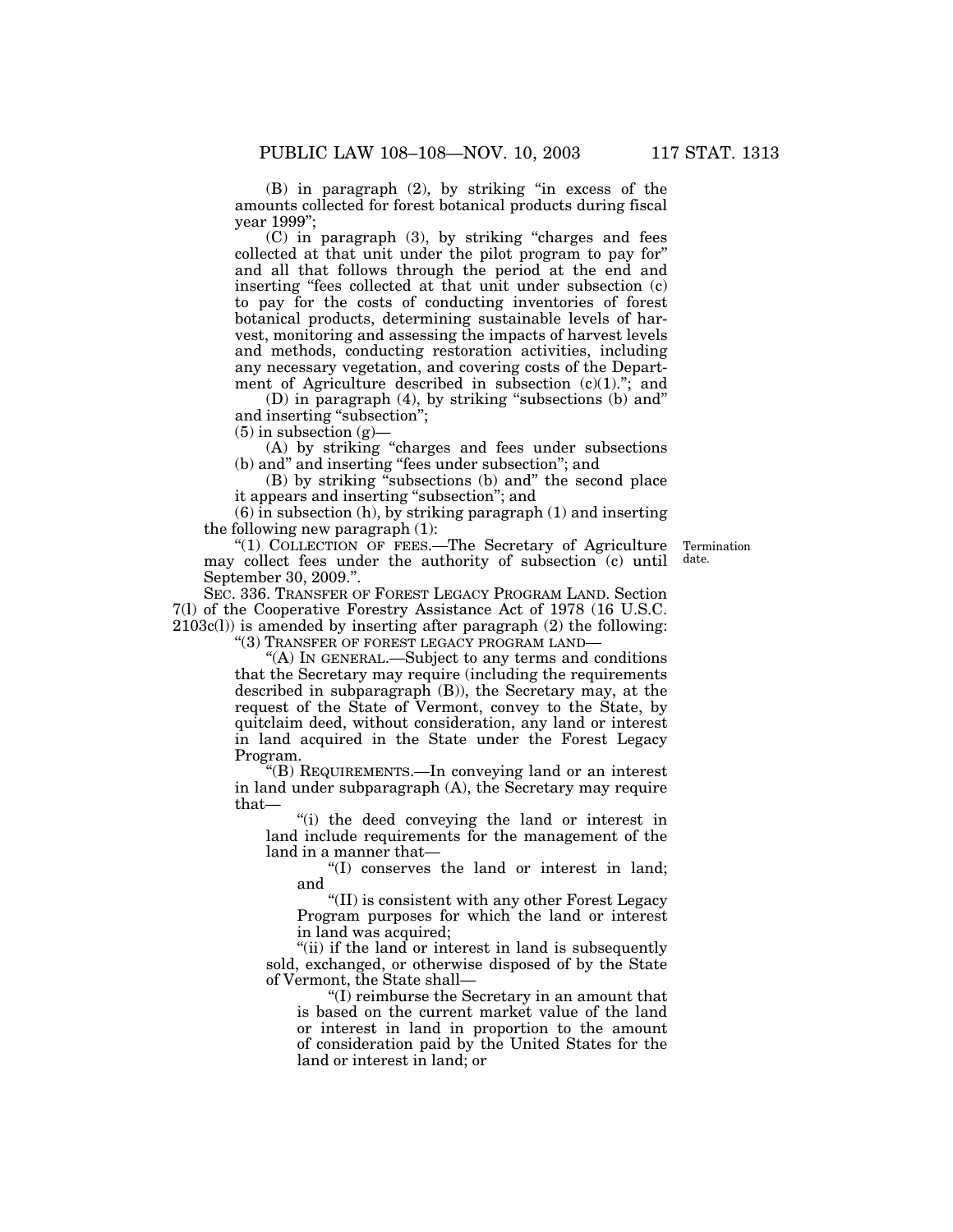''(II) convey to the Secretary land or an interest in land that is equal in value to the land or interest in land conveyed.

''(C) DISPOSITION OF FUNDS.—Amounts received by the Secretary under subparagraph (B)(ii) shall be credited to the Wildland Fire Management account, to remain available until expended.''.

SEC. 337. Notwithstanding section 9(b) of Public Law 106– 506, funds hereinafter appropriated under Public Law 106–506 shall require matching funds from non-Federal sources on the basis of aggregate contribution to the Environmental Improvement Program, as defined in Public Law 106–506, rather than on a projectby-project basis, except for those activities provided under section  $9(c)$  of that Act, to which this amendment shall not apply.

SEC. 338. Any application for judicial review of a Record of Decision for any timber sale in Region 10 of the Forest Service that had a Notice of Intent prepared on or before January 1, 2003 shall—

(1) be filed in the Alaska District of the Federal District Court within 30 days after exhaustion of the Forest Service administrative appeals process (36 CFR 215) or within 30 days of enactment of this Act if the administrative appeals process has been exhausted prior to enactment of this Act, and the Forest Service shall strictly comply with the schedule for completion of administrative action; and

(2) be completed and a decision rendered by the court not later than 180 days from the date such request for review is filed; if a decision is not rendered by the court within 180 days as required by this subsection, the Secretary of Agriculture shall petition the court to proceed with the action.

SEC. 339. (a) IN GENERAL.—The Secretary of Agriculture may cancel, with the consent of the timber purchaser, a maximum of 70 contracts for the sale of timber awarded between October 1, 1995 and January 1, 2002 on the Tongass National Forest in Alaska if—

(1) the Secretary determines, in the Secretary's sole discretion, that the sale would result in a financial loss to the purchaser and the costs to the government of seeking a legal remedy against the purchaser would likely exceed the cost of terminating the contract; and

(2) the timber purchaser agrees to—

(A) terminate its rights under the contract; and

(B) release the United States from all liability, including further consideration or compensation resulting from such cancellation.

(b) EFFECT OF CANCELLATION.—

(1) IN GENERAL.—The United States shall not surrender any claim against a timber purchaser that arose under a contract before cancellation under this section not in connection with the cancellation.

(2) LIMITATION.—Cancellation of a contract under this section shall release the timber purchaser from liability for any damages resulting from cancellation of such contract.

(c) TIMBER AVAILABLE FOR RESALE.—Timber included in a contract cancelled under this section shall be available for resale by the Secretary of Agriculture.

Deadlines. Alaska. Timber.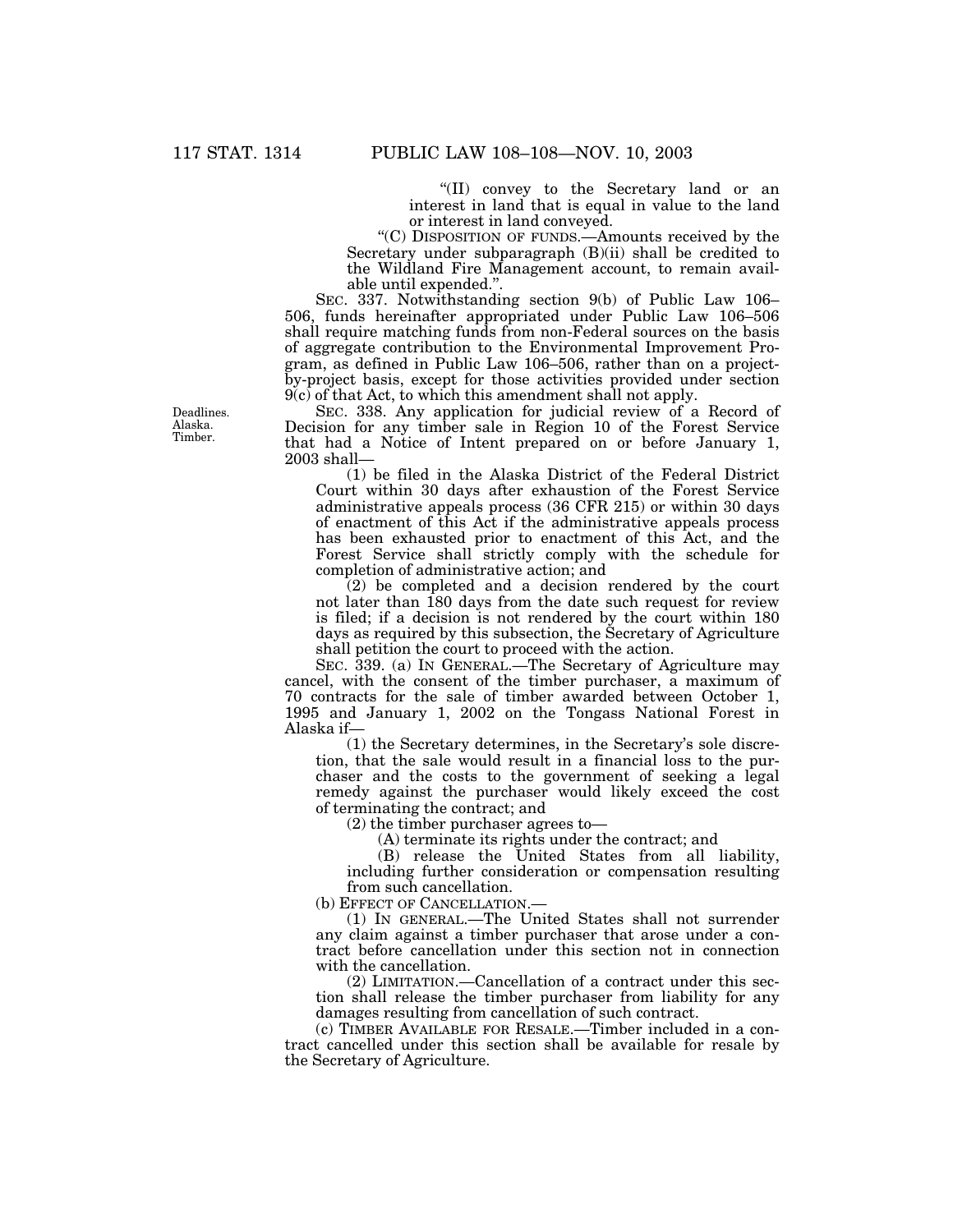SEC. 340. (a) JUSTIFICATION OF COMPETITIVE SOURCING ACTIVI-31 USC 501 note. TIES.—(1) In each budget submitted by the President to Congress under section 1105 of title 31, United States Code, for a fiscal year, beginning with fiscal year 2005, amounts requested to perform competitive sourcing studies for programs, projects, and activities listed in paragraph (2) shall be set forth separately from other amounts requested.

(2) Paragraph (1) applies to programs, projects, and activities—

(A) of the Department of the Interior for which funds are appropriated by this Act;

(B) of the Forest Service; and

(C) of the Department of Energy for which funds are appropriated by this Act.

(b) ANNUAL REPORTING REQUIREMENTS ON COMPETITIVE SOURCING ACTIVITIES.—(1) Not later than December 31 of each year, beginning with December 31, 2003, the Secretary concerned shall submit to the Committees on Appropriations of the Senate and the House of Representatives a report, covering the preceding fiscal year, on the competitive sourcing studies conducted by the Department of the Interior, the Forest Service, or the Department of Energy, as appropriate, and the costs and cost savings to the citizens of the United States of such studies.

(2) In this subsection, the term ''Secretary concerned'' means—

(A) the Secretary of the Interior, with respect to the Department of the Interior programs, projects, and activities for which funds are appropriated by this Act;

(B) the Secretary of Agriculture, with respect to the Forest Service; and

(C) the Secretary of Energy, with respect to the Department of Energy programs, projects, and activities for which funds are appropriated by this Act.

(3) The report under this subsection shall include, for the fiscal year covered—

(A) the total number of competitions completed;

(B) the total number of competitions announced, together with a list of the activities covered by such competitions;

(C) the total number of full-time equivalent Federal employees studied under completed competitions;

(D) the total number of full-time equivalent Federal employees being studied under competitions announced, but not completed;

(E) the incremental cost directly attributable to conducting the competitions identified under subparagraphs  $(A)$  and  $(B)$ , including costs attributable to paying outside consultants and contractors;

(F) an estimate of the total anticipated savings, or a quantifiable description of improvements in service or performance, derived from completed competitions;

(G) actual savings, or a quantifiable description of improvements in service or performance, derived from the implementation of competitions;

(H) the total projected number of full-time equivalent Federal employees covered by competitions scheduled to be announced in the fiscal year; and

(I) a description of how the competitive sourcing decision making processes are aligned with strategic workforce plans.

Deadline. 31 USC 501 note.

Applicability.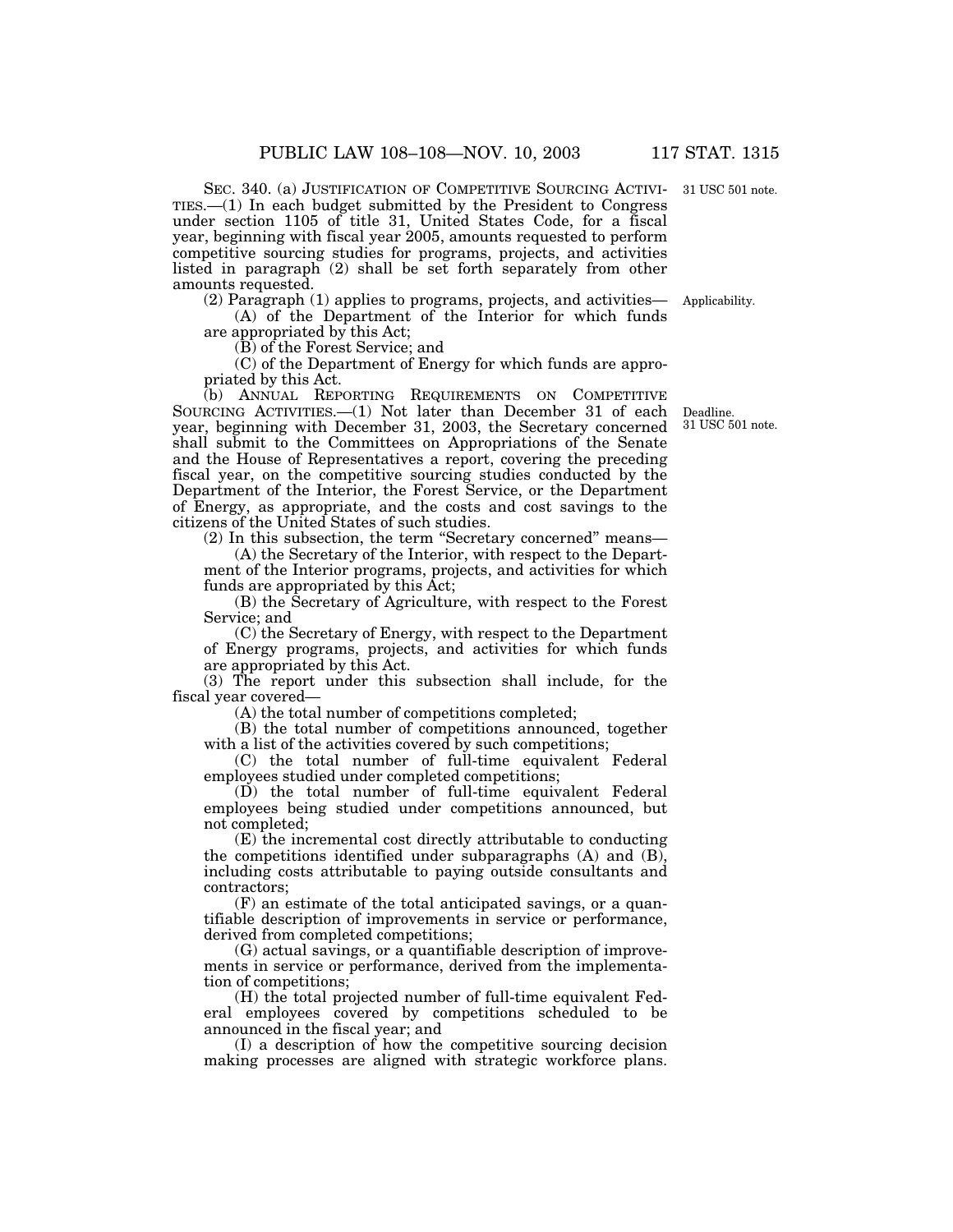Deadline.

(c) DECLARATION OF COMPETITIVE SOURCING STUDIES.—For fiscal year 2004, each of the Secretaries of executive departments referred to in subsection (b)(2) shall submit a detailed competitive sourcing proposal to the Committees on Appropriations of the Senate and the House of Representatives not later than 60 days after the date of the enactment of this Act. The proposal shall include, for each competitive sourcing study proposed to be carried out by or for the Secretary concerned, the number of positions to be studied, the amount of funds needed for the study, and the program, project, and activity from which the funds will be expended.

(d) LIMITATION ON COMPETITIVE SOURCING STUDIES.—(1) Of the funds made available by this or any other Act to the Department of Energy or the Department of the Interior for fiscal year 2004, not more than the maximum amount specified in paragraph  $(2)(A)$ may be used by the Secretary of Energy or the Secretary of the Interior to initiate or continue competitive sourcing studies in fiscal year 2004 for programs, projects, and activities for which funds are appropriated by this Act until such time as the Secretary concerned submits a reprogramming proposal to the Committees on Appropriations of the Senate and the House of Representatives, and such proposal has been processed consistent with the fiscal year 2004 reprogramming guidelines.

(2) For the purposes of paragraph  $(1)$ —

(A) the maximum amount—

(i) with respect to the Department of Energy is \$500,000; and

(ii) with respect to the Department of the Interior is \$2,500,000; and

(B) the fiscal year 2004 reprogramming guidelines referred to in such paragraph are the reprogramming guidelines set forth in the joint explanatory statement accompanying the Act (H.R. 2691, 108th Congress, 1st session), making appropriations for the Department of the Interior and related agencies for the fiscal year ending September 30, 2004, and for other purposes.

(3) Of the funds appropriated by this Act, not more than \$5,000,000 may be used in fiscal year 2004 for competitive sourcing studies and related activities by the Forest Service.

(e) LIMITATION ON CONVERSION TO CONTRACTOR PERFORM-ANCE.—(1) None of the funds made available in this or any other Act may be used to convert to contractor performance an activity or function of the Forest Service, an activity or function of the Department of the Interior performed under programs, projects, and activities for which funds are appropriated by this Act, or an activity or function of the Department of Energy performed under programs, projects, and activities for which funds are appropriated by this Act, if such activity or function is performed on or after the date of the enactment of this Act by more than 10 Federal employees unless—

(A) the conversion is based on the result of a public-private competition that includes a more efficient and cost effective organization plan developed by such activity or function; and

(B) the Competitive Sourcing Official determines that, over all performance periods stated in the solicitation of offers for performance of the activity or function, the cost of performance of the activity or function by a contractor would be less costly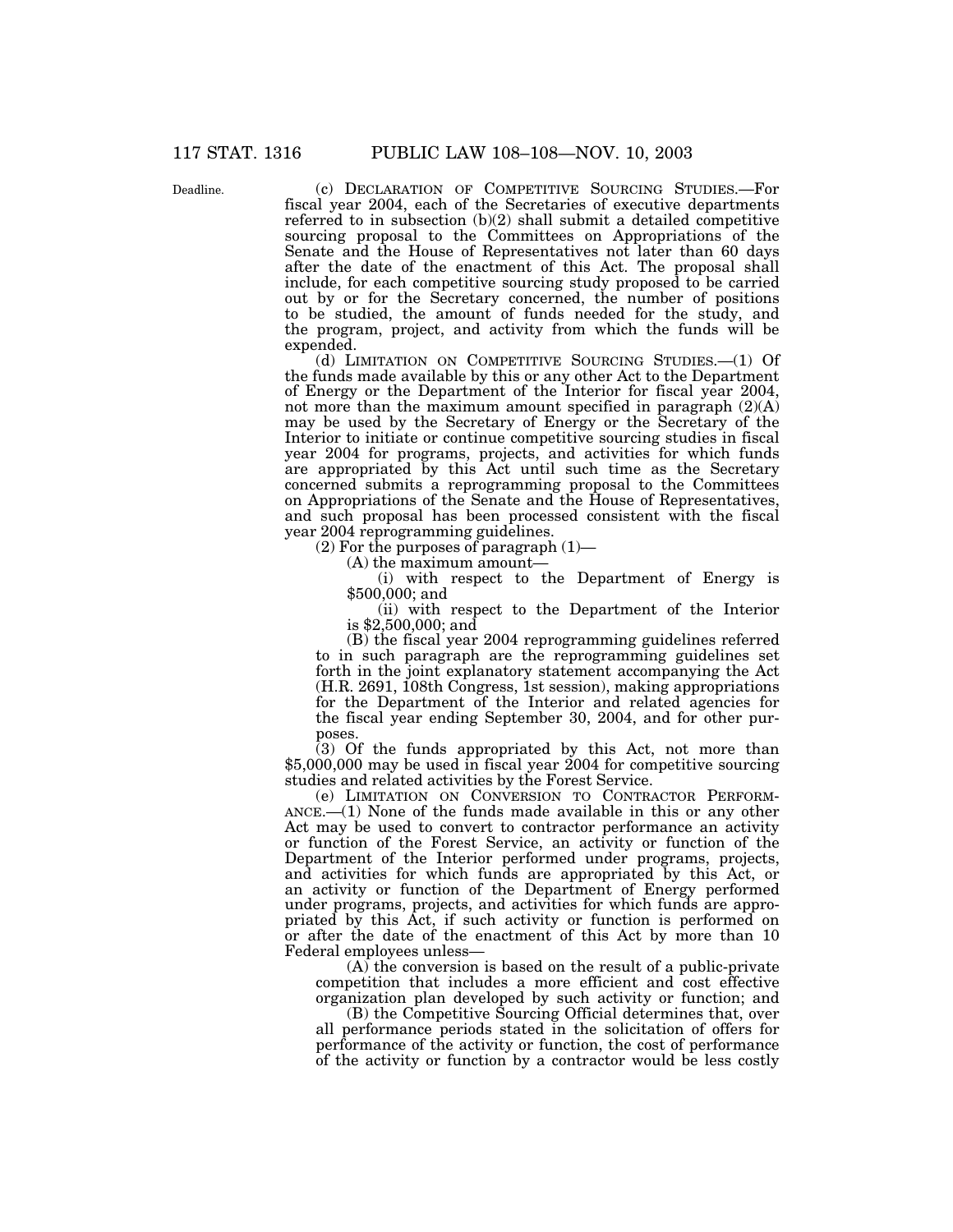to the Federal Government by an amount that equals or exceeds the lesser of—

(i) 10 percent of the more efficient organization's personnel-related costs for performance of that activity or function by Federal employees; or

 $(ii)$  \$10,000,000.

(2) This subsection shall not apply to a commercial or industrial type function that—

(A) is included on the procurement list established pursuant to section 2 of the Javits-Wagner-O'Day Act (41 U.S.C. 47);

(B) is planned to be converted to performance by a qualified nonprofit agency for the blind or by a qualified nonprofit agency for other severely handicapped individuals in accordance with that Act; or

(C) is planned to be converted to performance by a qualified firm under at least 51 percent ownership by an Indian tribe, as defined in section  $\bar{4}$ (e) of the Indian Self-Determination and Education Assistance Act (25 U.S.C. 450b(e)), or a Native Hawaiian Organization, as defined in section 8(a)(15) of the Small Business Act (15 U.S.C. 637(a)(15)).

(3) The conversion of any activity or function under the authority provided by this subsection shall be credited toward any competitive or outsourcing goal, target, or measurement that may be established by statute, regulation, or policy.

31 USC 501 note.

(f) COMPETITIVE SOURCING STUDY DEFINED.—In this subsection, the term ''competitive sourcing study'' means a study on subjecting work performed by Federal Government employees or private contractors to public-private competition or on converting the Federal Government employees or the work performed by such employees to private contractor performance under the Office of Management and Budget Circular A–76 or any other administrative regulation, directive, or policy.

SEC. 341. Section 4(e)(3)(A)(vi) of the Southern Nevada Public Land Management Act of 1998 (112 Stat. 2346; 116 Stat. 2007) is amended by striking ''under this Act'' and inserting ''under this Act, including costs incurred under paragraph (2)(A)''.

SEC. 342. LAKE TAHOE RESTORATION PROJECTS. Section 4(e)(3)(A) of the Southern Nevada Public Land Management Act of 1998 (112 Stat. 2346; 116 Stat. 2007) is further amended—

 $(1)$  in clause  $(v)$ , by striking "and" at the end;

(2) by redesignating clause (vi) as clause (vii); and

(3) by inserting after clause (v) the following:

"(vi) transfer to the Secretary of Agriculture, or, if the Secretary of Agriculture enters into a cooperative agreement with the head of another Federal agency, the head of the Federal agency, for Federal environmental restoration projects under sections 6 and 7 of the Lake Tahoe Restoration Act (114 Stat. 2354), environmental improvement payments under section 2(g) of Public Law 96–586 (94 Stat. 3382), and any Federal environmental restoration project included in the environmental improvement program adopted by the Tahoe Regional Planning Agency in February 1998 (as amended), in an amount equal to the cumulative amounts authorized to be appropriated for such projects under those Acts, in accordance with a revision to the Southern Nevada Public Land Management Act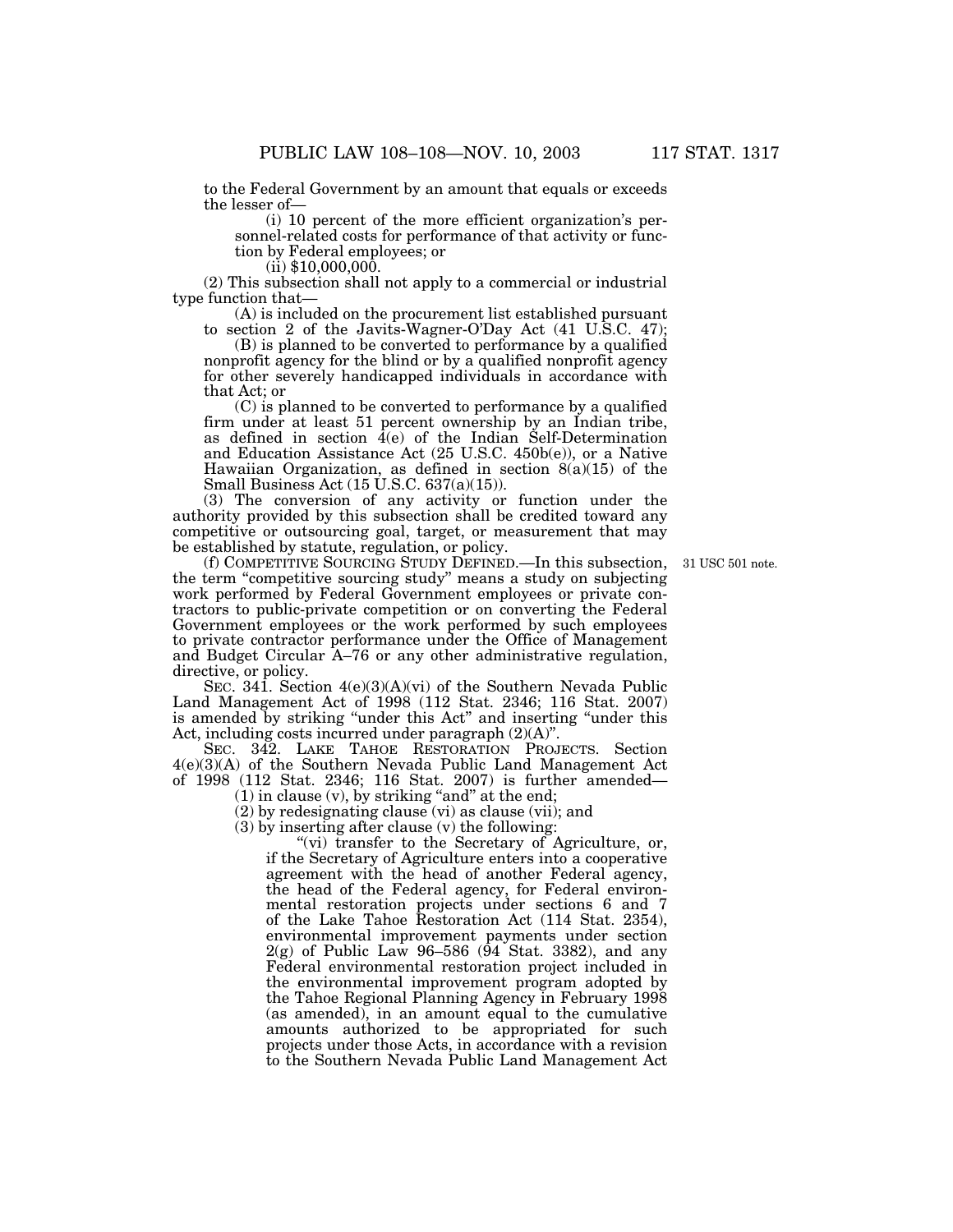of 1998 Implementation Agreement to implement this section, which shall include a mechanism to ensure appropriate stakeholders from the States of California and Nevada participate in the process to recommend projects for funding; and''.

SEC. 343. Estimated overhead charges, deductions, reserves or holdbacks from programs, projects and activities to support governmentwide, departmental, agency or bureau administrative functions or headquarters, regional or central office operations shall be presented in annual budget justifications. Changes to such estimates shall be presented to the Committees on Appropriations for approval.

SEC. 344. (a) ACROSS-THE-BOARD RESCISSIONS.—There is hereby rescinded an amount equal to 0.646 percent of—

(1) the budget authority provided for fiscal year 2004 for any discretionary account in this Act; and

(2) the budget authority provided in any advance appropriation for fiscal year 2004 for any discretionary account in the Department of the Interior and Related Agencies Appropriations Act, 2003.

(b) PROPORTIONATE APPLICATION.—Any rescission made by subsection (a) shall be applied proportionately—

(1) to each discretionary account and each item of budget authority described in subsection (a); and

(2) within each such account and item, to each program, project, and activity (with programs, projects, and activities as delineated in the appropriation Act or accompanying reports for the relevant fiscal year covering such account or item, or for accounts and items not included in appropriation Acts, as delineated in the most recently submitted President's budget).

Flathead and Kootenai National Forest Rehabilitation Act of 2003. Wildfires. Montana.

## TITLE IV—THE FLATHEAD AND KOOTENAI NATIONAL FOREST REHABILITATION ACT

SEC. 401. SHORT TITLE. This title may be cited as the "Flathead" and Kootenai National Forest Rehabilitation Act of 2003''.

SEC. 402. FINDINGS AND PURPOSE. (a) FINDINGS.—Congress finds that—

(1) the Robert Fire and Wedge Fire of 2003 caused extensive resource damage in the Flathead National Forest;

(2) the fires of 2000 caused extensive resource damage on the Kootenai National Forest and implementation of rehabilitation and recovery projects developed by the agency for the Forest is critical;

(3) the environmental planning and analysis to restore areas affected by the Robert Fire and Wedge Fire will be completed through a collaborative community process;

(4) the rehabilitation of burned areas needs to be completed in a timely manner in order to reduce the long-term environmental impacts; and

(5) wildlife and watershed resource values will be maintained in areas affected by the Robert Fire and Wedge Fire while exempting the rehabilitation effort from certain applications of the National Environmental Policy Act (NEPA) and the Clean Water Act (CWA).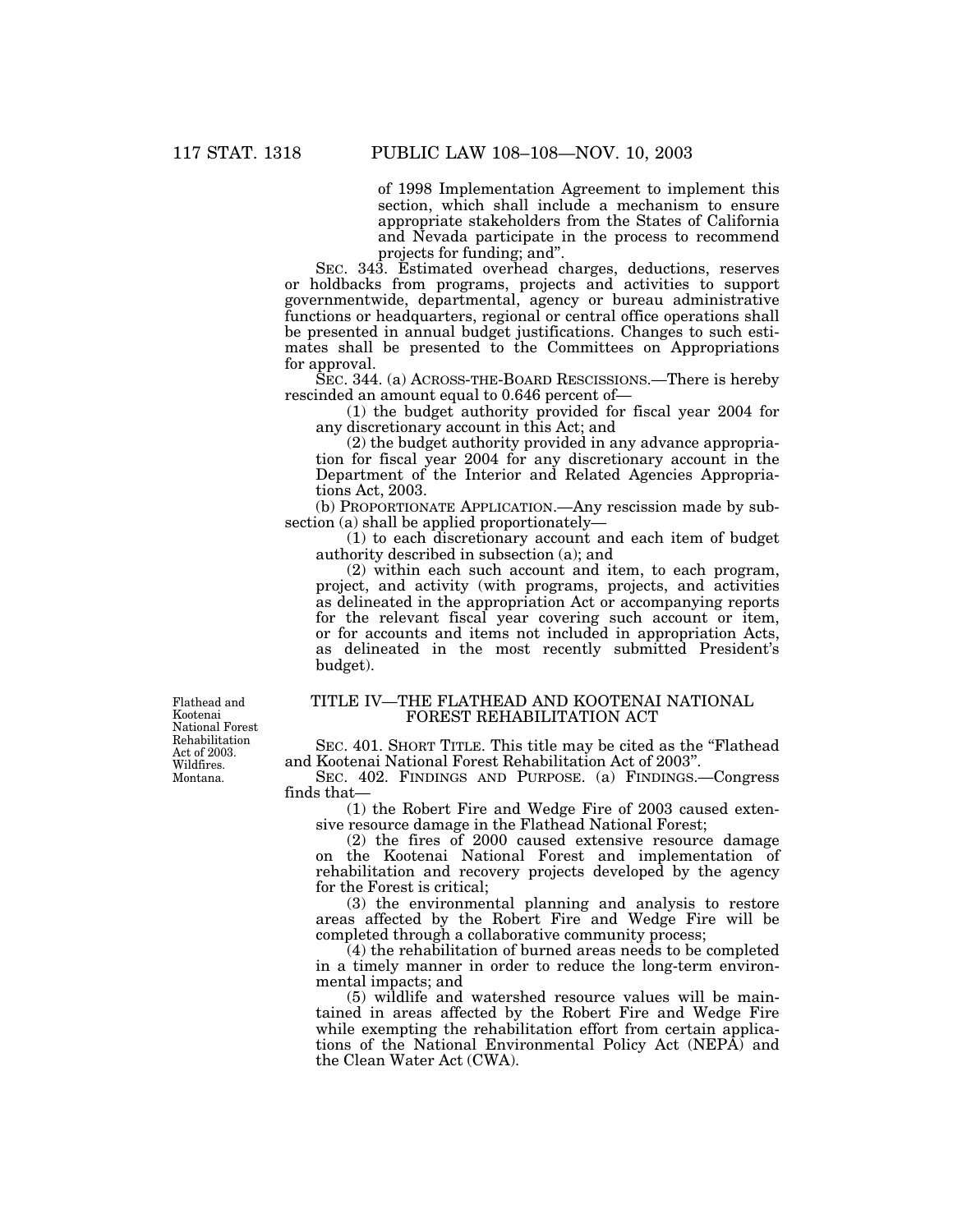(b) The purpose of this title is to accomplish in a collaborative environment, the planning and rehabilitation of the Robert Fire and Wedge Fire and to ensure timely implementation of recovery and rehabilitation projects on the Kootenai National Forest.

SEC. 403. REHABILITATION PROJECTS. (a) IN GENERAL.—The Secretary of Agriculture (in this title referred to as the "Secretary") may conduct projects that the Secretary determines are necessary to rehabilitate and restore, and may conduct salvage harvests on, National Forest System lands in the North Fork drainage on the Flathead National Forest, as generally depicted on a map entitled ''North Fork Drainage'' which shall be on file and available for public inspection in the Office of Chief, Forest Service, Washington, D.C.<br>(b) Procedure.—

 $(1)$  In GENERAL.—Except as otherwise provided by this title, the Secretary shall conduct projects under this title in accordance with—

(A) the National Environmental Policy Act (42 U.S.C. 4321 et seq.); and

(B) other applicable laws.

(2) ENVIRONMENTAL ASSESSMENT OR IMPACT STATEMENT.— If an environmental assessment or an environmental impact statement (pursuant to section 102(2) of the National Environmental Policy Act (42 U.S.C. 4332(2)) is required for a project under this title, the Secretary shall not be required to study, develop, or describe any alternative to the proposed agency action in the environmental assessment or the environmental impact statement.

(3) PUBLIC COLLABORATION.—To encourage meaningful participation during preparation of a project under this title, the Secretary shall facilitate collaboration among the State of Montana, local governments, and Indian tribes, and participation of interested persons, during the preparation of each project in a manner consistent with the Implementation Plan for the 10-year Comprehensive Strategy of a Collaborative Approach for Reducing Wildland Fire Risks to Communities and the Environment, dated May 2002, which was developed pursuant to the conference report for the Department of the Interior and Related Agencies Appropriations Act, 2001 (House Report 106–646).

(4) COMPLIANCE WITH CLEAN WATER ACT.—Consistent with the Clean Water Act (33 U.S.C. 1251 et seq.) and Montana Code 75–5–703(10)(b), the Secretary is not prohibited from implementing projects under this title due to the lack of a Total Maximum Daily Load as provided for under section 303(d) of the Clean Water Act (33 U.S.C. 1313(d)), except that the Secretary shall comply with any best management practices required by the State of Montana.

(5) ENDANGERED SPECIES ACT CONSULTATION.—If a consultation is required under section 7 of the Endangered Species Act (16 U.S.C. 1536) for a project under this title, the Secretary of the Interior shall expedite and give precedence to such consultation over any similar requests for consultation by the Secretary.

(6) ADMINISTRATIVE APPEALS.—Section 322 of the Department of the Interior and Related Agencies Appropriations Act, 1993 (Public Law 102–381; 16 U.S.C. 1612 note) and section

Applicability.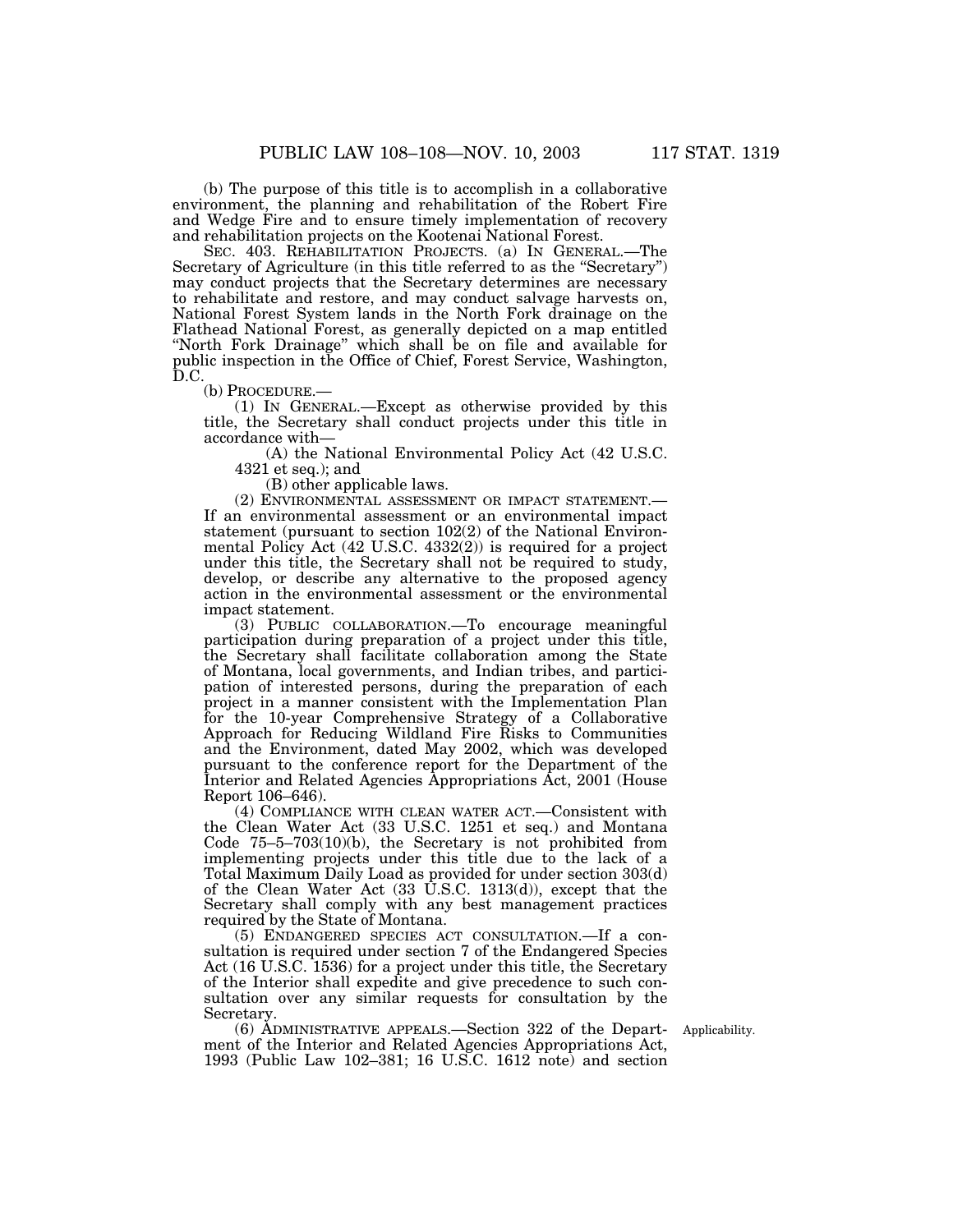215 of title 36, Code of Federal Regulations shall apply to projects under this title.

SEC. 404. CONTRACTING AND COOPERATIVE AGREEMENTS. (a) IN GENERAL.—Notwithstanding chapter 63 of title 31, United States Code, the Secretary may enter into contract or cooperative agreements to carry out a project under this title.

(b) EXEMPTION.—Notwithstanding any other provisions of law, the Secretary may limit competition for a contract or a cooperative agreement under subsection (a).

SEC. 405. MONITORING REQUIREMENTS. (a) IN GENERAL.—The Secretary shall establish a multiparty monitoring group consisting of a representative number of interested parties, as determined by the Secretary, to monitor the performance and effectiveness of projects conducted under this title.

(b) REPORTING REQUIREMENTS.—The multiparty monitoring group shall prepare annually a report to the Secretary on the progress of the projects conducted under this title in rehabilitating and restoring the North Fork drainage. The Secretary shall submit the report to the Senate Subcommittee on Interior Appropriations of the Senate Committee on Appropriations.

SEC. 406. SUNSET. The authority for the Secretary to issue a decision to carry out a project under this title shall expire 5 years from the date of enactment.

SEC. 407. IMPLEMENTATION OF RECORDS OF DECISION. The Secretary of Agriculture shall publish new information regarding forest wide estimates of old growth from volume 103 of the administrative record in the case captioned Ecology Center v. Castaneda, CV– 02–200–M–DWM (D. Mont.) for public comment for a 30-day period. The Secretary shall review any comments received during the comment period and decide whether to modify the Records of Decision (hereinafter referred to as the ''ROD's'') for the Pinkham, White Pine, Kelsey-Beaver, Gold/Boulder/Sullivan, and Pink Stone projects on the Kootenai National Forest. The ROD's, whether modified or not, shall not be deemed arbitrary and capricious under the NFMA, NEPA or other applicable law as long as each project area retains 10 percent designated old growth below 5,500 feet elevation in third order watersheds in which the project is located as specified in the forest plan.

Establishment.

Publication. Public information.